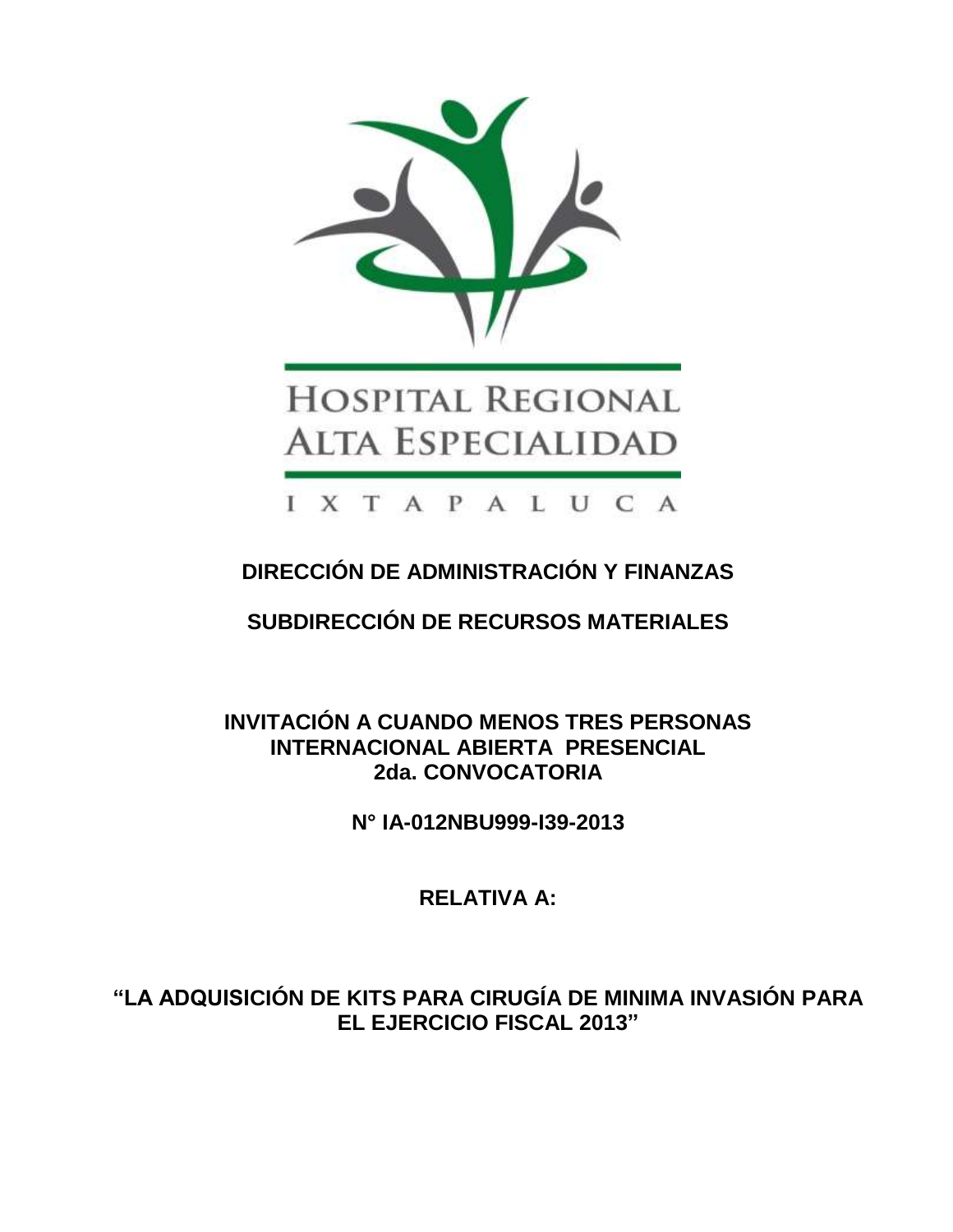



|        | <b>ÍNDICE</b>                                                                                                                                                      | <b>PÁG</b>     |
|--------|--------------------------------------------------------------------------------------------------------------------------------------------------------------------|----------------|
|        | <b>GLOSARIO</b>                                                                                                                                                    |                |
| I.     | DATOS GENERALES SOBRE LA INVITACIÓN.                                                                                                                               | 6              |
| Ш.     | OBJETO Y ALCANCE DE LA INVITACIÓN.                                                                                                                                 | 6              |
| III.   | FORMA Y TÉRMINOS DE LOS ACTOS DE PROCEDIMIENTO DE LA PRESENTE<br>INVITACIÓN.                                                                                       | $\overline{7}$ |
| IV.    | REQUISITOS QUE LOS LICITANTES DEBEN CUMPLIR PARA LA EVALUACIÓN DE LA<br>PROPOSICIÓN.                                                                               | 8              |
|        | PROPUESTA TÉCNICA Y ECONÓMICA.<br>IV.1.                                                                                                                            | 8              |
|        | IV.1.1. DOCUMENTACIÓN DE LA PROPUESTA TÉCNICA.                                                                                                                     | 9              |
|        | IV.1.2. DOCUMENTACIÓN DE LA PROPUESTA ECONÓMICA.                                                                                                                   | 9              |
|        | IV.2.<br>CAUSAS DE DESECHAMIENTO.                                                                                                                                  | 10             |
| V.     | CRITERIOS ESPECÍFICOS CONFORME A LOS CUALES SE EVALUARÁN LAS<br>PROPOSICIONES Y SE ADJUDICARÁ EL PEDIDO RESPECTIVO.                                                | 11             |
|        | V.1. CRITERIOS DE EVALUACIÓN QUE SE APLICARÁN A LAS PROPOSICIONES                                                                                                  | 11             |
|        | V.2. CRITERIOS DE ADJUDICACIÓN.                                                                                                                                    | 11             |
| VI.    | DOCUMENTOS ADICIONALES Y DATOS QUE DEBERÁN PRESENTAR LOS<br>LICITANTES.                                                                                            | 12             |
| VII.   | PODRÁN<br><b>DOMICILIO</b><br>EN<br><b>CUAL</b><br><b>LOS</b><br><b>LICITANTES</b><br>EL<br><b>PRESENTAR</b><br>INCONFORMIDADES CONTRA LOS ACTOS DE LA INVITACIÓN. | 13             |
| VIII.  | CONDICIONES DE LA INVITACIÓN.                                                                                                                                      | 13             |
| IX.    | PLAZO, LUGAR Y CONDICIONES DE ENTREGA DE LOS BIENES.                                                                                                               | 14             |
| Χ.     | CONDICIONES PARA LA VERIFICACIÓN Y ACEPTACIÓN DE LOS BIENES.                                                                                                       | 14             |
| XI.    | ANTICIPOS.                                                                                                                                                         | 14             |
| XII.   | PAGO.                                                                                                                                                              | 14             |
| XIII.  | <b>IMPUESTOS Y DERECHOS.</b>                                                                                                                                       | 15             |
| XIV.   | <b>GARANTÍAS DE LOS BIENES.</b>                                                                                                                                    | 16             |
| XV.    | GARANTÍA DE CUMPLIMIENTO DEL PEDIDO.                                                                                                                               | 16             |
| XVI.   | <b>GARANTÍA DE ANTICIPO.</b>                                                                                                                                       | 17             |
| XVII.  | PENA CONVENCIONAL.                                                                                                                                                 | 17             |
| XVIII. | DEDUCCIONES.                                                                                                                                                       | 17             |
| XIX.   | DECLARACIÓN DE INVITACIÓN DESIERTA, SUSPENSIÓN Y CANCELACIÓN.                                                                                                      | 17             |
|        | DECLARACIÓN DE INVITACIÓN DESIERTA<br>$XIX.1$ .                                                                                                                    | 17             |
|        | SUSPENSIÓN DE LA INVITACIÓN.<br>XIX.2.                                                                                                                             | 17             |
|        | CANCELACIÓN DE LA INVITACIÓN, PARTIDA O CONCEPTOS INCLUIDOS<br>XIX.3.<br>ÉSTA.<br>EN                                                                               | 18             |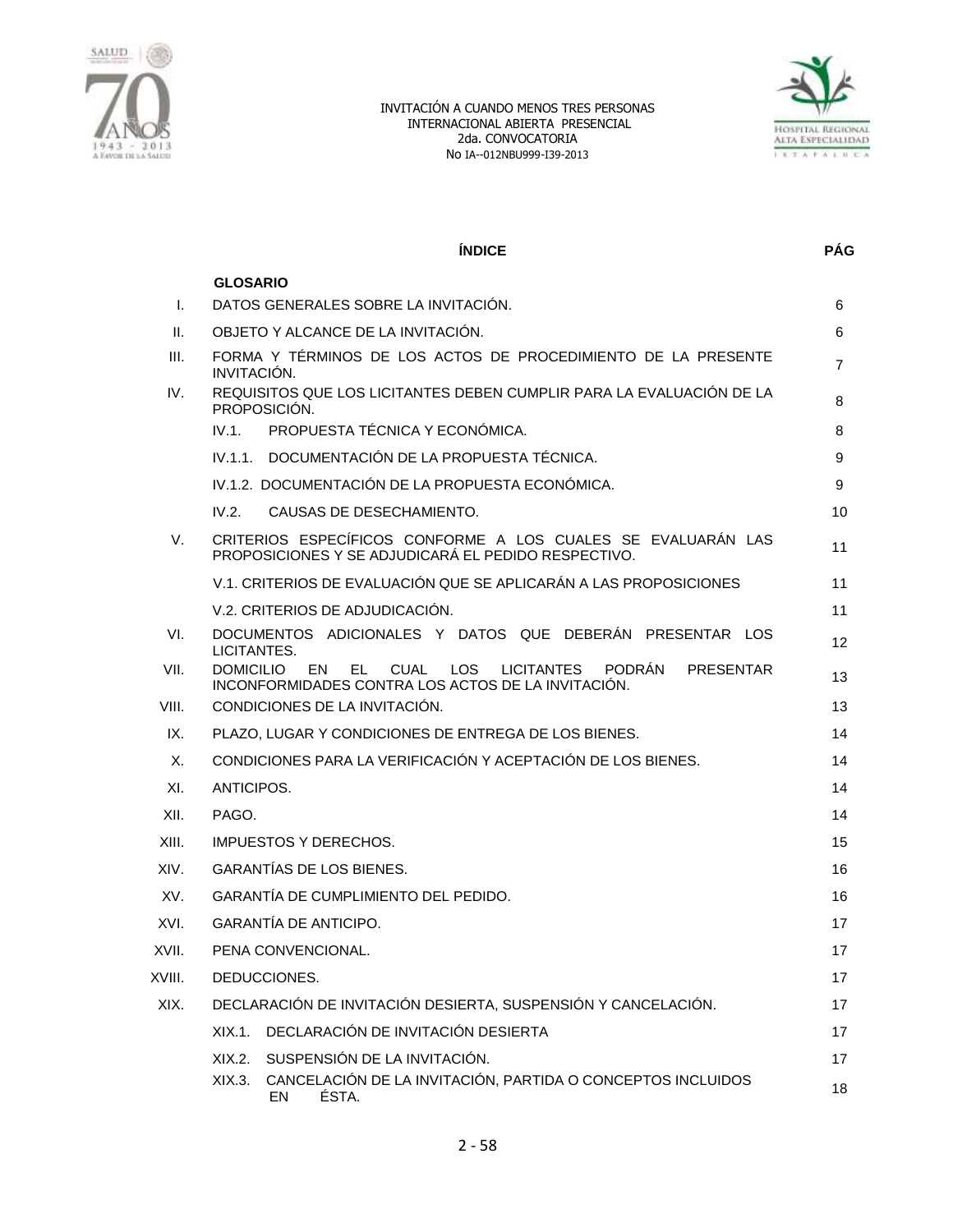



|         | <b>ÍNDICE</b>                                                      | <b>PÁG</b> |
|---------|--------------------------------------------------------------------|------------|
| XX.     | DOCUMENTACIÓN PARA FORMALIZAR EL PEDIDO.                           | 18         |
| XXI.    | ASPECTOS ADMINISTRATIVOS QUE SE CONSIDERAN EN LOS PEDIDOS.         | 19         |
|         | MODIFICACIÓN AL PEDIDO<br>$XXI.1$ .                                | 19         |
|         | SANCIÓN POR INCUMPLIMIENTO EN LA FORMALIZACIÓN DEL PEDIDO<br>XXL2. | 19         |
|         | XXI.3. RESCISIÓN DEL PEDIDO                                        | 19         |
|         | XXI.4. RESTRICCIÓN DE CESIÓN DE DERECHOS Y OBLIGACIONES            | 19         |
|         | XXI.5. TERMINACIÓN ANTICIPADA DEL PEDIDO                           | 20         |
|         | XXL6. SUSPENSIÓN TEMPORAL DE LA ENTREGA DE LOS BIENES              | 20         |
| XXII.   | NULIDAD DE LOS ACTOS, PEDIDOS Y CONVENIOS                          | 20         |
| XXIII.  | <b>CONTROVERSIAS</b>                                               | 20         |
| XXIV.   | ACTOS DE LA INVITACIÓN                                             | 20         |
| XXV.    | VISITA A LAS INSTALACIONES DE LA CONVOCANTE                        | 20         |
| XXVI.   | VISITA A LAS INSTALACIONES DEL LICITANTE                           | 21         |
| XXVII.  | JUNTA DE ACLARACIONES DE LA INVITACIÓN                             | 21         |
| XXVIII. | ACTO DE PRESENTACIÓN Y APERTURA DE PROPOSICIONES                   | 22         |
| XXIX.   | <b>FALLO</b>                                                       | 23         |
| XXX.    | ACTAS DE LOS ACTOS Y SU NOTIFICACIÓN                               | 23         |
| XXXI.   | <b>FORMATOS</b>                                                    | 23         |
|         |                                                                    |            |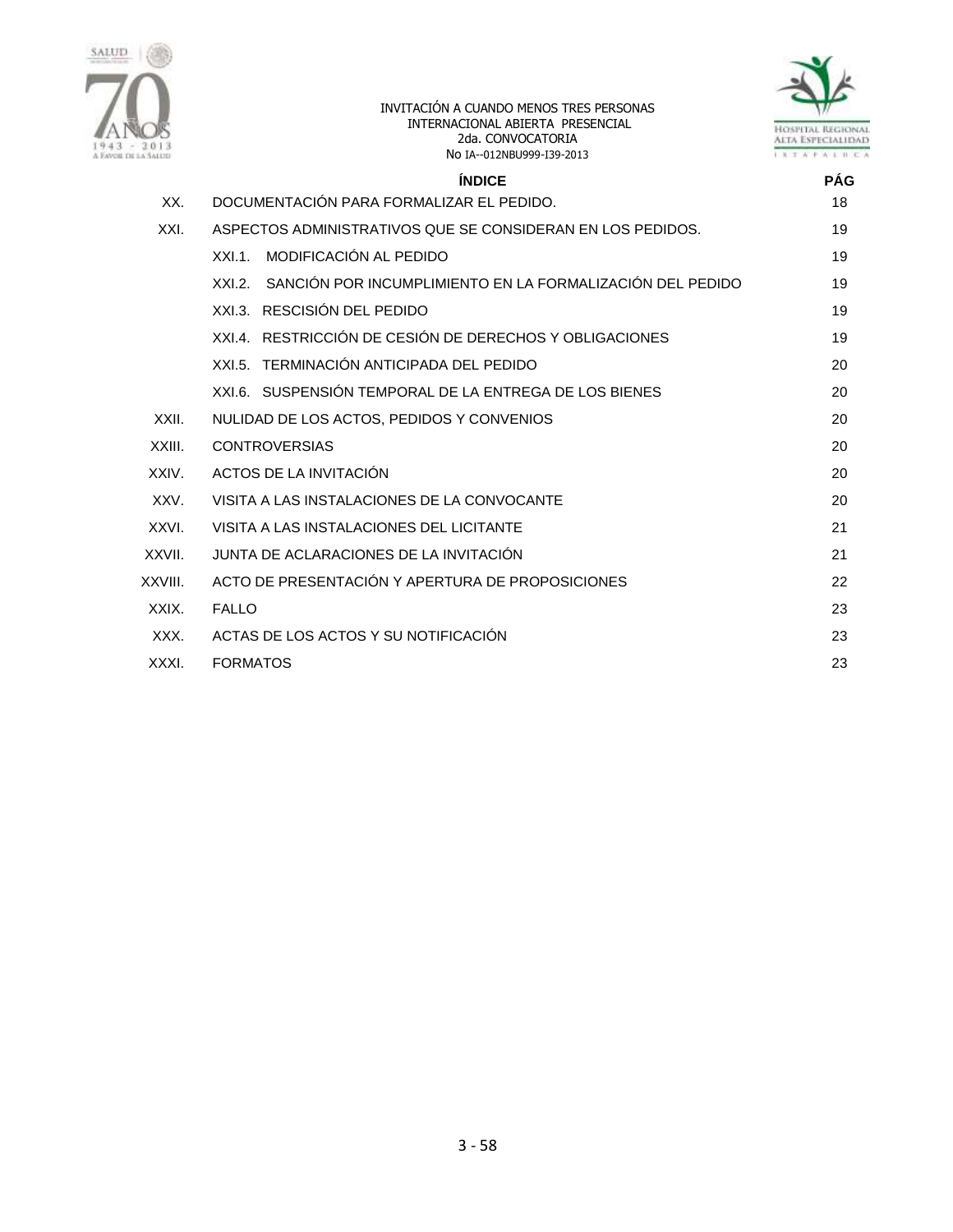



# **GLOSARIO**

# **ADMINISTRADOR**

**ÁREA** 

**DEL PEDIDO:** EL ÁREA REQUIRENTE QUE VIGILARÁ EL CUMPLIMIENTO DEL PEDIDO

#### **DIRECCIÓN MÉDICA**

**ÁREA<br>CONTRATANTE:** LA FACULTADA EN EL HOSPITAL REGIONAL DE ALTA ESPECIALIDAD DE IXTAPALUCA PARA REALIZAR PROCEDIMIENTOS DE CONTRATACIÓN A EFECTO DE ADQUIRIR BIENES O SERVICIOS QUE SE REQUIERAN.

#### **SUBDIRECCIÓN DE RECURSOS MATERIALES**

**REQUIRENTE :** LA QUE SOLICITE O REQUIERA FORMALMENTE LA ADQUISICIÓN DE BIENES O LA CONTRATACIÓN SERVICIOS.

### **DIRECCIÓN DE MÉDICA**

**ÁREA TÉCNICA:** LA QUE ELABORA LAS ESPECIFICACIONES TÉCNICAS DE LOS BIENES EN EL ANEXO RESPECTIVO, EVALÚA LA PROPUESTA TÉCNICA DE LAS PROPOSICIONES Y ES RESPONSABLE DE RESPONDER EN LA JUNTA DE ACLARACIONES, LAS PREGUNTAS QUE SOBRE ESTOS ASPECTOS REALICEN LOS LICITANTES; EL ÁREA TÉCNICA, PODRÁ TENER TAMBIÉN EL CARÁCTER DE ÁREA REQUIRENTE.

#### **COORDINACCIÓN DE ESPECIALIDADES QUIRURGICAS**

- **BIENES O SERVICIOS:** LOS QUE SE SOLICITAN CON MOTIVO DE LA PRESENTE INVITACIÓN Y SE ESPECIFICAN EN EL ANEXO TÉCNICO DE LA PRESENTE INVITACIÓN.
- **COMPRANET:** SISTEMA ELECTRÓNICO DE INFORMACIÓN PÚBLICO GUBERNAMENTAL SOBRE ADQUISICIONES, ARRENDAMIENTOS, BIENES, OBRAS PÚBLICAS Y SERVICIOS RELACIONADOS CON LAS MISMAS.
- **CONVOCATORIA:** DOCUMENTO QUE CONTIENE LOS CONCEPTOS Y CRITERIOS QUE REGIRÁN Y SERÁN APLICADOS PARA LOS BIENES OBJETO DE ESTA INVITACIÓN.

**CONTRATO Y/ O PEDIDO:** EL DOCUMENTO QUE ESTABLECE LOS DERECHOS Y OBLIGACIONES ENTRE LA CONVOCANTE Y EL PROVEEDOR.

- **CONVOCANTE:** EL HOSPITAL REGIONAL DE ALTA ESPECIALIDAD DE IXTAPALUCA A TRAVÉS DE LA DIRECCIÓN DE ADMINISTRACIÓN Y FINANZAS POR CONDUCTO DE LA SUBDIRECCIÓN DE RECURSOS MATERIALES.
	- **HRAEI:** HOSPITAL REGIONAL DE ALTA ESPECIALIDAD DE IXTAPALUCA
- **INVITACIÓN:** INVITACIÓN A CUANDO MENOS TRES PERSONAS.
	- **LEY:** LEY DE ADQUISICIONES, ARRENDAMIENTOS Y SERVICIOS DEL SECTOR PÚBLICO.
- **LICITANTE:** PERSONA FÍSICA O MORAL QUE PARTICIPE EN EL PROCEDIMIENTO DE INVITACIÓN A CUANDO MENOS TRES PERSONAS.
- **MIPYMES:** LAS MICRO, PEQUEÑAS Y MEDIANAS EMPRESAS DE NACIONALIDAD MEXICANA A QUE HACE REFERENCIA LA LEY PARA EL DESARROLLO DE LA COMPETITIVIDAD DE LA MICRO, PEQUEÑA Y MEDIANA EMPRESA.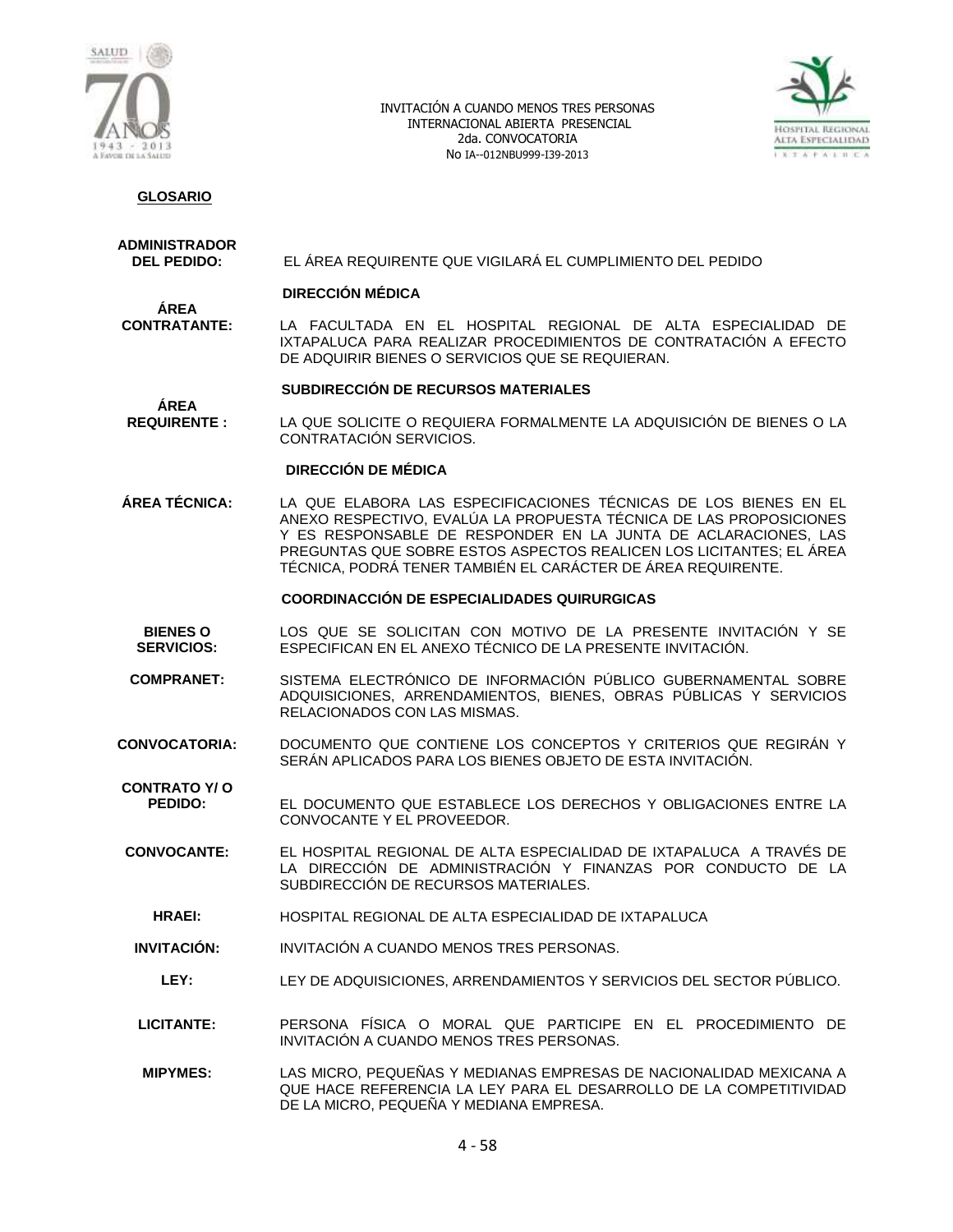



| <b>PARTIDA O</b><br><b>CONCEPTO:</b> | LA DIVISIÓN O DESGLOSE DE LOS BIENES A ADQUIRIR, CONTENIDOS EN UN<br>PROCEDIMIENTO DE CONTRATACIÓN O EN UN PEDIDO, PARA DIFERENCIARLOS<br>UNOS DE OTROS, CLASIFICARLOS O AGRUPARLOS. |
|--------------------------------------|--------------------------------------------------------------------------------------------------------------------------------------------------------------------------------------|
| <b>PROPOSICIONES:</b>                | OFERTA TÉCNICA Y ECONÓMICA QUE PRESENTEN LOS LICITANTES EN SOBRE<br>CERRADO.                                                                                                         |
| <b>PROVEEDOR:</b>                    | LA PERSONA CON LA QUE CELEBREN LOS CONTRATOS O PEDIDOS DE<br>ADQUISICIONES DE BIENES O SERVICIOS.                                                                                    |
| <b>REGLAMENTO:</b>                   | REGLAMENTO DE LA LEY DE ADQUISICIONES, ARRENDAMIENTOS Y SERVICIOS.                                                                                                                   |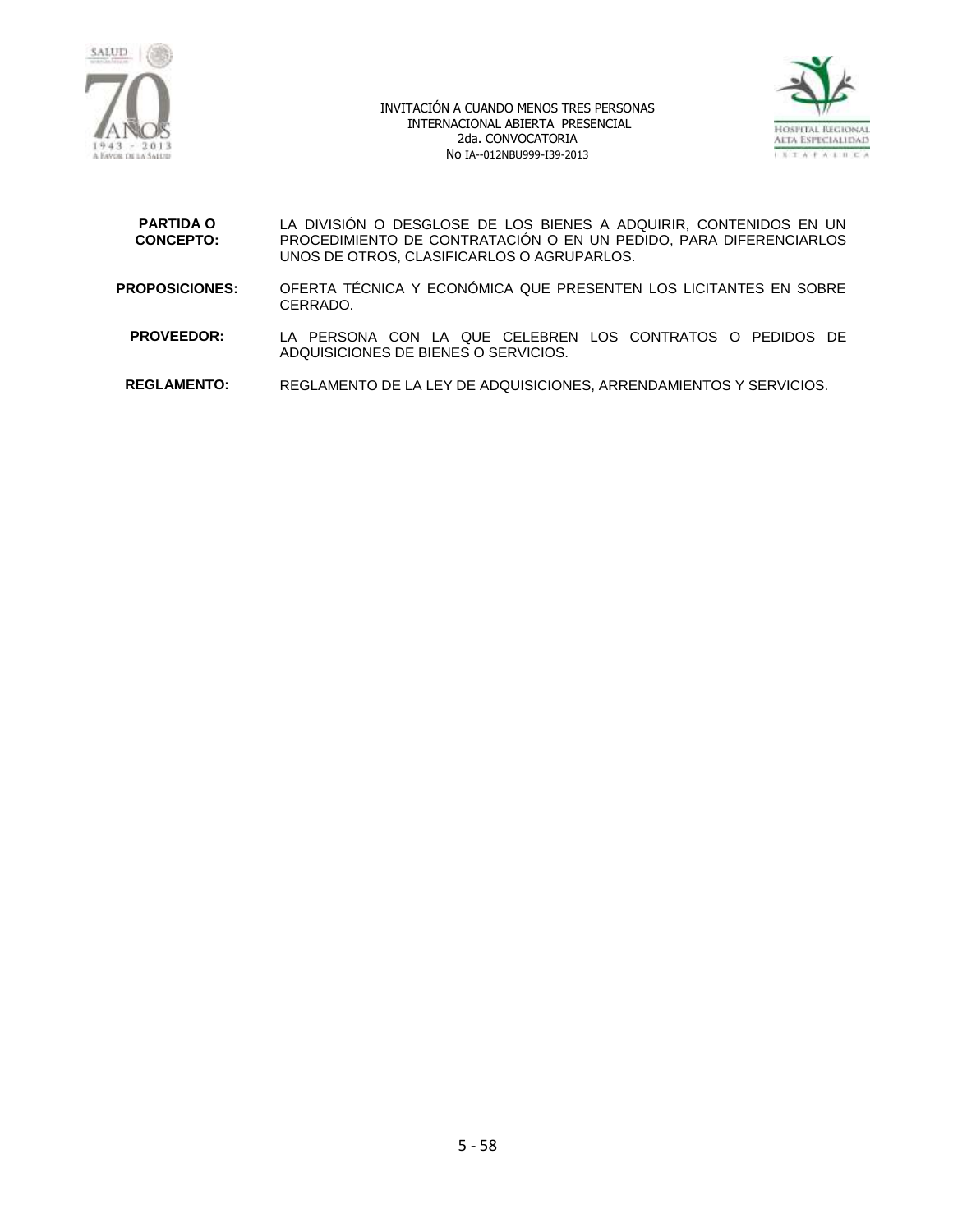



EL **HOSPITAL REGIONAL DE ALTA ESPECILIDAD DE IXTAPALUCA**, ORGANISMO PUBLICO DESCENTRALIZADO DE LA ADMINISTRACION PUBLICA FEDERAL, SECTORIZADO A LA SECRETARIA DE SALUD, EN ADELANTE "LA CONVOCANTE", POR CONDUCTO DE LA DIRECCIÓN DE ADMINISTRACIÓN Y FINANZAS A TRAVÉS DE LA SUBDIRECCIÓN DE RECURSOS MATERIALES, EN CUMPLIMIENTO A LO DISPUESTO EN LOS ARTÍCULOS 134 DE LA CONSTITUCIÓN POLÍTICA DE LOS ESTADOS UNIDOS MEXICANOS; 25 PRIMER PÁRRAFO, 26 FRACCIÓN II, 26 BIS FRACCIÓN I, 28 FRACCIÓN III, 29, 40, 42, 43 Y 45 DE LA LEY, ASÍ COMO, 39 Y 77 DE SU REGLAMENTO, Y DEMÁS NORMATIVIDAD APLICABLE EN LA MATERIA; CONVOCA A PERSONAS FÍSICAS Y MORALES QUE NO SE ENCUENTREN EN LOS SUPUESTOS SEÑALADOS EN LOS ARTÍCULOS 50 Y 60 DE LA LEY, A PARTICIPAR EN **LA INVITACIÓN A CUANDO MENOS TRES PERSONAS INTERNACIONAL ABIERTA PRESENCIAL, N° IA-012NBU999-I39- 2013, SEGUNDA CONVOCATORIA, PARA LA ADQUISICIÓN DE KITS PARA CIRUGÍA DE MINIMA INVASIÓN PARA EL EJERCICIO FISCAL 2013,** CONFORME A LAS SIGUIENTES BASES:

### **I. DATOS GENERALES SOBRE LA INVITACIÓN.**

- **I.1. NOMBRE DE LA ENTIDAD CONVOCANTE:** "HOSPITAL REGIONAL DE ALTA ESPECIALIDAD DE IXTAPALUCA", A TRAVÉS DE LA SUBDIRECCIÓN DE RECURSOS MATERIALES, CON DOMICILIO EN CARRETERA FEDERAL MÉXICO PUEBLA KM 34.5, COLONIA ZOQUIAPAN, IXTAPALUCA, C.P. 56530, ESTADO DE MÉXICO. TEL. 5972 9800 EXT. 1112 Y 1278.
- **I.2. MEDIO QUE SE UTILIZARÁ EN LA PRESENTE INVITACIÓN:** ÚNICAMENTE SE UTILIZARÁ EL MEDIO PRESENCIAL, ASIMISMO, NO RESULTA APLICABLE EL ENVÍO DE PROPOSICIONES A TRAVÉS DE SERVICIO POSTAL O MENSAJERÍA.
- **I.3. NÚMERO DE IDENTIFICACIÓN DE LA INVITACIÓN:** No **IA-012NBU999-I39-2013**
- **I.4. EJERCICIO FISCAL QUE ABARCARÁ LA CONTRATACIÓN:** 2013.
- **I.5. IDIOMA:** TODOS Y CADA UNO DE LOS DOCUMENTOS, QUE INTEGRAN LAS PROPOSICIONES DE LOS BIENES OFERTADOS, DEBERÁN ESTAR EN EL IDIOMA ESPAÑOL O EN EL IDIOMA DE ORIGEN, ACOMPAÑADOS DE UNA TRADUCCIÓN SIMPLE AL ESPAÑOL.
- **I.6. DISPONIBILIDAD PRESUPUESTARIA:** SE CUENTA CON LA DISPONIBILIDAD PRESUPUESTARIA CONFORME A LA PARTIDA PRESUPUESTAL 25401 "MATERIALES, ACCESORIOS Y SUMINISTROS DE MÉDICOS", DEL CLASIFICADOR POR OBJETO DEL GASTO PARA LA ADMINISTRACIÓN PÚBLICA FEDERAL.
- **I.7. CANTIDADES:** SE ESPECIFICA POR KITS, LA CANTIDAD DE LOS BIENES Y SERÁ CONFORME A LO SOLICITADO EN EL **ANEXO TÉCNICO**.
- **I.8. CARÁCTER DE LA INVITACIÓN:** LA PRESENTE INVITACIÓN ES DE CARÁCTER INTERNACIONAL Y PODRÁN PARTICIPAR PERSONAS FÍSICAS Y/O MORALES DE NACIONALIDAD MEXICANA Y EXTRANJERA.
- **I.9. FINANCIAMIENTO:** EL PRESENTE PROCEDIMIENTO NO SE SUJETARÁ A CONTRATACIONES FINANCIADAS CON FONDOS PROVENIENTES DE CRÉDITOS EXTERNOS OTORGADOS AL GOBIERNO FEDERAL O CON SU GARANTÍA POR ORGANISMOS FINANCIEROS REGIONALES O MULTILATERALES.
- **II. OBJETO Y ALCANCE DE LA INVITACIÓN.**
- **II.1. OBJETO DE LA COMPRA:** ADQUISICIÓN DE KITS PARA CIRUGÍA DE MINIMA INVASIÓN PARA EL EJERCICIO FISCAL 2013.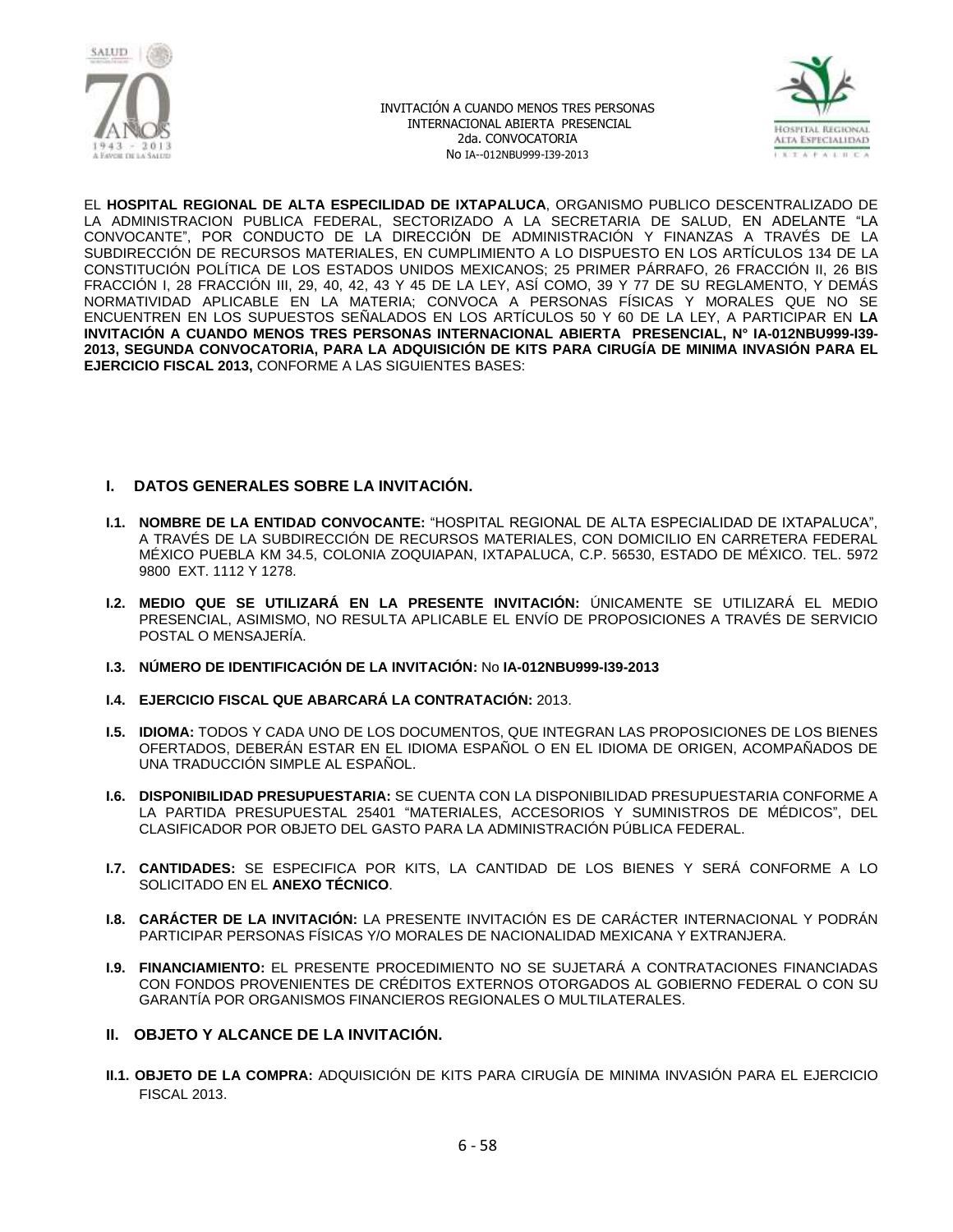



**II.2. ESPECIFICACIONES Y CARACTERÍSTICAS TÉCNICAS DE LOS BIENES A ADQUIRIR:** LA RELACIÓN DE LOS BIENES, DESCRIPCIONES, CARACTERÍSTICAS Y KITS POR ADQUIRIR EN ESTA INVITACIÓN, SE PRESENTAN EN EL **ANEXO TÉCNICO** DE ESTA INVITACIÓN, ESTABLECIENDO QUE LA ADQUISICIÓN DE LOS MISMOS SE FORMALIZARÁ A TRAVÉS DE PEDIDOS, EN LOS CUALES SE ESPECIFICARÁN LOS KITS POR CADA PARTIDA. LA VIGENCIA DEL PEDIDO ABARCARA ÚNICAMENTE EL PRESENTE EJERCICIO FISCAL Y HASTA LA TOTAL ENTREGA DE LOS BIENES A ENTERA SATISTACCIÓN DEL ÁREA REQUIRENTE.

LOS LICITANTES DEBERÁN AJUSTARSE EXACTA Y CABALMENTE A LOS REQUISITOS Y ESPECIFICACIONES DESCRITAS EN EL **ANEXO TÉCNICO**, CON EXCEPCIÓN DE LOS CAMBIOS (QUE NO DEBERÁN CONSISTIR EN VARIACIONES SUSTANCIALES EN LOS KITS Y DESCRIPCIÓN DE LOS BIENES) QUE LA CONVOCANTE ACEPTE EN LA JUNTA DE ACLARACIONES. EL ACTA DE LA CITADA JUNTA, FORMARA PARTE INTEGRAL DE LA INVITACIÓN.

LAS PROPUESTAS ECONÓMICAS PRESENTADAS, DEBERÁN SER SOBRE LOS KITS DE LAS PARTIDAS QUE LOS INVITADOS OFERTEN CONFORME AL **ANEXO TÉCNICO** DE LA PRESENTE INVITACIÓN, EN EL ENTENDIDO QUE DE NO OFERTAR EL 100% DE LO SOLICITADO POR CADA PARTIDA, SERÁ MOTIVO DE DESCALIFICACIÓN DE LA PARTIDA CORRESPONDENTE.

- **II.3. NORMAS APLICABLES:** PARA EL PRESENTE PROCEDIMIENTO, LOS LICITANTES DEBERÁN CUMPLIR CON LAS NORMAS SEÑALADAS EN EL **ANEXO TÉCNICO**, EN TÉRMINOS DEL ARTÍCULO 31 DEL REGLAMENTO DE LA LEY.
- **II.4. MUESTRAS:** NO APLICA.
- **II.5. PARTICIPACIÓN:** SOLO PODRÁN PARTICIPAR AQUELLAS EMPRESAS A LAS QUE SE LES HAYA INVITADO POR MEDIO DE OFICIO, DEBIENDO EL REPRESENTANTE FIRMAR EL ACUSE DEL MISMO.
- **II.6. MODELO DE PEDIDO:** EL PEDIDO QUE SE DERIVE DEL PRESENTE PROCEDIMIENTO, SE ELABORARÁ CONFORME A LO SEÑALADO EN EL ARTÍCULO 45 DE LA LEY Y 81 DEL REGLAMENTO, LA PRESENTE INVITACIÓN, Y LAS DEMÁS DISPOSICIONES LEGALES APLICABLES, CUYO MODELO SE ANEXA A LA PRESENTE INVITACIÓN **(ANEXO 2).**
- **III. FORMA Y TÉRMINOS DE LOS ACTOS DE PROCEDIMIENTO DE LA PRESENTE INVITACIÓN.**
- **III.1. ACTOS DE LA INVITACIÓN:** LA FECHA, HORA Y LUGAR PARA LOS ACTOS DE JUNTA DE ACLARACIONES, ACTO DE PRESENTACIÓN Y APERTURA DE PROPOSICIONES Y ACTO DE FALLO SE REALIZARÁN CONFORME A LO SIGUIENTE:

| <b>ACTO</b>                                        | <b>FECHA</b>            | <b>HORA</b>   |
|----------------------------------------------------|-------------------------|---------------|
| JUNTA DE ACLARACIONES                              | 14 DE NOVIEMBRE DE 2013 | 11:00 HORAS   |
| PRESENTACIÓN Y APERTURA DE<br><b>PROPOSICIONES</b> | 19 DE NOVIEMBRE DE 2013 | $11:00$ HORAS |
| FALLO                                              | 20 DE NOVIEMBRE DE 2013 | 17:00 HORAS   |

**III.2. PRESENTACIÓN Y APERTURA DE PROPOSICIONES:** UNA VEZ INICIADO EL ACTO DE PRESENTACIÓN Y APERTURA DE PROPOSICIONES, LAS PROPOSICIONES PRESENTADAS NO PODRÁN SER RETIRADAS O DEJARSE SIN EFECTO POR LOS LICITANTES, POR LO QUE DEBERÁN CONSIDERARSE VIGENTES DENTRO DEL PROCEDIMIENTO DE INVITACIÓN HASTA SU CONCLUSIÓN, DE CONFORMIDAD AL ARTÍCULO 26, ANTEPENÚLTIMO PÁRRAFO DE LA LEY.

EL REGISTRO DE LOS LICITANTES EN TODOS LOS ACTOS DEL PROCEDIMIENTO SE LLEVARÁ A CABO EN LA RECEPCIÓN DE LA ENTRADA PRINCIPAL DE LA **CONVOCANTE**, MEDIA HORA PREVIA A LA SEÑALADA; PARA EL ACTO DE PRESENTACIÓN Y APERTURA DE PROPOSICIONES. DESPUÉS DE LA HORA DE INICIO ESTABLECIDA, LA CONVOCANTE NO PERMITIRÁ EL ACCESO A NINGÚN LICITANTE NI OBSERVADOR, O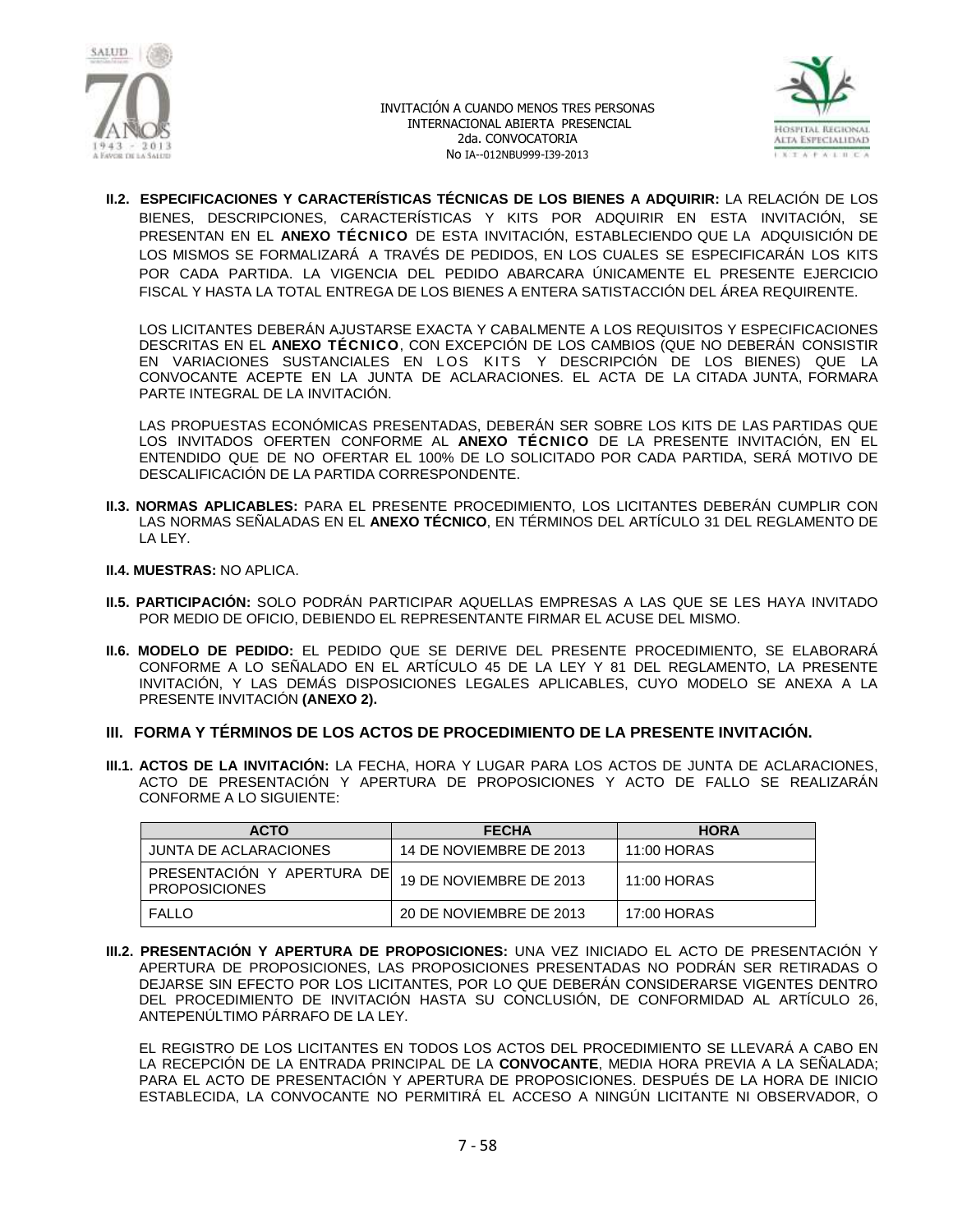



SERVIDOR PÚBLICO AJENO AL ACTO, REGISTRANDO A LOS ASISTENTES QUE NO SE HUBIERAN REGISTRADO PREVIAMENTE, PROCEDIENDO AL PASE DE LISTA DE LOS MISMOS, ELLO DE CONFORMIDAD CON LO ESTABLECIDO EN EL ARTÍCULO 47, PÁRRAFO CUARTO DEL REGLAMENTO.

LOS LICITANTES SÓLO PODRÁN PRESENTAR UNA PROPOSICIÓN, PARA LA PRESENTE INVITACIÓN.

EL LICITANTE PODRÁ PRESENTAR A SU ELECCIÓN, DENTRO O FUERA DEL SOBRE CERRADO, LA DOCUMENTACIÓN DISTINTA A LA QUE CONFORMA LA PROPUESTA TÉCNICA Y ECONÓMICA MISMA QUE FORMA PARTE DE SU PROPOSICIÓN, CONFORME A LO ESTABLECIDO EN EL ARTÍCULO 34 DE LA LEY, SIN EMBARGO PARA LA MEJOR CONDUCCIÓN DEL ACTO, SE SUGIERE A LOS LICITANTES QUE LA DOCUMENTACIÓN SE PRESENTE POR SEPARADO FUERA DEL SOBRE QUE CONTENGA LAS PROPOSICIONES.

EL LICITANTE PODRÁ ACREDITAR SU EXISTENCIA LEGAL Y EN SU CASO, LA PERSONALIDAD JURÍDICA DE SU REPRESENTANTE, EN EL ACTO DE PRESENTACIÓN Y APERTURA DE PROPOSICIONES, MEDIANTE EL DOCUMENTO PREVISTO EN LA FRACCIÓN V DEL ARTÍCULO 48, DEL REGLAMENTO.(**FORMATO 8**)

EL REPRESENTANTE DEL ÁREA REQUIRENTE Y/O TÉCNICA ASÍ COMO EL LICITANTE ELEGIDO, EN LOS TÉRMINOS DE LA FRACCIÓN II, DEL ARTÍCULO 35, DE LA LEY, Y 39, FRACCIÓN III INCISO J), DEL REGLAMENTO, DEBERÁN RUBRICAR EN EL ACTO DE PRESENTACIÓN Y APERTURA, LA TOTALIDAD DE LA DOCUMENTACIÓN DE LAS PROPOSICIONES PRESENTADAS POR LOS LICITANTES.

EL FALLO DE LA INVITACIÓN SE LLEVARÁ A CABO CONFORME A LO SEÑALADO EN EL **NUMERAL XXIX** DE LA PRESENTE INVITACIÓN. ASÍ MISMO, EL LICITANTE ADJUDICADO DEBERÁ CONSIDERAR LOS ASPECTOS CONTENIDOS EN EL **NUMERAL XX** RELATIVOS A LA FIRMA DEL PEDIDO.

### **IV. REQUISITOS QUE LOS LICITANTES DEBEN CUMPLIR PARA LA EVALUACIÓN DE LA PROPOSICIÓN.**

LOS INVITADOS DEBERÁN CUBRIR LOS SIGUIENTES REQUISITOS:

- A) QUE CUENTAN CON PLENA CAPACIDAD JURÍDICA Y NO SE ENCUENTREN IMPEDIDOS CIVIL, MERCANTIL O ADMINISTRATIVAMENTE, PARA EJERCER SUS DERECHOS Y CUMPLIR SUS OBLIGACIONES.
- B) CONTAR CON EL OFICIO ORIGINAL DE INVITACIÓN PARA PARTICIPAR EN EL PRESENTE PROCEDIMIENTO.
- C) PRESENTAR EN SOBRE CERRADO SU PROPUESTA TÉCNICA Y ECONÓMICA.
- D) NO ENCONTRARSE EN LOS SUPUESTOS QUE ESTABLECEN LOS ARTÍCULOS 50 Y 60 DE LA LEY.
- E) ENCONTRARSE REGISTRADOS EN LA PLATAFORMA DE COMPRANET VERSIÓN 5.0.

#### **IV.1. PROPUESTA TÉCNICA Y ECONÓMICA (SOBRE ÚNICO CERRADO).**

- A) LA PROPOSICIÓN DEBERÁ PRESENTARSE EN PAPEL MEMBRETADO DEL LICITANTE DIRIGIDA A LA CONVOCANTE, EN FORMA IMPRESA Y EN MEDIO MAGNÉTICO DENTRO DEL SOBRE CERRADO, EN ORIGINAL, EN IDIOMA ESPAÑOL, SIN TACHADURAS NI ENMENDADURAS INDICANDO EL NÚMERO DE LA PRESENTE INVITACIÓN, (EL NO PRESENTAR LA PROPUESTA EN MEDIO MAGNÉTICO, NO SERÁ CAUSA DE DESECHAMIENTO).
- B) NINGUNO DE LOS DOCUMENTOS PRESENTADOS POR LOS LICITANTES DEBERÁ CONTENER EL ESCUDO NACIONAL, NI EL LOGOTIPO DE LA CONVOCANTE.
- C) LA PROPOSICIÓN DEBERÁ SER FIRMADA AUTÓGRAFAMENTE POR LA PERSONA FACULTADA PARA ELLO, EN LA ÚLTIMA HOJA DE CADA UNO DE LOS DOCUMENTOS QUE FORMAN PARTE DE LA MISMA Y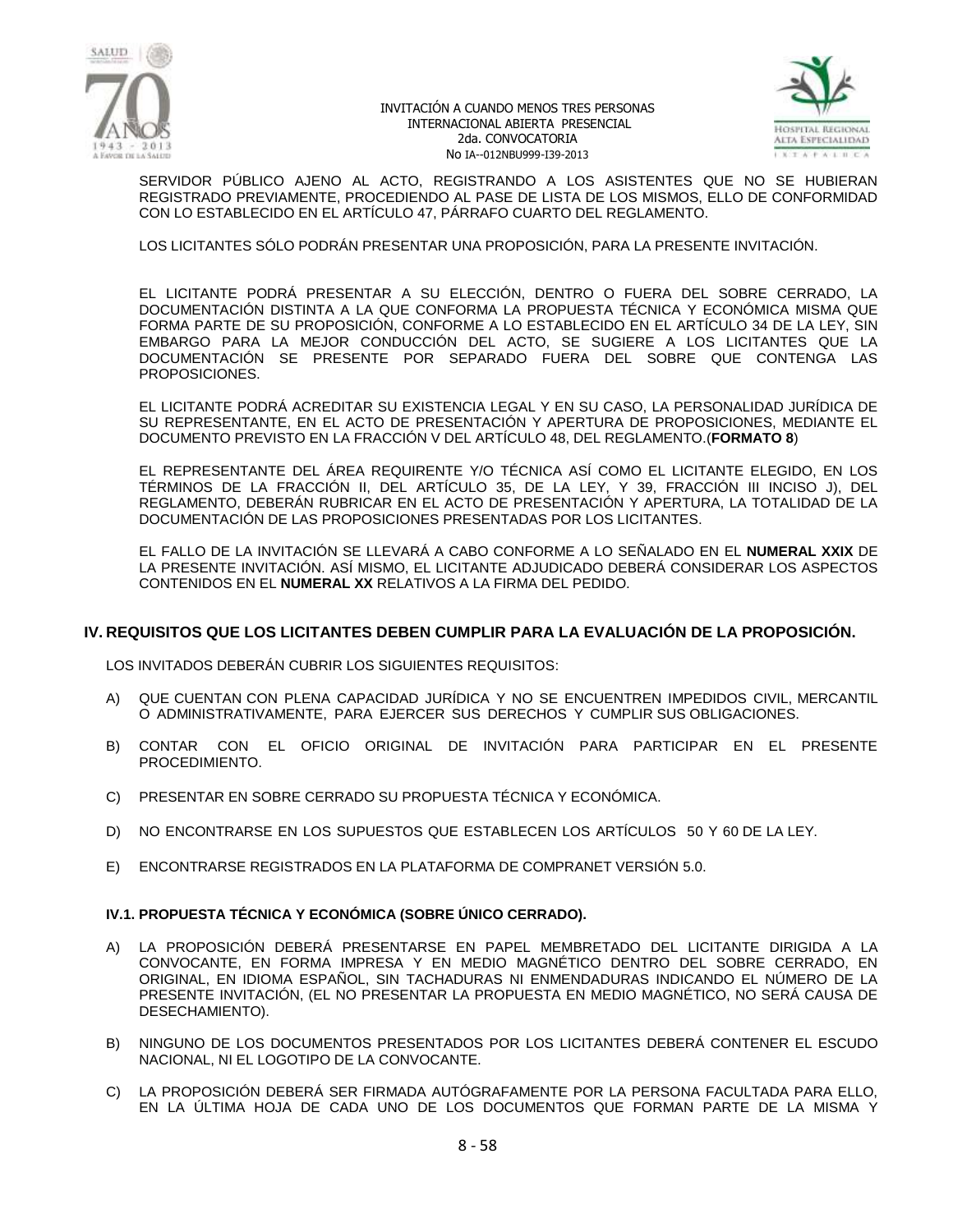



RUBRICADA EN TODAS Y CADA UNA DE LAS HOJAS.

D) CADA UNO DE LOS DOCUMENTOS QUE INTEGREN LA PROPOSICIÓN Y AQUÉLLOS DISTINTOS A ÉSTA, DEBERÁN ESTAR FOLIADOS EN TODAS Y CADA UNA DE LAS HOJAS QUE LOS INTEGREN. AL EFECTO, SE DEBERÁN NUMERAR DE **MANERA INDIVIDUAL** LAS PROPUESTAS TÉCNICA Y ECONÓMICA, ASÍ COMO LA DOCUMENTACIÓN ADICIONAL QUE ENTREGUE EL LICITANTE.

EN EL CASO DE QUE ALGUNA O ALGUNAS HOJAS DE LOS DOCUMENTOS MENCIONADOS EN EL PÁRRAFO ANTERIOR CAREZCAN DE FOLIO Y SE CONSTATE QUE LA O LAS HOJAS NO FOLIADAS MANTIENEN CONTINUIDAD, NO SE DESECHARÁ LA PROPOSICIÓN. EN EL SUPUESTO DE QUE FALTE ALGUNA HOJA Y LA OMISIÓN PUEDA SER CUBIERTA CON INFORMACIÓN CONTENIDA EN LA PROPIA PROPOSICIÓN O CON LOS DOCUMENTOS ADICIONALES DISTINTOS A LA MISMA. DE CONFORMIDAD CON LO DISPUESTO EN EL ARTÍCULO 50 DEL REGLAMENTO DE LA LEY.

- E) EL INCUMPLIMIENTO DE ALGUNO DE LOS REQUISITOS DE LA PROPOSICIÓN QUE AFECTE LA SOLVENCIA SERÁ CAUSA DE DESECHAMIENTO DE LA MISMA, SALVO PARA AQUELLOS QUE EXPRESAMENTE SE INDIQUE LO CONTRARIO, ASÍ MISMO SERÁ CAUSA DE DESECHAMIENTO SI SE COMPRUEBA QUE ALGÚN LICITANTE HA ACORDADO CON OTRO U OTROS ELEVAR EL COSTO DE LOS BIENES O CUALQUIER OTRO ACUERDO QUE TENGA COMO FIN OBTENER UNA VENTAJA SOBRE LOS DEMÁS LICITANTES.
- **F)** PARA MEJOR CONDUCCIÓN DEL ACTO DE PRESENTACIÓN Y APERTURA DE PROPOSICIONES, SE SOLICITA A LOS LICITANTES **SEÑALAR EN CADA DOCUMENTO DE LA PROPOSICIÓN, EL NUMERAL E INCISO CORRESPONDIENTE.**

#### **IV.1.1 DOCUMENTACIÓN DE LA PROPUESTA TÉCNICA. (FORMATO 1).**

- **A)** ORIGINAL Y COPIA DEL OFICIO DE INVITACIÓN PARA PARTICIPAR EN EL PRESENTE PROCEDIMIENTO, PARA SU COTEJO.
- **B)** DESCRIPCIÓN DETALLADA DE LOS BIENES A OFERTAR CUBRIENDO LAS ESPECIFICACIONES Y REQUISITOS QUE SE INDICAN EN EL ANEXO TÉCNICO.
- **C)** ESCRITO DEL LICITANTE, EN EL QUE MANIFIESTE **"BAJO PROTESTA DE DECIR VERDAD"** *EL ORIGEN DE LOS BIENES.*
- **D)** ESCRITO DEL LICITANTE EN EL QUE MANIFIESTE QUE ASUMIRÁ LA RESPONSABILIDAD TOTAL EN CASO DE QUE LOS BIENES **INFRINJAN PATENTES, MARCAS O DERECHOS DE AUTOR**, EXIMIENDO A LA CONVOCANTE DE CUALQUIER RESPONSABILIDAD. **(FORMATO 5).**
- **E)** ESCRITO DEL LICITANTE EN EL QUE MANIFIESTE **"BAJO PROTESTA DE DECIR VERDAD"** QUE OTORGARÁ COMO MÍNIMO, LA GARANTÍA DE LOS BIENES CONFORME A LO SOLICITADO EN EL **NUMERAL XIV Y ANEXO TÉCNICO** DE LA INVITACIÓN.
- **F)** ESCRITO DEL LICITANTE EN EL QUE MANIFIESTE QUE EN CASO DE RESULTAR ADUJIDICADO DEBERÁ GARANTIZAR EL CUMPLIMIENTO DEL PEDIDO MEDIANTE PÓLIZA DE FIANZA CONFORME A LO ESTIPULADO EN EL **NUMERAL XV** DE LA PRESENTE INVITACIÓN.
- **G)** ESCRITO DEL LICITANTE EN EL QUE MANIFIESTE QUE **LOS BIENES SE ENTREGRÁN EN LOS TÉRMINOS Y CONDICIONES** ESTABLECIDOS EN EL **NUMERAL X Y ANEXO TÉCNICO** (PLAZO, LUGAR Y CONDICIONES PARA LA ENTREGA DE LOS BIENES) DE LA PRESENTE INVITACIÓN.
- **H)** ESCRITO DEL LICITANTE EN EL QUE MANIFIESTE **QUE ACEPTA LAS CONDICIONES PARA LA VERIFICACIÓN Y ACEPTACIÓN DE LOS BIENES** CONFORME A LO SEÑALADO EN EL **NUMERAL X** DE LA PRESENTE INVITACIÓN.
- **I)** ESCRITO DEL LICITANTE, EN EL QUE MANIFIESTE **BAJO PROTESTA DE DECIR VERDAD** QUE LOS BIENES QUE OFERTA CUMPLEN CON LA **NORMAS APLICABLES**, SOLICITADAS EN EL ANEXO TÉCNICO DE LA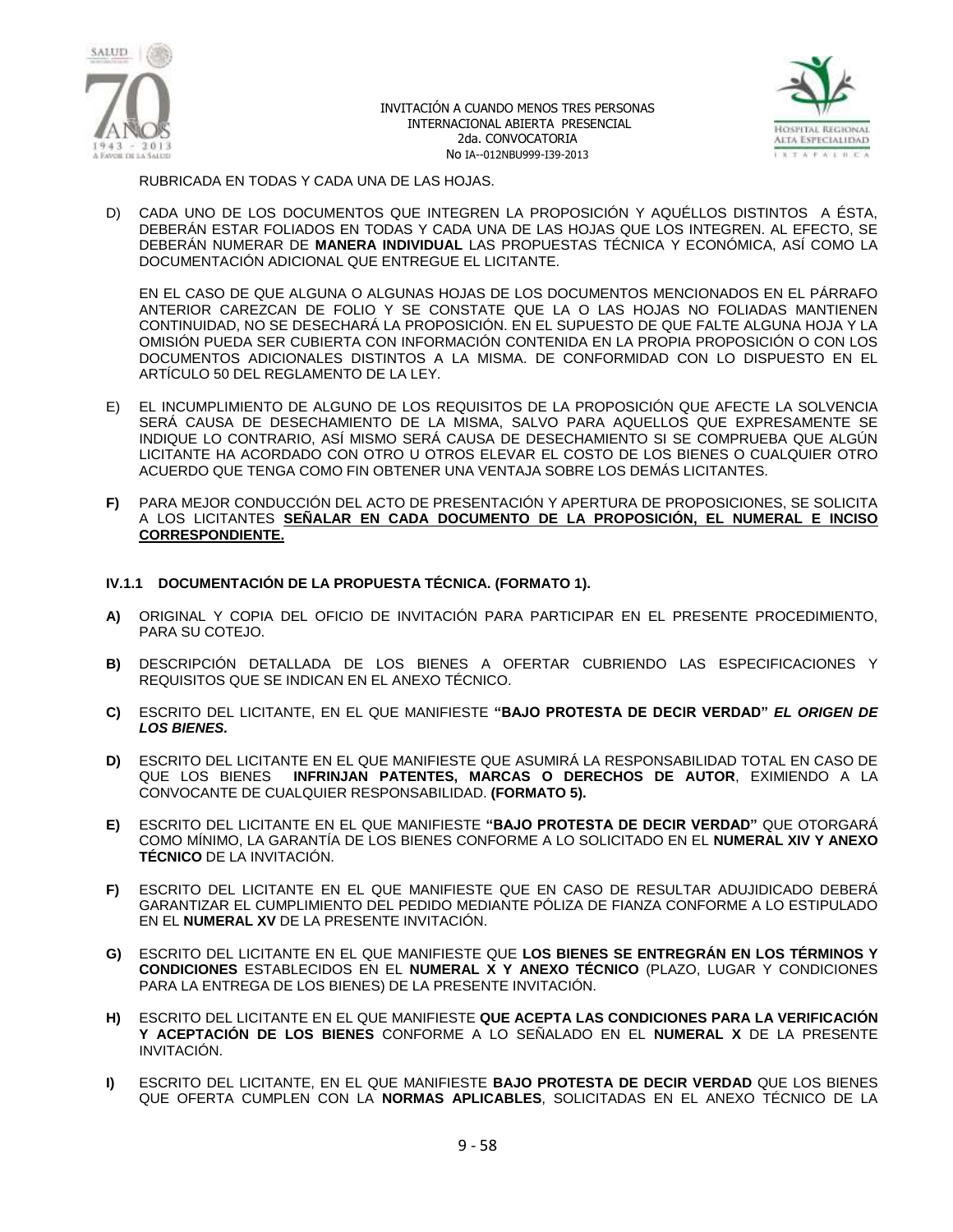



PRESENTE INVITACIÓN.

**J)** ESCRITO DEL LICITANTE EN CUAL MANIFIESTE EL CUMPLIMIENTO A LAS **REGLAS PARA LA APLICACIÓN DEL MARGEN DE PREFERENCIA** EN EL PRECIO DE LOS BIENES DE ORIGEN NACIONAL, RESPECTO DEL PRECIO DE LOS BIENES DE IMPORTACIÓN, EN LOS PROCEDIMIENTOS DE CONTRATACIÓN INTERNACIONALES.(**FORMATO 10**)

### **IV.1.2 DOCUMENTACIÓN DE LA PROPUESTA ECONÓMICA.**

LOS LICITANTES PRESENTARAN SU PROPUESTA ECONÓMICA CONFORME AL **FORMATO 2,** LA CUAL DE DEBERÁ CONTENER LO SIGUIENTE:

- 1) INDICAR, EL NÚMERO DE PARTIDA, RENGLÓN Y DESCRIPCIÓN DE CADA UNO DE LOS BIENES SOLICITADOS, UNIDAD DE MEDIDA, CANTIDAD, PRECIO UNITARIO EN MONEDA NACIONAL, ORIGEN DEL BIEN, CONFORME AL **ANEXO TÉCNICO** DE LA PRESENTE INVITACIÓN.
- 2) SUBTOTAL DE LA PROPUESTA
- 3) IMPUESTO AL VALOR AGREGADO (I.V.A.)
- 4) IMPORTE TOTAL DE LA PROPUESTA CON NÚMERO Y LETRA.
- 5) LA INDICACIÓN DE QUE LOS PRECIOS SERÁN FIJOS DURANTE LA VIGENCIA DEL PEDIDO QUE SE SUSCRIBA.

#### **IV.2.- CAUSAS DE DESECHAMIENTO.**

CONFORME A LO ESTABLECIDO EN EL ARTÍCULO 29, FRACCIÓN XV DE LA LEY, SERÁ CAUSA DE DESECHAMIENTO EL INCUMPLIMIENTO DE LOS REQUISITOS SEÑALADOS EN LOS NUMERALES **IV.1.1, IV.1.2, Y VI**, QUE AFECTEN LA SOLVENCIA DE LAS PROPOSICIONES PRESENTADAS POR LOS LICITANTES; SIN PERJUICIO DE LO ANTERIOR, LAS CAUSALES ESPECÍFICAS PARA DESECHAR LAS PROPOSICIONES DE LOS LICITANTES SON LAS SIGUIENTES:

- a) LA COMPROBACIÓN DE QUE ALGÚN LICITANTE HA ACORDADO CON OTRO U OTROS ELEVAR EL COSTO DE LOS BIENES OBJETO DE LA PRESENTE INVITACIÓN. O CUALQUIER OTRO ACUERDO QUE TENGAN COMO FIN OBTENER UNA VENTAJA SOBRE LOS DEMÁS LICITANTES.
- b) QUE LAS PROPOSICIONES NO CUMPLAN CON LOS REQUISITOS O CARACTERÍSTICAS ESTABLECIDAS EN ESTA INVITACIÓN O SU ANEXO TÉCNICO, ASÍ COMO AQUELLOS QUE SE DERIVEN DEL ACTO DE JUNTA DE ACLARACIONES Y QUE CON MOTIVO DE DICHO INCUMPLIMIENTO, AFECTEN LA SOLVENCIA DE LAS PROPOSICIONES, CONFORME A LO ESTABLECIDO EN EL ÚLTIMO PÁRRAFO DEL ARTÍCULO 36, DE LA LEY.
- c) QUE EL LICITANTE INCURRA EN CUALQUIER VIOLACIÓN A LAS DISPOSICIONES DE LA LEY, EL REGLAMENTO O CUALQUIER OTRO ORDENAMIENTO LEGAL O NORMATIVO VINCULADO CON ESTE PROCEDIMIENTO.
- d) QUE EL LICITANTE NO PRESENTE LOS ESCRITOS O MANIFESTACIONES SOLICITADAS CON CARÁCTER DE **"BAJO PROTESTA DE DECIR VERDAD"**, CUANDO ASÍ SE SOLICITE EN LA PRESENTE INVITACIÓN U OMITA LA LEYENDA REQUERIDA.
- e) QUE EL LICITANTE NO OFERTE LOS BIENES EN LOS TÉRMINOS Y CONDICIONES SOLICITADOS EN LA PRESENTE INVITACIÓN Y ANEXO TÉCNICO.
- f) QUE EL LICITANTE SE ENCUENTRE EN ALGUNO DE LOS SUPUESTOS ESTABLECIDOS EN ARTÍCULO 8 FRACCIÓN XX DE LA LEY FEDERAL DE RESPONSABILIDADES ADMINISTRATIVAS DE LOS SERVIDORES PÚBLICOS.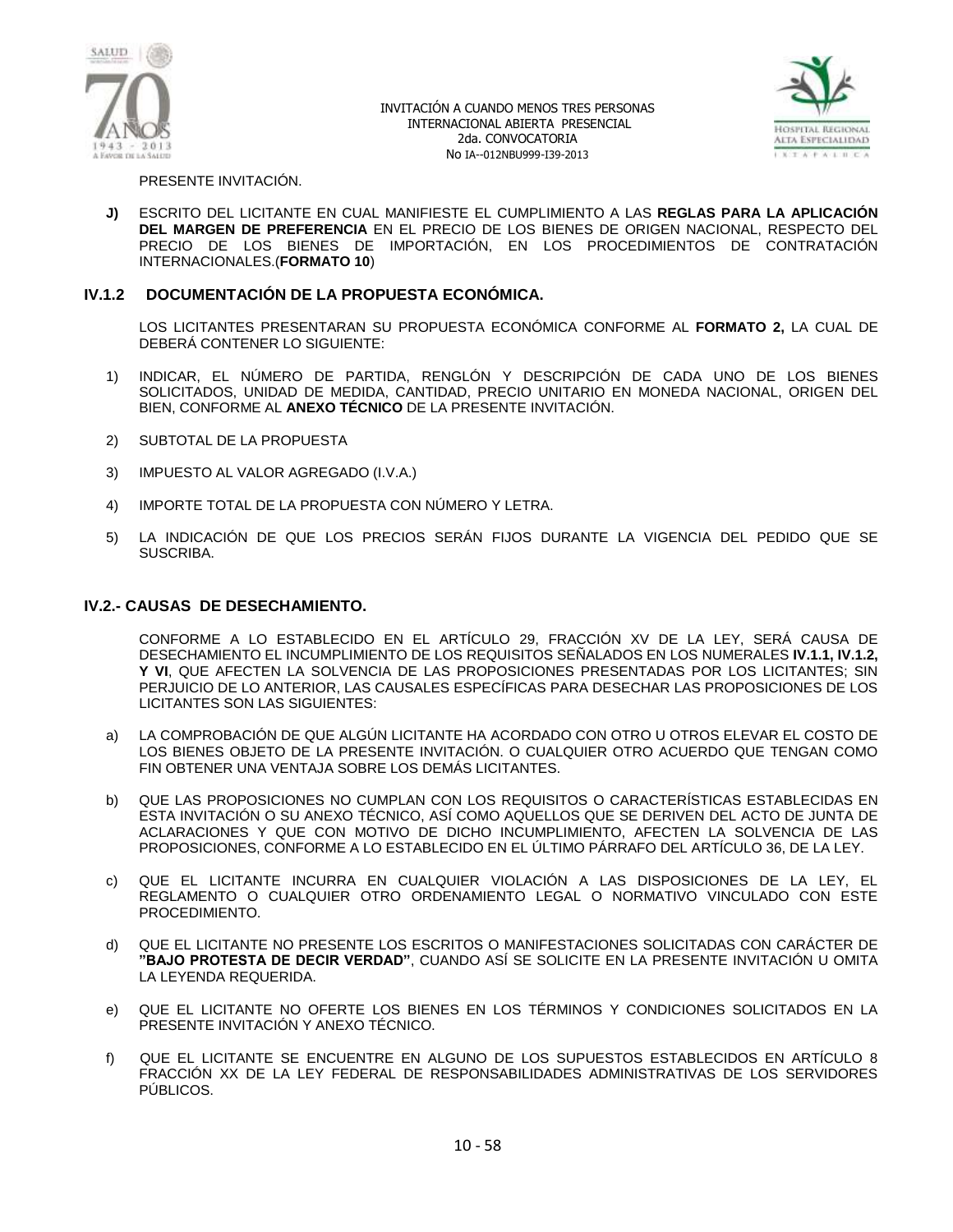



- g) QUE EL LICITANTE SE ENCUENTRE EN ALGUNO DE LOS SUPUESTOS DE LOS ARTÍCULOS 50 Y 60 DE LA LEY.
- h) CUANDO SE PRESENTE MÁS DE UNA PROPUESTA TÉCNICA O ECONÓMICA, POR UN MISMO LICITANTE.
- i) QUE LA DOCUMENTACIÓN REQUERIDA EN LOS NUMERALES **IV.1.1, IV.1.2, Y VI,** NO LA PRESENTE CON FIRMA AUTÓGRAFA DEL REPRESENTANTE LEGAL Y QUE LO MANIFESTADO NO SE APEGUE A LO SOLICITADO.
- j) EL INCUMPLIMIENTO U OMISIÓN DE ALGUNO DE LOS DOCUMENTOS SOLICITADOS EN LA PRESENTE INVITACIÓN Y EN LAS CONDICIONES LEGALES, TÉCNICAS Y ECONÓMICAS REQUERIDOS POR LA CONVOCANTE QUE AFECTEN LA SOLVENCIA DE LA PROPUESTA SERÁN CAUSA DE DESECHAMIENTO DE LA MISMA.

### **V. CRITERIOS ESPECÍFICOS CONFORME A LOS CUALES SE EVALUARÁN LAS PROPOSICIONES Y SE ADJUDICARÁ EL PEDIDO RESPECTIVO:**

# **V.1.- CRITERIOS DE EVALUACIÓN QUE SE APLICARÁN A LAS PROPOSICIONES.**

- A. SE ANALIZARÁN Y EVALUARÁN LAS PROPOSICIONES, UTILIZANDO UN CRITERIO DE EVALUACIÓN BINARIO, VERIFICANDO QUE LOS LICITANTES CUMPLAN CON TODAS LAS CONDICIONES Y REQUERIMIENTOS DE ESTA INVITACIÓN Y EL ANEXO TÉCNICO.
- B. SE TOMARÁ COMO CRITERIO DE EVALUACIÓN, LA PROPOSICIÓN ECONÓMICA SOLVENTE MÁS BAJA.
- C. LA CONVOCANTE SE RESERVA EL DERECHO DE VERIFICAR LA VERACIDAD DE LA INFORMACIÓN PRESENTADA POR EL LICITANTE, EN CASO DE QUE EL LICITANTE HAYA PROPORCIONADO INFORMACIÓN O DECLARACIÓN FALSA, O QUE ACTÚE CON DOLO O MALA FE, EN SU CASO, PROCEDERÁ A LA NOTIFICACIÓN AL ÓRGANO INTERNO DE CONTROL O SECRETARÍA DE LA FUNCIÓN PÚBLICA PARA QUE EN SU CASO APLIQUE LAS SANCIONES QUE INDICA EL ARTÍCULO 60, DE LA LEY.
- D. SE EVALUARÁN LAS CONDICIONES ECONÓMICAS OFERTADAS, CONSIDERANDO PARA ELLO ÚNICAMENTE LAS PROPUESTAS TÉCNICAS QUE NO HUBIESEN SIDO DESECHADAS EN EL ANÁLISIS DETALLADO DE LAS MISMAS. PARA LO ANTERIOR, LA CONVOCANTE PODRÁ HACER USO DE LOS MECANISMOS SEÑALADOS EN EL ARTÍCULO 51, DEL REGLAMENTO DE LA LEY.
- E. CUANDO LA CONVOCANTE DETECTE UN ERROR DE CÁLCULO EN ALGUNA PROPOSICIÓN PODRÁ LLEVAR A CABO SU RECTIFICACIÓN CUANDO LA CORRECCIÓN NO IMPLIQUE LA MODIFICACIÓN DEL PRECIO UNITARIO. EN CASO DE DISCREPANCIA ENTRE LAS CANTIDADES ESCRITAS CON LETRA Y NÚMERO PREVALECERÁ LA PRIMERA, POR LO QUE DE PRESENTARSE ERRORES EN LAS CANTIDADES O VOLÚMENES SOLICITADOS, ÉSTOS PODRÁN CORREGIRSE.

EN LOS CASOS PREVISTOS EN EL PÁRRAFO ANTERIOR, LA CONVOCANTE NO DEBERÁ DESECHAR LA PROPUESTA ECONÓMICA Y DEJARÁ CONSTANCIA DE LA CORRECCIÓN EFECTUADA CONFORME AL PÁRRAFO INDICADO EN LA DOCUMENTACIÓN SOPORTE UTILIZADA PARA EMITIR EL FALLO QUE SE INTEGRARÁ AL EXPEDIENTE DE CONTRATACIÓN RESPECTIVO, ASENTANDO LOS DATOS QUE PARA EL EFECTO PROPORCIONE EL O LOS SERVIDORES PÚBLICOS RESPONSABLES DE LA EVALUACIÓN.

LAS CORRECCIONES SE HARÁN CONSTAR EN EL FALLO A QUE SE REFIEREN LOS ARTÍCULOS 37 DE LA LEY Y 55 DEL REGLAMENTO. SI LA PROPUESTA ECONÓMICA DEL LICITANTE A QUIEN SE LE ADJUDIQUE EL PEDIDO FUE OBJETO DE CORRECCIONES Y ÉSTE NO ACEPTA LAS MISMAS, SE APLICARÁ LO DISPUESTO EN EL SEGUNDO PÁRRAFO DEL ARTÍCULO 46 DE LA LEY RESPECTO DEL PEDIDO O, EN SU CASO, SÓLO POR LO QUE HACE A LA PARTIDA ÚNICA AFECTADA POR EL ERROR, SIN QUE POR ELLO SEA PROCEDENTE IMPONER LA SANCIÓN A QUE SE REFIERE LA FRACCIÓN I DEL ARTÍCULO 60 DE LA LEY.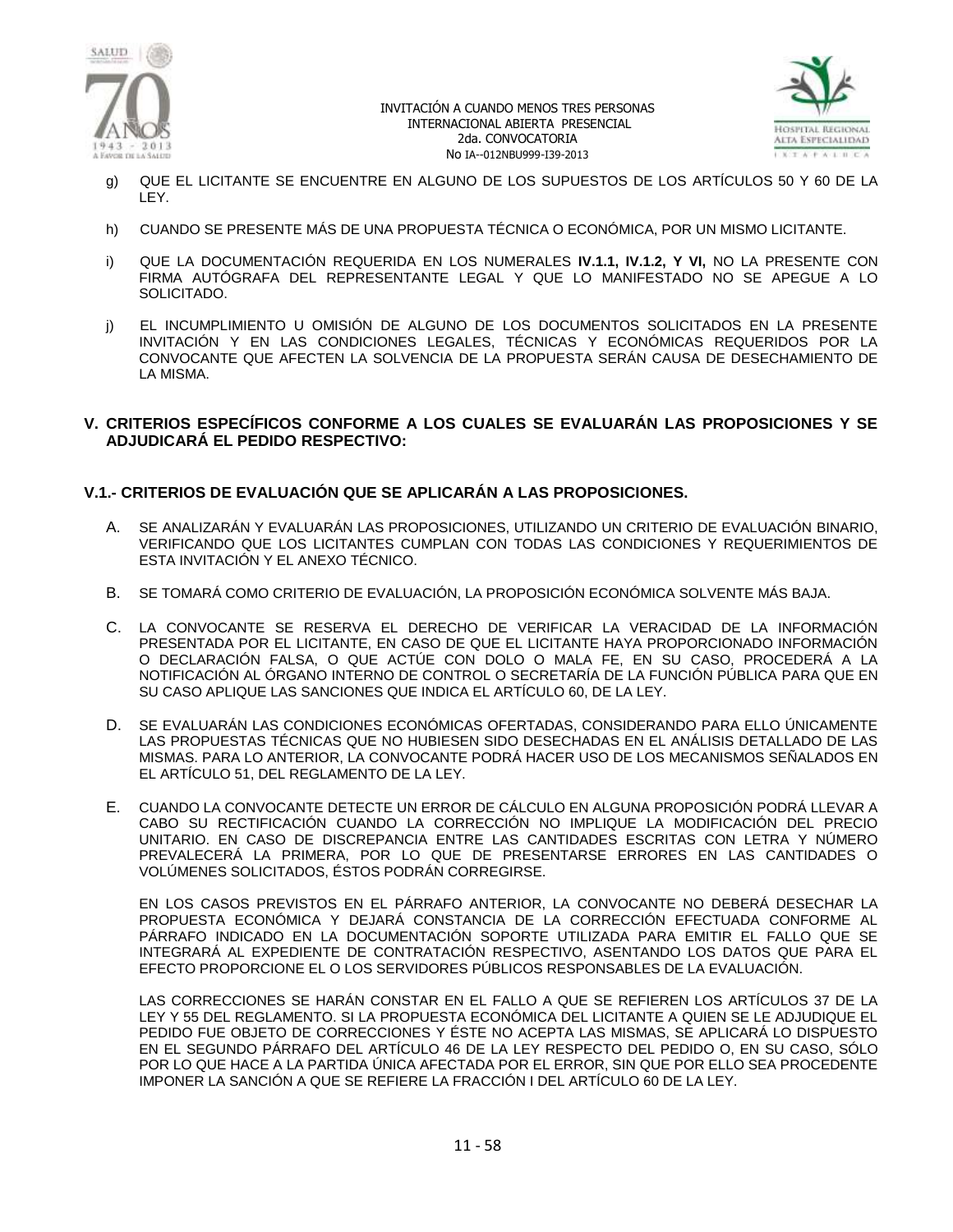



F. UNA VEZ HECHA LA EVALUACIÓN DE LAS PROPOSICIONES, SE DETERMINARÁN SOLVENTES AQUÉLLAS QUE REÚNAN TODOS LOS REQUISITOS ESTABLECIDOS EN ESTA INVITACIÓN Y CUMPLAN CON LAS CONDICIONES LEGALES-ADMINISTRATIVAS, TÉCNICAS Y ECONÓMICAS REQUERIDAS POR LA **CONVOCANTE**.

#### **V.2.- CRITERIOS DE ADJUDICACIÓN.**

LOS BIENES OBJETO DE LA PRESENTE INVITACIÓN SERÁN ADJUDICADOS POR PARTIDA, AL LICITANTE QUE HABIENDO CUMPLIDO CON TODAS LAS CONDICIONES LEGALES-ADMINISTRATIVAS, TÉCNICAS Y ECONÓMICAS REQUERIDAS POR LA **CONVOCANTE** Y SU PROPUESTA ECONÓMICA SEA LA MÁS BAJA.

SI DERIVADO DE LA EVALUACIÓN DE LAS PROPOSICIONES SE OBTUVIERA UN EMPATE ENTRE DOS O MÁS PROVEEDORES EN UNA MISMA O MÁS PARTIDAS, DE CONFORMIDAD CON EL CRITERIO DE DESEMPATE PREVISTO EN EL PÁRRAFO SEGUNDO DEL ARTÍCULO 36 BIS DE LA LEY Y 54 DEL REGLAMENTO, SE DEBERÁ ADJUDICAR EL PEDIDO EN PRIMER TÉRMINO A LAS MICRO EMPRESAS, A CONTINUACIÓN SE CONSIDERARÁ A LAS PEQUEÑAS EMPRESAS Y EN CASO DE NO CONTARSE CON ALGUNA DE LAS ANTERIORES, SE ADJUDICARÁ A LA QUE TENGA EL CARÁCTER DE MEDIANA EMPRESA.

EN CASO DE SUBSISTIR EL EMPATE ENTRE EMPRESAS DE LA MISMA ESTRATIFICACIÓN, SE ESTARÁ A LO SEÑALADO EN LOS ARTÍCULOS MENCIONADOS EN EL PÁRRAFO ANTERIOR.

#### **VI. DOCUMENTOS ADICIONALES Y DATOS QUE DEBERÁN PRESENTAR LOS LICITANTES:**

 LA DOCUMENTACIÓN DISTINTA A SU PROPUESTA TÉCNICA Y ECONÓMICA, QUE DEBERÁ PRESENTARSE EN EL ACTO DE PRESENTACIÓN Y APERTURA DE PROPOSICIONES CON FIRMA AUTÓGRAFA Y DE PREFERENCIA EN PAPEL CON MEMBRETE, DENTRO O FUERA DEL SOBRE.

- **A. ACREDITAMIENTO DE EXISTENCIA LEGAL Y PERSONALIDAD JURÍDICA.** LOS LICITANTES QUE PARTICIPEN POR SI MISMOS O A TRAVÉS DE UN REPRESENTANTE LEGAL, DEBERÁN ACREDITAR SU PERSONALIDAD MANIFESTANDO EN UN ESCRITO **"BAJO PROTESTA DE DECIR VERDAD".** QUE CUENTAN CON FACULTADES SUFICIENTES PARA COMPROMETERSE POR SÍ O POR SU REPRESENTADA, MISMO QUE DEBERÁ CONTENER LO SIGUIENTE:
- A.I) DEL LICITANTE: REGISTRO FEDERAL DE CONTRIBUYENTES, NOMBRE Y DOMICILIO, ASÍ COMO, EN SU CASO, DE SU APODERADO O REPRESENTANTE LEGAL. TRATÁNDOSE DE PERSONAS MORALES, ADEMÁS SE SEÑALARÁ LA DESCRIPCIÓN DEL OBJETO SOCIAL DE LA EMPRESA, IDENTIFICANDO LOS DATOS DE LAS ESCRITURAS PÚBLICAS Y, DE HABERLAS, SUS REFORMAS Y MODIFICACIONES, CON LAS QUE SE ACREDITA LA EXISTENCIA LEGAL DE LAS PERSONAS MORALES ASÍ COMO EL NOMBRE DE LOS SOCIOS, Y
- A.II) DEL REPRESENTANTE LEGAL DEL LICITANTE: DATOS DE LAS ESCRITURAS PÚBLICAS EN LAS QUE LE FUERON OTORGADAS LAS FACULTADES PARA SUSCRIBIR LAS PROPUESTAS.

LOS LICITANTES PUEDEN PRESENTAR EL ESCRITO ANTES REFERIDO O REQUISITAR EL **FORMATO 8**, SEGÚN CORRESPONDA, A PERSONA FÍSICA O MORAL, E INVARIABLEMENTE SE DEBERÁ INSERTAR LA LEYENDA **"BAJO PROTESTA DE DECIR VERDAD",** LO ANTERIOR CONFORME A LO SEÑALADO EN EL ARTICULO 48 FRACCIÓN V DEL REGLAMENTO.

EL DOMICILIO QUE SE MENCIONE EN LOS DOCUMENTOS ANTES CITADOS, SERÁ EL CONSIDERADO POR LA CONVOCANTE COMO EL INDICADO PARA RECIBIR TODA CLASE DE NOTIFICACIONES QUE RESULTEN DE LOS ACTOS, PEDIDOS Y CONVENIOS DERIVADOS DE ESTE PROCEDIMIENTO.

SERÁ NECESARIO QUE EN CASO DE NO CONTAR CON DOMICILIO DENTRO DEL DISTRITO FEDERAL Y ZONA METROPOLITANA, SE INDIQUE UNO DENTRO DE ESTE PARA RECIBIR NOTIFICACIONES Y NOMBRAR UN APODERADO LEGAL CON FACULTADES SUFICIENTES PARA QUE LOS REPRESENTE; LO ANTERIOR, EN LOS TÉRMINOS ESTABLECIDOS EN EL ARTÍCULO 305, DEL CÓDIGO FEDERAL DE PROCEDIMIENTOS CIVILES.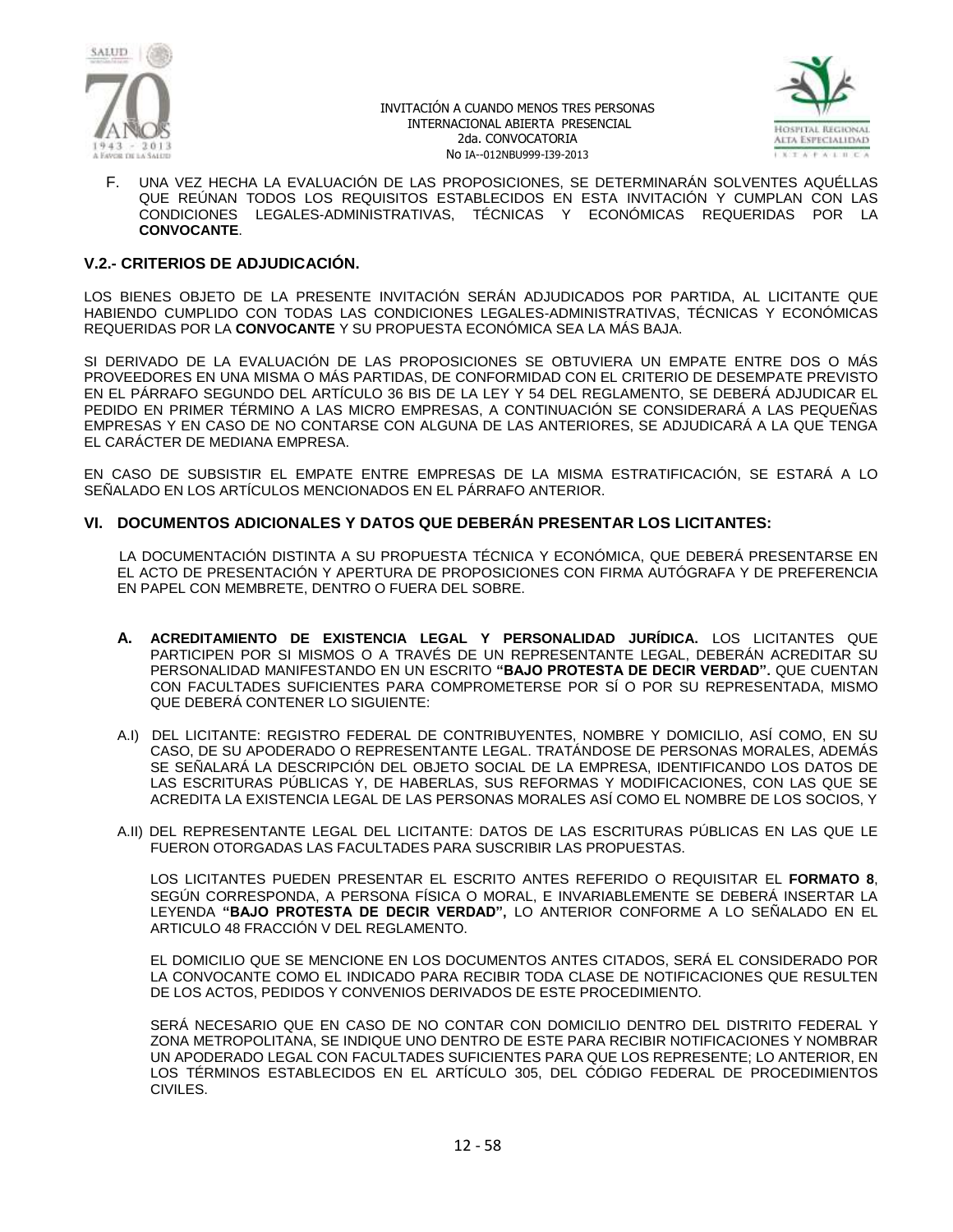



- **B.** EL LICITANTE DEBERÁ PROPORCIONAR POR ESCRITO SU CORREO ELECTRÓNICO, EN CASO DE CONTAR CON EL MISMO.
- **C. MANIFIESTO DE NO EXISTIR IMPEDIMENTO PARA PARTICIPAR.** DECLARACIÓN ESCRITA DEL LICITANTE EN EL QUE MANIFIESTE "**BAJO PROTESTA DE DECIR VERDAD"**, QUE NO SE ENCUENTRA EN ALGUNO DE LOS SUPUESTOS DE LOS ARTÍCULOS 50 Y 60, ANTEPENÚLTIMO PÁRRAFO DE LA LEY. **(FORMATO 4).**
- **D. MANIFIESTO DE NO EXISTIR IMPEDIMENTO PARA PARTICIPAR.** DECLARACIÓN ESCRITA DEL LICITANTE EN EL QUE MANIFIESTE "**BAJO PROTESTA DE DECIR VERDAD"**, QUE NO SE ENCUENTRA EN ALGUNO DE LOS SUPUESTOS DEL ARTICULO 8 FRACCIÓN XX DE LA LEY FEDERAL DE RESPONSABILIDADES ADMINISTRATIVAS DE LOS SERVIDORES PÚBLICOS. **(FORMATO 7).**
- **E. DECLARACIÓN DE INTEGRIDAD.** ESCRITO DEL LICITANTE, EN DONDE MANIFIESTE "**BAJO PROTESTA DE DECIR VERDAD"**, LA DECLARACIÓN DE INTEGRIDAD, DE ACUERDO A LO SEÑALADO EN EL ARTÍCULO 29, FRACCIÓN IX, DE LA LEY Y 39, FRACCIÓN VI, INCISO F), DEL REGLAMENTO (**FORMATO 6).**
- **F.** EN SU CASO, EL LICITANTE DEBERÁ PRESENTAR: COPIA DEL DOCUMENTO EXPEDIDO POR AUTORIDAD COMPETENTE QUE DETERMINE SU ESTRATIFICACIÓN COMO MICRO, PEQUEÑA O MEDIANA EMPRESA, O BIEN, UN ESCRITO EN EL CUAL MANIFIESTE "**BAJO PROTESTA DE DECIR VERDAD"**, QUE CUENTA CON ESE CARÁCTER, DE CONFORMIDAD CON EL ARTÍCULO 34 DEL REGLAMENTO. PUEDE PRESENTARSE EN ANEXO LIBRE O CONFORME AL **FORMATO 9.**
- **G.** ORIGINAL Y COPIA SIMPLE (PARA COTEJO) POR AMBOS LADOS DE SU IDENTIFICACIÓN OFICIAL VIGENTE CON FOTOGRAFÍA DEL LICITANTE, TRATÁNDOSE DE PERSONAS FÍSICAS Y, EN EL CASO DE PERSONAS MORALES, DE LA PERSONA QUE FIRME LA PROPOSICIÓN. LA FIRMA DE LA IDENTIFICACIÓN DEBERÁ COINCIDIR CON LA FIRMA DELA PROPOSICIÓN.
- **H.** ESCRITO EN EL QUE MANIFIESTE QUE DE RESULTAR ADJUDICADO, QUE PREVIO A LA FIRMA DEL PEDIDO, EL LICITANTE DEBERÁ PRESENTAR ORIGINAL O COPIA CERTIFICADA PARA SU COTEJO DE LOS DOCUMENTOS CON LOS QUE SE ACREDITE SU EXISTENCIA LEGAL Y LAS FACULTADES DE SU REPRESENTANTE PARA SUSCRIBIR EL PEDIDO CORRESPONDIENTE. EN EL CASO DE QUE EL LICITANTE SE ENCUENTRE INSCRITO EN EL REGISTRO ÚNICO DE PROVEEDORES, BASTARÁ ÚNICAMENTE EXHIBIR LA CONSTANCIA DE SU INSCRIPCIÓN EN EL COMPRANET Y QUE EN EL CITADO REGISTRO LA INFORMACIÓN SE ENCUENTRE COMPLETA Y ACTUALIZADA.
- **I.** ESCRITO EN EL QUE EXPRESEN SU INTERÉS EN PARTICIPAR EN LA PRESENTE INVITACIÓN, POR SÍ O EN REPRESENTACIÓN DE UN TERCERO, MANIFESTANDO EN TODOS LOS CASOS LOS DATOS GENERALES DEL INTERESADO Y, EN SU CASO, DEL REPRESENTANTE, DE CONFORMIDAD CON LO ESTABLECIDO EN EL ARTÍCULO 45, TERCER PÁRRAFO DEL REGLAMENTO DE LA LEY. **(FORMATO N° 11)**

### **VII. DOMICILIO EN EL CUAL LOS LICITANTES PODRÁN PRESENTAR INCONFORMIDADES CONTRA LOS ACTOS DE LA INVITACIÓN.**

CON FUNDAMENTO EN EL ARTÍCULO 65 Y 66 DE LA LEY, LAS PERSONAS INTERESADAS PODRÁN PRESENTAR SU INCONFORMIDAD POR ESCRITO, ANTE LA SECRETARÍA DE LA FUNCIÓN PÚBLICA, UBICADA EN INSURGENTES SUR 1735, COLONIA GUADALUPE INN, DELEGACIÓN ÁLVARO OBREGÓN, EN MÉXICO, DISTRITO FEDERAL, POR CUALQUIER ACTO DEL PROCEDIMIENTO DE CONTRATACIÓN QUE CONTRAVENGAN LAS DISPOSICIONES DE LA LEY Y SU REGLAMENTO.

# **VIII. CONDICIONES DE LA INVITACIÓN.**

LAS CONDICIONES CONTENIDAS EN ESTA INVITACIÓN, ASÍ COMO LAS PROPOSICIONES PRESENTADAS POR LOS LICITANTES NO PODRÁN SER NEGOCIADAS.

POR EL HECHO DE PRESENTAR PROPOSICIONES, EL LICITANTE ACEPTA Y SE OBLIGA A CUMPLIR CON LAS CONDICIONES ESTABLECIDAS EN ESTA INVITACIÓN Y EN EL O LAS ACTA(S) DE LA(S) JUNTA(S) DE ACLARACIONES, NO PUDIENDO RENUNCIAR A SU CONTENIDO Y ALCANCE.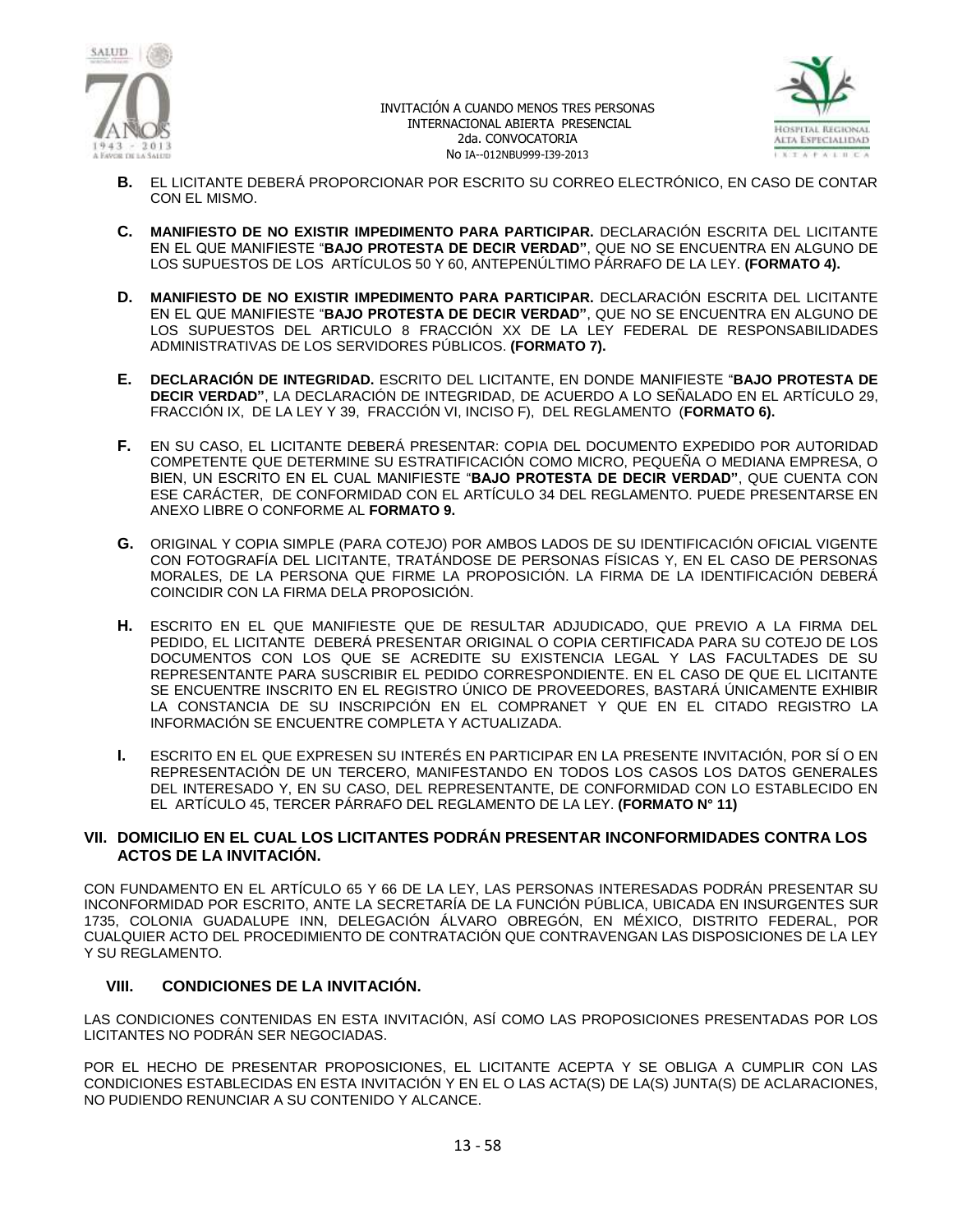



A LOS ACTOS DEL PROCEDIMIENTO PODRÁ ASISTIR CUALQUIER PERSONA EN CALIDAD DE OBSERVADOR BAJO LA CONDICIÓN DE REGISTRAR SU ASISTENCIA Y ABSTENERSE DE INTERVENIR EN CUALQUIER FORMA EN LOS MISMOS.

ASIMISMO, CON FUNDAMENTO EN EL ARTÍCULO 43 FRACCIÓN I DE LA LEY, LA PRESENTE INVITACIÓN SE DIFUNDIRÁ EN LA PAGINA DEL SISTEMA ELECTRÓNICO DE INFORMACIÓN PÚBLICO GUBERNAMENTAL SOBRE ADQUISICIONES, ARRENDAMIENTOS, BIENES, OBRAS PÚBLICAS Y BIENES RELACIONADOS CON LAS MISMAS. (COMPRANET), [HTTP://COMPRANET.FUNCIONPUBLICA.GOB.MX;](http://compranet.funcionpublica.gob.mx/) ASÍ COMO EN LA PÁGINA DE INTERNET DEL HRAEI: [HTTP://HRAEI.GOB.MX/](http://hraei.gob.mx/)

Y DE CONFORMIDAD CON LO ESTABLECIDO EN EL ARTÍCULO 77 DE SU REGLAMENTO, SOLAMENTE PODRÁN PARTICIPAR EN EL PROCEDIMIENTO DE CONTRATACIÓN AQUELLAS PERSONAS QUE HAYAN SIDO INVITADAS POR LA CONVOCANTE.

# **IX. PLAZO, LUGAR Y CONDICIONES DE LA ENTREGA DE LOS BIENES.**

LA ENTREGA DE LOS BIENES, DEBERÁ RELIZARSE EN LOS PLAZOS ESTABLECIDOS EN EL ANEXO TÉCNICO.

EN CASO DE QUE SE LLEGARA A CAMBIAR LA UBICACIÓN PARA LA ENTREGA DE LOS BIENES DENTRO DE LA ZONA METROPOLITANA, BASTARÁ CON QUE EL ADMINISTRADOR DEL PEDIDO NOTIFIQUE POR ESCRITO AL LICITANTE ADJUDICADO, CON 5 (CINCO) DÍAS HÁBILES DE ANTICIPACIÓN A LA FECHA DEL CAMBIO DE DOMICILIO, POR LO QUE DICHO CAMBIO NO GENERARÁ COSTOS ADICIONALES PARA LA CONVOCANTE.

LOS BIENES ENTREGADOS EN EL ALMACÉN DE LA CONVOCANTE, DEBERÁN SER NUEVOS, ORIGINALES Y EN SU EMPAQUE ORIGINAL DEBIDAMENTE SELLADO.

EL LICITANTE DEBERÁ APEGARSE A LO SEÑALADO EN EL ANEXO TÉCNICO RESPECTO DE LAS CONDICIONES DE TRANSPORTE Y ENTREGA.

### **X. CONDICIONES PARA LA VERIFICACIÓN Y ACEPTACIÓN DE LOS BIENES**

CON BASE EN LO PREVISTO EN EL ARTÍCULO 84, ÚLTIMO PÁRRAFO, DEL REGLAMENTO DE LA LEY, LA VERIFICACIÓN Y ACEPTACIÓN DE LOS BIENES SE REALIZARÁ A TRAVÉS DEL PERSONAL QUE DESIGNE EL ADMINISTRADOR DEL PEDIDO, CONFORME A LO SIGUIENTE:

- LOS BIENES QUE SE ENTREGUEN, SE VERIFICARÁ QUE CONTENGAN LAS CARACTERÍSTICAS TÉCNICAS, ESTIPULADAS EN EL ANEXO TÉCNICO DE ESTA INVITACIÓN, ASÍ COMO EN LO ESTIPULADO EN LA(S) JUNTA (S) DE ACLARACIÓN (ES), LO OFERTADO EN LA PROPUESTA DEL LICITANTE ADJUDICADO; EN CASO DE QUE NO SE ENTREGUEN LOS BIENES CON LAS CARACTERÍSTICAS SOLICITADAS, SE DEVOLVERÁN AL LICITANTE PARA QUE SEAN SUSTITUIDOS.
- EL ADMINISTRADOR DEL PEDIDO, EN CONJUNTO CON EL REPRESENTANTE LEGAL DEL LICITANTE ADJUDICADO, SUSCRIBIRÁN UN ACTA ENTREGA-RECEPCIÓN EN LA QUE SE ASENTARÁ EL RESULTADO DE LA VERIFICACIÓN, EN CASO DE INCUMPLIMIENTO DURANTE LA REALIZACIÓN DE LA MISMA, SE ASENTARÁ EL MOTIVO DE LA DEVOLUCIÓN.
- EN CASO DE QUE LOS BIENES CUMPLAN CON LOS REQUISITOS SOLICITADOS, ÉSTOS SE DARÁN POR ACEPTADOS POR PARTE DEL ADMINISTRADOR DEL PEDIDO, EN CASO CONTRARIO SERÁN SUSTITUIDOS EN UN PLAZO NO MAYOR A TRES DÍAS NATURALES.

### **XI. ANTICIPOS.**

NO SE OTORGARÁN ANTICIPOS*.*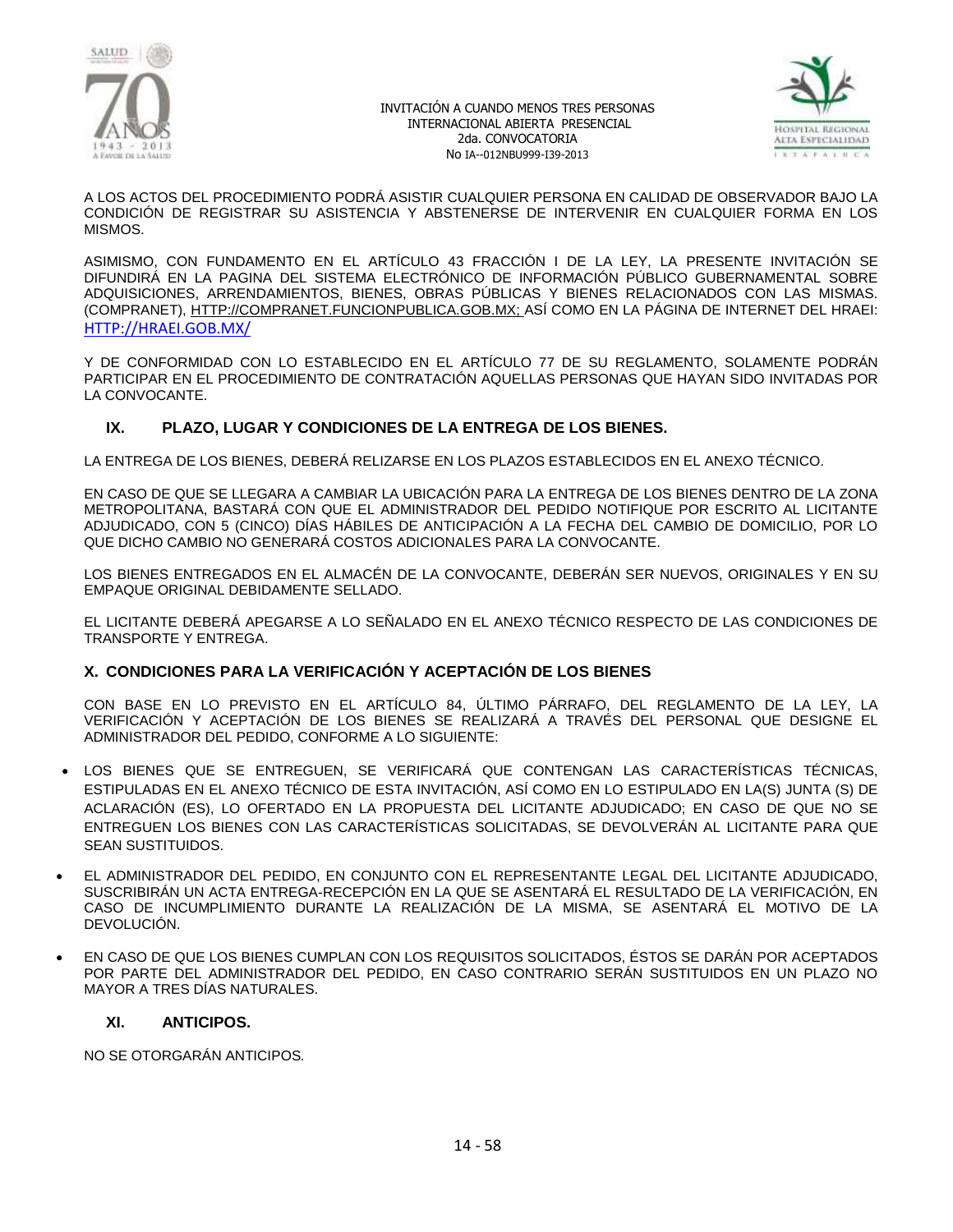



### **XII. PAGO.**

CON FUNDAMENTO EN EL ARTÍCULO 51 DE LA LEY, EL PAGO QUE SE GENERE CON MOTIVO DE LA ENTREGA DE LOS BIENES OBJETO DE ESTA INVITACIÓN, SE REALIZARÁ EN MONEDA NACIONAL, UNA VEZ ACEPTADOS A ENTERA SATISFACCIÓN DEL ADMINISTRADOR DEL PEDIDO, DENTRO DE LOS VEINTE (20) DÍAS NATURALES POSTERIORES A LA ENTREGA DE LA(S) FACTURA(S) PREVIA ENTREGA Y ACEPTACIÓN DE LOS BIENES.

EL PAGO SE EFECTUARÁ A TRAVÉS DE LA SUBDIRECCIÓN DE RECURSOS FINANCIEROS, MEDIANTE TRANSFERENCIA ELECTRÓNICA, PARA LO CUAL SERÁ NECESARIO QUE EL LICITANTE ADJUDICADO, PRESENTE AL DÍA SIGUIENTE DE LA FECHA DE EMISIÓN DEL FALLO, ANTE LA COORDINACIÓN DE CONTRATOS DE LA SUBDIRECCIÓN DE RECURSOS MATERIALES, CARTA O DOCUMENTO AUTORIZADO POR INSTITUCIÓN BANCARIA EN PAPEL MEMBRETADO EN LA QUE SE CERTIFIQUE QUE EXISTE UNA CUENTA A NOMBRE DEL LICITANTE ADJUDICADO EN LA CUAL SE HAGA EL DEPOSITO, ASÍ COMO QUE CUENTE CON LA "CLABE" CORRESPONDIENTE.

LAS FACTURAS DEBERÁN ENTREGARSE EN:

| <b>ENTIDAD</b> | <b>AREA</b>                                                                             | <b>DOMICILIO</b>                                                                                                                        | <b>TELEFONO</b>                           |
|----------------|-----------------------------------------------------------------------------------------|-----------------------------------------------------------------------------------------------------------------------------------------|-------------------------------------------|
| <b>HRAFI</b>   | COORDINACIÓN DE<br>ADQUISICIONES DE LA<br>SUBDIRECCIÓN DE RECURSOS<br><b>MATERIALES</b> | CARRETERA FEDERAL MÉXICO<br>PUEBLA KM 34.5. EDIFICIO "B"<br>3ER PISO, COLONIA<br>ZOQUIAPAN, IXTAPALUCA.<br>ESTADO DE MÉXICO, C.P. 56530 | TELÉFONO:<br>5972 9800 EXT<br>1112 Y 1278 |

LAS FACTURAS DEBERÁN CONTENER, LOS SIGUIENTES REQUISITOS:

#### **A) HOSPITAL REGIONAL DE ALTA ESPECIALIDAD DE IXTAPALUCA**

- **B) DOMICILIO FISCAL:** CARRETERA FEDERAL MÉXICO PUEBLA KM 34.5, COLONIA ZOQUIAPAN, IXTAPALUCA, ESTADO DE MÉXICO, C.P. 56530
- **C) R.F.C.** HRA120609DQ4

 LAS FACTURAS EMITIDAS POR EL PROVEEDOR DEBERÁN CONTENER: FIRMA AUTÓGRAFA Y SELLO CORRESPONDIENTE DEL ADMINISTRADOR DE PEDIDO, PARA EFECTO DE PAGO; ASÍ MISMO DEBERÁN ADJUNTAR EL ACTA ENTREGA-RECEPCIÓN DE LOS BIENES, DONDE SE CONSTATE LA VERIFICACIÓN Y ENTREGA DE LOS MISMOS.

 EN CASO DE QUE LAS FACTURAS ENTREGADAS POR EL LICITANTE ADJUDICADO, PRESENTEN ERRORES O DEFICIENCIAS, LA COORDINACIÓN DE ADQUISCIONES DE LA SUBDIRECCIÓN DE RECURSOS MATERIALES, DENTRO DE LOS TRES DÍAS HÁBILES SIGUIENTES AL DE SU RECEPCIÓN, INDICARÁ POR ESCRITO AL PROVEEDOR LAS DEFICIENCIAS QUE DEBERÁ CORREGIR, EL PERIODO QUE TRANSCURRE A PARTIR DE LA ENTREGA DEL CITADO ESCRITO Y HASTA QUE EL PROVEEDOR PRESENTE LAS CORRECCIONES, NO SE COMPUTARA PARA EFECTOS DE LO ESTABLECIDO EN EL ARTÍCULO 51 DE LA LEY, CON FUNDAMENTO EN EL ARTÍCULO 90, DEL REGLAMENTO.

 EL PERÍODO PARA QUE EL LICITANTE ADJUDICADO REMITA LA(S) FACTURA(S) YA CORREGIDA(S) DE ACUERDO A LAS OBSERVACIONES QUE LE FUERON SEÑALADAS POR LA COORDINACIÓN DE ADQUISCIONES DE LA SUBDIRECCIÓN DE RECURSOS MATERIALES, NO DEBERÁ EXCEDER DE 10 DÍAS NATURALES CONTADOS A PARTIR DE LA FECHA DE LA DEVOLUCIÓN.

 EL PAGO QUEDARÁ CONDICIONADO, PROPORCIONALMENTE, AL PAGO QUE EL LICITANTE ADJUDICADO DEBA EFECTUAR POR CONCEPTO DE PENA CONVENCIONAL. EN EL SUPUESTO DE QUE SEA RESCINDIDO EL PEDIDO, NO PROCEDERÁ EL COBRO DE DICHA PENA, NI LA CONTABILIZACIÓN DE LA MISMA PARA HACER EFECTIVA LA GARANTÍA DE CUMPLIMIENTO, DE ACUERDO A LO ESTABLECIDO EN EL ARTÍCULO 95, DEL REGLAMENTO.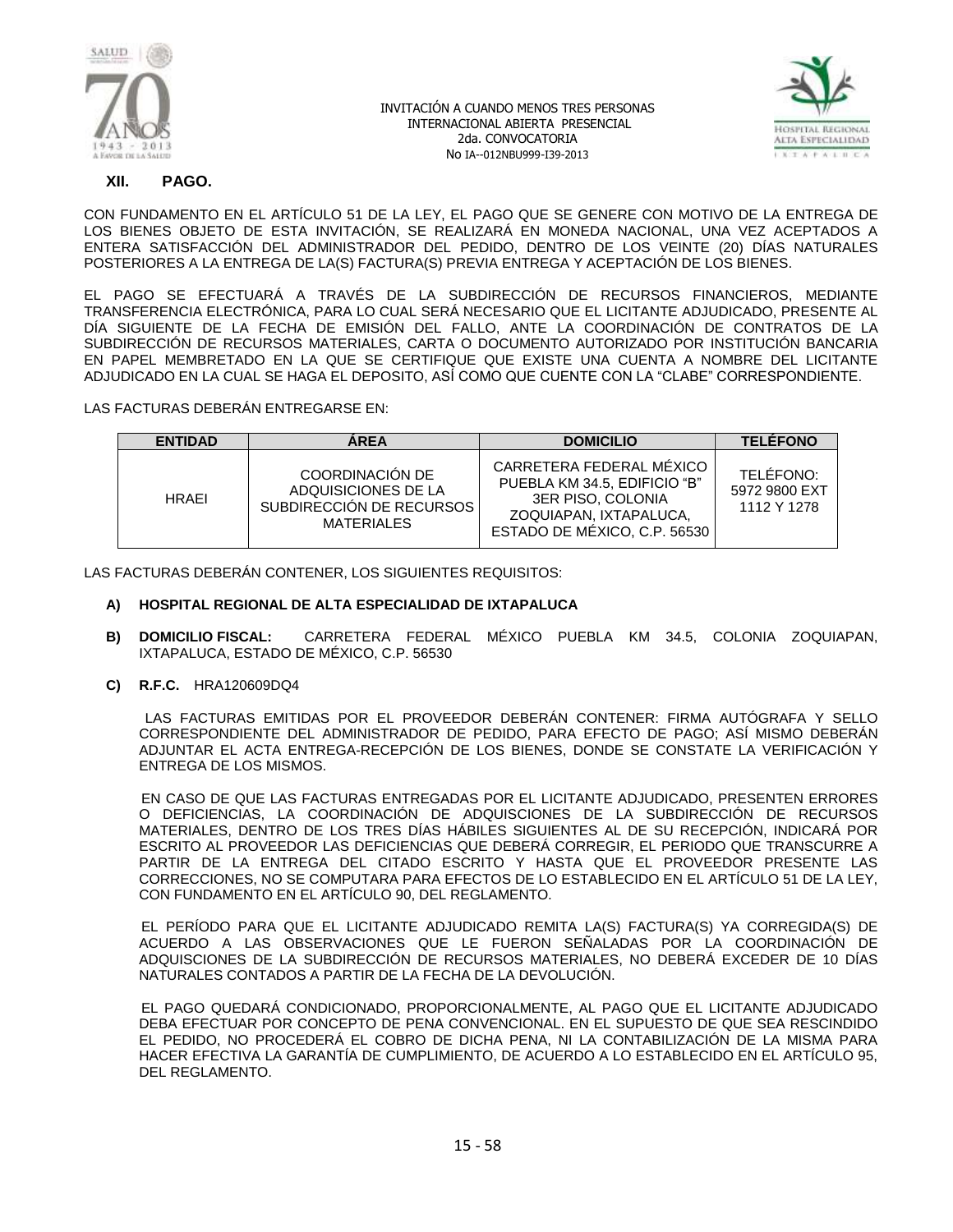



# **XIII. IMPUESTOS Y DERECHOS.**

LOS IMPUESTOS Y DERECHOS LOCALES Y FEDERALES QUE SE GENEREN CON MOTIVO DE LOS BIENES OBJETO DE LA PRESENTE INVITACIÓN, SERÁ(N) CUBIERTO(S) POR EL(LOS) LICITANTE(S) ADJUDICADO(S). LA CONVOCANTE ÚNICAMENTE PAGARÁ EL IMPUESTO AL VALOR AGREGADO.

### **XIV. GARANTÍA DE LOS BIENES.**

EL LICITANTE ADJUDICADO, SE OBLIGA A GARANTIZAR "LOS BIENES OBJETO DE LA PRESENTE INVITACIÓN" MEDIANTE ESCRITO **"BAJO PROTESTA DE DECIR VERDAD"** QUE GARANTIZE LOS BIENES POR EL PERÍODO SEÑALADO EN EL ANEXO TÉCNICO, A PARTIR DE LA ENTREGA Y A ENTERA SATISFACCIÓN DEL ADMINISTRADOR DEL PEDIDO, CONTRA DEFECTOS DE FABRICACIÓN Y/O VICIOS OCULTOS ASÍ COMO DE FUNCIONAMIENTO.

### **XV. GARANTÍA DE CUMPLIMIENTO DEL PEDIDO.**

CON FUNDAMENTO EN LOS ARTÍCULOS 48, 49 FRACCIÓN II DE LA LEY Y 103 DEL REGLAMENTO, EL LICITANTE QUE RESULTE ADJUDICADO DEBERÁ GARANTIZAR EL CUMPLIMIENTO DEL PEDIDO, MEDIANTE PÓLIZA DE FIANZA EXPEDIDA POR INSTITUCIÓN AUTORIZADA LEGALMENTE PARA ELLO, POR EL IMPORTE DEL 10% (DIEZ POR CIENTO) DEL MONTO TOTAL DEL PEDIDO QUE SE DERIVE, SIN CONSIDERAR EL IMPUESTO AL VALOR AGREGADO, A NOMBRE Y A FAVOR DE LA CONVOCANTE, LA CUAL DEBERÁ ENTREGARSE EN LA COORDINACIÓN DE CONTRATOS DE LA SUBDIRECCIÓN DE RECURSOS MATERIALES, DENTRO DE LOS DIEZ DÍAS NATURALES POSTERIORES A LA FIRMA DEL PEDIDO, CONFORME AL SIGUIENTE DOMICILIO:

| <b>ENTIDAD</b> | <b>AREA</b>                                                                                | <b>DOMICILIO</b>                                                                                                                         | <b>TELÉFONO</b>                           |
|----------------|--------------------------------------------------------------------------------------------|------------------------------------------------------------------------------------------------------------------------------------------|-------------------------------------------|
| <b>HRAFI</b>   | COORDINACIÓN DE<br><b>CONTRATOS DE LA</b><br>SUBDIRECCIÓN DE RECURSOS<br><b>MATERIALES</b> | CARRETERA FEDERAL MÉXICO<br>PUEBLA KM 34.5. EDIFICIO "B"<br>3ER PISO, COLONIA<br>ZOQUIAPAN, IXTAPALUCA.<br>ESTADO DE MÉXICO, C.P. 56530. | TELÉFONO:<br>5972 9800 EXT<br>1190 Y 1591 |

LA FIANZA DEBERÁ CONTENER LOS REQUISITOS EN LA FORMA Y TÉRMINOS ESTABLECIDOS EN EL ARTÍCULO 103, FRACCIÓN I, DEL REGLAMENTO, **(FORMATO 14)** DE ESTA INVITACIÓN, CONFORME A LO SIGUIENTE:

- a) QUE LA FIANZA SE OTORGA ATENDIENDO A TODAS LAS ESTIPULACIONES CONTENIDAS EN EL CONTRATO;
- b) QUE PARA CANCELAR LA FIANZA, SERÁ REQUISITO EN CONTAR CON LA CONSTANCIA DE CUMPLIMIENTO TOTAL DE LAS OBLIGACIONES CONTRACTUALES;
- c) QUE LA FIANZA PERMANECERÁ VIGENTE DURANTE EL CUMPLIMIENTO DE LA OBLIGACIÓN QUE GARANTICE Y CONTINUARÁ VIGENTE EN CASO DE QUE SE OTORGUE PRÓRROGA AL CUMPLIMIENTO DEL CONTRATO, ASÍ COMO DURANTE LA SUBSTANCIACIÓN DE TODOS LOS RECURSOS LEGALES O DE LOS JUICIOS QUE SE INTERPONGAN Y HASTA QUE SE DICTE RESOLUCIÓN DEFINITIVA QUE QUEDE FIRME, Y
- d) QUE LA AFIANZADORA ACEPTA EXPRESAMENTE SOMETERSE A LOS PROCEDIMIENTOS DE EJECUCIÓN PREVISTOS EN LOS ARTICULOS 93, 94, 118 Y 128 LA LEY FEDERAL DE INSTITUCIONES DE FIANZAS PARA LA EFECTIVIDAD DE LA GARANTÍA, PROCEDIMIENTO AL QUE TAMBIEN SE SUJETARÁ PARA EL CASO DE COBRO DE INTERESES QUE PREVEE EL ARTÍCULO 95 BIS DEL MISMO ORDENAMIENTO LEGAL, POR PAGO EXTEMPORÁNEO DEL IMPORTE DE LA PÓLIZA DE FIANZA REQUERIDA. ASIMISMO, OTORGA SU CONSENTIMIENTO EN LO REFERENTE AL ARTÍCULO 119 DE CITADA LEY;

LA VIGENCIA DE LA FIANZA DEBERÁ QUEDAR ABIERTA PARA PERMITIR QUE CUMPLA SU OBJETIVO, DE TAL FORMA QUE NO PODRÁ ESTABLECERSE O ESTIPULARSE PLAZO ALGUNO QUE LÍMITE SU VIGENCIA, LO CUAL NO DEBE CONFUNDIRSE CON EL PLAZO PARA EL CUMPLIMIENTO DE LAS OBLIGACIONES PREVISTAS EN EL PEDIDO Y ACTOS ADMINISTRATIVOS GARANTIZADOS.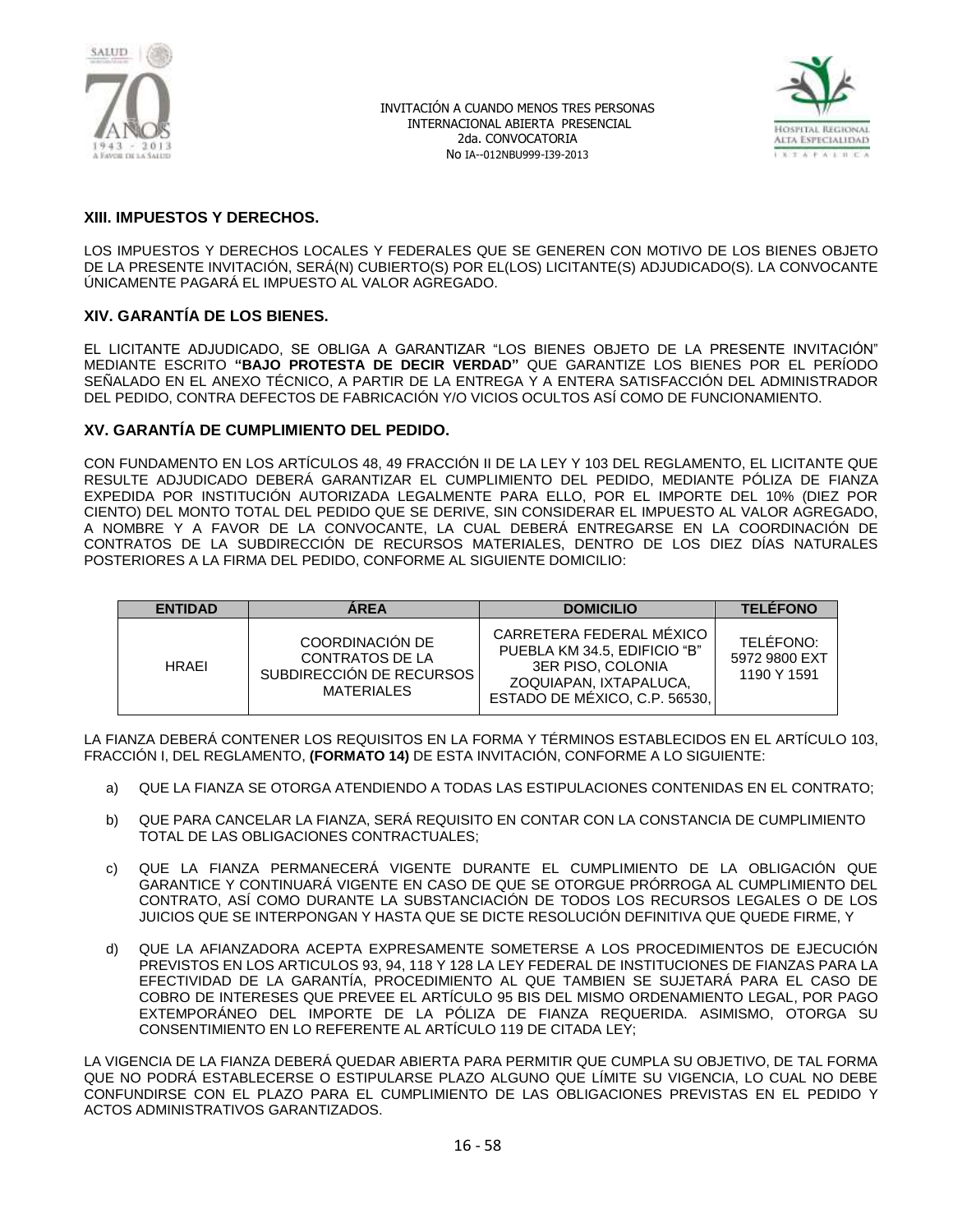



EN CASO DE MODIFICACIONES AL PEDIDO, EL LICITANTE ADJUDICADO DEBERÁ ENTREGAR LA MODIFICACIÓN A LA FIANZA DE CUMPLIMIENTO DEL PEDIDO, DE CONFORMIDAD CON LO DISPUESTO EN EL ARTÍCULO 91 ÚLTIMO PÁRRAFO Y 103, FRACCIÓN II, DEL REGLAMENTO.

### **XVI.- GARANTÍA DEL ANTICIPO.**

NO APLICA

### **XVII. PENA CONVENCIONAL.**

SE APLICARÁ PENA CONVENCIONAL DEL 1% (UNO POR CIENTO) POR CADA DÍA NATURAL DE ATRASO EN LA ENTREGA DE LOS BIENES, SOBRE EL IMPORTE DE LOS BIENES NO ENTREGADOS OPORTUNAMENTE, CONFORME A LOS PLAZOS SEÑALADOS EN LA PRESENTE INVITACIÓN Y SU ANEXO TÉCNICO.

LA ACUMULACIÓN DE DICHA PENA NO DEBERÁ EXCEDER EL MONTO DE LA GARANTÍA DE CUMPLIMIENTO DEL PEDIDO ANTES DE I.V.A. LO ANTERIOR SIN PERJUICIO DEL DERECHO DE QUE EL ADMINISTRADOR DEL PEDIDO PUEDA OPTAR ENTRE EXIGIR EL CUMPLIMIENTO DEL PEDIDO O RESCINDIRLO. ELLO DE CONFORMIDAD CON LO ESTABLECIDO EN LOS ARTÍCULOS 53 Y 54 DE LA LEY.

EL PAGO DE LAS PENAS CONVENCIONALES SE RELIZARÁ MEDIANTE NOTA DE CRÉDITO.

EN EL SUPUESTO DE QUE SEA RESCINDIDO EL PEDIDO NO PROCEDERÁ EL COBRO DE DICHA PENA, NI LA CONTABILIZACIÓN DE LA MISMA PARA HACER EFECTIVA LA GARANTÍA DE CUMPLIMIENTO.

#### **XVIII. DEDUCCIONES.**

NO APLICA.

### **XIX.- DECLARACIÓN DE INVITACIÓN DESIERTA, SUSPENSIÓN Y CANCELACIÓN.**

#### **XIX.1.- DECLARACIÓN DE INVITACIÓN DESIERTA.**

 LA INVITACIÓN SE DECLARARÁ DESIERTA DE CONFORMIDAD CON LO ESTABLECIDO EN LOS ARTÍCULOS 38 PRIMER PÁRRAFO Y 43, FRACCIÓN III, DE LA LEY, CUANDO:

- A. NO SE PRESENTEN PROPOSICIONES EN EL ACTO DE PRESENTACIÓN Y APERTURA DE PROPOSICIONES.
- B. LA TOTALIDAD DE LAS PROPOSICIONES PRESENTADAS NO REÚNAN LOS REQUISITOS SOLICITADOS EN LA INVITACIÓN, O
- C. QUE LOS PRECIOS DE LOS BIENES OFERTADOS NO RESULTEN ACEPTABLES.

 EN CASO DE QUE NO SE PRESENTEN EL MÍNIMO DE PROPOSICIONES SEÑALADO EN EL ARTÍCULO 43 DE LA LEY, LA CONVOCANTE PODRÁ OPTAR POR DECLARAR DESIERTA LA INVITACIÓN, O BIEN, CONTINUAR CON EL PROCEDIMIENTO Y EVALUAR LAS PROPOSICIONES PRESENTADAS. EN CASO DE QUE SÓLO SE HAYA PRESENTADO UNA PROPUESTA, LA CONVOCANTE PODRÁ ADJUDICARLE EL PEDIDO SI CONSIDERA QUE REÚNE LAS CONDICIONES REQUERIDAS, O BIEN PROCEDER A LA ADJUDICACIÓN DIRECTA CONFORME AL ÚLTIMO PÁRRAFO DEL ARTÍCULO CITADO.

### **XIX.2. SUSPENSIÓN DE LA INVITACIÓN**

EL PROCEDIMIENTO DE INVITACIÓN SE PODRÁ SUSPENDER TEMPORALMENTE POR ACUERDO DE LA SFP, CONFORME A LO ESTABLECIDO EN EL ARTÍCULO 70, DE LA LEY; EN ESTOS CASOS SE NOTIFICARÁ POR ESCRITO A TODOS LOS INVOLUCRADOS.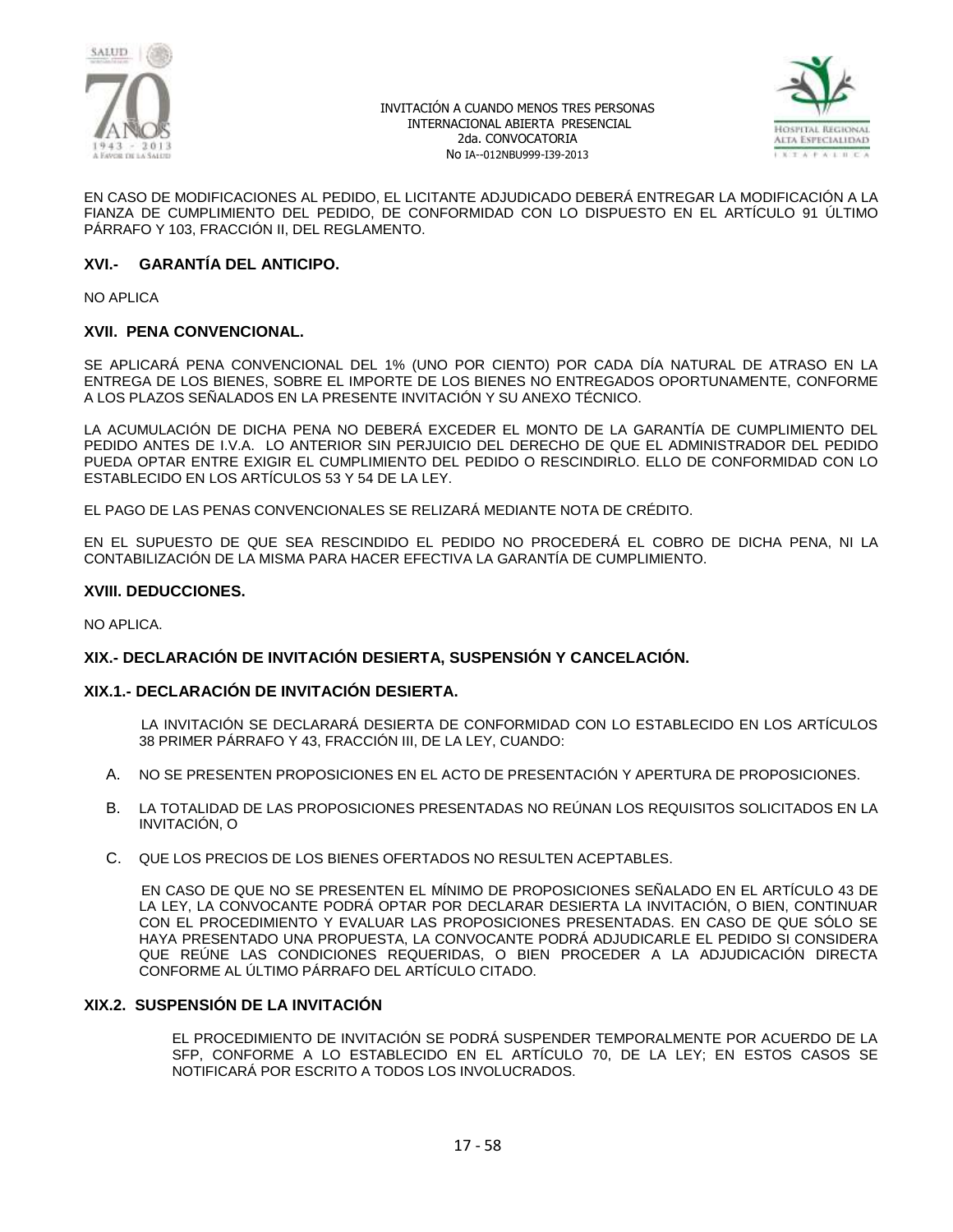



UNA VEZ QUE SE EMITA LA RESOLUCIÓN, LA CONVOCANTE NOTIFICARÁ POR ESCRITO A TODOS LOS LICITANTES LA RESOLUCIÓN Y LA CONTINUACIÓN DEL PROCEDIMIENTO.

# **XIX.3.- CANCELACIÓN DE LA INVITACIÓN, PARTIDA O CONCEPTOS INCLUIDOS EN ÉSTA.**

SE PODRÁ CANCELAR LA PRESENTE INVITACIÓN, PARTIDA O CONCEPTOS INCLUIDOS EN ÉSTA, DE CONFORMIDAD CON LO ESTABLECIDO EN EL ARTÍCULO 38, PÁRRAFO CUARTO DE LA LEY, CUANDO:

A. EXISTAN CIRCUNSTANCIAS JUSTIFICADAS, QUE EXTINGAN LA NECESIDAD PARA CONTRATAR LOS BIENES O QUE DE CONTINUARSE CON EL PROCEDIMIENTO, SE PUDIERA OCASIONAR UN DAÑO O PERJUICIO A LA CONVOCANTE.

B. POR CASO FORTUITO O FUERZA MAYOR.

### **XX. DOCUMENTACIÓN PARA FORMALIZAR EL PEDIDO.**

LA FIRMA DEL PEDIDO QUE SE DERIVE DE ESTA INVITACIÓN SE LLEVARÁ A CABO EN:

| <b>ENTIDAD</b> | <b>AREA</b>                                                                                | <b>DOMICILIO</b>                                                                                                                         | <b>TELEFONO</b>              |
|----------------|--------------------------------------------------------------------------------------------|------------------------------------------------------------------------------------------------------------------------------------------|------------------------------|
| <b>HRAFI</b>   | <b>COORDINACIÓN DE</b><br>CONTRATOS DE LA<br>SUBDIRECCIÓN DE RECURSOS<br><b>MATERIALES</b> | CARRETERA FEDERAL MÉXICO<br>PUEBLA KM 34.5, EDIFICIO "B",<br>3ER PISO, COLONIA<br>ZOQUIAPAN, IXTAPALUCA,<br>ESTADO DE MÉXICO, C.P. 56530 | 5972 9800<br>EXT 1190 Y 1591 |

DENTRO DE LOS 15 DÍAS NATURALES POSTERIORES A LA EMISIÓN DEL FALLO. CONFORME A LO ESTABLECIDO EN EL ARTÍCULO 46, DE LA LEY.

DE CONFORMIDAD CON EL ARTÍCULO 35, DEL REGLAMENTO, PREVIO A LA FIRMA DEL PEDIDO, EL LICITANTE ADJUDICADO PRESENTARÁ ORIGINAL Y COPIA SIMPLE PARA SU COTEJO DE LA SIGUIENTE DOCUMENTACIÓN:

- A. CÉDULA DE IDENTIFICACIÓN FISCAL (REGISTRO FEDERAL DE CONTRIBUYENTES).
- B. ACTA CONSTITUTIVA Y EN SU CASO, MODIFICACIONES, OTORGADAS ANTE NOTARIO O FEDATARIO PÚBLICO, AMBAS INSCRITAS EN EL REGISTRO PÚBLICO DE LA PROPIEDAD Y DE COMERCIO.
- C. PODER OTORGADO ANTE NOTARIO O FEDATARIO PÚBLICO EN EL QUE SE FACULTE AL REPRESENTANTE LEGAL PARA SUSCRIBIR PEDIDOS.
- D. COMPROBANTE DE DOMICILIO A NOMBRE DE LA EMPRESA.
- E. IDENTIFICACIÓN OFICIAL VIGENTE DEL REPRESENTANTE LEGAL.
- F. PARA LOS EFECTOS DEL ARTÍCULO 32-D, PRIMERO, SEGUNDO, TERCERO Y CUARTO PÁRRAFOS DEL CFF, EL LICITANTE QUE RESULTE ADJUDICADO DEBERÁ PRESENTAR LA OPINIÓN POSITIVA DEL CUMPLIMIENTO DE OBLIGACIONES FISCALES EMITIDA POR EL SAT, VIGENTE A LA FECHA DE LA FORMALIZACIÓN DEL PEDIDO, EN TÉRMINOS DE LO DISPUESTO EN LA REGLA 1.2.1.15 DE LA RESOLUCIÓN MISCELÁNEA FISCAL PARA 2013, PUBLICADA EN EL DIARIO OFICIAL DE LA FEDERACIÓN EL 28 DE DICIEMBRE DE 2012.
- G. Y LOS DEMÁS DOCUMENTOS QUE SEÑALEN EN LA PRESENTE INVITACIÓN.

 CONFORME A LO SEÑALADO EN EL ARTÍCULO 107 DEL REGLAMENTO, EL LICITANTE QUE RESULTE ADJUDICADO SE OBLIGA, CON MOTIVO DE LAS AUDITORIAS, VISITAS O INSPECCIONES QUE PRACTIQUE EL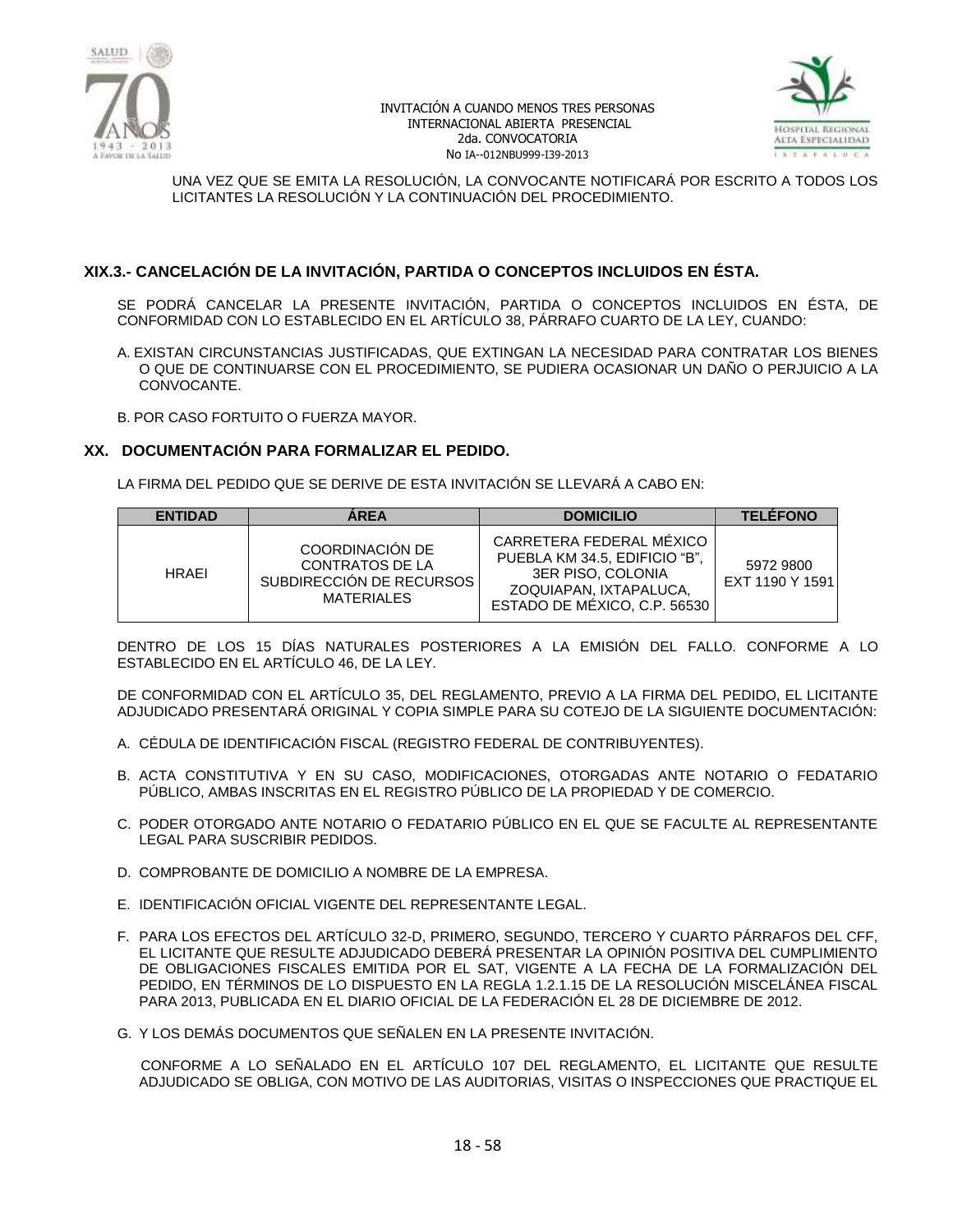



ÓRGANO INTERNO DE CONTROL, A PROPORCIONAR INFORMACIÓN Y/O DOCUMENTACIÓN RELACIONADA CON EL PEDIDO QUE SE DERIVE DE ESTE PROCEDIMIENTO

### **XXI. ASPECTOS ADMINISTRATIVOS QUE SE CONSIDERAN EN LOS PEDIDOS.**

### **XXI.1.- MODIFICACIÓN AL PEDIDO.**

EL PEDIDO QUE SE DERIVE DE ESTA INVITACIÓN, ESTANDO VIGENTE, SÓLO SE PODRÁ MODIFICAR CONFORME A LO DISPUESTO EN EL ARTÍCULO 52, DE LA LEY.

CUANDO SE CONVENGA EL INCREMENTO EN LA CANTIDAD DE LOS BIENES, EL LICITANTE ADJUDICADO DEBERÁ ENTREGAR LA MODIFICACIÓN RESPECTIVA DE LA GARANTÍA DE CUMPLIMIENTO DE PEDIDO, CONFORME A LO SEÑALADO EN EL ARTÍCULO 91, DEL REGLAMENTO DE LA LEY.

### **XXI.2.- SANCIÓN POR INCUMPLIMIENTO EN LA FORMALIZACIÓN DEL PEDIDO.**

EL LICITANTE QUE RESULTE ADJUDICADO QUE NO SE PRESENTE A FIRMAR EL PEDIDO, POR CAUSAS IMPUTABLES AL MISMO, SERÁ SANCIONADO POR LA SECRETARÍA DE LA FUNCIÓN PÚBLICA, EN TÉRMINOS DE LA FRACCIÓN I, ARTÍCULO 59 Y 60 DE LA LEY. EN ESTE CASO, LA CONVOCANTE, SIN NECESIDAD DE UN NUEVO PROCEDIMIENTO, PODRÁ ADJUDICAR EL PEDIDO AL LICITANTE QUE HAYA PRESENTADO LA SIGUIENTE PROPOSICIÓN SOLVENTE MÁS BAJA, SIEMPRE QUE LA DIFERENCIA EN PRECIO CON RESPECTO A LA PROPOSICIÓN QUE INICIALMENTE HUBIERE RESULTADO GANADORA, NO SEA SUPERIOR AL 10% (DIEZ POR CIENTO), CONFORME A LO SEÑALADO EN EL ARTÍCULO 46, DE LA LEY.

### **XXI.3.- RESCISIÓN DEL PEDIDO.**

DE ACUERDO A LO SEÑALADO EN LOS ARTÍCULOS 54 DE LA LEY Y 98, DEL REGLAMENTO, LA CONVOCANTE PODRÁ RESCINDIR ADMINISTRATIVAMENTE EL PEDIDO QUE SE DERIVE DE ESTA INVITACIÓN POR LAS SIGUIENTES CAUSAS:

- EN CASO DE INCUMPLIMIENTO DE ALGUNA DE LAS OBLIGACIONES A CARGO DEL LICITANTE, PACTADAS EN EL PEDIDO.
- POR NO ENTREGAR LA GARANTÍA DE CUMPLIMIENTO DEL PEDIDO DENTRO DE LOS DIEZ DÍAS NATURALES SIGUIENTES A LA FIRMA DEL MISMO.
- CUANDO SE ALCANCE EL LÍMITE MÁXIMO POR CONCEPTO DE PENAS CONVENCIONALES EN EL PEDIDO RESPECTIVO.

EN EL SUPUESTO DE QUE SEA RESCINDIDO EL PEDIDO NO PROCEDERÁ EL COBRO DE PENALIZACIONES, NI LA CONTABILIZACIÓN DE LAS MISMAS PARA HACER EFECTIVA LA GARANTÍA DE CUMPLIMIENTO, CUANDO ESTAS CAUSAS SEAN EL MOTIVO DE LA RESCISIÓN.

EN CASO DE RESCISIÓN, LA APLICACIÓN DE GARANTÍA DE CUMPLIMIENTO SERÁ PROPORCIONAL AL MONTO DE LAS OBLIGACIONES INCUMPLIDAS.

# **XXI. 4.- RESTRICCIÓN DE CESIÓN DE DERECHOS Y OBLIGACIONES.**

DE CONFORMIDAD CON LO ESTABLECIDO EN EL ARTÍCULO 46, ÚLTIMO PÁRRAFO DE LA LEY, LOS DERECHOS Y OBLIGACIONES QUE SE DERIVEN DE LOS PEDIDOS NO PODRÁN CEDERSE EN FORMA PARCIAL NI TOTAL A FAVOR DE CUALQUIER OTRA PERSONA, CON EXCEPCIÓN DE LOS DERECHOS DE COBRO, EN CUYO CASO EL LICITANTE ADJUDICADO DEBERÁ CONTAR CON EL CONSENTIMIENTO DE LA CONVOCANTE.

PARA EL CASO DE QUE EL LICITANTE ADJUDICADO OPTE POR LA CESIÓN DE DERECHOS DE COBRO A TRAVÉS DEL PROGRAMA DE CADENAS PRODUCTIVAS DE NACIONAL FINANCIERA, S.N.C, INSTITUCIÓN DE BANCA DE DESARROLLO, PUBLICADO EN EL DIARIO OFICIAL DE LA FEDERACIÓN EL 28 DE FEBRERO DE 2007, LA CONVOCANTE MANIFIESTA SU CONSENTIMIENTO AL LICITANTE PARA QUE CEDA SUS DERECHOS DE COBRO A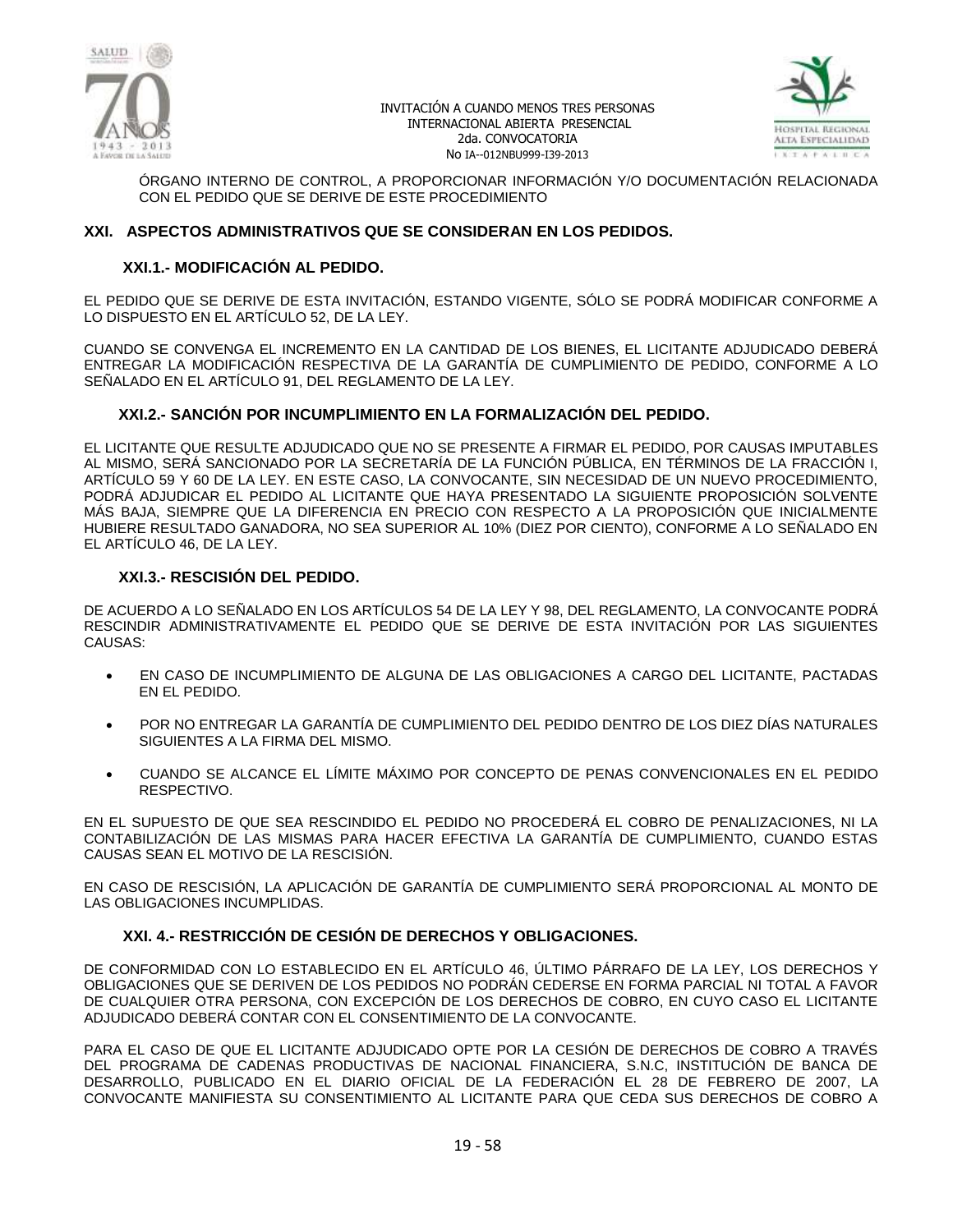



FAVOR DE UN INTERMEDIARIO FINANCIERO MEDIANTE OPERACIONES DE FACTORAJE O DESCUENTO ELECTRÓNICO EN CADENAS PRODUCTIVAS, EN TÉRMINOS DEL NUMERAL 10, DE LAS DISPOSICIONES GENERALES A LAS QUE DEBERÁN SUJETARSE LAS DEPENDENCIAS Y ENTIDADES DE LA ADMINISTRACIÓN PÚBLICA FEDERAL PARA SU INCORPORACIÓN AL PROGRAMA DE CADENAS PRODUCTIVAS DE NACIONAL FINANCIERA S.N.C. (LA INFORMACIÓN RELATIVA AL PROGRAMA DE CADENAS PRODUCTIVAS Y PODRÁ APEGARSE AL (**ANEXO 3)** RELATIVO A LA SOLICITUD DE AFILIACIÓN A CADENAS PRODUCTIVAS).

### **XXI.5.- TERMINACIÓN ANTICIPADA DEL PEDIDO.**

SE PODRÁ DAR POR TERMINADO ANTICIPADAMENTE EL PEDIDO, CONFORME A LO DISPUESTO POR EL ARTÍCULO 54 BIS, DE LA LEY EN CUALQUIERA DE LOS SIGUIENTES CASOS:

- I. CUANDO CONCURRAN RAZONES DE INTERÉS GENERAL.
- II. CUANDO POR CAUSAS JUSTIFICADAS SE EXTINGA LA NECESIDAD DE REQUERIR LOS BIENES ORIGINALMENTE CONTRATADO Y SE DEMUESTRE QUE DE CONTINUAR CON EL CUMPLIMIENTO DE LAS OBLIGACIONES PACTADAS, SE OCASIONE ALGÚN DAÑO O PERJUICIO A LA CONVOCANTE. O
- III. SE DETERMINE LA NULIDAD TOTAL O PARCIAL DE LOS ACTOS QUE DIERON ORIGEN AL PEDIDO, CON MOTIVO DE LA RESOLUCIÓN DE UNA INCONFORMIDAD O INTERVENCIÓN DE OFICIO EMITIDA POR LA SFP.

EN CASO DE LA TERMINACIÓN ANTICIPADA SE APLICARÁ LO DISPUESTO EN EL ARTÍCULO 102, DEL REGLAMENTO.

### **XXI.6.- SUSPENSIÓN TEMPORAL DE LA ENTREGA DE LOS BIENES**

DE ACUERDO A LO SEÑALADO EN EL ARTÍCULO 55 BIS, CUANDO EN LA ENTREGA DE LOS BIENES SE PRESENTE CASO FORTUITO O FUERZA MAYOR, LA CONVOCANTE PODRÁ SUSPENDER LA ENTREGA DE LOS BIENES, EN CUYO CASO ÚNICAMENTE SE PAGARÁN AQUELLOS QUE HUBIEREN SIDO EFECTIVAMENTE ENTREGADOS.

### **XXII. NULIDAD DE LOS ACTOS, PEDIDOS Y CONVENIOS.**

LOS ACTOS, PEDIDOS Y CONVENIOS QUE LA CONVOCANTE REALICE O CELEBRE EN CONTRAVENCIÓN A LO DISPUESTO POR ESTA LEY, SERÁN NULOS PREVIA DETERMINACIÓN DE LA AUTORIDAD COMPETENTE, DE CONFORMIDAD A LO SEÑALADO EN EL ARTÍCULO 15, DE LA LEY.

### **XXIII. CONTROVERSIAS.**

CONFORME A LO SEÑALADO EN EL ARTÍCULO 85, DE LA LEY, LAS CONTROVERSIAS QUE SE SUSCITEN CON MOTIVO DE LA INTERPRETACIÓN, CUMPLIMIENTO O APLICACIÓN DE LA LEY, SU REGLAMENTO Y DEL PEDIDO QUE SE DERIVE DE LA PRESENTE INVITACIÓN, SERÁN RESUELTAS POR LOS TRIBUNALES FEDERALES CON RESIDENCIA EN EL DISTRITO FEDERAL, EN TÉRMINOS DE LAS LEYES Y CÓDIGOS APLICABLES EN LA MATERIA.

### **XXIV. ACTOS DE LA INVITACIÓN**

LOS ACTOS DE LA PRESENTE INVITACIÓN, SE DESARROLLARÁN EN LAS INSTALACIONES DE LA CONVOCANTE, EN LA SALA DE USOS MULTIPLES DEL EDIFICIO "A-1" TERCER PISO, UBICADO EN LA CARRETERA FEDERAL MÉXICO PUEBLA KM 34.5, COLONIA ZOQUIAPAN, IXTAPALUCA, C.P. 56530, ESTADO DE MÉXICO, TEL. 5972 9800 EXT. 1112 y 1278.

PODRÁN ASISTIR A LOS ACTOS DE LA PRESENTE INVITACIÓN, CUALQUIER PERSONA FÍSICA O MORAL, ASÍ COMO LOS REPRESENTANTES DE LAS CÁMARAS, COLEGIOS O ASOCIACIONES PROFESIONALES U OTRAS ORGANIZACIONES NO GUBERNAMENTALES, BAJO LA CONDICIÓN DE REGISTRAR ANTICIPADAMENTE SU ASISTENCIA AL ACTO Y FUNGIR ÚNICAMENTE COMO OBSERVADORES Y ABSTENERSE DE INTERVENIR EN CUALQUIER FORMA EN LOS MISMOS DE ACUERDO AL ARTÍCULO 26, PENÚLTIMO PÁRRAFO DE LA LEY.

### **XXV.- VISITA A LAS INSTALACIONES DE LA CONVOCANTE.**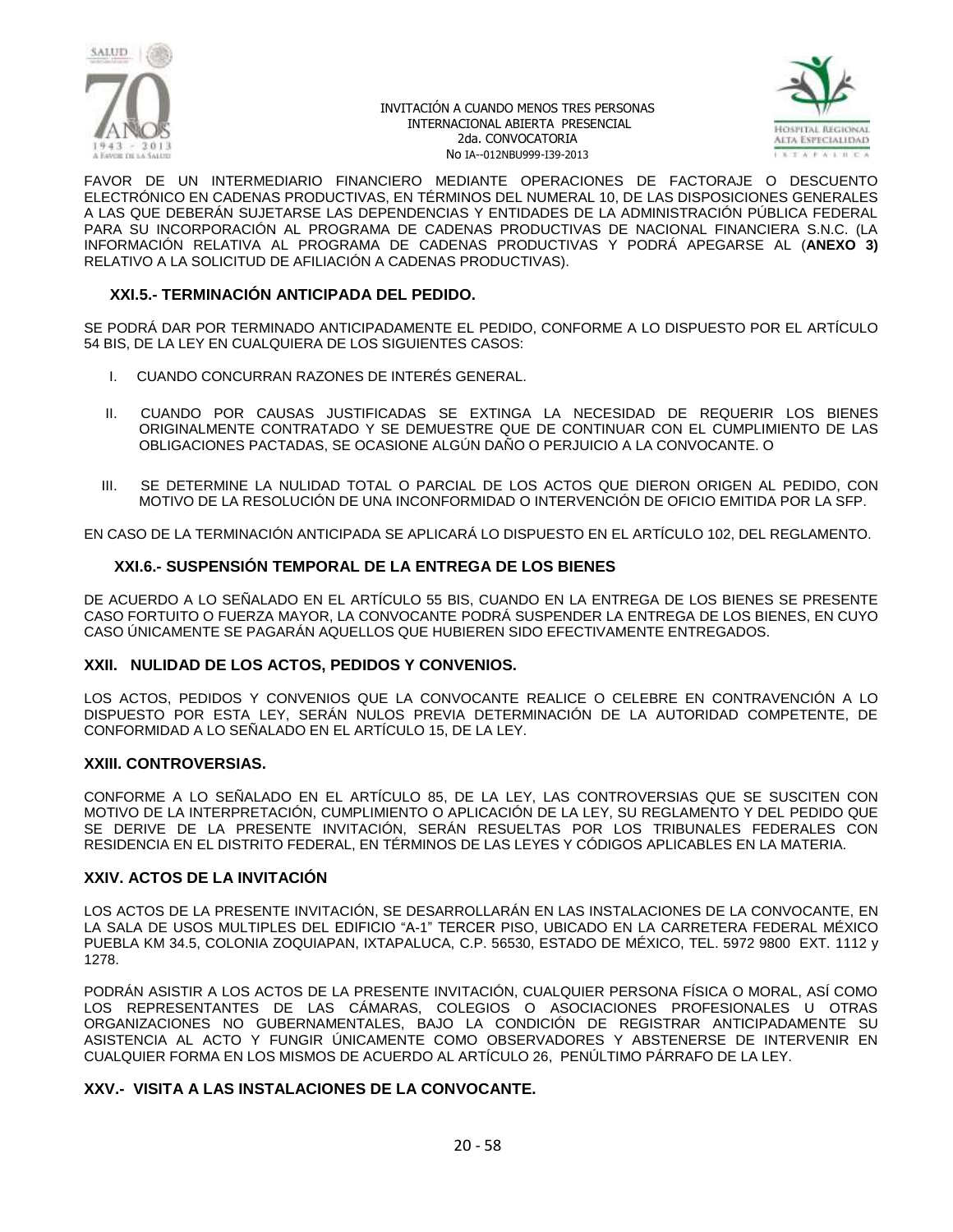



NO APLICA

# **XXVI.- VISITA A LAS INSTALACIONES DEL LICITANTE.**

NO APLICA.

### **XXVII.- JUNTA DE ACLARACIONES DE LA INVITACIÓN.**

CONFORME A LO SEÑALADO EN LOS ARTÍCULOS 33, 33 BIS, DE LA LEY, 45 Y 46 DEL REGLAMENTO LA JUNTA DE ACLARACIONES SE LLEVARÁ A CABO DE LA SIGUIENTE FORMA:

LA ASISTENCIA A LA JUNTA DE ACLARACIONES ES OPTATIVA.

LAS PERSONAS QUE PRETENDAN FORMULAR SOLICITUDES DE ACLARACIÓN A LOS ASPECTOS CONTENIDOS EN LA INVITACIÓN, DEBERÁN PRESENTAR JUNTO CON SUS CUESTIONAMIENTOS, UN ESCRITO, EN EL QUE EXPRESEN SU INTERÉS EN PARTICIPAR EN LA INVITACIÓN, POR SI O EN REPRESENTACIÓN DE UN TERCERO, MANIFESTANDO EN TODOS LOS CASOS LOS DATOS GENERALES DEL INTERESADO Y, EN SU CASO, DEL REPRESENTANTE, CONFORME AL ARTICULO 45 Y 48 FRACCIÓN V DEL REGLAMENTO. CUANDO EL ESCRITO SE PRESENTE FUERA DEL PLAZO PREVISTO EN EL ARTÍCULO 33 BIS, DE LA LEY O AL INICIO DE LA JUNTA DE ACLARACIONES, EL LICITANTE SÓLO TENDRÁ DERECHO A FORMULAR PREGUNTAS SOBRE LAS RESPUESTAS QUE DÉ LA CONVOCANTE EN LA MENCIONADA JUNTA.

SI EL ESCRITO SEÑALADO NO SE PRESENTA, SE PERMITIRÁ EL ACCESO A LA JUNTA DE ACLARACIONES A LA PERSONA QUE LO SOLICITE, EN CALIDAD DE OBSERVADOR EN TÉRMINOS DEL PENÚLTIMO PÁRRAFO DEL ARTÍCULO 26, DE LA LEY.

LAS SOLICITUDES DE ACLARACIÓN DEBERÁN PLANTEARSE DE MANERA CONCISA Y ESTAR DIRECTAMENTE VINCULADAS CON LOS PUNTOS CONTENIDOS EN LA INVITACIÓN, INDICANDO EL NUMERAL O PUNTO ESPECÍFICO CON EL CUAL SE RELACIONA. LAS SOLICITUDES QUE NO CUMPLAN CON LOS REQUISITOS SEÑALADOS, PODRÁN SER DESECHADAS POR LA CONVOCANTE.

**LAS SOLICITUDES DE ACLARACIÓN, DEBERÁN ENTREGARSE POR ESCRITO, EN EL DOMICILIO DE LA CONVOCANTE, A MÁS TARDAR 24 HORAS ANTES DE LA FECHA Y HORA EN QUE TENGA VERIFICATIVO LA JUNTA DE ACLARACIONES**. SI LA CONVOCANTE NO RECIBE LAS PREGUNTAS O SOLICITUDES DE ACLARACIÓN A LA INVITACIÓN EN EL TIEMPO ESTABLECIDO, NO SE DARÁ RESPUESTA A LAS MISMAS. **(FORMATO 13)**

LA SOLICITUD DE ACLARACIÓN SE ACOMPAÑARA DE UNA VERSIÓN ELECTRÓNICA DE LA MISMA QUE PERMITA A LA CONVOCANTE SU CLASIFICACIÓN E INTEGRACIÓN POR TEMAS PARA FACILITAR SU RESPUESTA EN LA JUNTA DE ACLARACIONES RESPECTIVA. CUANDO LA VERSIÓN ELECTRÓNICA ESTÉ CONTENIDA EN UN MEDIO FÍSICO, ÉSTE LE SERÁ DEVUELTO AL LICITANTE EN LA JUNTA DE ACLARACIONES RESPECTIVA.

LA CONVOCANTE TOMARÁ COMO HORA DE RECEPCIÓN DE LAS SOLICITUDES DE ACLARACIÓN DEL LICITANTE, LA QUE INDIQUE EL SELLO DE RECEPCIÓN DEL ÁREA.

**EL ACTO DE JUNTA DE ACLARACIONES, SE LLEVARÁ A CABO EL DÍA 14 DE NOVIEMBRE DE 2013, A LAS 11:00 HORAS**, EN LAS INSTALACIONES DE LA CONVOCANTE, EN LA SALA DE USOS MÚLTIPLES DEL EDIFICIO "A-1" TERCER PISO, UBICADO EN LA CARRETERA FEDERAL MÉXICO-PUEBLA KM 34.5, COLONIA ZOQUIAPAN, IXTAPALUCA, C.P. 56530, ESTADO DE MÉXICO, EL ACTO SERÁ PRESIDIDO POR EL SERVIDOR PÚBLICO DESIGNADO POR LA CONVOCANTE, QUIÉN DEBERÁ SER ASISTIDO POR UN REPRESENTANTE DEL ÁREA TÉCNICA Y/O REQUIRENTE DE LOS BIENES OBJETO DE LA PRESENTE CONTRATACIÓN, A FIN DE QUE SE RESUELVAN EN FORMA CLARA Y PRECISA LAS DUDAS Y PLANTEAMIENTOS DE LOS LICITANTES RELACIONADOS CON LOS ASPECTOS CONTENIDOS EN LA INVITACIÓN.

UNA VEZ QUE LA CONVOCANTE TERMINE DE DAR RESPUESTA A LAS SOLICITUDES DE ACLARACIÓN, LOS LICITANTES PODRÁN FORMULAR LAS PREGUNTAS QUE ESTIMEN PERTINENTES EN RELACIÓN CON LAS RESPUESTAS RECIBIDAS, EN UN PLAZO QUE NO PODRÁ SER INFERIOR A SEIS NI SUPERIOR A CUARENTA Y OCHO HORAS.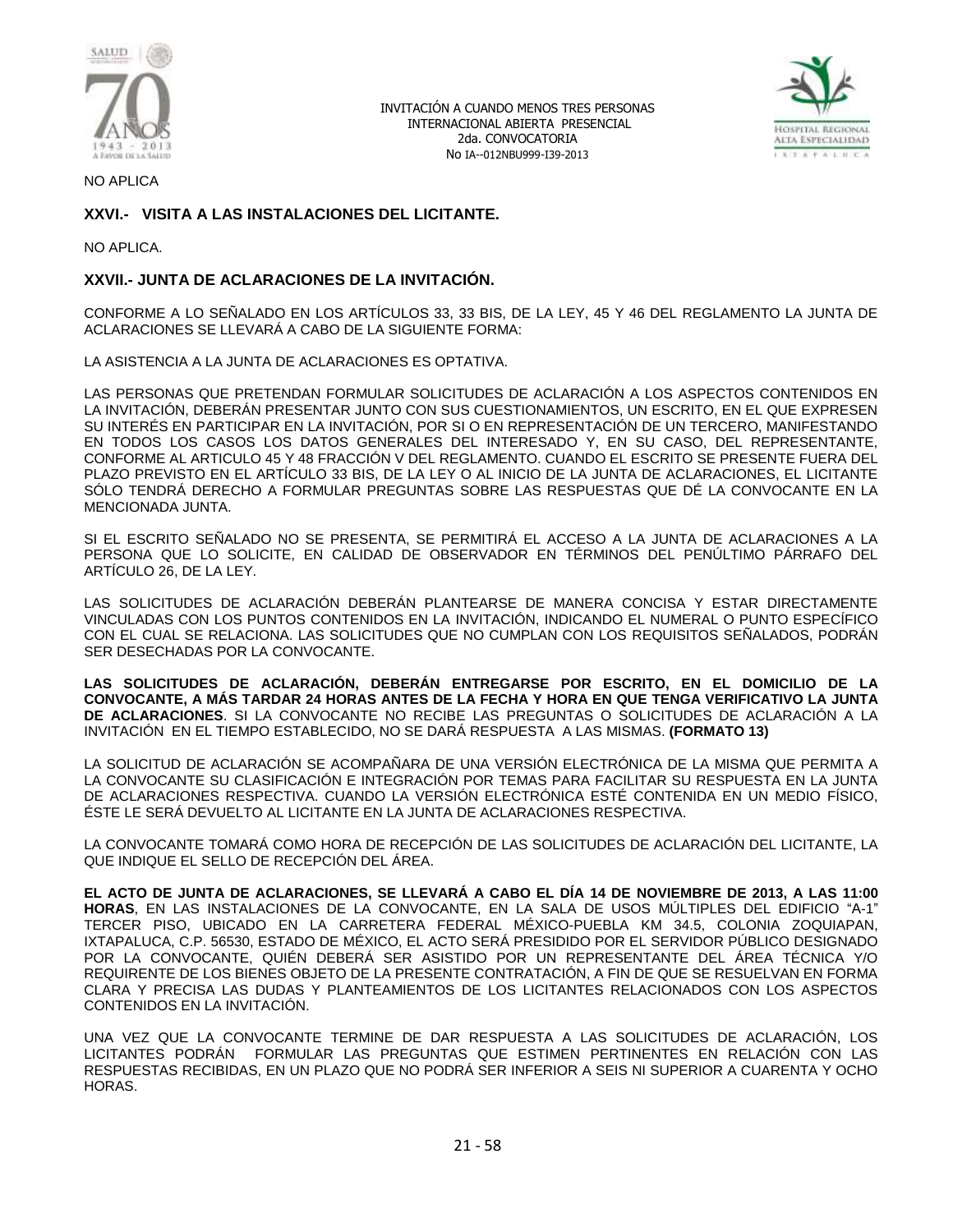



DE CADA JUNTA DE ACLARACIONES SE LEVANTARÁ ACTA EN LA QUE SE HARÁN CONSTAR LOS CUESTIONAMIENTOS FORMULADOS POR LOS INTERESADOS Y LAS RESPUESTAS DE LA CONVOCANTE. EN EL ACTA CORRESPONDIENTE A LA ÚLTIMA JUNTA DE ACLARACIONES SE INDICARÁ EXPRESAMENTE ESTA CIRCUNSTANCIA.

LAS SOLICITUDES DE ACLARACIÓN QUE SEAN RECIBIDAS CON POSTERIORIDAD AL PLAZO PREVISTO EN EL ARTÍCULO 33 BIS DE LA LEY, NO SERÁN CONTESTADAS POR LA CONVOCANTE POR RESULTAR EXTEMPORÁNEAS, SALVO LO PREVISTO EN EL ARTÍCULO 46, FRACCIÓN VI DEL REGLAMENTO.

CUALQUIER MODIFICACIÓN A L**AS BASES DE LA INVITACIÓN**, **INCLUYENDO LAS QUE RESULTEN** DE LA O LAS JUNTAS DE ACLARACIONES, **FORMARÁ PARTE** DE LA INVITACIÓN Y DEBERÁ SER CONSIDERADA POR LOS LICITANTES EN LA ELABORACIÓN DE SU PROPOSICIÓN.

### **XXVIII.- ACTO DE PRESENTACIÓN Y APERTURA DE PROPOSICIONES.**

CONFORME A LO SEÑALADO EN EL ARTÍCULO 35, DE LA LEY, 47 Y 48, DEL REGLAMENTO AL ACTO DE PRESENTACIÓN Y APERTURA DE PROPOSICIONES SE LLEVARA A CABO DE LA SIGUIENTE FORMA**:**

ESTE ACTO SE LLEVARÁ A CABO EL **DÍA 19 DE NOVIEMBRE DE 2013, A LAS 11:00 HORAS**, EN LAS INSTALACIONES DE LA CONVOCANTE, EN LA SALA DE USOS MÚLTIPLES DEL EDIFICIO "A-1" TERCER PISO, UBICADO EN LA CARRETERA FEDERAL MÉXICO-PUEBLA KM 34.5, COLONIA ZOQUIAPAN, IXTAPALUCA, C.P. 56530, ESTADO DE MÉXICO, EL QUE SE INICIARÁ CON LA PARTICIPACIÓN DE LOS LICITANTES PRESENTES, A PARTIR DE LA HORA SEÑALADA PARA EL INICIO DEL ACTO DE PRESENTACIÓN Y APERTURA DE PROPOSICIONES FUERA DE LA HORA ESTABLECIDA LA CONVOCANTE NO PERMITIRÁ EL ACCESO A NINGÚN LICITANTE NI OBSERVADOR O SERVIDOR PÚBLICO AJENO AL ACTO, REGISTRANDO A LOS ASISTENTES, ELLO DE CONFORMIDAD CON LO ESTABLECIDO EN EL ARTÍCULO 47, DEL REGLAMENTO.

LOS LICITANTES SOLO PODRÁN PRESENTAR UNA PROPOSICIÓN PARA ESTA INVITACIÓN.

LAS PROPOSICIONES PRESENTADAS EN LA FECHA, HORA Y LUGAR ESTABLECIDOS, NO PODRÁN SER RETIRADAS O DEJARSE SIN EFECTO POR LOS LICITANTES, DE CONFORMIDAD CON LOS ARTÍCULOS 26, ANTEPENÚLTIMO PÁRRAFO DE LA LEY Y 39, FRACCIÓN III, INCISO D, DEL REGLAMENTO.

LOS LICITANTES ENTREGARÁN EN SOBRE CERRADO SUS PROPOSICIONES JUNTO CON LA DOCUMENTACIÓN DISTINTA A LAS PROPUESTAS, CON LOS **FORMATOS 1 Y 2** QUE SERVIRÁ COMO CONSTANCIA DE RECEPCIÓN DE LA DOCUMENTACIÓN PRESENTADA A QUIEN PRESIDA EL ACTO, POSTERIORMENTE SE INICIARÁ LA APERTURA DE LAS PROPOSICIONES.

NO SERÁ MOTIVO DE DESECHAMIENTO LA FALTA DE IDENTIFICACIÓN O DE ACREDITACIÓN DE LA REPRESENTACIÓN DE LA PERSONA QUE SOLAMENTE ENTREGUE LA PROPOSICIÓN, PERO ÉSTA SÓLO PODRÁ PARTICIPAR DURANTE EL DESARROLLO DEL ACTO CON EL CARÁCTER DE OBSERVADOR.

SE PROCEDERÁ A LA APERTURA DEL SOBRE QUE CONTENGA LAS PROPOSICIONES DE LOS LICITANTES, HACIÉNDOSE CONSTAR LA DOCUMENTACIÓN PRESENTADA, SIN QUE ELLO IMPLIQUE EL ANÁLISIS DE SU CONTENIDO. PARA EL EFECTO SE ENTREGARÁ AL LICITANTE EL (LOS) ACUSE(S) DE LA DOCUMENTACIÓN QUE ENTREGUE EN DICHO ACTO.

SE LEVANTARÁ ACTA QUE SERVIRÁ DE CONSTANCIA DE LA CELEBRACIÓN DEL ACTO DE PRESENTACIÓN Y APERTURA DE LAS PROPOSICIONES, EN LA QUE SE HARÁ CONSTAR EL IMPORTE DE CADA UNA DE ELLAS. SE SEÑALARÁ LUGAR, FECHA Y HORA EN QUE SE DARÁ A CONOCER EL FALLO DE LA INVITACIÓN.

DE CONFORMIDAD A LO ESTABLECIDO EN EL ARTÍCULO 56 PÁRRAFO QUINTO DE LA LEY, LA CONVOCANTE CONSERVARÁ TODA LA DOCUMENTACIÓN E INFORMACIÓN ELECTRÓNICA COMPROBATORIA DE LOS ACTOS CUANDO MENOS POR UN LAPSO DE TRES AÑOS, CONTADOS A PARTIR DE LA FECHA DE SU RECEPCIÓN.

LAS PROPOSICIONES DESECHADAS PODRÁN SER DEVUELTAS A LOS LICITANTES QUE LO SOLICITEN, CONFORME AL ÚLTIMO PÁRRAFO DEL ARTÍCULO 56, DE LA LEY Y 104, DEL REGLAMENTO.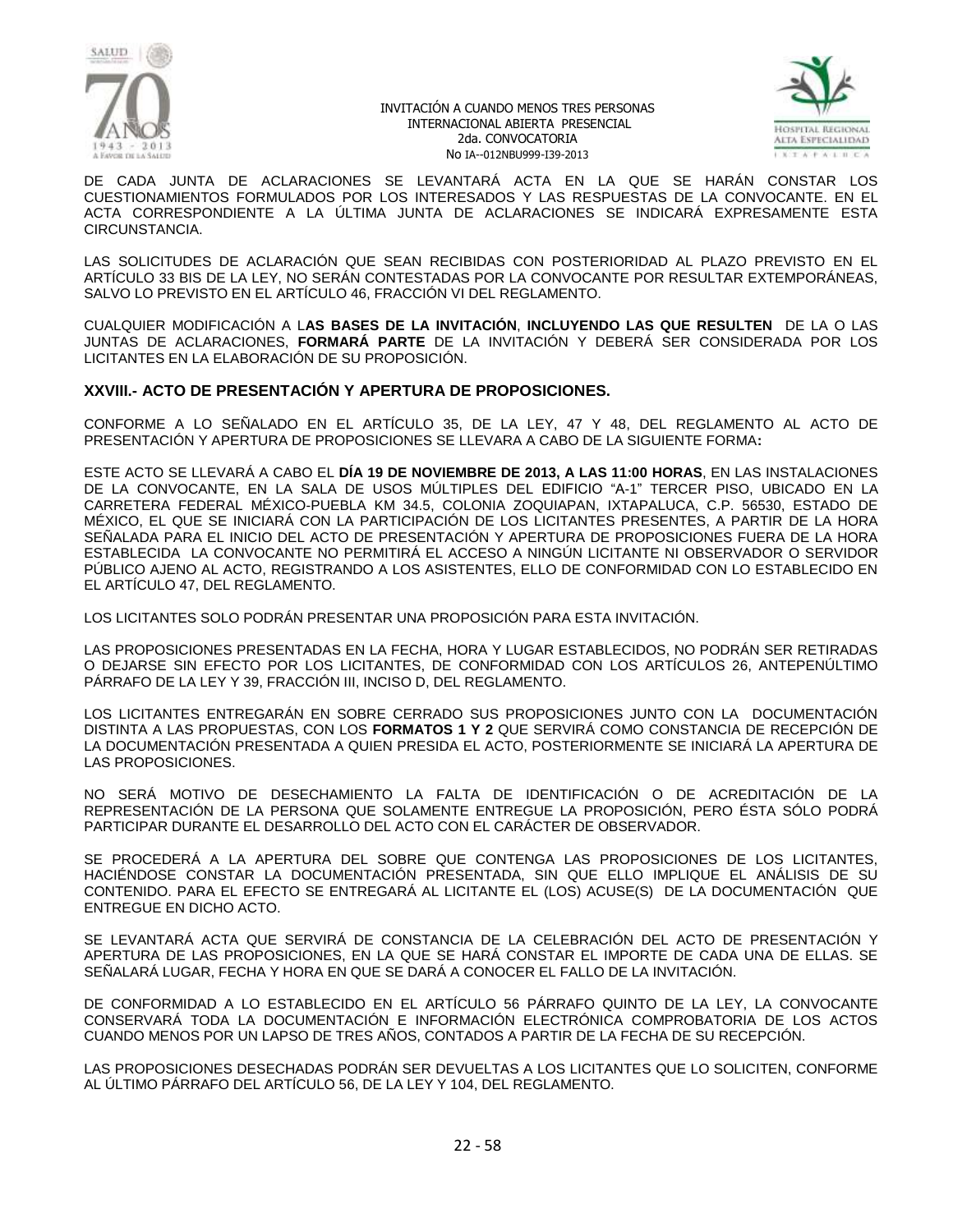



# **XXIX.- FALLO.**

CONFORME A LO SEÑALADO EN EL ARTÍCULO 37 DE LA LEY, EL ACTO DE FALLO SE LLEVARA A CABO DE LA SIGUIENTE FORMA:

EL FALLO DE LA PRESENTE INVITACIÓN SE DARÁ A CONOCER EN JUNTA PÚBLICA, QUE SE LLEVARÁ A CABO **EL DÍA 20 DE NOVIEMBRE DE 2013, A LAS 17:00 HORAS,** EN LAS INSTALACIONES DE LA CONVOCANTE, EN LA SALA DE USOS MÚLTIPLES DEL EDIFICIO "A-1" TERCER PISO, UBICADO EN LA CARRETERA FEDERAL MÉXICO-PUEBLA KM 34.5, COLONIA ZOQUIAPAN, IXTAPALUCA, C.P. 56530, ESTADO DE MÉXICO, SE LEVANTARÁ ACTA DEL MISMO, EN LA QUE SE HARÁ CONSTAR EL ANÁLISIS DE LAS PROPOSICIONES ADMITIDAS, EL LICITANTE A QUIEN SE ADJUDIQUE EL PEDIDO Y LAS PROPOSICIONES QUE FUERON DESECHADAS.

EL PLAZO PARA LA EMISIÓN DEL FALLO PODRÁ DIFERIRSE, SIEMPRE Y CUANDO NO EXCEDA DE 20 DÍAS NATURALES CONTADOS A PARTIR DEL PLAZO ESTABLECIDO ORIGINALMENTE DE CONFORMIDAD CON EL ARTÍCULO 35, FRACCIÓN III, DE LA LEY.

# **XXX.- ACTAS DE LOS ACTOS Y SU NOTIFICACIÓN.**

LAS ACTAS DE LA(S) JUNTA(S) DE ACLARACIONES, DE PRESENTACIÓN Y APERTURA DE PROPOSICIONES, Y DEL FALLO DEL PROCEDIMIENTO DE INVITACIÓN, SERÁN RUBRICADAS Y FIRMADAS POR LOS SERVIDORES PÚBLICOS QUE ASISTIERON EN LOS ACTOS, ASÍ COMO POR LOS LICITANTES ASISTENTES, A QUIENES SE ENTREGARÁ LA COPIA CORRESPONDIENTE. LA FALTA DE FIRMA DE ALGÚN LICITANTE NO INVALIDARÁ SU CONTENIDO Y EFECTOS. DE LAS CUALES SE PODRÁ ENTREGAR UNA COPIA A DICHOS ASISTENTES, Y AL FINALIZAR CADA ACTO SE FIJARÁ UN EJEMPLAR DEL ACTA CORRESPONDIENTE EN UN LUGAR VISIBLE, AL QUE TENGA ACCESO EL PÚBLICO, EN EL DOMICILIO DEL ÁREA RESPONSABLE DEL PROCEDIMIENTO DE CONTRATACIÓN, POR UN TÉRMINO NO MENOR DE CINCO DÍAS HÁBILES. EL TITULAR DE LA CITADA ÁREA DEJARÁ CONSTANCIA EN EL EXPEDIENTE DE LA INVITACIÓN, DE LA FECHA, HORA Y LUGAR EN QUE SE HAYAN FIJADO LAS ACTAS O EL AVISO DE REFERENCIA, DE CONFORMIDAD CON EL ARTÍCULO 37 BIS, DE LA LEY.

### **XXXI.- FORMATOS**

| <b>FORMATO</b> | <b>DESCRIPCIÓN</b>                                                                                                                    |
|----------------|---------------------------------------------------------------------------------------------------------------------------------------|
| 1)             | FORMATO PARA PRESENTAR PROPOSICIONES TÉCNICAS.                                                                                        |
| 2)             | FORMATO PARA PRESENTAR PROPOSICIONES ECONÓMICAS.                                                                                      |
| 3)             | FORMATO DE CARTA PODER.                                                                                                               |
| 4)             | FORMATO DE DECLARACIÓN DE NO ESTAR IMPOSIBILITADO PARA PARTICIPAR<br>EN LA INVITACIÓN (ART. 50 Y 60 DE LA LEY)                        |
| 5)             | FORMATO DE PATENTES, MARCAS Y DERECHOS DE AUTOR.                                                                                      |
| 6)             | FORMATO DE DECLARACIÓN DE INTEGRIDAD                                                                                                  |
| 7)             | FORMATO ARTÍCULO 8 FRACCIÓN<br>XX DE<br>LA<br>DF.<br>I FY<br>FEDERAL<br>RESPONSABILIDADES ADMINISTRATIVAS DE LOS SERVIDORES PÚBLICOS. |
| 8)             | FORMATO PARA ACREDITAR LA EXISTENCIA LEGAL Y PERSONALIDAD JURÍDICA                                                                    |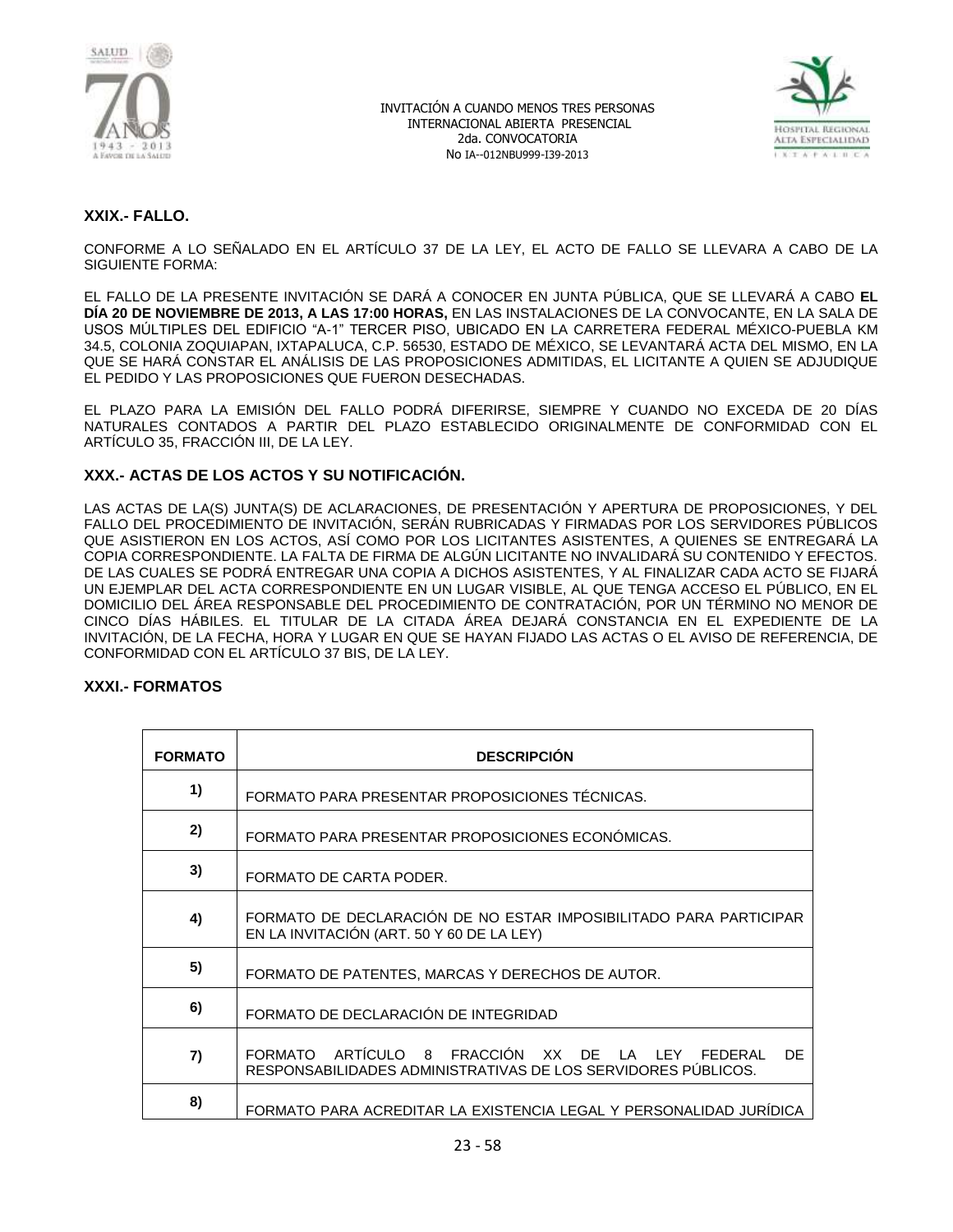



| <b>FORMATO</b> | <b>DESCRIPCIÓN</b>                                                                                                                                                                                                                                                                                                                                                                                                                                                                                        |
|----------------|-----------------------------------------------------------------------------------------------------------------------------------------------------------------------------------------------------------------------------------------------------------------------------------------------------------------------------------------------------------------------------------------------------------------------------------------------------------------------------------------------------------|
|                | DE PERSONA FÍSICA O MORAL.                                                                                                                                                                                                                                                                                                                                                                                                                                                                                |
| 9)             | FORMATO DE MANIFESTACIÓN PARA LAS MYPIMES.                                                                                                                                                                                                                                                                                                                                                                                                                                                                |
| 10)            | FORMATO PARA LA MANIFESTACIÓN QUE DEBERÁN PRESENTAR LOS<br>LICITANTES EN CUMPLIMIENTO A LAS "REGLAS PARA LA APLICACIÓN DEL<br>MARGEN DE PREFERENCIA EN EL PRECIO DE LOS BIENES DE ORIGEN<br>NACIONAL, RESPECTO DEL PRECIO DE LOS BIENES DE IMPORTACIÓN, EN LOS<br>PROCEDIMIENTOS DE CONTRATACIÓN DE CARÁCTER INTERNACIONAL ABIERTO<br>QUE REALIZAN LAS DEPENDENCIAS Y ENTIDADES DE LA ADMINISTRACIÓN<br>PÚBLICA FEDERAL", PUBLICADAS EN EL DIARIO OFICIAL DE LA FEDERACIÓN EL<br>28 DE DICIEMBRE DE 2010. |
| 11)            | SOLICITUD DE REGISTRO                                                                                                                                                                                                                                                                                                                                                                                                                                                                                     |
| 12)            | FORMATO DE CONSTANCIA DE RECEPCIÓN DE DOCUMENTOS.                                                                                                                                                                                                                                                                                                                                                                                                                                                         |
| 13)            | PRESENTACIÓN DE PREGUNTAS PARA LA JUNTA DE ACLARACIONES                                                                                                                                                                                                                                                                                                                                                                                                                                                   |
| 14)            | FORMATO DE FIANZA PARA CUMPLIMIENTO DE CONTRATOS Y CALIDAD DE LOS<br><b>BIENES.</b>                                                                                                                                                                                                                                                                                                                                                                                                                       |
| <b>ANEXO</b>   | <b>DESCRIPCIÓN</b>                                                                                                                                                                                                                                                                                                                                                                                                                                                                                        |
| 1              | ANEXO No. 1 (ESPECIFICACIONES TÉCNICAS)                                                                                                                                                                                                                                                                                                                                                                                                                                                                   |
| $\mathbf{2}$   | ANEXO No. 2 (MODELO DE CONTRATO)                                                                                                                                                                                                                                                                                                                                                                                                                                                                          |
| 3              | ANEXO No. 3 (CADENAS PRODUCTIVAS)                                                                                                                                                                                                                                                                                                                                                                                                                                                                         |
| 4              | NOTA INFORMATIVA DE LA (OCDE)                                                                                                                                                                                                                                                                                                                                                                                                                                                                             |

LOS FORMATOS LISTADOS SON ÚNICAMENTE ENUNCIATIVOS POR LO QUE DEBERÁ APEGARSE A LOS REQUISITOS SOLICITADOS EN LOS NUMERALES IV.1.1, IV.1.2, Y VI, DE LA PRESENTE INVITACIÓN.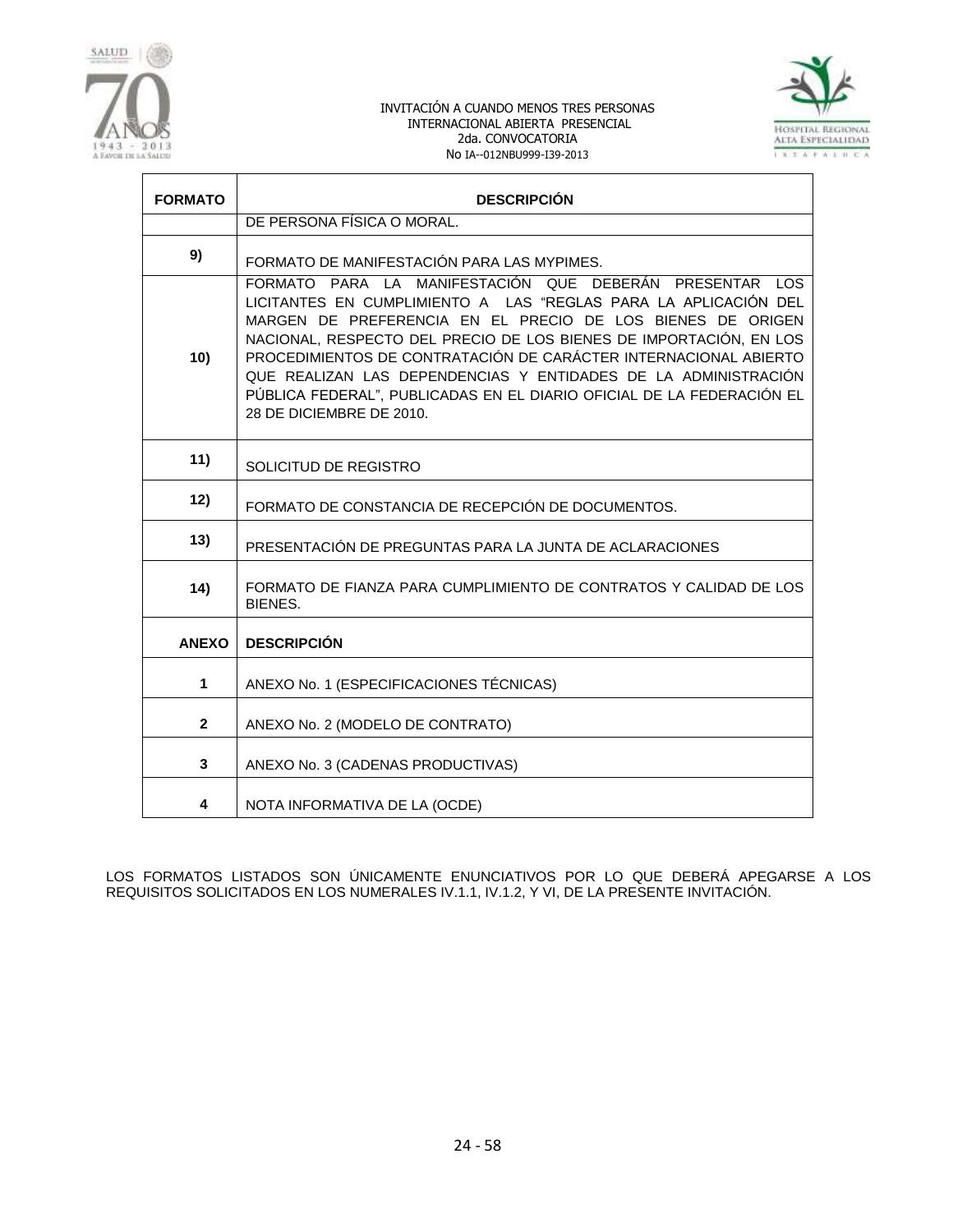



### **FORMATO No. 1 PROPOSICIÓN TÉCNICA**

(PAPEL MEMBRETADO DEL LICITANTE)

### **HOSPITAL REGIONAL DE ALTA ESPECIALIDAD DE IXTAPALUCA** PRESENTE

INVITACIÓN A CUANDO MENOS TRES PERSONAS INTERNACIONAL ABIERTA PRESENCIAL No. \_\_\_\_\_\_\_\_\_\_ PARA LA ADQUISICIÓN DE: \_\_\_\_\_\_\_\_\_\_\_\_\_\_\_\_\_\_\_\_\_\_\_\_\_\_\_\_\_\_\_\_\_\_\_\_\_\_\_\_\_\_\_\_\_\_\_\_\_\_\_\_\_\_\_\_\_

PROPOSICIÓN TÉCNICA PRESENTADA POR: (NOMBRE O RAZÓN SOCIAL DEL LICITANTE).

| <b>PARTIDA</b> | <b>CLAVE</b><br><b>HRAEI</b> | <b>CUCOP</b> | <b>CLAVE</b><br><b>CUADRO</b><br><b>BASICO</b> | <b>DESCRIPCIÓN</b><br><b>COMPLETA DEL</b><br><b>BIEN</b><br><b>OFERTADO</b> | <b>UNIDAD DE</b><br><b>MEDIDA</b> | <b>CANTIDAD</b> | <b>NOMBRE</b><br><b>COMERCIAL Y/O</b><br><b>MARCA</b> | <b>PAIS DE ORIGEN</b><br><b>DEL BIEN</b> |
|----------------|------------------------------|--------------|------------------------------------------------|-----------------------------------------------------------------------------|-----------------------------------|-----------------|-------------------------------------------------------|------------------------------------------|
|                |                              |              |                                                |                                                                             |                                   |                 |                                                       |                                          |
|                |                              |              |                                                |                                                                             |                                   |                 |                                                       |                                          |
| ື              |                              |              |                                                |                                                                             |                                   |                 |                                                       |                                          |

MÉXICO, D.F. A \_\_\_\_ DE \_\_\_\_\_\_\_\_\_\_\_\_\_\_\_\_DE 20\_\_

DATOS DEL REPRESENTANTE

DENOMINACIÓN DEL LICITANTE \_\_\_\_\_\_\_\_\_\_\_\_\_\_\_\_\_\_\_\_\_\_\_\_\_\_\_\_\_\_

NOMBRE DEL REPRESENTANTE LEGAL

FIRMA DEL REPRESENTANTE LEGAL \_\_\_\_\_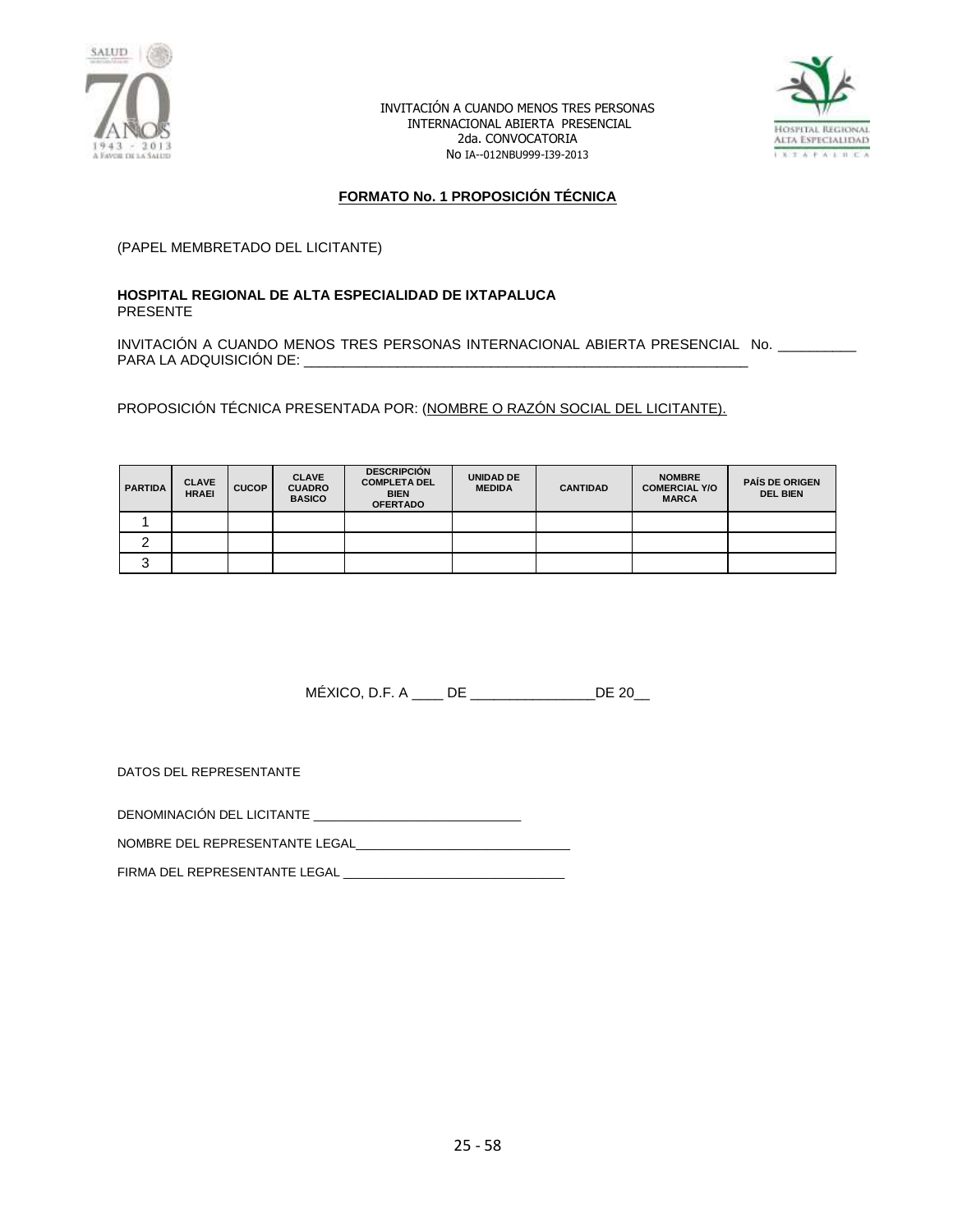



#### **FORMATO No. 2 PROPOSICIÓN ECONÓMICA**

(PAPEL MEMBRETADO DEL LICITANTE)

#### **HOSPITAL REGIONAL DE ALTA ESPECIALIDAD DE IXTAPALUCA** PRESENTE

INVITACIÓN A CUANDO MENOS TRES PERSONAS INTERNACIONAL ABIERTA PRESENCIAL No.\_\_\_\_\_\_\_\_\_\_\_ PARA LA ADQUISICIÓN DE:

PROPOSICIÓN ECONÓMICA PRESENTADA POR: NOMBRE O RAZÓN SOCIAL, DOMICILIO Y R.F.C. DEL LICITANTE.

| <b>PARTIDA</b> | <b>RENGLÓN</b> | <b>CLAVE</b><br><b>HRAEI</b> | <b>CUCOP</b> | DESCRIPCIÓN COMPLETA DEL BIEN<br><b>OFERTADO</b> | <b>UNIDAD DE</b><br><b>MEDIDA</b> | <b>CANTIDAD</b> | <b>ORIGEN DEL</b><br><b>BIEN</b> | <b>PRECIO</b><br><b>UNITARIO</b> | <b>MONTO TOTAL</b> |
|----------------|----------------|------------------------------|--------------|--------------------------------------------------|-----------------------------------|-----------------|----------------------------------|----------------------------------|--------------------|
|                |                |                              |              |                                                  |                                   |                 |                                  | $($ \$)                          | $($ \$)            |
| $\overline{2}$ |                |                              |              |                                                  |                                   |                 |                                  | $($ \$)                          | $($ \$)            |
| $\cdots$       |                |                              |              |                                                  |                                   |                 |                                  | $($ \$)                          | (\$)               |
| $\cdots$       |                |                              |              |                                                  |                                   |                 |                                  | $($ \$)                          | (\$)               |
|                |                |                              |              |                                                  |                                   |                 |                                  | <b>SUBTOTAL</b>                  | (\$)               |
|                |                |                              |              |                                                  |                                   |                 |                                  | <u>IVA</u>                       | (\$)               |
|                |                |                              |              |                                                  |                                   |                 |                                  | <b>TOTAL</b>                     | (\$)               |

**IMPORTE TOTAL CON NÚMERO Y LETRA (\_\_\_\_\_\_\_\_\_\_\_\_\_\_\_PESOS 00/100 M.N.)**

LOS PRECIOS SEÑALADOS EN ESTA PROPOSICIÓN ECONÓMICA SERÁN EN MONEDA NACIONAL, A DOS DECIMALES, FIJOS, Y ESTARÁN VIGENTES POR EL EJERCICIO FISCAL 2013, HASTA EL TOTAL CUMPLIMIENTO DEL PEDIDO QUE DERIVE DE ESTA INVITACIÓN PÚBLICA INTERNACIONAL ABIERTA

MÉXICO, D.F. A \_\_\_\_ DE \_\_\_\_\_DE 20\_\_

| DATOS DEL REPRESENTANTE |
|-------------------------|
|-------------------------|

DENOMINACIÓN DEL LICITANTE \_\_\_\_\_\_\_\_\_\_\_\_\_\_\_\_\_\_\_\_\_\_\_\_\_\_\_\_\_\_

NOMBRE DEL REPRESENTANTE LEGAL

FIRMA DEL REPRESENTANTE LEGAL \_\_\_\_\_\_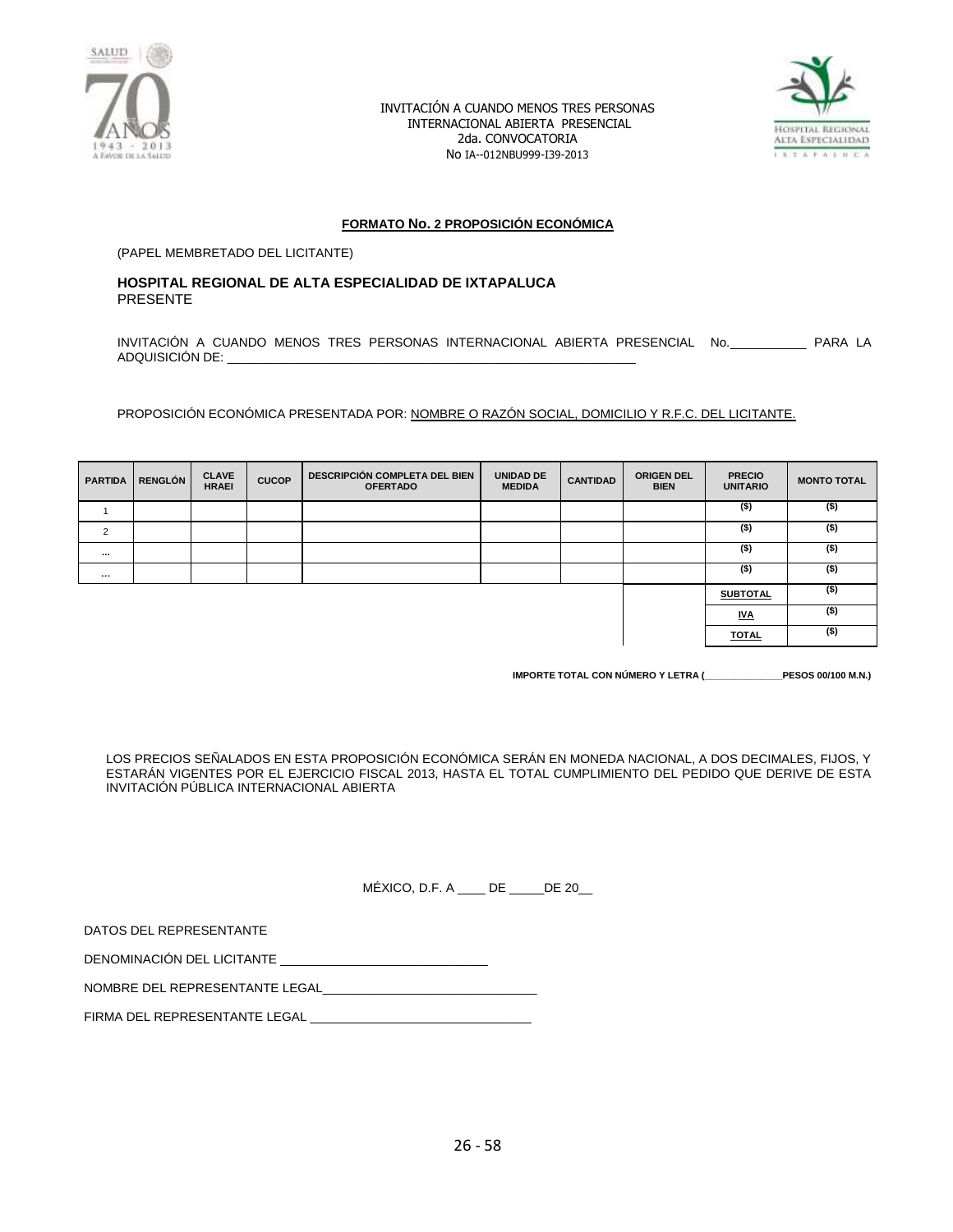



### **FORMATO Nº 3 CARTA PODER**

MÉXICO, D.F. A \_\_\_\_ DE \_\_\_\_\_DE 20\_\_

### **HOSPITAL REGIONAL DE ALTA ESPECIALIDAD DE IXTAPALUCA**

(NOMBRE DE QUIEN OTORGA EL PODER) BAJO PROTESTA DE DECIR VERDAD, EN MI CARÁCTER DE REPRESENTANTE LEGAL DE LA EMPRESA DENOMINADA (NOMBRE DE LA PERSONA MORAL), SEGÚN CONSTA EN EL TESTIMONIO NOTARIAL DE FECHA (FECHA DEL TESTIMONIO NOTARIAL) OTORGADO ANTE LA FE DEL NOTARIO PÚBLICO NO. (NÚMERO DEL NOTARIO PÚBLICO), LIC. (NOMBRE DEL NOTARIO PÚBLICO) DE LA CIUDAD DE (CIUDAD EN QUE SE OTORGÓ EL TESTIMONIO REFERIDO) Y QUE SE ENCUENTRA REGISTRADO BAJO EL NUMERO (NÚMERO DE TESTIMONIO REFERIDO) DEL REGISTRO PÚBLICO DE LA PROPIEDAD Y DEL COMERCIO DE (LUGAR EN QUE SE EFECTUÓ EL REGISTRO), POR ESTE CONDUCTO AUTORIZO A: (NOMBRE DE QUIEN RECIBE EL PODER) PARA QUE A NOMBRE DE MI REPRESENTADA SE ENCARGUE DE LAS SIGUIENTES GESTIONES:

ENTREGAR Y RECIBIR DOCUMENTACIÓN EN LA INVITACIÓN A CUANDO MENOS TRES PERSONAS INTERNACIONAL ABIERTA PRESENCIAL Nº.\_\_\_\_\_\_\_\_\_\_\_\_\_\_\_\_\_, ASÍ COMO ASISTIR A TODOS SUS ACTOS.

\_\_\_\_\_\_\_\_\_\_\_\_\_\_\_\_\_\_\_\_\_\_\_\_\_\_\_\_\_\_\_\_\_\_\_\_\_ (NOMBRE, DOMICILIO Y FIRMA DE QUIEN OTORGA EL PODER

\_\_\_\_\_\_\_\_\_\_\_\_\_\_\_\_\_\_\_\_\_\_\_\_\_\_\_\_\_\_\_\_\_\_\_\_\_ (NOMBRE, DOMICILIO Y FIRMA DE QUIEN RECIBE)

**TESTIGOS**

\_\_\_\_\_\_\_\_\_\_\_\_\_\_\_\_\_\_\_\_\_\_\_\_\_\_\_\_\_\_\_\_\_\_\_\_\_\_\_ (NOMBRE, DOMICILIO Y FIRMA)

\_\_\_\_\_\_\_\_\_\_\_\_\_\_\_\_\_\_\_\_\_\_\_\_\_\_\_\_\_\_\_\_\_\_\_\_\_\_\_\_ (NOMBRE, DOMICILIO Y FIRMA)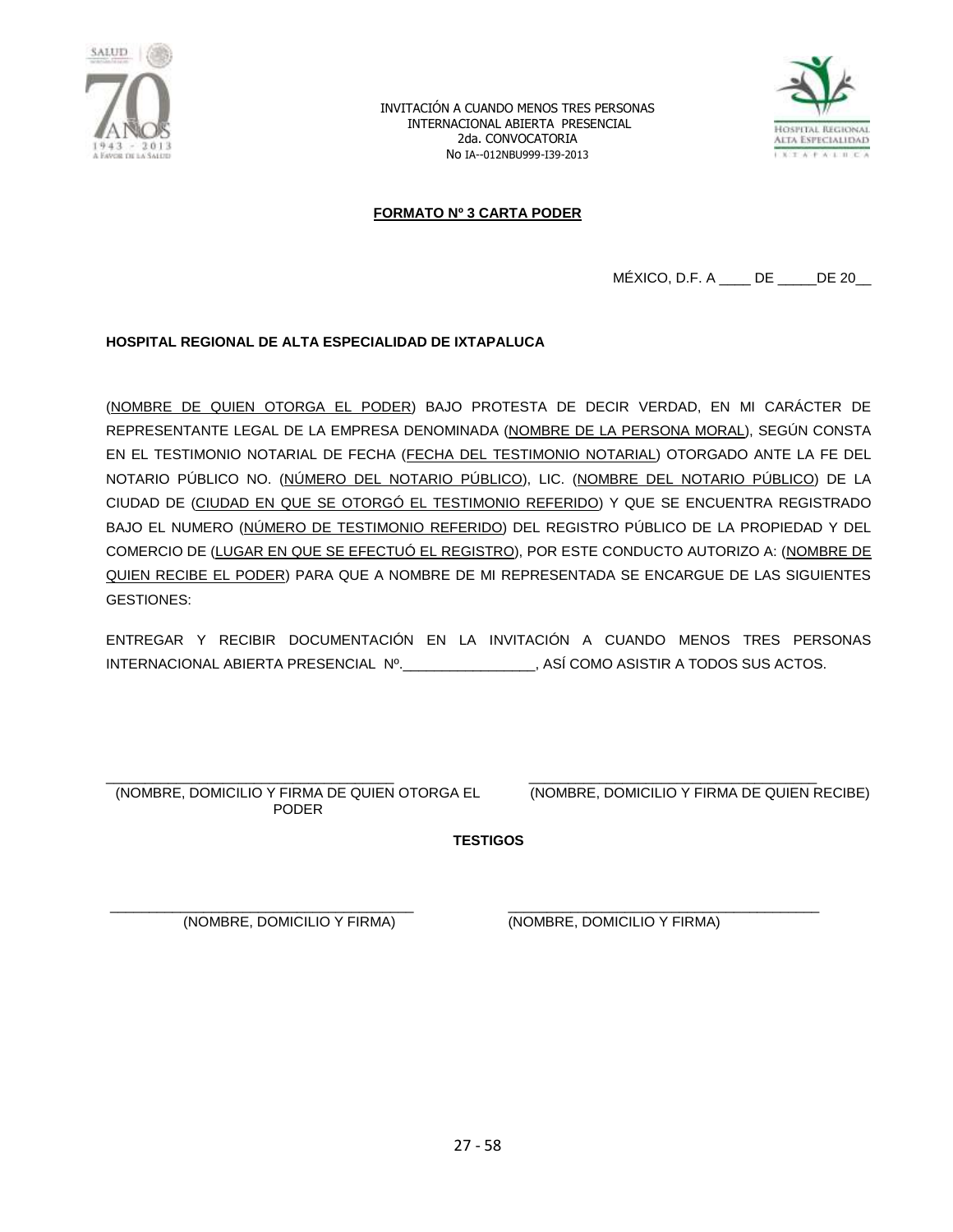



#### **FORMATO Nº 4 ESCRITO RELATIVO AL ARTÍCULO 50 Y 60 DE LA LEY DE ADQUISICIONES, ARRENDAMIENTOS Y SERVICIOS DEL SECTOR PÚBLICO**

**F E C H A**

#### **HOSPITAL REGIONAL DE ALTA ESPECIALIDAD DE IXTAPALUCA P R E S E N T E.**

EN RELACIÓN A LA INVITACIÓN A CUANDO MENOS TRES PERSONAS INTERNACIONAL ABIERTA PRESENCIAL (NÚMERO DE LA LICITACIÓN) PARA LA ADQUISICIÓN DE (BIENES A ADQUIRIR), EL SUSCRITO (NOMBRE DEL REPRESENTANTE LEGAL DE LA EMPRESA LICITANTE), EN MI CALIDAD DE REPRESENTANTE LEGAL DE LA (NOMBRE DE LA EMPRESA), COMPAREZCO ANTE USTED, PARA **DECLARAR BAJO PROTESTA DE DECIR VERDAD**:

QUE NINGUNO DE LOS INTEGRANTES DE MI REPRESENTADA SE ENCUENTRA BAJO LOS SUPUESTOS QUE ESTABLECE EL ARTÍCULO **50** O DE NO HABER SIDO INHABILITADO POR ALGUNO DE LOS SUPUESTOS SEÑALADOS POR EL ARTÍCULO **60** DE LA LEY DE ADQUISICIONES, ARRENDAMIENTOS Y SERVICIOS DEL SECTOR PÚBLICO.

MI REPRESENTADA SE DA POR ENTERADA QUE EN CASO DE LA INFORMACIÓN AQUÍ PROPORCIONADA RESULTASE FALSA, SERÁ CAUSA DE SANCIONES CONFORME A LA LEY DE ADQUISICIONES, ARRENDAMIENTOS Y SERVICIOS DEL SECTOR PÚBLICO.

### **A T E N T A M E N T E (NOMBRE O RAZÓN SOCIAL DEL LICITANTE)**

#### **\_\_\_\_\_\_\_\_\_\_\_\_\_\_\_\_\_\_\_\_\_\_\_\_\_\_\_\_\_\_\_\_\_\_\_\_\_\_\_\_\_\_\_\_\_\_\_\_ (NOMBRE Y FIRMA DEL REPRESENTANTE LEGAL)**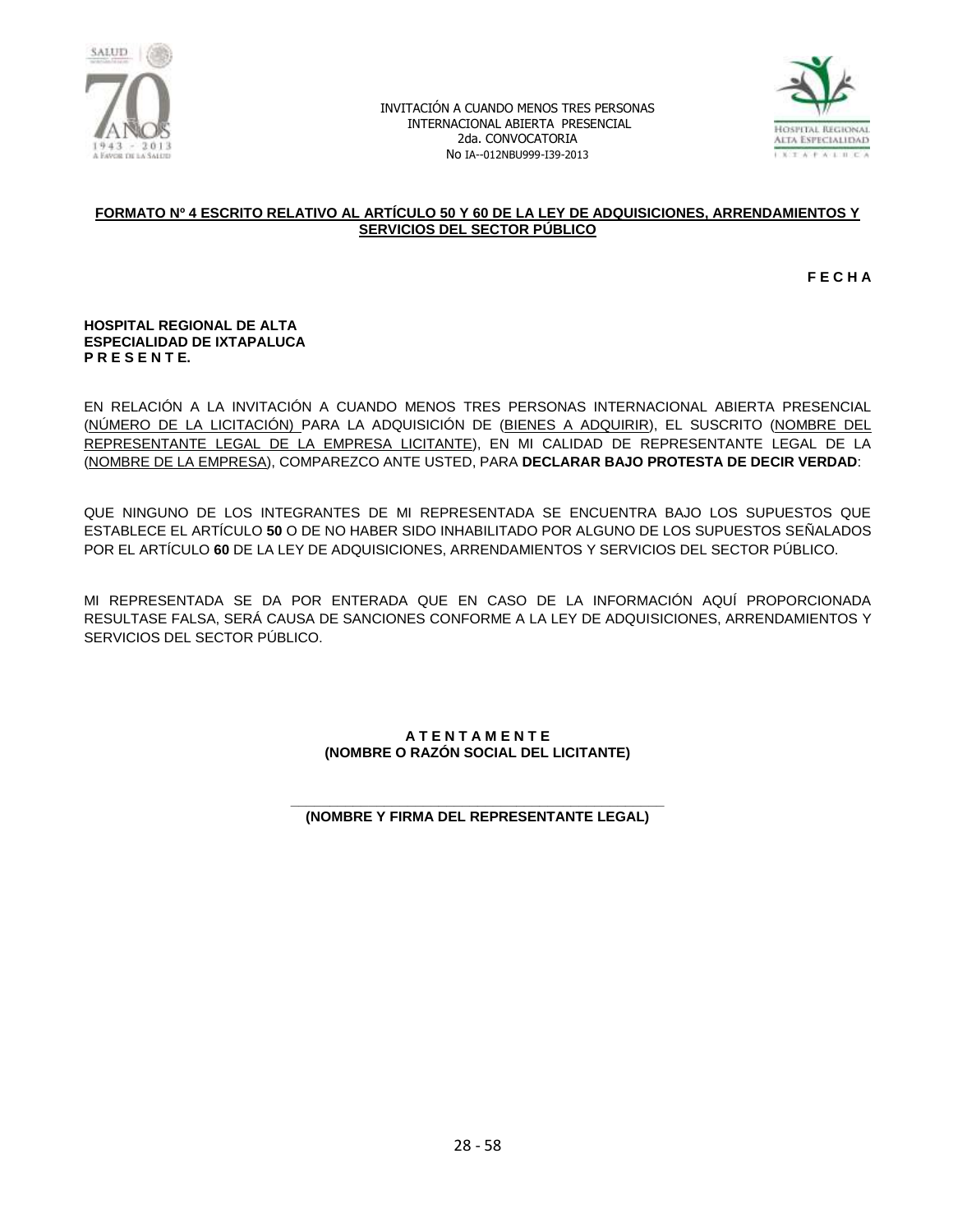



### **FORMATO Nº 5 PATENTES, MARCAS Y DERECHOS DE AUTOR**

**FECHA** 

**HOSPITAL REGIONAL DE ALTA ESPECIALIDAD DE IXTAPALUCA** CARRETERA MÉXICO PUEBLA KM 34.5, COLONIA ZOQUIAPAN, IXTAPALUCA, C.P. 56530, ESTADO DE MÉXICO. **PRESENTE**.

C. \_\_\_\_\_\_\_\_\_\_\_\_\_\_\_\_\_\_\_\_\_\_\_\_\_\_\_\_\_\_\_\_\_\_\_\_\_\_\_\_\_\_\_, MANIFIESTO, QUE ASUMIRÉ LA RESPONSABILIDAD TOTAL EN CASO DE QUE AL PROPORCIONAR LOS BIENES **OBJETO DE LA PRESENTE LICITACIÓN**, **SE INFRINJAN PATENTES, MARCAS O DERECHOS DE AUTOR**, EXIMIENDO A LA CONVOCANTE DE CUALQUIER RESPONSABILIDAD. .

A T E N T A M E N T E

\_\_\_\_\_\_\_\_\_\_\_\_\_\_\_\_\_\_\_\_\_\_\_\_\_\_\_\_\_\_\_\_\_\_\_\_\_\_\_\_\_\_\_\_\_\_\_\_\_\_\_\_\_\_\_\_ (NOMBRE, CARGO Y FIRMA DEL REPRESENTANTE LEGAL)

(EN HOJA MEMBRETADA DE LA EMPRESA)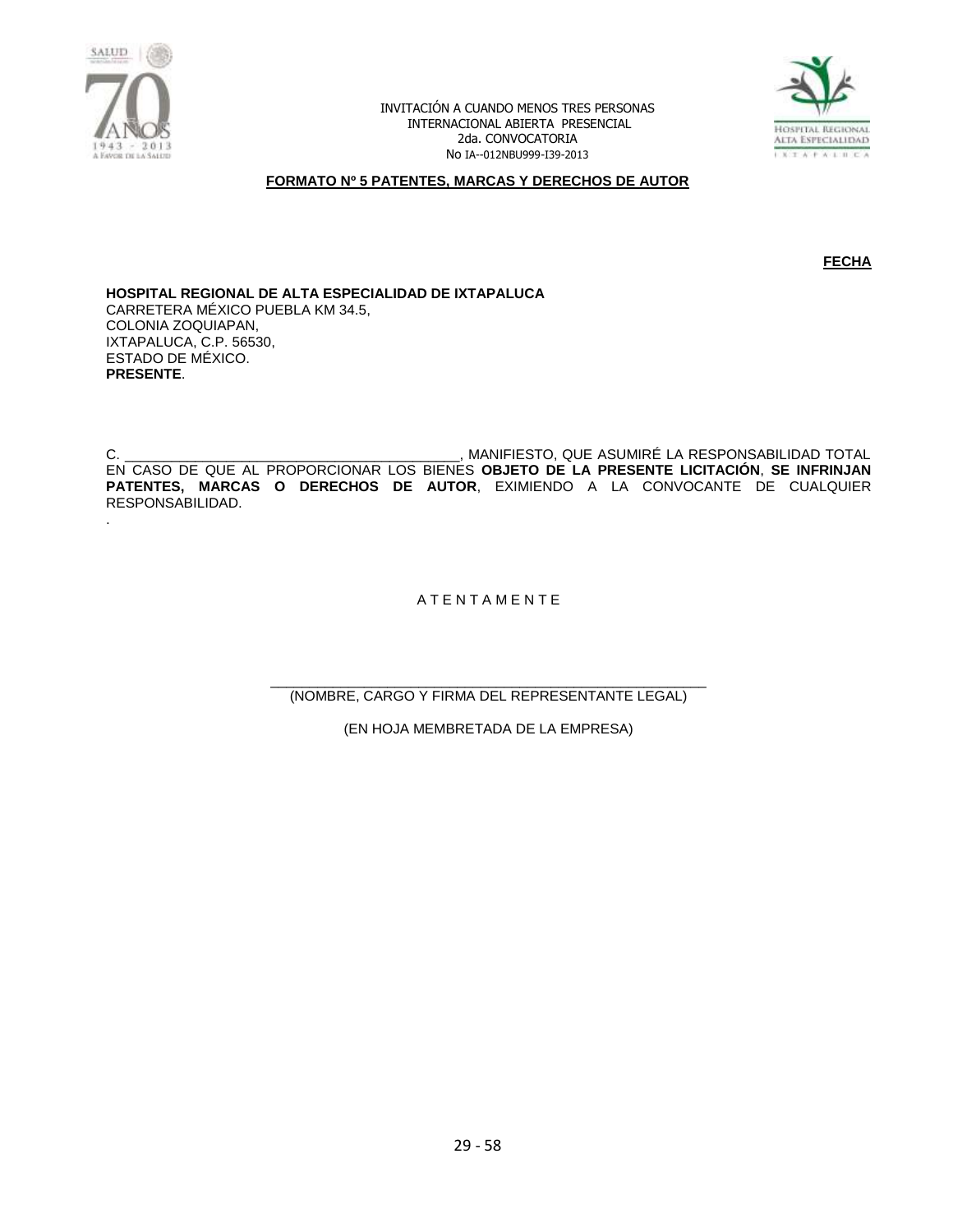



### **FORMATO Nº 6 DECLARACIÓN DE INTEGRIDAD**

 $\hbox{DE}$   $\hbox{DE}$   $\hbox{DE}$   $\hbox{DE}$   $\hbox{DE}$   $\hbox{DE}$   $\hbox{DE}$   $\hbox{DE}$   $\hbox{DE}$   $\hbox{DE}$   $\hbox{DE}$   $\hbox{DE}$   $\hbox{DE}$   $\hbox{DE}$   $\hbox{DE}$   $\hbox{DE}$   $\hbox{DE}$   $\hbox{DE}$   $\hbox{DE}$   $\hbox{DE}$   $\hbox{DE}$   $\hbox{DE}$   $\hbox{DE}$   $\hbox{DE}$   $\hbox{$ 

**HOSPITAL REGIONAL DE ALTA ESPECIALIDAD DE IXTAPALUCA** CARRETERA MÉXICO PUEBLA KM 34.5, COLONIA ZOQUIAPAN, IXTAPALUCA, C.P. 56530 ESTADO DE MÉXICO. **PRESENTE**.

C.\_\_\_\_\_\_\_\_\_\_\_\_\_\_\_\_\_, REPRESENTANTE LEGAL DE LICITANTE \_\_\_\_\_\_\_\_\_\_\_\_\_\_\_\_\_\_\_\_\_\_\_\_\_\_\_\_, QUIÉN PARTICIPA EN EL PROCEDIMIENTO DE LICITACIÓN PÚBLICA NACIONAL NO. \_\_\_\_\_\_\_\_\_\_\_\_\_\_\_\_\_\_, **MANIFIESTO BAJO PROTESTA DE DECIR VERDAD**, QUE POR MÍ O POR INTERPÓSITA PERSONA, NOS ABSTENDREMOS DE ADOPTAR CONDUCTAS, PARA QUE LOS SERVIDORES PÚBLICOS DE LA HOSPITAL REGIONAL DE ALTA ESPECIALIDAD DE IXTAPALUCA, INDUZCAN O ALTEREN LAS EVALUACIONES DE LAS PROPOSICIONES, EL RESULTADO DEL PROCEDIMIENTO, U OTROS ASPECTOS QUE OTORGUEN CONDICIONES MÁS VENTAJOSAS CON RELACIÓN A LOS DEMÁS PARTICIPANTES.

**ATENTAMENTE**

\_\_\_\_\_\_\_\_\_\_\_\_\_\_\_\_\_\_\_\_\_\_\_\_\_\_\_ NOMBRE, CARGO Y FIRMA DEL REPRESENTANTE LEGAL

**NOTA:** ESTE ESCRITO DEBERÁ SER PRESENTADO, PREFERENTEMENTE, EN PAPEL MEMBRETADO DE LICITANTE.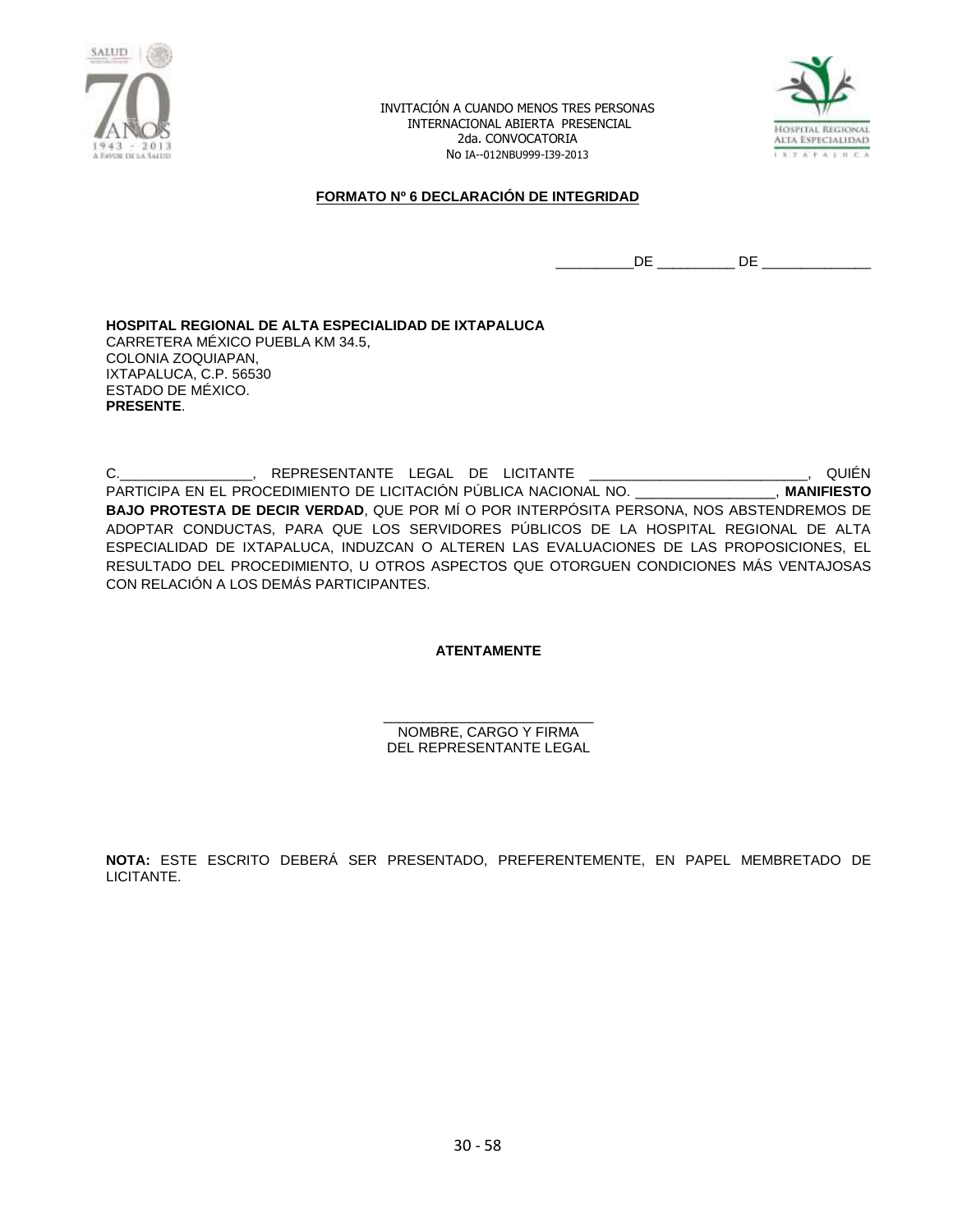



### **FORMATO Nº 7 RESPONSABILIDADES ADMINISTRATIVAS**

México, D.F. a - - - - de - - - - - 2013

**HOSPITAL REGIONAL DE ALTA ESPECIALIDAD DE IXTAPALUCA. P R E S E N T E.**

C. - - - - - - - EN MI CARÁCTER DE REPRESENTANTE LEGAL DE - - - - - -, **DECLARO BAJO PROTESTA DE DECIR VERDAD**, QUE EN LA EMPRESA QUE REPRESENTO, NINGUNO DE LOS SOCIOS O DIRECTIVOS NI EL SUSCRITO, DESEMPEÑAMOS UN EMPLEO, CARGO O COMISIÓN EN EL SERVICIO PÚBLICO, NI ESTAMOS INHABILITADOS PARA ELLO. LO ANTERIOR, EN TÉRMINOS DE LO DISPUESTO POR LA FRACCIÓN XX DEL ARTÍCULO 8 DE LA LEY FEDERAL DE RESPONSABILIDADES ADMINISTRATIVAS DE LOS SERVIDORES PÚBLICOS.

A T E N T A M E N T E

**REPRESENTANTE LEGAL DE LA EMPRESA**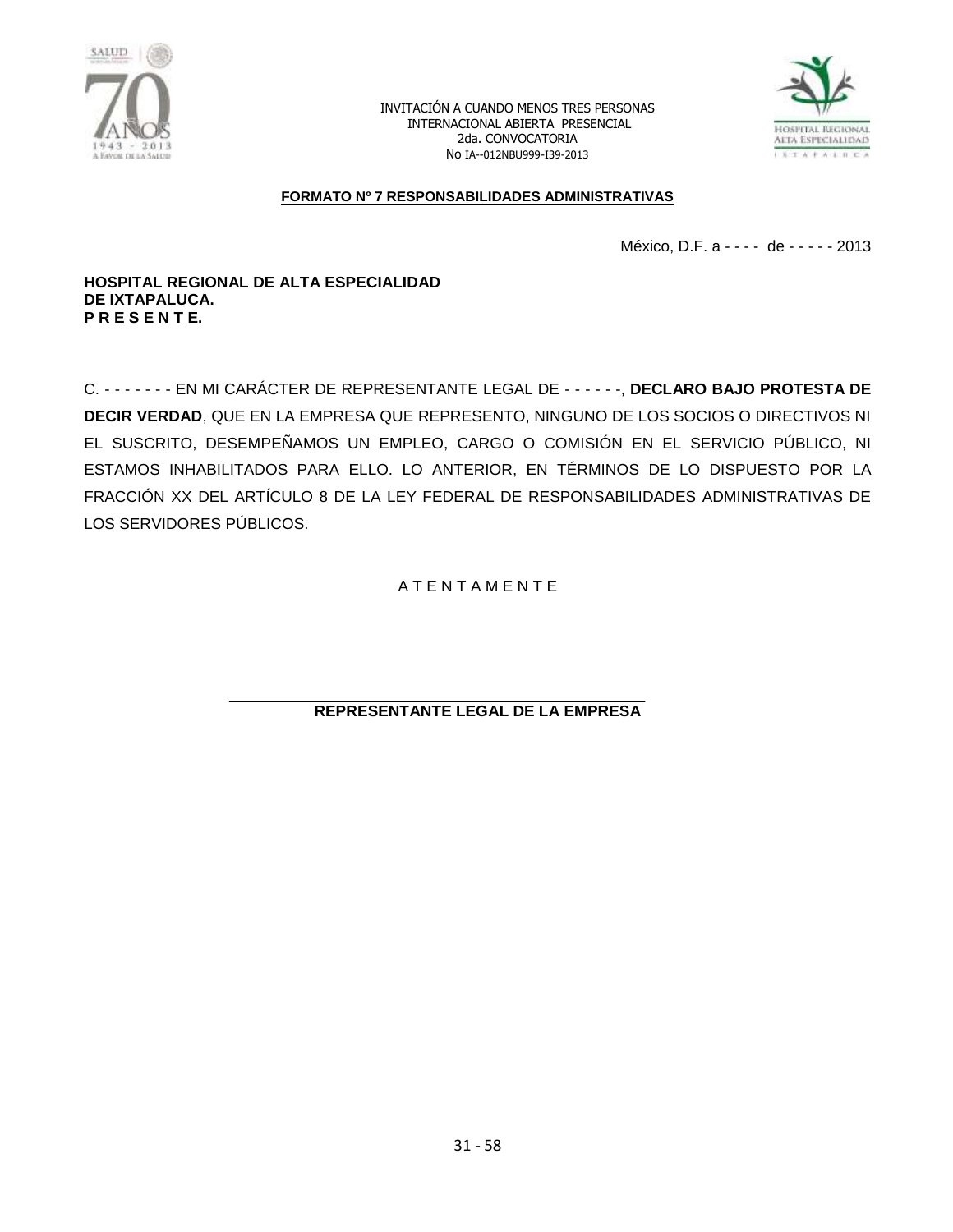



### **FORMATO No. 8 PARA ACREDITAR LA EXISTENCIA LEGAL Y PERSONALIDAD JURÍDICA DE PERSONA FÍSICA O MORAL**

 (NOMBRE) , **MANIFIESTO BAJO PROTESTA DE DECIR** VERDAD QUE LOS DATOS AQUÍ ASENTADOS, SON CIERTOS Y HAN SIDO DEBIDAMENTE VERIFICADOS, ASÍ COMO QUE CUENTO CON FACULTADES SUFICIENTES PARA SUSCRIBIR LA PROPOSICIÓN A NOMBRE Y REPRESENTACIÓN DE: (PERSONA FÍSICA O MORAL).

### **NO. DE INVITACIÓN:**

| NOMBRE O RAZÓN SOCIAL DE LA EMPRESA:<br>REGISTRO FEDERAL DE CONTRIBUYENTES: _____________________                                                                                                                              |  |  |  |  |  |  |
|--------------------------------------------------------------------------------------------------------------------------------------------------------------------------------------------------------------------------------|--|--|--|--|--|--|
| REGISTRO PATRONAL DEL IMSS: ________________                                                                                                                                                                                   |  |  |  |  |  |  |
| NACIONALIDAD: NACIONALIDAD:                                                                                                                                                                                                    |  |  |  |  |  |  |
| DOMICILIO: (EL CASO DE QUE EL DOMICILIO PRINCIPAL DE SU EMPRESA SE ENCUENTRE FUERA DEL ÁREA                                                                                                                                    |  |  |  |  |  |  |
| METROPOLITANA, SE SOLICITA TAMBIÉN OTRO DOMICILIO DE SUCURSAL, OFICINA, BODEGA, ETC. UBICADO                                                                                                                                   |  |  |  |  |  |  |
|                                                                                                                                                                                                                                |  |  |  |  |  |  |
| CALLE Y NÚMERO: ___________                                                                                                                                                                                                    |  |  |  |  |  |  |
| COLONIA: ______________                                                                                                                                                                                                        |  |  |  |  |  |  |
| DELEGACIÓN: _________________                                                                                                                                                                                                  |  |  |  |  |  |  |
| CÓDIGO POSTAL: ____                                                                                                                                                                                                            |  |  |  |  |  |  |
| ENTIDAD FEDERATIVA:                                                                                                                                                                                                            |  |  |  |  |  |  |
| TELÉFONO Y FAX: (EN CASO DE QUE EL TELÉFONO PRINCIPAL DE SU EMPRESA SE ENCUENTRE FUERA DEL                                                                                                                                     |  |  |  |  |  |  |
| ÁREA METROPOLITANA, SE SOLICITA TAMBIÉN OTRO TELÉFONO DE SUCURSAL, OFICINA, BODEGA, ETC.                                                                                                                                       |  |  |  |  |  |  |
| UBICADO EN EL D.F.) __________________________________                                                                                                                                                                         |  |  |  |  |  |  |
| CORREO ELECTRÓNICO:                                                                                                                                                                                                            |  |  |  |  |  |  |
| NO. DE ESCRITURA PÚBLICA EN LA QUE CONSTA SU ACTA CONSTITUTIVA:                                                                                                                                                                |  |  |  |  |  |  |
| FECHA: ________________________                                                                                                                                                                                                |  |  |  |  |  |  |
| NOMBRE, NÚMERO Y LUGAR DEL NOTARIO PÚBLICO ANTE EL CUAL SE DIO FE DE LA MISMA:                                                                                                                                                 |  |  |  |  |  |  |
| <b>FOLIO MERCANTIL:</b>                                                                                                                                                                                                        |  |  |  |  |  |  |
| FECHA DE INSCRIPCIÓN EN EL FOLIO MERCANTIL: ________________                                                                                                                                                                   |  |  |  |  |  |  |
| REGISTRO PÚBLICO DE LA PROPIEDAD Y DEL COMERCIO:                                                                                                                                                                               |  |  |  |  |  |  |
|                                                                                                                                                                                                                                |  |  |  |  |  |  |
| RELACIÓN DE ACCIONISTAS:                                                                                                                                                                                                       |  |  |  |  |  |  |
|                                                                                                                                                                                                                                |  |  |  |  |  |  |
| $\%$                                                                                                                                                                                                                           |  |  |  |  |  |  |
| APELLIDO PATERNO: APELLIDO MATERNO: NOMBRE (S): R.F.C.                                                                                                                                                                         |  |  |  |  |  |  |
| DESCRIPCIÓN DEL OBJETO SOCIAL: __________________<br>REFORMAS AL ACTA CONSTITUTIVA:                                                                                                                                            |  |  |  |  |  |  |
| NOMBRE DE LA PERSONA FACULTADA Y CON PODER NOTARIAL PARA FIRMAR LAS PROPOSICIONES:                                                                                                                                             |  |  |  |  |  |  |
|                                                                                                                                                                                                                                |  |  |  |  |  |  |
| REGISTRO FEDERAL DE CONTRIBUYENTES: ________________                                                                                                                                                                           |  |  |  |  |  |  |
|                                                                                                                                                                                                                                |  |  |  |  |  |  |
| DATOS DEL DOCUMENTO MEDIANTE EL CUAL ACREDITA SU PERSONALIDAD Y FACULTADES:                                                                                                                                                    |  |  |  |  |  |  |
| ESCRITURA PÚBLICA NÚMERO:                                                                                                                                                                                                      |  |  |  |  |  |  |
| FECHA: The contract of the contract of the contract of the contract of the contract of the contract of the contract of the contract of the contract of the contract of the contract of the contract of the contract of the con |  |  |  |  |  |  |
| NOMBRE, NÚMERO Y LUGAR DEL NOTARIO PÚBLICO ANTE EL CUAL SE<br>OTORGO:                                                                                                                                                          |  |  |  |  |  |  |
|                                                                                                                                                                                                                                |  |  |  |  |  |  |

LUGAR Y FECHA PROTESTO LO NECESARIO

\_\_\_\_\_\_\_\_\_\_\_\_\_\_\_\_\_\_\_\_\_\_\_\_\_\_\_\_\_\_\_\_ NOMBRE Y FIRMA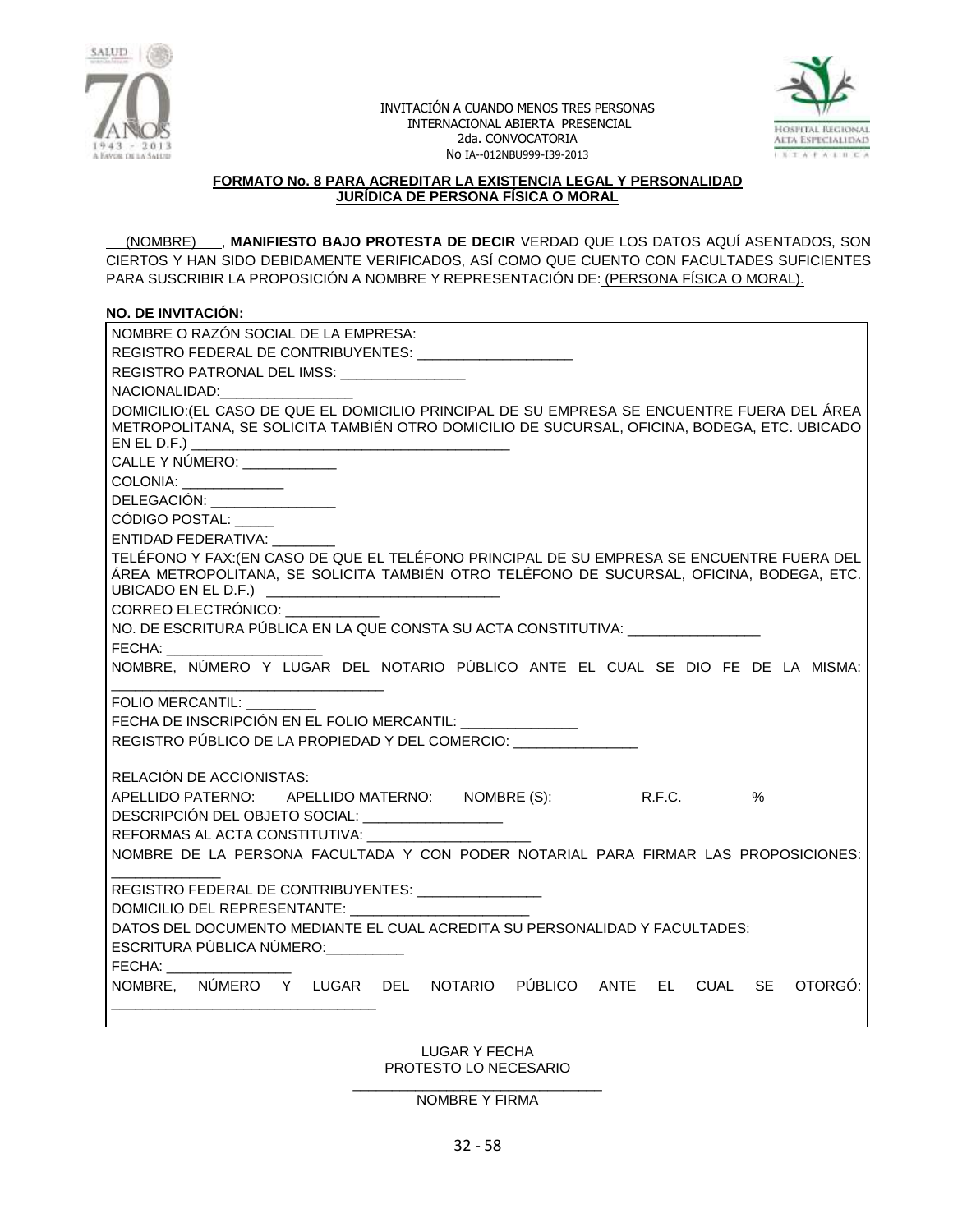



### **FORMATO Nº 9 DE MANIFESTACIÓN PARA LAS MIPYMES**

\_\_ De \_\_\_\_\_\_\_\_\_\_\_\_\_ de \_\_\_\_\_\_\_\_\_ (1)

 $\qquad \qquad (2)$ P r e s e n t e.

Me refiero al procedimiento \_\_\_\_\_\_\_\_\_\_\_\_\_\_\_\_\_\_\_ (3) no. \_\_\_\_\_\_\_\_\_\_\_\_\_\_(4) en el que mi representada, la empresa \_\_\_\_\_\_\_\_\_\_\_\_\_\_\_\_\_\_\_\_\_\_\_\_\_\_\_\_\_\_(5) participa a través de la proposición que se contiene en el presente sobre.

Sobre el particular, y en los términos de lo previsto por los "lineamientos para fomentar la participación de las micro, pequeñas y medianas empresas en los procedimientos de adquisición y arrendamiento de bienes muebles, así como la contratación de servicios que realicen las dependencias y entidades de la administración pública federal", declaro bajo protesta de decir verdad, que mi representada pertenece al sector \_\_\_\_\_\_\_\_(6), cuenta con \_\_\_\_\_\_(7) empleados de planta registrados ante el IMSS y con \_\_\_\_\_\_\_(8) personas subcontratadas y que el monto de las ventas anuales de mi representada es de \_\_\_\_\_\_\_\_\_\_\_\_\_\_\_\_\_\_\_(9) obtenido en el ejercicio fiscal correspondiente a la última declaración anual de impuestos federales. Considerando lo anterior, mi representada se encuentra en el rango de una empresa \_\_\_\_\_\_\_(10), atendiendo a lo siguiente:

|                | <b>Estratificación</b> |                                                     |                                                  |                           |  |  |  |
|----------------|------------------------|-----------------------------------------------------|--------------------------------------------------|---------------------------|--|--|--|
| Tamaño<br>(19) | Sector<br>(6)          | Rango de número<br>de trabajadores<br>$+ (8)$<br>7) | Rango de monto de ventas<br>anuales (MDP)<br>(9) | Tope máximo<br>combinado* |  |  |  |
| Micro          | Todas                  | Hasta 10                                            | Hasta \$4                                        | 4.6                       |  |  |  |
|                | Comercio               | Desde 11 hasta 30                                   | Desde \$4.01 hasta \$100                         | 93                        |  |  |  |
| Pequeña        | Industria y servicios  | Desde 11 hasta 50                                   | Desde \$4.01 hasta \$100                         | 95                        |  |  |  |
| Mediana        | Comercio               | -31<br>Desde<br>hasta<br>100                        | Desde 100.01 hasta \$250                         | 235                       |  |  |  |
|                | Servicios              | 51<br>Desde<br>hasta<br>100                         |                                                  |                           |  |  |  |
|                | Industria              | 51<br>Desde<br>hasta<br>250                         | Desde \$100.01 hasta \$250                       | 250                       |  |  |  |

 $*$  Tope máximo combinado = (trabajadores) x 10% + (ventas anuales) x 90%.

- (7) (8) el número de trabajadores será el que resulte de la sumatoria de los puntos (7) y (8).
- (10) el tamaño de la empresa se determinará a partir del puntaje obtenido conforme a la siguiente fórmula: puntaje de la empresa = (número de trabajadores) x 10% + (monto de ventas anuales) x 90% el cual debe ser igual o menor al tope máximo combinado de su categoría.

Asimismo, manifiesto bajo protesta de decir verdad, que el registro federal de contribuyentes de mi representada es: \_\_\_\_\_\_\_\_\_\_\_\_\_\_\_\_\_\_\_\_\_\_\_\_(11); y que el registro federal de contribuyentes del(los) fabricante(s) de los bienes que integran mi oferta, es(son):  $(12)$ .

# **A T E N T A M E N T E**

\_\_\_\_\_\_\_\_\_\_\_\_\_\_\_\_\_\_\_\_\_\_\_\_\_\_\_\_\_\_\_\_\_\_\_ (13)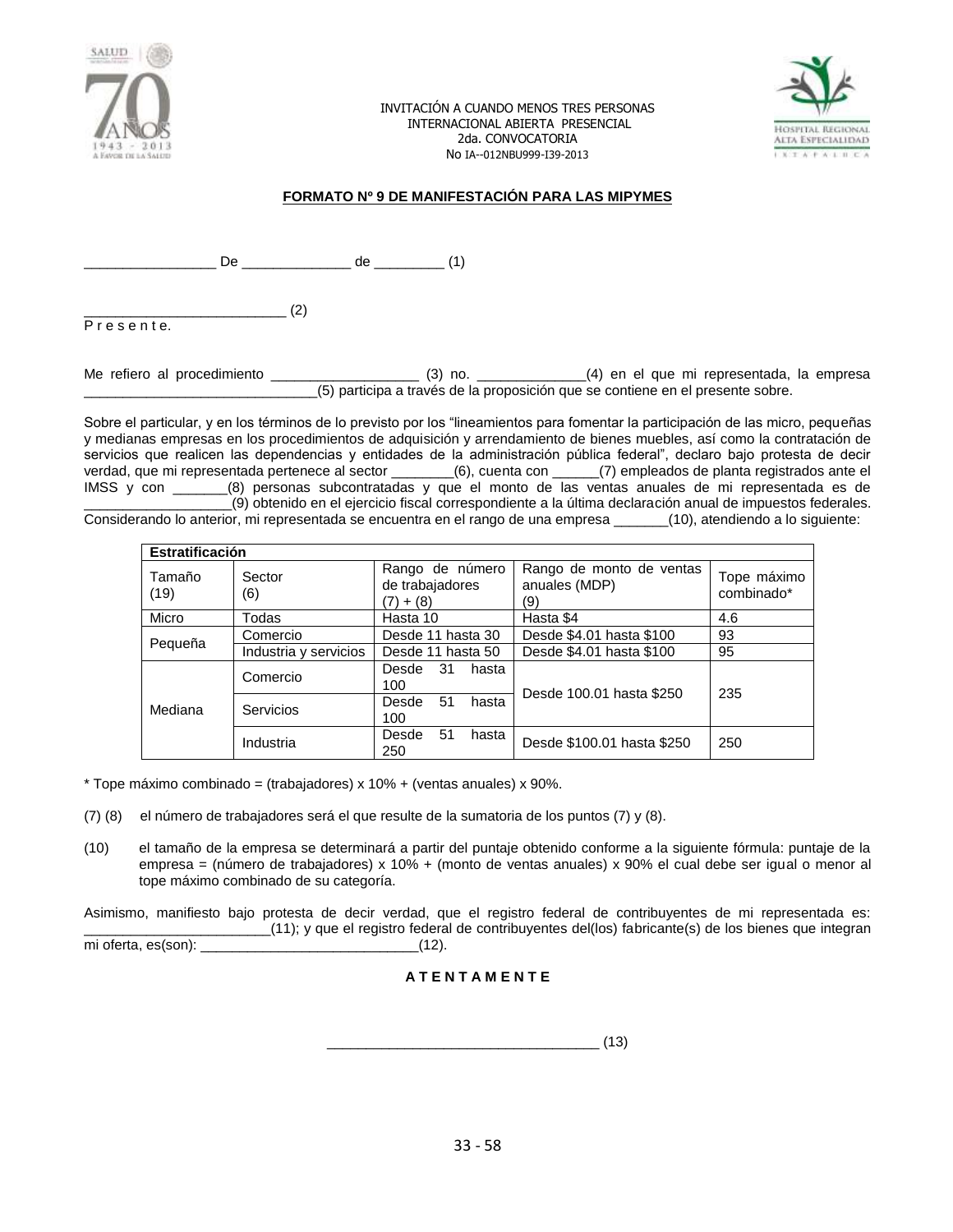



### **INSTRUCTIVO**

Instructivo para el llenado del formato para la manifestación que deberán presentar los licitantes para dar cumplimiento a lo dispuesto en los lineamientos para fomentar la participación de las micro, pequeñas y medianas empresas en los procedimientos de adquisición y arrendamiento de bienes muebles, así como la contratación de servicios que realicen las dependencias y entidades de la Administración Pública Federal.

| <b>Número</b>     | <b>Descripción</b>                                                                                                                                                                                                                     |
|-------------------|----------------------------------------------------------------------------------------------------------------------------------------------------------------------------------------------------------------------------------------|
|                   | Señalar la fecha de suscripción del documento.                                                                                                                                                                                         |
| 2                 | Anotar el nombre de la dependencia o entidad convocante.                                                                                                                                                                               |
| 3                 | Precisar el procedimiento de que se trate, Licitación pública, LICITACIÓN a cuando menos tres personas o<br>adjudicación directa.                                                                                                      |
| 4                 | Indicar el número respectivo del procedimiento.                                                                                                                                                                                        |
| 5                 | Citar el nombre o razón social o denominación de la empresa.                                                                                                                                                                           |
| 6                 | Indicar con letra el sector al que pertenece (industria, comercio o servicios).                                                                                                                                                        |
|                   | Anotar el número de trabajadores de planta inscritos en el IMSS.                                                                                                                                                                       |
| 8                 | En su caso, anotar el número de personas subcontratadas.                                                                                                                                                                               |
| 9                 | Señalar el rango de monto de ventas anuales en millones de pesos (MDP), conforme al reporte de su<br>ejercicio fiscal correspondiente a la última declaración anual de impuestos federales.                                            |
| 10                | Señalar con letra el tamaño de la empresa (micro, pequeña o mediana), conforme a la fórmula anotada al<br>pie del cuadro de estratificación.                                                                                           |
| 11                | Indicar el registro federal de contribuyentes del licitante.                                                                                                                                                                           |
| $12 \overline{ }$ | Cuando el procedimiento tenga por objeto la adquisición de bienes y el licitante y fabricante sean personas<br>distintas, indicar el registro federal de contribuyentes del(los fabricante(s) de los bienes que integran la<br>oferta. |
| 13                | Anotar el nombre y firma del representante de la empresa licitante.                                                                                                                                                                    |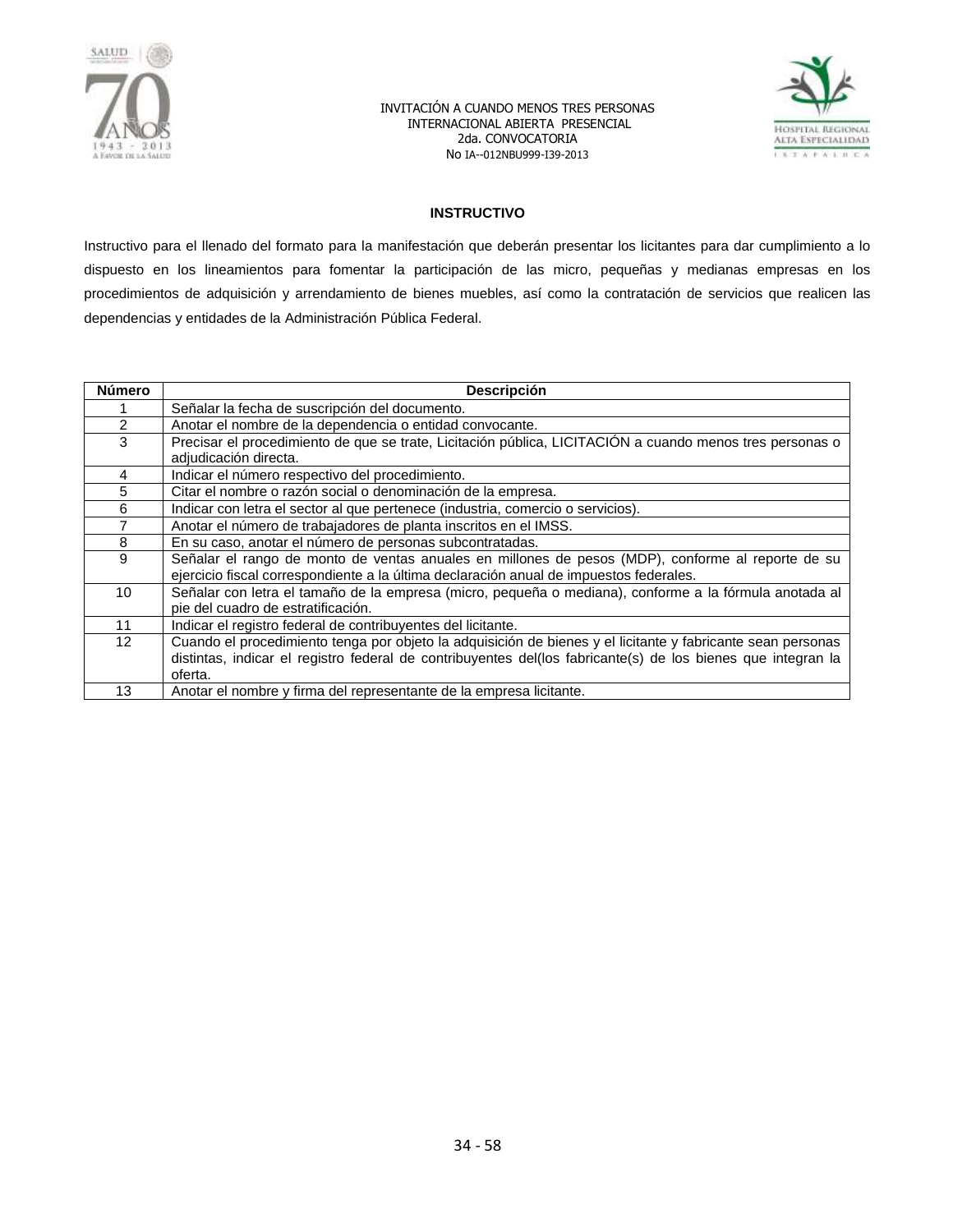



\_\_\_\_\_\_\_\_\_\_DE \_\_\_\_\_\_\_\_\_\_ DE \_\_\_\_\_\_\_\_\_\_\_\_\_\_ (1)

#### **FORMATO No. 10 MARGEN DE PREFERENCIA**

**FORMATO PARA LA MANIFESTACIÓN QUE DEBERÁN PRESENTAR LOS LICITANTES EN CUMPLIMIENTO A LAS**  *"REGLAS PARA LA APLICACIÓN DEL MARGEN DE PREFERENCIA EN EL PRECIO DE LOS BIENES DE ORIGEN NACIONAL, RESPECTO DEL PRECIO DE LOS BIENES DE IMPORTACIÓN, EN LOS PROCEDIMIENTOS DE CONTRATACIÓN DE CARÁCTER INTERNACIONAL ABIERTO QUE REALIZAN LAS DEPENDENCIAS Y ENTIDADES DE LA ADMINISTRACIÓN PÚBLICA FEDERAL"***, PUBLICADAS EN EL DIARIO OFICIAL DE LA FEDERACIÓN EL 28 DE DICIEMBRE DE 2010.**

 $(2)$ PRESENTE.

ME REFIERO AL PROCEDIMIENTO DE\_\_\_\_\_\_\_ (3) \_\_\_\_\_\_\_\_\_\_\_ NO. \_\_ (4) \_\_\_\_ EN EL QUE MI REPRESENTADA, LA EMPRESA \_\_\_\_\_\_\_\_\_\_\_\_\_\_\_ (5) \_\_\_\_\_\_\_\_\_\_\_\_\_\_\_\_\_\_\_ PARTICIPA A TRAVÉS DE LA PRESENTE PROPUESTA.

SOBRE EL PARTICULAR, Y EN LOS TÉRMINOS DE LO PREVISTO POR LAS *"REGLAS PARA LA APLICACIÓN DEL MARGEN DE PREFERENCIA EN EL PRECIO DE LOS BIENES DE ORIGEN NACIONAL, RESPECTO DEL PRECIO DE LOS BIENES DE IMPORTACIÓN, EN LOS PROCEDIMIENTOS DE CONTRATACIÓN DE CARÁCTER INTERNACIONAL ABIERTO QUE REALIZAN LAS DEPENDENCIAS Y ENTIDADES DE LA ADMINISTRACIÓN PÚBLICA FEDERAL"*, EL QUE SUSCRIBE, DECLARA BAJO PROTESTA DE DECIR VERDAD QUE, EN EL SUPUESTO DE QUE ME SEA ADJUDICADO EL CONTRATO RESPECTIVO, LA TOTALIDAD DE LOS BIENES QUE OFERTO EN DICHA PROPUESTA Y SUMINISTRARÉ, BAJO LAS PARTIDAS \_\_\_\_(6)\_\_\_\_\_\_, SERÁ(N) PRODUCIDO(S) EN LOS ESTADOS UNIDOS MEXICANOS Y CONTARÁ(N) CON UN PORCENTAJE DE CONTENIDO NACIONAL DE CUANDO MENOS EL **65%**, O \_\_(7)\_\_\_% COMO CASO DE EXCEPCIÓN.

DE IGUAL FORMA **MANIFIESTO BAJO PROTESTA DE DECIR VERDAD**, QUE TENGO CONOCIMIENTO DE LO PREVISTO EN EL ARTÍCULO 57 DE LA LEY DE ADQUISICIONES, ARRENDAMIENTOS Y SERVICIOS DEL SECTOR PÚBLICO. EN ESTE SENTIDO, ME COMPROMETO, EN CASO DE SER REQUERIDO, A ACEPTAR UNA VERIFICACIÓN DEL CUMPLIMIENTO DE LOS REQUISITOS SOBRE EL CONTENIDO NACIONAL DE LOS BIENES AQUÍ OFERTADOS, A TRAVÉS DE LA EXHIBICIÓN DE LA INFORMACIÓN DOCUMENTAL CORRESPONDIENTE Y/O A TRAVÉS DE UNA INSPECCIÓN FÍSICA DE LA PLANTA INDUSTRIAL EN LA QUE SE PRODUCEN LOS BIENES, CONSERVANDO DICHA INFORMACIÓN POR TRES AÑOS A PARTIR DE LA ENTREGA DE LOS BIENES A LA CONVOCANTE. ATENTAMENTE

 $(8)$ 

**INSTRUCTIVO PARA EL LLENADO DEL FORMATO.**

| <b>NUMERO</b> | <b>DESCRIPCIÓN</b>                                                                                                                                                                                                                                                                                                                                                                                                                                                                                  |
|---------------|-----------------------------------------------------------------------------------------------------------------------------------------------------------------------------------------------------------------------------------------------------------------------------------------------------------------------------------------------------------------------------------------------------------------------------------------------------------------------------------------------------|
|               | SEÑALAR LA FECHA DE SUSCRIPCIÓN DEL DOCUMENTO.                                                                                                                                                                                                                                                                                                                                                                                                                                                      |
| 2             | ANOTAR EL NOMBRE DE LA DEPENDENCIA O ENTIDAD QUE CONVOCA O INVITA.                                                                                                                                                                                                                                                                                                                                                                                                                                  |
| 3             | PRECISAR EL PROCEDIMIENTO DE QUE SE TRATE. LICITACIÓN PÚBLICA. INVITACIÓN A                                                                                                                                                                                                                                                                                                                                                                                                                         |
|               | CUANDO MENOS TRES PERSONAS O ADJUDICACIÓN DIRECTA.                                                                                                                                                                                                                                                                                                                                                                                                                                                  |
| 4             | INDICAR EL NUMERO RESPECTIVO.                                                                                                                                                                                                                                                                                                                                                                                                                                                                       |
| 5             | CITAR EL NOMBRE O RAZON SOCIAL O DENOMINACION DE LA EMPRESA LICITANTE.                                                                                                                                                                                                                                                                                                                                                                                                                              |
| 6             | SEÑALAR EL NUMERO DE PARTIDA QUE CORRESPONDA.                                                                                                                                                                                                                                                                                                                                                                                                                                                       |
|               | ESTABLECER EL PORCENTAJE CORRESPONDIENTE AL CAPITULO III, DE LOS CASOS DE<br>EXCEPCIÓN AL CONTENIDO NACIONAL, DE LAS "REGLAS PARA LA DETERMINACIÓN,<br>ACREDITACIÓN Y VERIFICACIÓN DEL CONTENIDO NACIONAL DE LOS BIENES QUE SE<br>OFERTAN Y ENTREGAN EN LOS PROCEDIMIENTOS DE CONTRATACIÓN NACIONAL. ASÍ<br>COMO PARA LA APLICACIÓN DEL REQUISITO DE CONTENIDO NACIONAL EN LA<br>CONTRATACIÓN DE OBRAS PÚBLICAS, QUE CELEBREN LAS DEPENDENCIAS Y ENTIDADES<br>DE LA ADMINISTRACIÓN PÚBLICA FEDERAL. |
| 8             | ANOTAR EL NOMBRE Y FIRMA DEL REPRESENTANTE DE LA EMPRESA LICITANTE.                                                                                                                                                                                                                                                                                                                                                                                                                                 |

**NOTA:** SI EL LICITANTE ES UNA PERSONA FÍSICA, SE PODRÁ AJUSTAR EL PRESENTE FORMATO EN SU PARTE CONDUCENTE.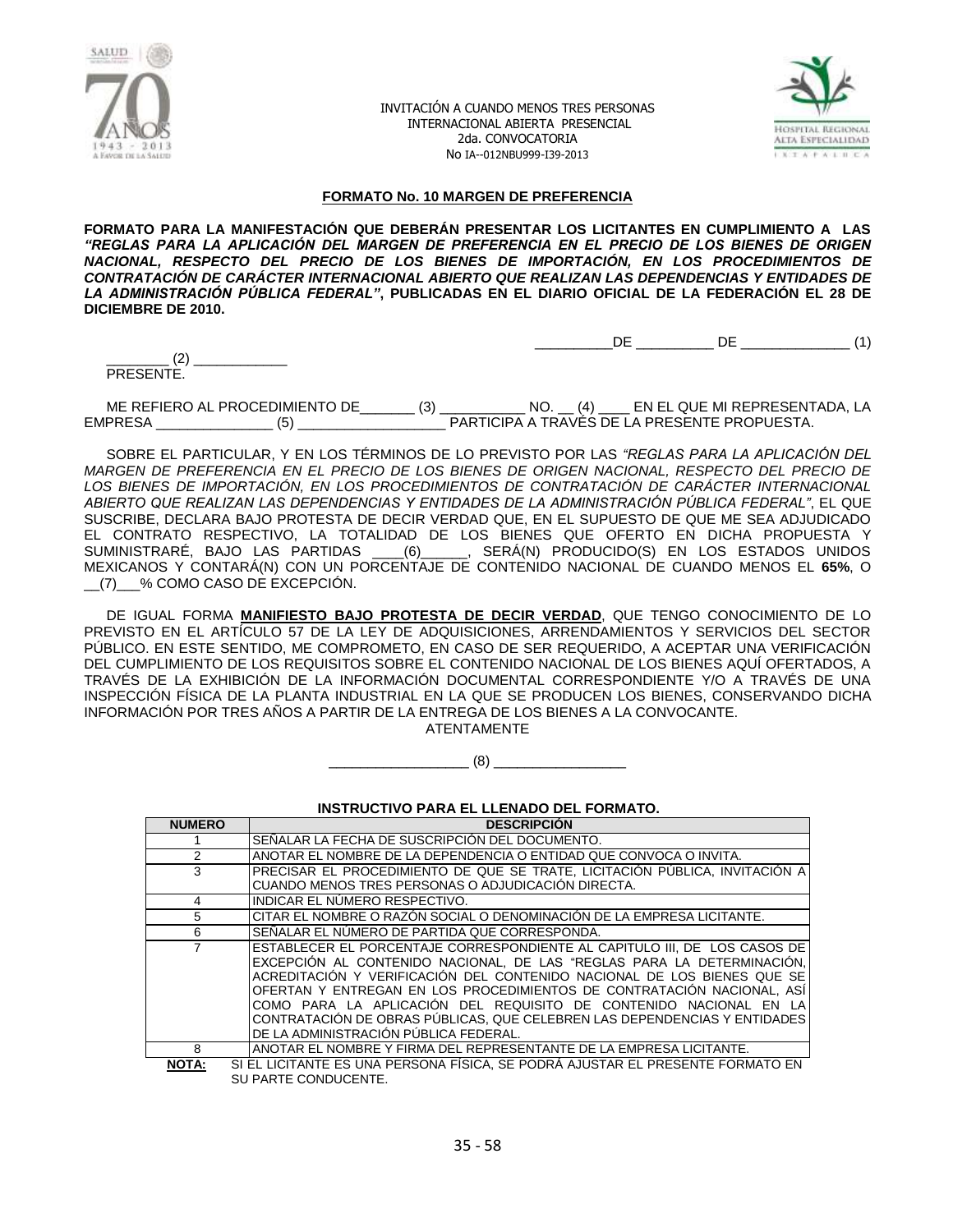



#### **FORMATO Nº 11 SOLICITUD DE REGISTRO**

México, D.F. a \_\_ de \_\_\_\_\_\_\_ de 20\_\_.

#### **HOSPITAL REGIONAL DE ALTA ESPECIALIDAD DE IXTAPALUCA P R E S E N T E.**

ME REFIERO A LA INVITACIÓN DE FECHA (FECHA DE OFICIO DE INVITACIÓN), POR MEDIO DE LA CUAL EL HOSPITAL REGIONAL DE ALTA ESPECIALIDAD DE IXTAPALUCA, CONVOCÓ A PARTICIPAR EN LA INVITACIÓN A CUANDO MENOS TRES PERSONAS INTERNACIONAL ABIERTA PRESENCIAL Nº (NÚMERO DE LA INVITACIÓN) RELATIVA A LA ADQUISICIÓN DE (BIENES SEÑALADOS EN EL ANEXO TÉCNICO).

SOBRE EL PARTICULAR COMUNICO A USTED QUE MI REPRESENTADA CUMPLE CON LOS REQUISITOS ESTABLECIDOS EN LA INVITACIÓN PARA PARTICIPAR Y POR LO TANTO COMO REPRESENTANTE LEGAL DE (NOMBRE O RAZÓN SOCIAL DE LA EMPRESA) MANIFIESTO A USTED LO SIGUIENTE:

QUE ES DESEO DE MI REPRESENTADA PARTICIPAR EN ESTA INVITACIÓN, MISMA QUE NOS FUE ENVIADA MEDIANTE OFICIO Y ANEXO POR LA CONVOCANTE, POR LO QUE SE TIENE PLENO CONOCIMIENTO DE TODAS Y CADA UNA DE LAS CONDICIONES, ESPECIFICACIONES DE LA MISMA Y ANEXO TÉCNICO, ASÍ COMO LO ESTABLECIDO EN LA JUNTA DE ACLARACIONES, MANIFESTANDO MI ACEPTACIÓN.

ASIMISMO, EXPRESO QUE SE CONOCE LO ESTABLECIDO POR LA LEY DE ADQUISICIONES, ARRENDAMIENTOS Y SERVICIOS DEL SECTOR PÚBLICO Y SU REGLAMENTO.

DE CONFORMIDAD CON LO ANTERIOR, SE SOLICITA SE TENGA POR REGISTRADO A ESTE LICITANTE PARA LA INVITACIÓN EN MENCIÓN.

**A T E N T A M E N T E**

\_\_\_\_\_\_\_\_\_\_\_\_\_\_\_\_\_\_\_\_\_\_\_\_\_\_\_\_\_\_\_\_\_\_\_\_\_\_\_\_ (NOMBRE Y FIRMA DEL REPRESENTANTE LEGAL)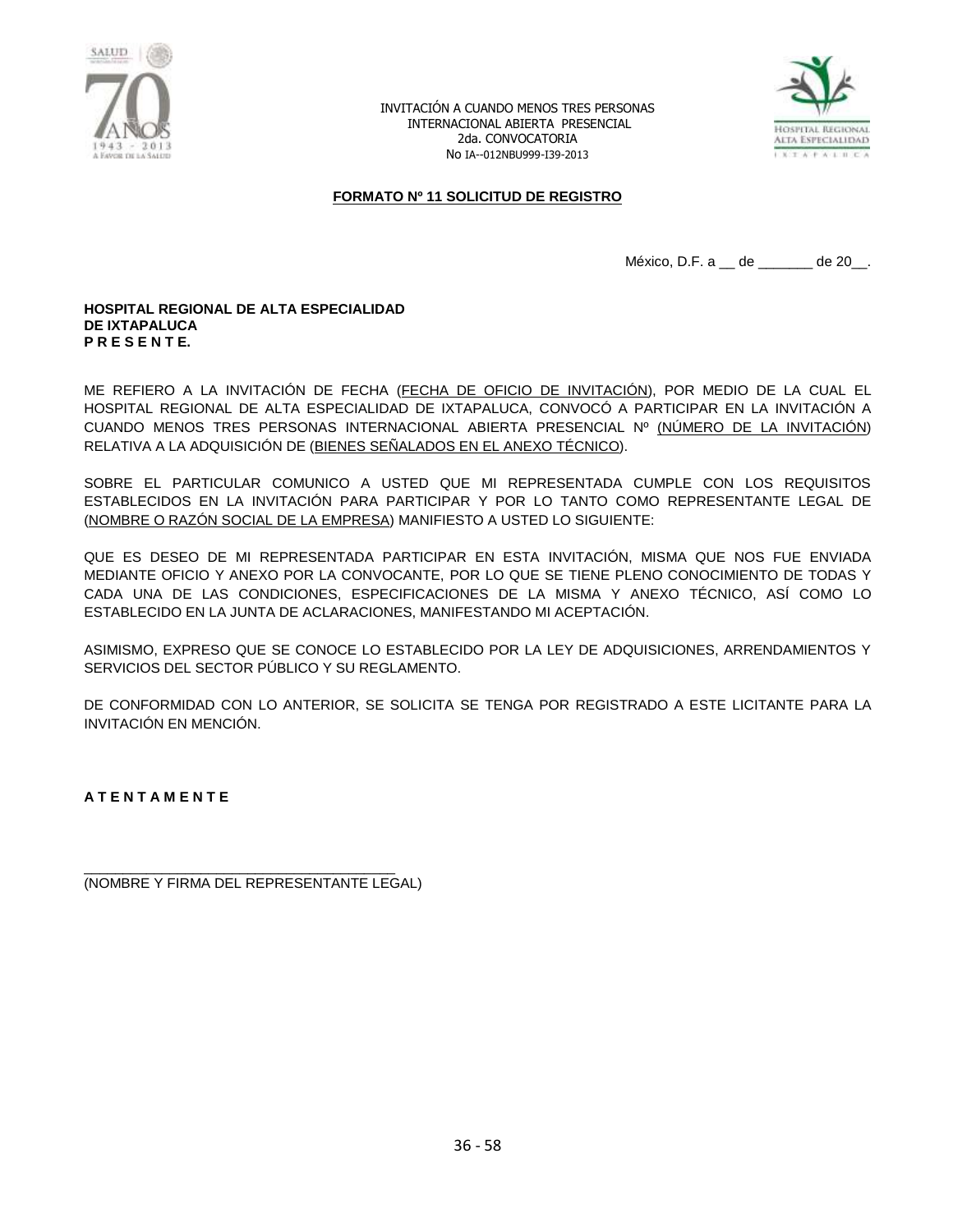



# **FORMATO Nº 12 DE CONSTANCIA DE RECEPCIÓN DE DOCUMENTOS**

NÚMERO DE INVITACIÓN:

#### NOMBRE DEL LICITANTE:

|    | <b>CONSTANCIA DE RECEPCIÓN DE DOCUMENTOS</b>                                                                                                                                                                                                                                                                                                                                                                                                                                                                                                                                                      | S <sub>1</sub> | NO O NO<br><b>APLICA</b> |
|----|---------------------------------------------------------------------------------------------------------------------------------------------------------------------------------------------------------------------------------------------------------------------------------------------------------------------------------------------------------------------------------------------------------------------------------------------------------------------------------------------------------------------------------------------------------------------------------------------------|----------------|--------------------------|
|    | VI. DOCUMENTOS ADICIONALES Y DATOS QUE DEBERÁN PRESENTAR LOS LICITANTES                                                                                                                                                                                                                                                                                                                                                                                                                                                                                                                           |                |                          |
|    | <b>DOCUMENTOS LEGALES Y ADMINISTRATIVOS</b>                                                                                                                                                                                                                                                                                                                                                                                                                                                                                                                                                       |                |                          |
| A) | ESCRITO ORIGINAL "BAJO PROTESTA DE DECIR VERDAD" PARA<br>ACREDITAR LA EXISTENCIA LEGAL Y PERSONALIDAD JURÍDICA DEL<br>LICITANTE, DE ACUERDO AL FORMATO 8 (PERSONA FÍSICA O<br>MORAL).                                                                                                                                                                                                                                                                                                                                                                                                             |                |                          |
| B) | CORREO ELECTRONICO, EN CASO DE CONTAR CON EL MISMO.                                                                                                                                                                                                                                                                                                                                                                                                                                                                                                                                               |                |                          |
| C) | DECLARACIÓN POR ESCRITO, BAJO PROTESTA DE DECIR VERDAD<br>DE NO ENCONTRARSE EN LOS SUPUESTOS QUE ESTABLECEN LOS<br>ARTÍCULOS 50 Y 60 DE LA LEY. (FORMATO NO. 4).                                                                                                                                                                                                                                                                                                                                                                                                                                  |                |                          |
| D) | DECLARACIÓN ESCRITA DEL LICITANTE BAJO PROTESTA DE DECIR<br>VERDAD, ARTICULO 8 FRACCIÓN XX DE LA LEY FEDERAL DE<br>RESPONSABILIDADES ADMINISTRATIVAS DE LOS SERVIDORES<br>PUBLICOS FORMATO 7.                                                                                                                                                                                                                                                                                                                                                                                                     |                |                          |
| E) | DECLARACIÓN DE INTEGRIDAD ESCRITO DEL LICITANTE, EN DONDE<br>MANIFIESTE "BAJO PROTESTA DE DECIR VERDAD", LA DECLARACIÓN<br>DE INTEGRIDAD, DE ACUERDO A LO SEÑALADO EN EL ARTÍCULO 29.<br>FRACCIÓN IX, DE LA LEY Y 39, FRACCIÓN VI, INCISO F), DEL<br>REGLAMENTO (FORMATO 6).                                                                                                                                                                                                                                                                                                                      |                |                          |
| F) | LOS LICITANTES QUE SE ENCUENTREN CATALOGADOS COMO<br>MICRO, PEQUEÑA O MEDIANA EMPRESA NACIONAL, DEBERÁN<br>PRESENTAR DOCUMENTO EXPEDIDO POR AUTORIDAD COMPETENTE<br>QUE DETERMINE SU ESTRATIFICACIÓN O BIEN DEBERÁN<br>PRESENTAR UN ESCRITO EN EL QUE BAJO PROTESTA DE DECIR<br>VERDAD MANIFIESTEN TAL CONDICIÓN DE ACUERDO AL FORMATO<br><b>No. 9</b>                                                                                                                                                                                                                                            |                |                          |
| G) | ORIGINAL Y COPIA SIMPLE PARA COTEJO DE LA IDENTIFICACIÓN<br>OFICIAL Y VIGENTE CON FOTOGRAFÍA DE LA PERSONA QUE FIRMA<br>LAS PROPOSICIONES.                                                                                                                                                                                                                                                                                                                                                                                                                                                        |                |                          |
| H) | ESCRITO EN EL QUE MANIFIESTE QUE DE RESULTAR ADJUDICADO,<br>QUE PREVIO A LA FIRMA DEL PEDIDO, EL LICITANTE DEBERÁ<br>PRESENTAR ORIGINAL O COPIA CERTIFICADA PARA SU COTEJO DE<br>LOS DOCUMENTOS CON LOS QUE SE ACREDITE SU EXISTENCIA<br>LEGAL Y LAS FACULTADES DE SU REPRESENTANTE PARA<br>SUSCRIBIR EL PEDIDO CORRESPONDIENTE. EN EL CASO DE QUE EL<br>LICITANTE SE ENCUENTRE INSCRITO EN EL REGISTRO ÚNICO DE<br>PROVEEDORES, BASTARÁ ÚNICAMENTE EXHIBIR LA CONSTANCIA DE<br>SU INSCRIPCIÓN EN EL COMPRANET Y QUE EN EL CITADO REGISTRO<br>LA INFORMACIÓN SE ENCUENTRE COMPLETA Y ACTUALIZADA. |                |                          |
| I) | ESCRITO EN EL QUE EXPRESEN SU INTERÉS EN PARTICIPAR EN LA<br>PRESENTE INVITACIÓN, POR SÍ O EN REPRESENTACIÓN DE UN<br>TERCERO, MANIFESTANDO EN TODOS LOS CASOS LOS DATOS<br>INTERESADO Y, EN<br>GENERALES<br>DEL<br>SU CASO,<br><b>DEL</b><br>REPRESENTANTE, DE CONFORMIDAD CON LO ESTABLECIDO EN EL<br>ARTÍCULO 45, TERCER PÁRRAFO DEL REGLAMENTO DE LA LEY.<br>(FORMATO 11)                                                                                                                                                                                                                     |                |                          |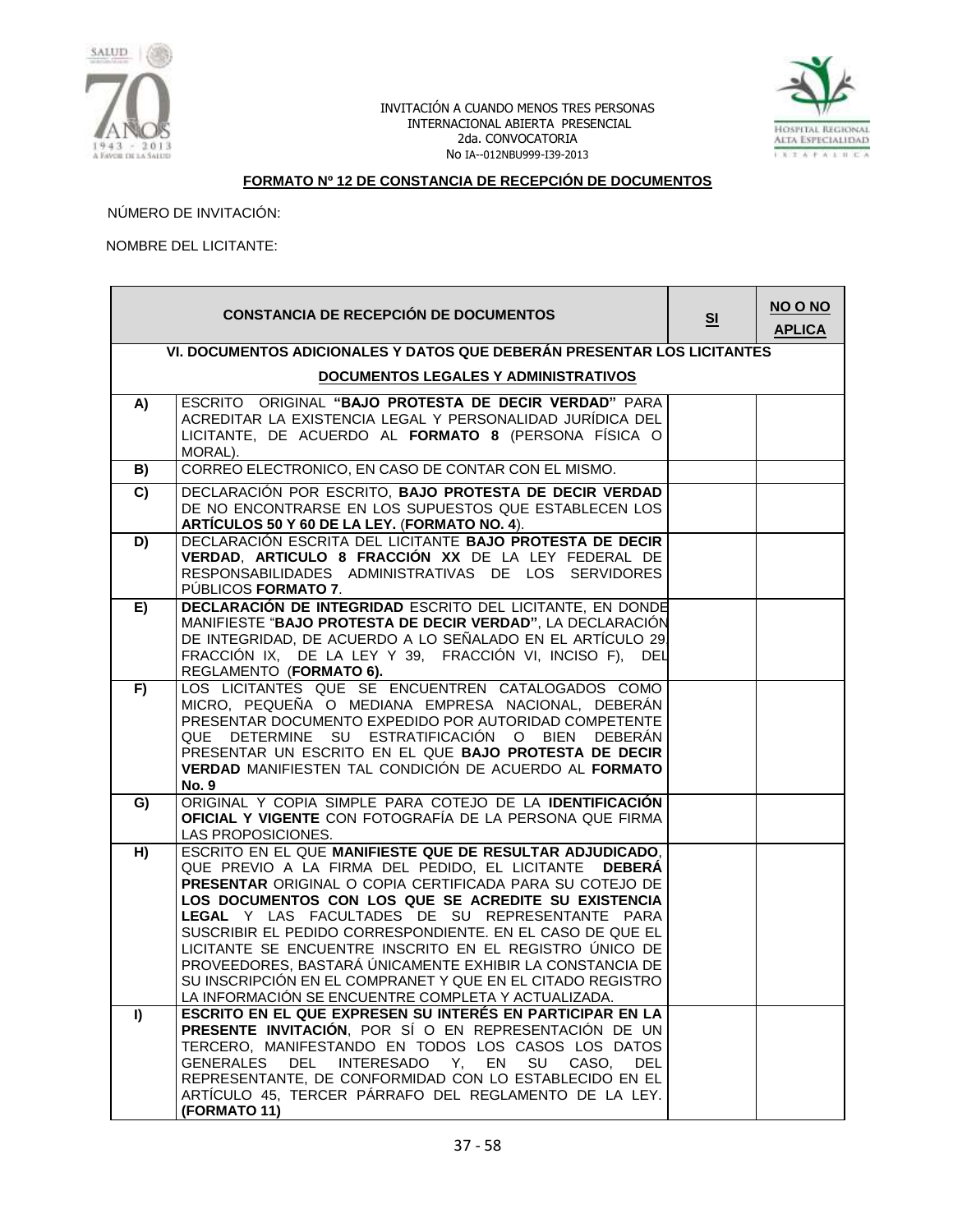



# **CONSTANCIA DE RECEPCIÓN DE DOCUMENTOS SI**

**NO O NO APLICA**

# **DOCUMENTOS QUE INTEGRAN EL SOBRE DE LA PROPOSICIÓN TÉCNICA Y ECONÓMICA**

|    | LA PROPOSICIÓN TÉCNICA                                                                                                                                                                                                                                                                                                     |  |
|----|----------------------------------------------------------------------------------------------------------------------------------------------------------------------------------------------------------------------------------------------------------------------------------------------------------------------------|--|
| A) | ORIGINAL Y COPIA DEL OFICIO DE INVITACIÓN PARA PARTICIPAR EN<br>EL PRESENTE PROCEDIMIENTO, PARA SU COTEJO.                                                                                                                                                                                                                 |  |
| B) | DESCRIPCIÓN DETALLADA DE LOS BIENES A OFERTAR CUBRIENDO<br>LAS ESPECIFICACIONES Y REQUISITOS QUE SE INDICAN EN EL<br>ANEXO TÉCNICO.                                                                                                                                                                                        |  |
| C) | ESCRITO DEL LICITANTE, EN EL QUE MANIFIESTE "BAJO PROTESTA<br>DE DECIR VERDAD" EL ORIGEN DE LOS BIENES.                                                                                                                                                                                                                    |  |
| D) | ESCRITO DEL LICITANTE EN EL QUE MANIFIESTE QUE ASUMIRÁ LA<br>RESPONSABILIDAD TOTAL EN CASO DE QUE LOS BIENES INFRINJAN<br>PATENTES, MARCAS O DERECHOS DE AUTOR, EXIMIENDO A LA<br>CONVOCANTE DE CUALQUIER RESPONSABILIDAD. (FORMATO 5).                                                                                    |  |
| E) | ESCRITO DEL LICITANTE EN EL QUE MANIFIESTE "BAJO PROTESTA<br>DE DECIR VERDAD" QUE OTORGARÁ COMO MÍNIMO, LA GARANTÍA<br>CONFORME A LO SOLICITADO EN EL NUMERAL XIV Y ANEXO<br><b>TÉCNICO</b> DE LA INVITACIÓN.                                                                                                              |  |
| F) | ESCRITO DEL LICITANTE EN EL QUE MANIFIESTE QUE EN CASO DE<br>RESULTAR ADUJIDICADO DEBERÁ GARANTIZAR EL CUMPLIMIENTO<br>DEL PEDIDO MEDIANTE PÓLIZA DE FIANZA CONFORME A LO<br>ESTIPULADO EN EL NUMERAL XV DE LA PRESENTE INVITACIÓN.                                                                                        |  |
| G) | ESCRITO DEL LICITANTE EN EL QUE MANIFIESTE QUE LOS BIENES<br>SE ENTREGRÁN EN LOS TÉRMINOS Y CONDICIONES ESTABLECIDOS<br>EN EL NUMERAL X Y ANEXO TÉCNICO (PLAZO, LUGAR Y<br>CONDICIONES PARA LA ENTREGA DE LOS BIENES) DE LA PRESENTE<br>INVITACIÓN.                                                                        |  |
| H) | ESCRITO DEL LICITANTE EN EL QUE MANIFIESTE QUE ACEPTA LAS<br>CONDICIONES PARA LA VERIFICACIÓN Y ACEPTACIÓN DE LOS<br>BIENES CONFORME A LO SEÑALADO EN EL NUMERAL X DE LA<br>PRESENTE INVITACIÓN.                                                                                                                           |  |
| I) | ESCRITO DEL LICITANTE, EN EL QUE MANIFIESTE BAJO PROTESTA<br>DE DECIR VERDAD QUE LOS BIENES QUE OFERTA CUMPLEN CON LA<br>NORMAS APLICABLES, SOLICITADAS EN EL ANEXO TÉCNICO DE LA<br>PRESENTE INVITACIÓN.                                                                                                                  |  |
| J) | ESCRITO DEL LICITANTE EN CUAL MANIFIESTE EL CUMPLIMIENTO A<br>LAS REGLAS PARA LA APLICACIÓN DEL MARGEN DE PREFERENCIA<br>EN EL PRECIO DE LOS BIENES DE ORIGEN NACIONAL, RESPECTO<br>DEL PRECIO DE LOS BIENES DE IMPORTACIÓN, EN LOS<br><b>PROCEDIMIENTOS</b><br>DE.<br><b>CONTRATACIÓN</b><br>INTERNACIONALES.(FORMATO 10) |  |
|    | LA PROPOSICIÓN ECONÓMICA                                                                                                                                                                                                                                                                                                   |  |
| 1) | INDICAR, EL NÚMERO DE PARTIDA, RENGLÓN Y DESCRIPCIÓN DE<br>CADA UNO DE LOS BIENES SOLICITADOS, UNIDAD DE MEDIDA,<br>CANTIDAD, PRECIO UNITARIO EN MONEDA NACIONAL, ORIGEN DEL<br>BIEN, CONFORME AL <b>ANEXO TÉCNICO</b> DE LA PRESENTE INVITACIÓN.                                                                          |  |
| 2) | SUBTOTAL DE LA PROPUESTA                                                                                                                                                                                                                                                                                                   |  |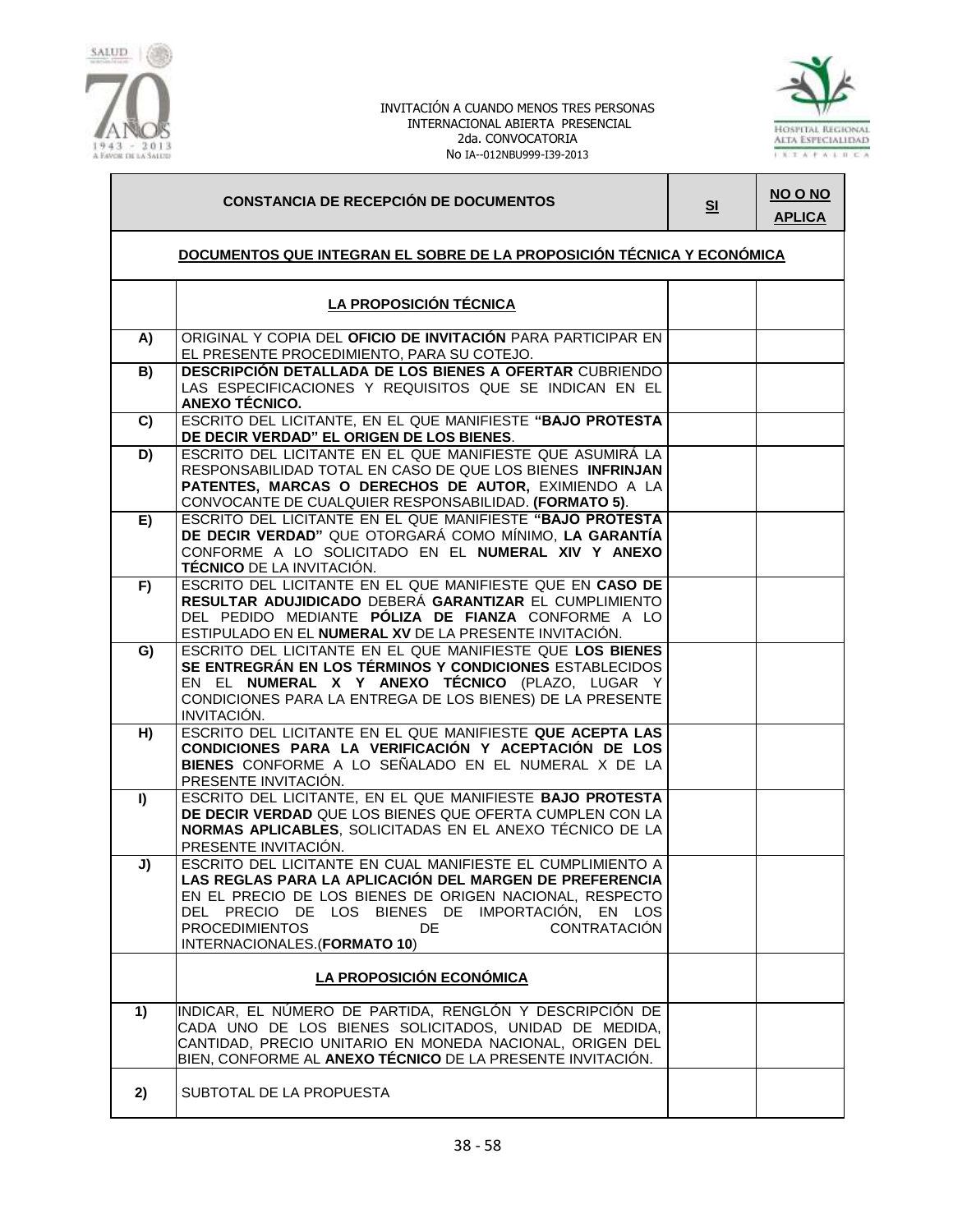



|    | <b>CONSTANCIA DE RECEPCIÓN DE DOCUMENTOS</b>                                                    | <u>sı</u> | NO O NO<br><b>APLICA</b> |
|----|-------------------------------------------------------------------------------------------------|-----------|--------------------------|
| 3) | IMPUESTO AL VALOR AGREGADO (I.V.A.)                                                             |           |                          |
| 4) | IMPORTE TOTAL DE LA PROPUESTA CON NÚMERO Y LETRA.                                               |           |                          |
| 5) | LA INDICACIÓN DE QUE LOS PRECIOS SERÁN FIJOS DURANTE LA<br>VIGENCIA DEL PEDIDO QUE SE SUSCRIBA. |           |                          |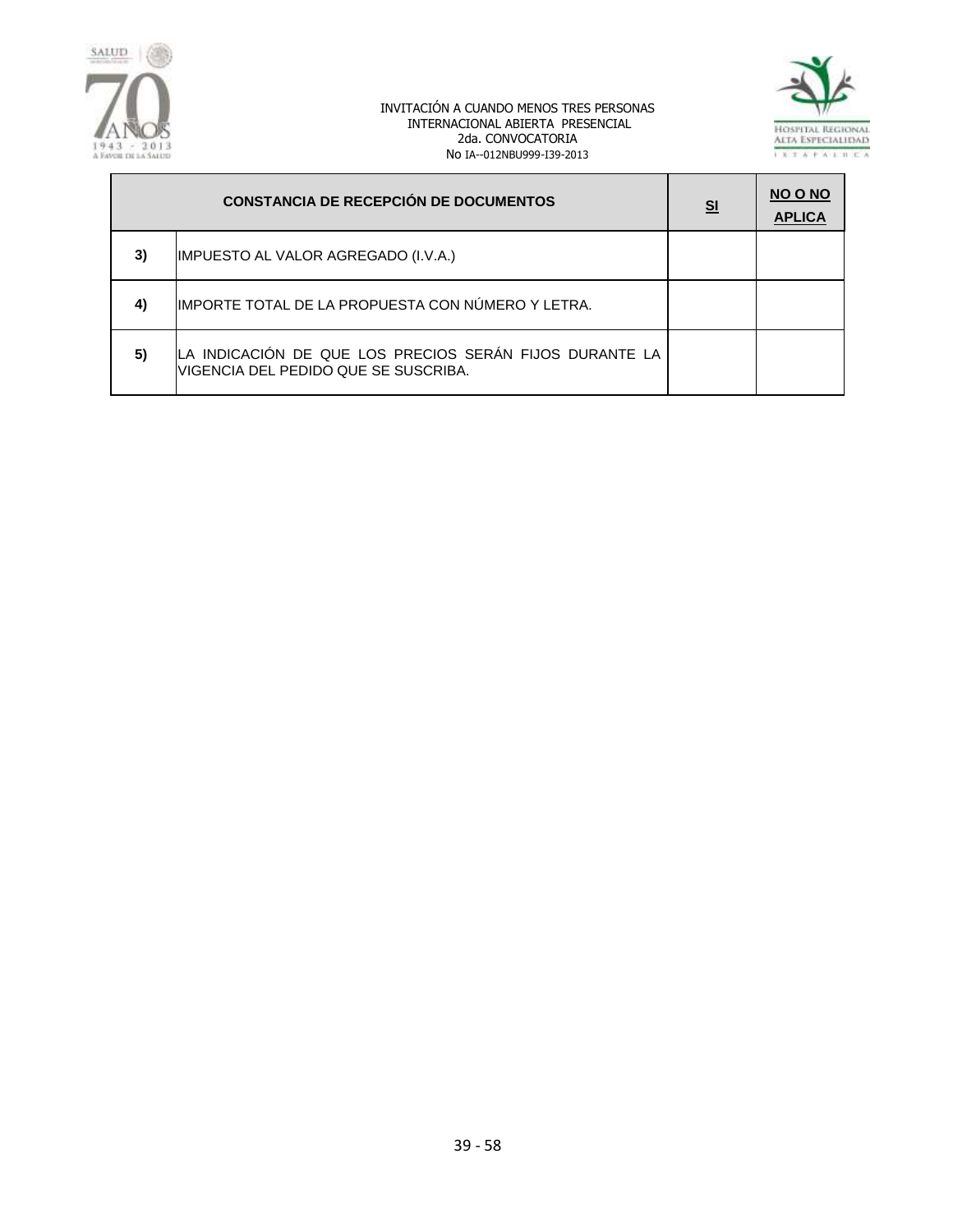



# **FORMATO Nº 13 PRESENTACIÓN DE PREGUNTAS PARA LA JUNTA DE ACLARACIÓNES**

#### **DUDAS DE CARÁCTER LEGAL Y ADMINISTRATIVO** (PAPEL MEMBRETADO DEL LICITANTE)

MÉXICO, D.F. A \_\_ DE \_\_\_\_\_\_ DE 20\_\_.

**HOSPITAL REGIONAL DE ALTA ESPECIALIDAD DE IXTAPALUCA.** P R E S E N T E.

INVITACIÓN Nº: \_\_\_\_\_\_\_\_\_\_\_\_\_\_\_\_\_\_\_\_\_\_\_\_\_\_\_\_\_\_\_\_\_\_\_\_\_\_\_\_\_\_\_\_\_\_\_\_\_\_\_\_\_\_\_\_\_\_\_\_\_\_\_\_

DESCRIPCIÓN: \_\_\_\_\_\_\_\_\_\_\_\_\_\_\_\_\_\_\_\_\_\_\_\_\_\_\_\_\_\_\_\_\_\_\_\_\_\_\_\_\_\_\_\_\_\_\_\_\_\_\_\_\_\_\_\_\_\_\_\_\_\_\_\_\_

PREGUNTA:

RESPUESTA:

**ATENTAMENTE**

\_\_\_\_\_\_\_\_\_\_\_\_\_\_\_\_\_\_\_\_\_\_\_\_\_\_\_\_\_\_\_\_\_\_\_\_\_\_\_\_\_\_\_\_\_\_\_\_\_\_\_\_\_\_\_\_\_\_\_\_\_\_\_\_\_\_\_\_\_\_\_\_\_\_\_\_\_\_\_\_\_\_\_\_\_\_\_\_\_

\_\_\_\_\_\_\_\_\_\_\_\_\_\_\_\_\_\_\_\_\_\_\_\_\_\_\_\_\_\_\_\_\_\_\_\_\_\_\_\_\_\_\_\_\_\_\_\_\_\_\_\_\_\_\_\_\_\_\_\_\_\_\_\_\_\_\_\_\_\_\_\_\_\_\_\_\_\_\_\_\_\_\_\_\_\_\_\_\_

**\_\_\_\_\_\_\_\_\_\_\_\_\_\_\_\_\_\_\_\_\_\_\_\_\_\_\_\_\_\_\_\_\_\_\_\_\_\_\_\_\_\_\_\_ NOMBRE Y FIRMA DEL REPRESENTANTE LEGAL**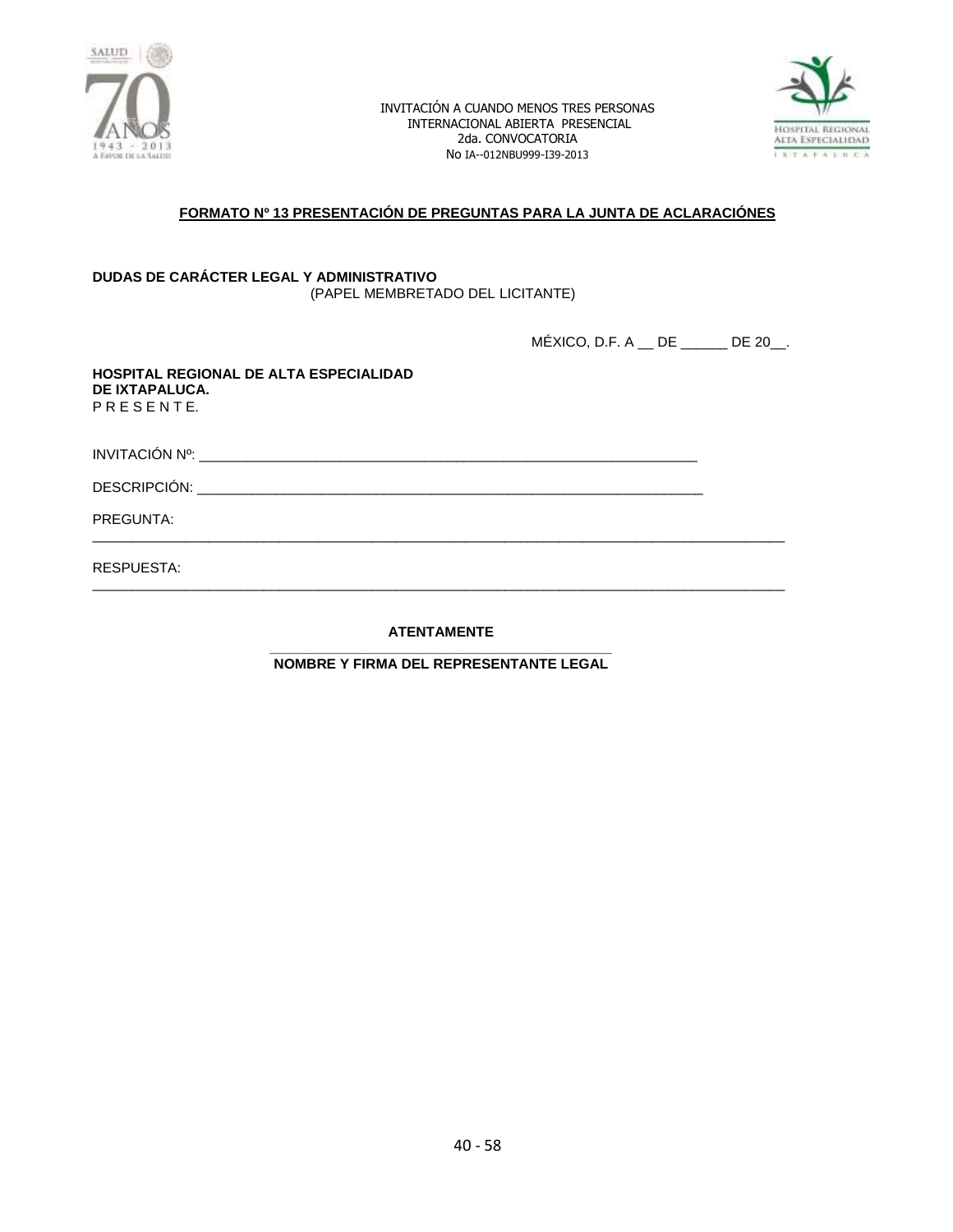



# **FORMATO Nº 13 PRESENTACIÓN DE PREGUNTAS PARA LA JUNTA DE ACLARACIÓNES**

**DUDAS DE CARÁCTER TÉCNICO**

(PAPEL MEMBRETADO DEL PROVEEDOR)

MÉXICO, D.F. A \_\_ DE \_\_\_\_\_\_ DE 20\_\_.

**HOSPITAL REGIONAL DE ALTA ESPECIALIDAD DE IXTAPALUCA.** P R E S E N T E.

INVITACIÓN Nº: \_\_\_\_\_\_\_\_\_\_\_\_\_\_\_\_\_\_\_\_\_\_\_\_\_\_\_\_\_\_\_\_\_\_\_\_\_\_\_\_\_\_\_\_\_\_\_\_\_\_\_\_\_\_\_\_\_\_\_\_\_\_\_\_

No. DE PARTIDA: \_\_\_\_\_\_\_\_\_\_\_\_\_\_\_\_\_\_\_\_\_\_\_\_\_\_\_\_\_\_\_\_\_\_\_\_\_\_\_\_\_\_\_\_\_\_\_\_\_\_\_\_\_\_\_\_\_\_\_\_\_\_\_

DESCRIPCIÓN: \_\_\_\_\_\_\_\_\_\_\_\_\_\_\_\_\_\_\_\_\_\_\_\_\_\_\_\_\_\_\_\_\_\_\_\_\_\_\_\_\_\_\_\_\_\_\_\_\_\_\_\_\_\_\_\_\_\_\_\_\_\_\_\_\_

PREGUNTA:

RESPUESTA:

**ATENTAMENTE**

**\_\_\_\_\_\_\_\_\_\_\_\_\_\_\_\_\_\_\_\_\_\_\_\_\_\_\_\_\_\_\_\_\_\_\_\_\_\_\_\_\_\_\_\_ NOMBRE Y FIRMA DEL REPRESENTANTE LEGAL**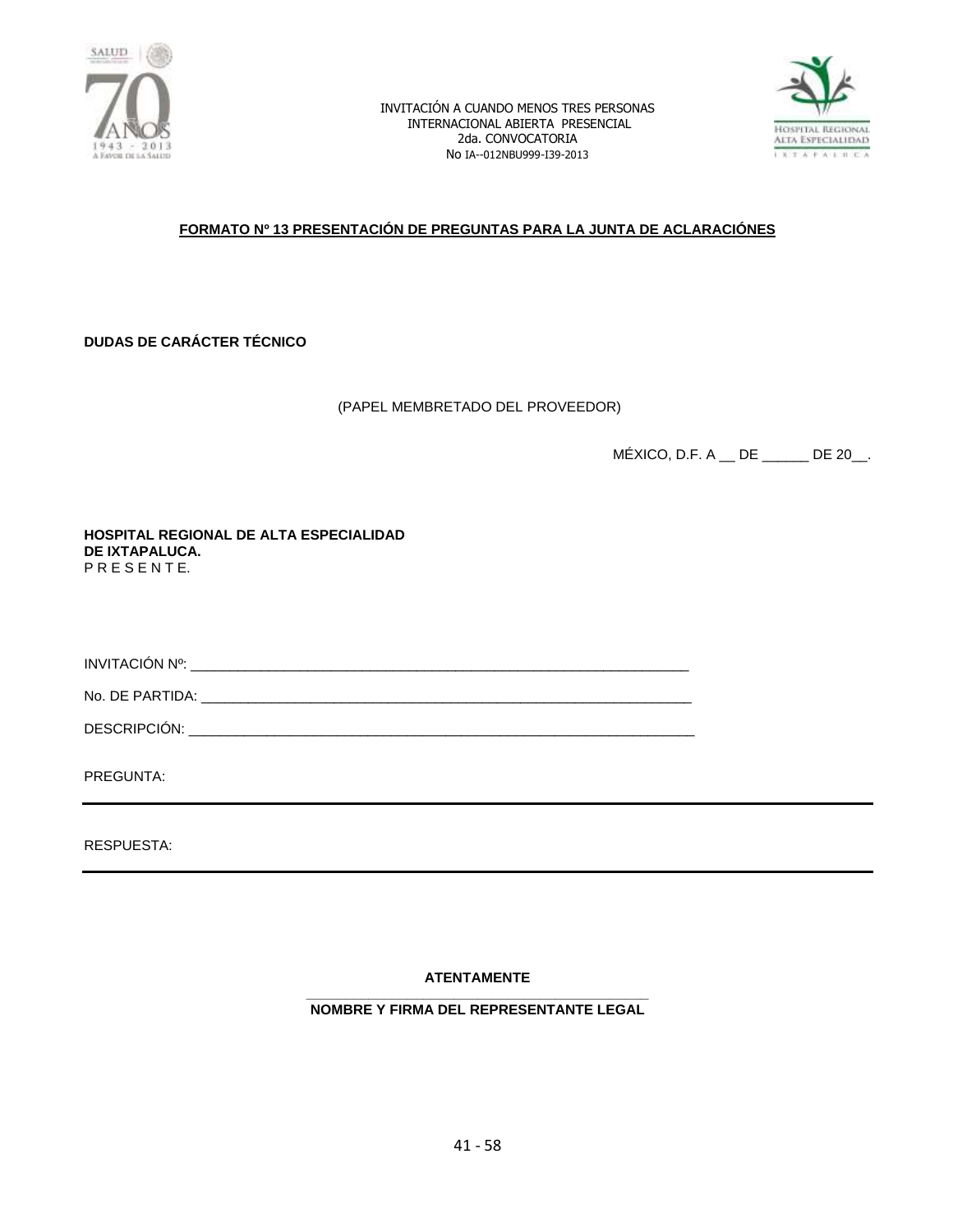



### **FORMATO Nº 14 FIANZA PARA CUMPLIMIENTO DE CONTRATOS Y/O PEDIDOS Y CALIDAD DE LOS BIENES**

### **A F I A N Z A D O R A**

CONTRATO INDIVISIBLE

FIADO: (NOMBRE DE LA PERSONA FÍSICA O RAZON SOCIAL DE LA PERSONA MORAL CONTRATADA) BENEFICIARIO: HOSPITAL REGIONAL DE ALTA ESPECIALIDAD DE IXTAPALUCA

ANTE: HOSPITAL REGIONAL DE ALTA ESPECIALIDAD DE IXTAPALUCA

PARA GARANTIZAR POR, \_\_\_\_\_(NOMBRE DE LA PERSONA FÍSICA O RAZON SOCIAL DE LA PERSONA MORAL CONTRATADA) CON DOMICILIO EN \_\_\_\_\_\_\_\_\_\_\_\_\_\_\_\_\_\_\_, NÚMERO \_\_\_, COLONIA\_\_\_\_\_\_\_\_\_\_\_\_\_\_\_\_, DELEGACIÓN\_\_\_\_\_\_\_\_\_\_\_\_\_\_\_\_\_\_\_\_\_, CÓDIGO POSTAL \_\_\_\_\_\_\_\_, CON R.F.C. \_\_\_\_\_\_(DE LA PERSONA FÍSICA O MORAL CONTRATADA)\_\_\_\_\_ EL FIEL Y EXACTO CUMPLIMIENTO DE TODAS Y CADA UNA DE LAS OBLIGACIONES A SU CARGO DERIVADAS DEL CONTRATO-PEDIDO \_\_\_\_(SEÑALAR, EN SU CASO, SI ES ABIERTO)\_\_ NÚMERO. \_\_\_\_\_\_\_\_\_\_\_\_\_\_\_\_\_ Y SU ANEXO UNICO, DE FECHA \_\_\_\_\_(SEÑALAR FECHA DE FIRMA DEL PEDIDO O CONTRATO)\_\_\_\_\_\_\_ DE 2013, CON UNA VIGENCIA DEL \_\_\_\_ DE \_\_\_\_\_\_\_\_\_\_\_\_\_\_\_ AL \_\_\_\_ DE \_\_\_\_\_\_\_\_\_\_\_\_ DE 2013, QUE TIENE POR OBJETO \_\_\_\_\_\_\_\_\_ESPECIFICAR EL OBJETO DEL CONTRATO\_\_(SEÑALAR LOS BIENES A ADQUIRIR, O EL SERVICIO A CONTRATAR, O EL TIPO DE ARRENDAMIENTO, O LO SEÑALADO EN EL FORMATO DE PEDIDO, EN EL CONCEPTO "Objeto de la Contratación")\_\_\_\_\_\_\_\_\_\_\_\_\_\_ CON LAS CARACTERISTICAS Y DEMÁS ESPECIFICACIONES QUE SE DETALLAN EN SU ANEXO ÚNICO, DERIVADO DE \_\_\_\_\_\_\_\_(SEÑALAR EL NÚMERO Y/O PROCEDIMIENTO DE CONTRATACIÓN)\_\_\_\_\_\_\_\_, QUE CELEBRAN EL HOSPITAL REGIONAL DE ALTA ESPECIALIDAD DE IXTAPALUCA, REPRESENTADO EN ESTE ACTO POR \_\_\_\_\_\_\_\_NOMBRE DEL FUNCIONARIO DEL HOSPITAL \_(HACER MENCIÓN ÚNICAMENTE DEL FUNCIONARIO DE MAYOR JERARQUIA ADMINISTRATIVA –EN PRIMER LUGAR EL DIRECTOR GENERAL, Y EN CASO DE NO FIRMARLO ÉSTE, SEÑALAR AL DIRECTOR DE ADMINISTRACIÓN Y FINANZAS)\_\_\_\_QUE FIRMA EL CONTRATO-PEDIDO\_\_\_\_\_, EN SU CARÁCTER DE \_\_\_\_\_\_\_\_\_\_(DIRECTOR GENERAL O DIRECTOR DE ADMINISTRACIÓN Y<br>FINANZAS) Y POR LA OTRA (RAZÓN SOCIAL DE LA EMPRESA REPRESENTADA POR FINANZAS)\_\_\_\_\_\_\_\_\_ Y POR LA OTRA \_\_\_\_\_\_\_\_(RAZÓN SOCIAL DE LA EMPRESA\_\_\_\_\_\_\_\_\_, REPRESENTADA POR \_\_\_\_\_\_(NOMBRE DE LA PERSONA FÍSICA O DEL REPRESENTANTE LEGAL DE LA EMPRESA QUE FIRMA EL PEDIDO-CONTRATO) CON UN IMPORTE \_\_\_\_\_\_(HACER REFERENCIA, ÚNICAMENTE, SI ES EL IMPORTE TOTAL O EL IMPORTE MÁXIMO EN CASO DE SER UN CONTRATO ABIERTO)\_\_\_\_\_\_\_\_ DE \_\_\_\_\_(IMPORTE TOTAL O MÁXIMO CON NÚMERO Y LETRA)\_\_\_\_\_\_\_\_\_, ANTES DEL IVA. CONSTITUYENDOSE \_\_\_\_\_\_\_\_\_(NOMBRE DE LA AFIANZADORA)\_\_\_\_\_\_\_\_, FIADORA HASTA POR UN IMPORTE DE \_\_\_\_\_\_(ANOTAR EL 10% DEL IMPORTE TOTAL O MÁXIMO DEL CONTRATO CON NÚMERO Y LETRA)\_\_\_\_\_\_, QUE REPRESENTA EL 10% (DIEZ POR CIENTO) DEL IMPORTE \_\_\_\_\_\_(INDICAR, ÚNICAMENTE, SI ES EL IMPORTE TOTAL O EL IMPORTE MÁXIMO \_\_\_\_\_\_\_\_ DEL CONTRATO-PEDIDO NÚMERO\_\_\_\_\_\_\_\_\_\_\_\_\_\_\_\_\_\_CORRESPONDIENTE AL EJERCICIO FISCAL DE \_\_\_\_\_(AÑO DE VIGENCIA)\_

\_\_\_\_\_\_\_\_\_(NOMBRE DE LA AFIANZADORA)\_\_\_\_\_\_\_\_, EXPRESAMENTE DECLARA:

QUE LA PRESENTE FIANZA SE OTORGA ATENDIENDO A TODAS LAS ESTIPULACIONES CONTENIDAS EN EL CONTRATO-PEDIDO NÚMERO \_\_\_\_\_\_\_\_\_\_\_ Y SU ANEXO ÚNICO;

QUE LA FIANZA SE OTORGA DE CONFORMIDAD CON LO DISPUESTO POR LOS ARTÍCULOS 48, FRACCIÓN II Y ÚLTIMO PÁRRAFO, Y 49, FRACCIÓN II, DE LA LEY DE ADQUISICIONES, ARRENDAMIENTOS Y SERVICIOS DEL SECTOR PÚBLICO, Y DEMÁS NORMATIVIDAD APLICABLE EN LOS TÉRMINOS DEL CONTRATO-PEDIDO NÚMERO \_\_\_\_\_\_\_\_\_\_\_\_\_\_\_ Y SU ANEXO ÚNICO Y SE HARÁ EFECTIVA POR PARTIDA Y TENDRIA QUE SER POR LA PARTE PROPORCIONAL AL MONTO DE LA PARTE INCUMPLIDA DE LAS OBLIGACIONES GARANTIZADAS, CUANDO \_\_\_\_(NOMBRE DE LA EMPRESA)\_\_\_\_, NO CUMPLA CON LAS OBLIGACIONES ESTABLECIDAS EN EL CONTRATO-PEDIDO NÚMERO \_\_\_\_\_\_\_\_\_\_\_ Y SU ANEXO ÚNICO, O INCURRA EN ALGUNO DE LOS SUPUESTOS DE INCUMPLIMIENTO ESTABLECIDOS EN DICHO INSTRUMENTO JURÍDICO;

EN CASO DE QUE ESTA FIANZA SE HAGA EXIGIBLE \_\_\_(NOMBRE DE LA AFIANZADORA)\_\_\_ ACEPTA EXPRESAMENTE SOMETERSE AL PROCEDIMIENTO DE EJECUCIÓN ESTABLECIDO EN LOS ARTICULOS 93, 94 Y 118, DE LA LEY FEDERAL DE INSTITUCIONES DE FIANZAS EN VIGOR, PARA LA EFECTIVIDAD DE LA PRESENTE GARANTÍA, CON EXCLUSIÓN DE CUALQUIER OTRO PROCEDIMIENTO. TAMBIÉN SE SUJETARÁ PARA EL CASO DE COBRO DE INTERESES A LO QUE PREVÉ EL ARTÍCULO 95 BIS, DEL MISMO ORDENAMIENTO LEGAL, POR PAGO EXTEMPORÁNEO DEL IMPORTE DE LA OBLIGACIÓN;

ESTA GARANTÍA ESTARÁ VIGENTE DURANTE LA SUBSTANCIACIÓN DE TODOS LOS RECURSOS LEGALES O JUICIOS QUE SE INTERPONGAN, HASTA QUE SE PRONUNCIE RESOLUCIÓN DEFINITIVA POR AUTORIDAD COMPETENTE, SALVO QUE LAS PARTES SE OTORGUEN FINIQUITO, DE FORMA TAL QUE SU VIGENCIA NO PODRÁ ACOTARSE EN RAZÓN DEL PLAZO DE EJECUCIÓN DEL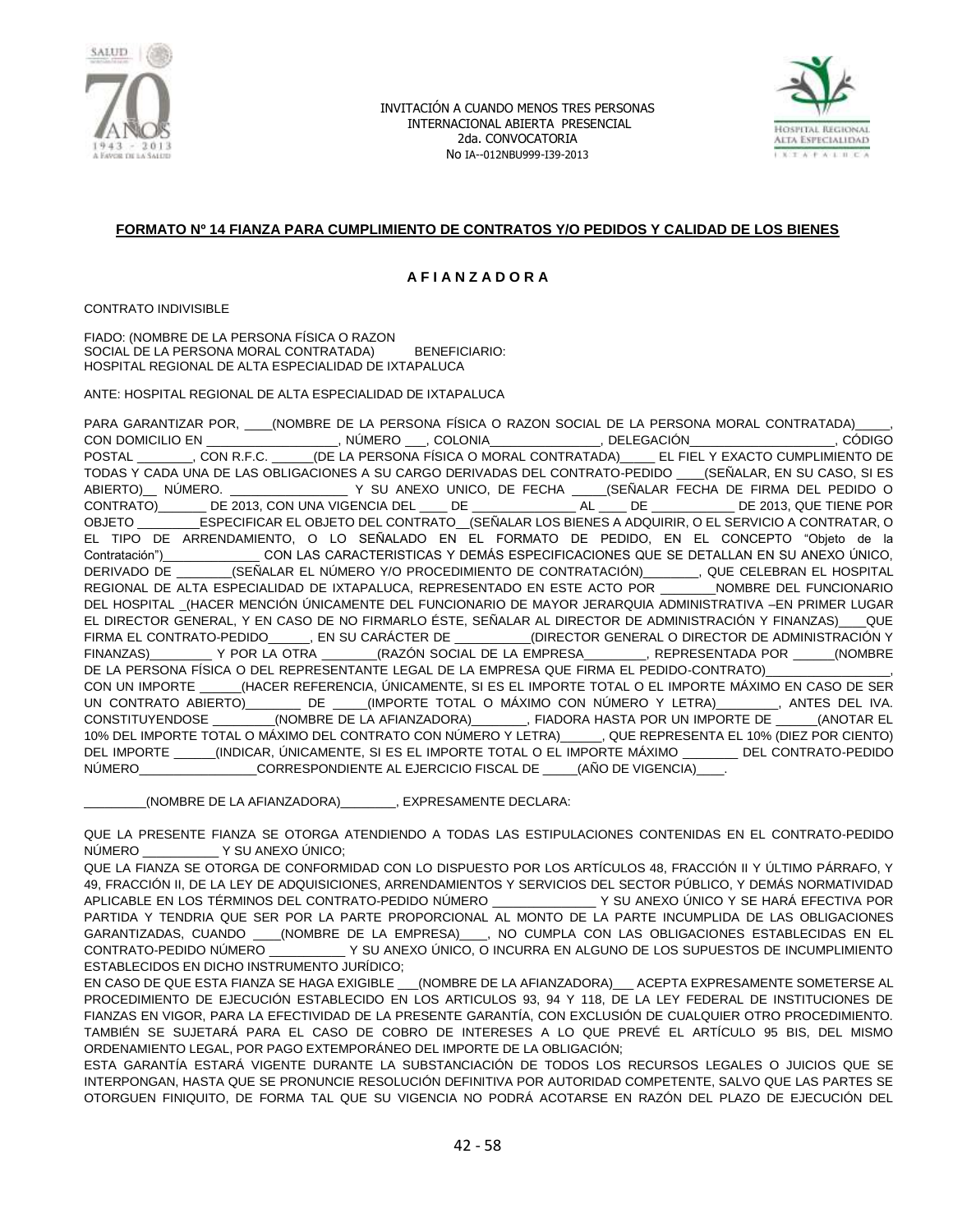



CONTRATO PRINCIPAL O FUENTE DE OBLIGACIONES, O CUALQUIER OTRA CIRCUNSTANCIA. ASÍ MISMO, ESTA FIANZA PERMANECERÁ EN VIGOR AÚN EN LOS CASOS EN QUE EL "HOSPITAL REGIONAL DE ALTA ESPECIALIDAD DE IXTAPALUCA", O EL SERVIDOR PÚBLICO QUE CUENTE CON FACULTADES PARA LA CANCELACIÓN DE FIANZAS, OTORGUE PRÓRROGA O ESPERAS A\_\_\_\_\_NOMBRE DE LA EMPRESA)\_\_\_\_ PARA EL CUMPLIMIENTO DE SUS OBLIGACIONES, POR LO QUE, \_\_(NOMBRE DE LA AFIANZADORA)\_\_\_\_, MANIFIESTA SU CONSENTIMIENTO, A TRAVÉS DE LA PRESENTE FIANZA.

EN CASO DE OTORGAMIENTO DE PRÓRROGAS O ESPERAS A \_\_\_\_\_ (NOMBRE DE LA EMPRESA)\_\_\_\_\_\_\_, PARA EL CUMPLIMIENTO DE SUS OBLIGACIONES, DERIVADAS DE LA FORMALIZACIÓN DE CONVENIOS MODIFICATORIOS DE AMPLIACIÓN AL MONTO O AL PLAZO DEL CONTRATO, SE DEBERÁ OBTENER LA MODIFICACIÓN DE LA FIANZA;

LA PRESENTE GARANTÍA DE CUMPLIMIENTO DE CONTRATO, PODRÁ SER LIBERADA ÚNICAMENTE MEDIANTE ESCRITO EXPEDIDO Y FIRMADO POR EL SERVIDOR PÚBLICO QUE CUENTE CON FACULTADES PARA LA CANCELACIÓN DE FIANZAS, CUANDO (NOMBRE DE LA EMPRESA)\_\_\_\_\_\_\_ HAYA CUMPLIDO TODAS LAS OBLIGACIONES QUE SE DERIVEN DEL CONTRATO QUE GARANTIZA;

QUE \_\_\_\_(NOMBRE DE LA AFIANZADORA)\_\_\_\_ SE SOMETE EXPRESAMENTE A LA JURISDICCIÓN DE LOS TRIBUNALES DEL DISTRITO FEDERAL, RENUNCIANDO A LA QUE PUDIERA CORRESPONDERLE POR RAZÓN DE SU DOMICILIO PRESENTE O FUTURO O POR CUALQUIER OTRA CAUSA.

TODA ESTIPULACIÓN QUE APAREZCA IMPRESA POR FORMATO POR PARTE DE \_\_\_\_(NOMBRE DE LA AFIANZADORA)\_\_\_\_\_\_ QUE CONTRAVENGA LAS ESTIPULACIONES AQUÍ ASENTADAS LAS CUALES COMPRENDEN EL PROEMIO Y LOS INCISOS A) AL G), SE CONSIDERARÁN COMO NO PUESTAS.---- FIN DE TEXTO -----------------------------------------------------------------------------------

NOTA: PARA LA REQUISITACIÓN DEL PRESENTE FORMATO, SERÁ NECESARIO ELIMINAR LAS INSTRUCCIONES DE LLENADO Y SUSTITUIRLAS CON LA INFORMACIÓN SOLICITADA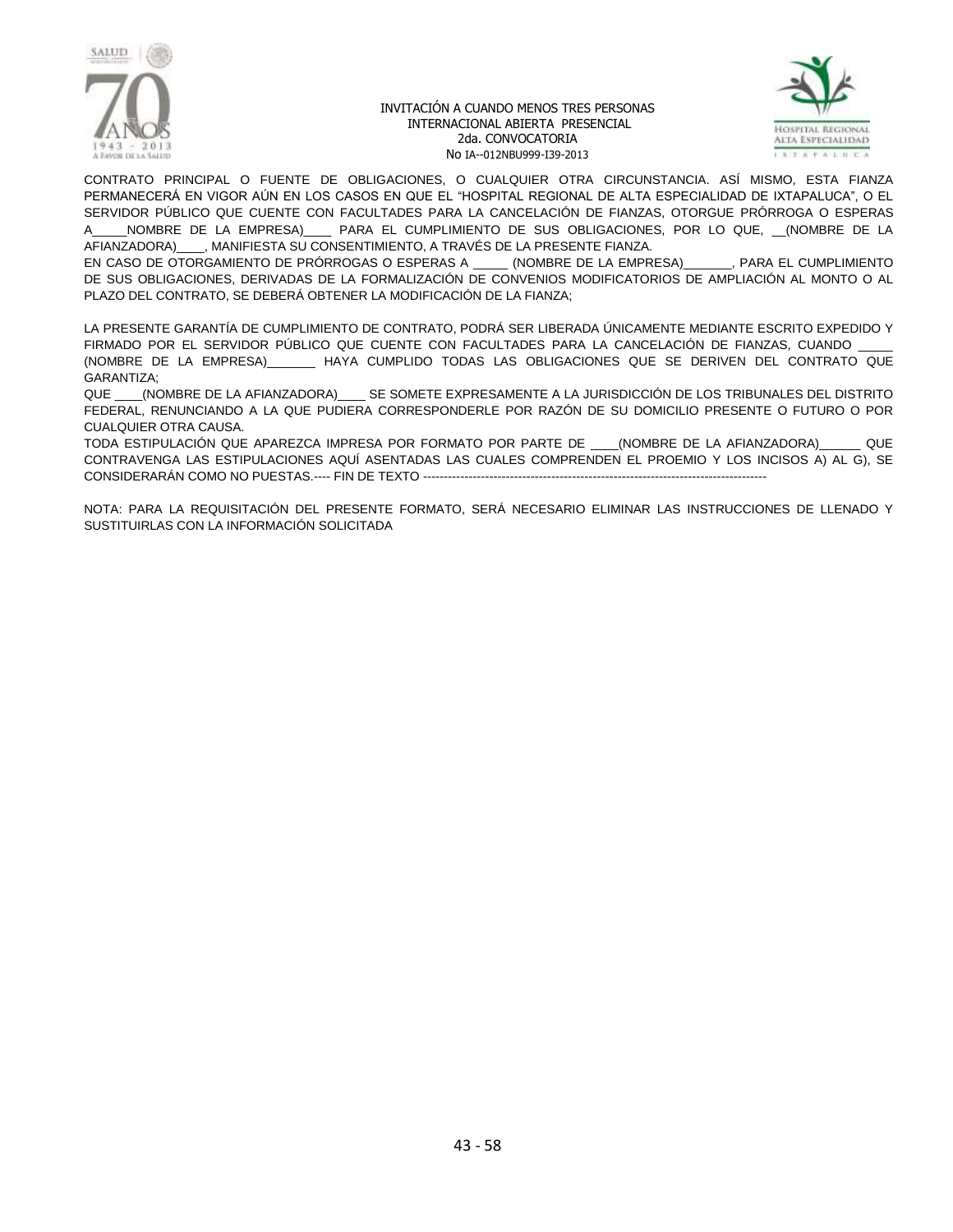



# **ANEXO TÉCNICO**

### **KITS PARA CIRUGÍA DE MÍNIMA INVASIÓN**

|                | $\mathbf{1}$    | HRAEI-<br>MA4478        | 29500009 | F.C.B.           | Asa de corte de 26 fr.compatible para equipo STORZ.                                                                                                                                                  | Pieza   | 20              |
|----------------|-----------------|-------------------------|----------|------------------|------------------------------------------------------------------------------------------------------------------------------------------------------------------------------------------------------|---------|-----------------|
|                | $\overline{2}$  | <b>HRAEI-</b><br>MA4479 | 25400153 | F.C.B.           | Cuchilla de uretrotomo recta, compatible para equipo<br>STORZ.                                                                                                                                       | Caja    | 20              |
|                | 3               | HRAEI-<br>MA4480        | 25400593 | F.C.B.           | Sonda tipo Foley de 22 fr, con globo de 30 con 3 vías.                                                                                                                                               | Pieza   | 20              |
|                | $\overline{4}$  | HRAEI-<br>MA0234        | 25400076 | 060.125.187<br>9 | Bolsa para recolección de orina. Rectangular, elaborada a<br>base de cloruro de polivinilo, con graduaciones cada 100<br>ml y lectura cada 200 ml. Sistema cerrado.<br>Capacidad: 2000 ml.           | Pieza   | 20              |
|                | 5               | <b>HRAEI-</b><br>MA4481 | 29500009 | F.C.B.           | Extractor de cálculos de nitinol de 3 fr y de al menos 115<br>cm longitud, con mango de apertura y cierre de 4 hilos<br>rectos, compatible para equipo STORZ                                         | Pieza   | 10              |
|                | 6               | HRAEI-<br>MA4482        | 25400249 | F.C.B.           | Guía de alambre flexible de doble punta de 0.35 a 0.89 y<br>de al menos 145 cm de longitud, compatible para equipo<br>STORZ.                                                                         | Pieza   | 10              |
| $\mathbf{1}$   | $\overline{7}$  | HRAEI-<br>MA4483        | 29500009 | F.C.B.           | Set de camisas para ureteroscopia flexible, radiopaca,<br>teflonada que consiste en: dilatador de 11 fr x 44 cm y<br>camisas de ureteroscopia de 13 a 187 fr 32 cm., compatible<br>para equipo STORZ | Juego   | 10              |
|                | 8               | HRAEI-<br>MA4485        | 29500009 | F.C.B.           | Pinza ureteral para extracción de cuerpos extraños.                                                                                                                                                  | Pieza   | 10              |
|                | 9               | <b>HRAEI-</b><br>MA4486 | 29500009 | F.C.B.           | Pinza ureteral para toma de biopsia.                                                                                                                                                                 | Pieza   | 10              |
|                | 10 <sup>1</sup> | HRAEI-<br>MA4487        | 25400249 | F.C.B.           | Guía de alambre extra-rígida de al menos 0.35 fr.,<br>compatible para equipo STORZ.                                                                                                                  | Pieza   | 10              |
|                | 11              | <b>HRAEI-</b><br>MA4488 | 29500009 | F.C.B.           | Pinza tridente para extracción de cálculos.                                                                                                                                                          | Pieza   | 10              |
|                | 12              | <b>HRAEI-</b><br>MA4489 | 25400100 | F.C.B.           | Catéter de nefrostomia cola de cochino de 10 fr.<br>compatible para equipo STORZ.                                                                                                                    | Pieza   | 10              |
|                | 13              | HRAEI-<br>MA4490        | 25400100 | F.C.B.           | Catéter doble 2 "J" de 6 fr por 26 cm( CATETER<br>URETERAL DOBLE J DE POLIURETANO DE 6 FR. X 24<br>CM. DE LONGITUD CATETER SOLO DURACION DE 2<br>MESES, COMPATIBLE PARA EQUIPO STORZ.                | Pieza   | 10              |
|                | $\mathbf{1}$    | HRAEI-<br>MA4491        | 29500009 | F.C.B.           | Tubo para el insuflador, con sensores. (1 por cirugía)                                                                                                                                               | Pieza   | 10              |
|                | $\overline{2}$  | <b>HRAEI-</b><br>MA4492 | 29500009 | F.C.B.           | Kit de puntas para rasurador, de 3.5 mm, 4.0 mm, 4.5 mm y<br>5.8mm (1 Kit por cirugía)                                                                                                               | Juego   | 10              |
| $\overline{2}$ | 3               | HRAEI-<br>MA4493        | 29500009 | F.C.B.           | Punta de radiofrecuencia Vapor o Serfax (1 por cirugía) (<br>ELECTRODO VAPR EFECTO LATERAL 3.5 MM.)                                                                                                  | Caja    | 10 <sup>°</sup> |
|                | 4               | HRAEI-<br>MA4494        | 21400029 | F.C.B.           | Funda desechable para cámara estéril. (1 por cirugía) (<br>Funda para cámara, caja con 40 piezas, compatible para<br>equipo STORZ. Modelo 040115-40)                                                 | Caja    | 10              |
|                | 5               | <b>HRAEI-</b><br>MA4495 | 27200024 | F.C.B.           | Ropa desechable. (1 por cirugía) (PAQUETE DE ROPA<br>ESTERIL PARA ARTROSCOPIA)                                                                                                                       | Paquete | 10              |

### **A) Plazo, lugar y condiciones de entrega:**

**1.- Condiciones de entrega:** La primera entrega será del 50% de los bienes y se realizará dentro de los tres días posteriores al fallo y las subsecuentes serán conforme a las necesidades de la convocante, previa notificación mediante orden de suministro al licitante que resulte adjudicado y hasta el 31 de diciembre de 2013.

La recepción de los bienes en el Almacén de la convocante se realizará mediante acta entrega-recepción, que firmara el representante del licitante que resulte adjudicado, así como los responsables del Almacén y Área requirente (Administrador del pedido).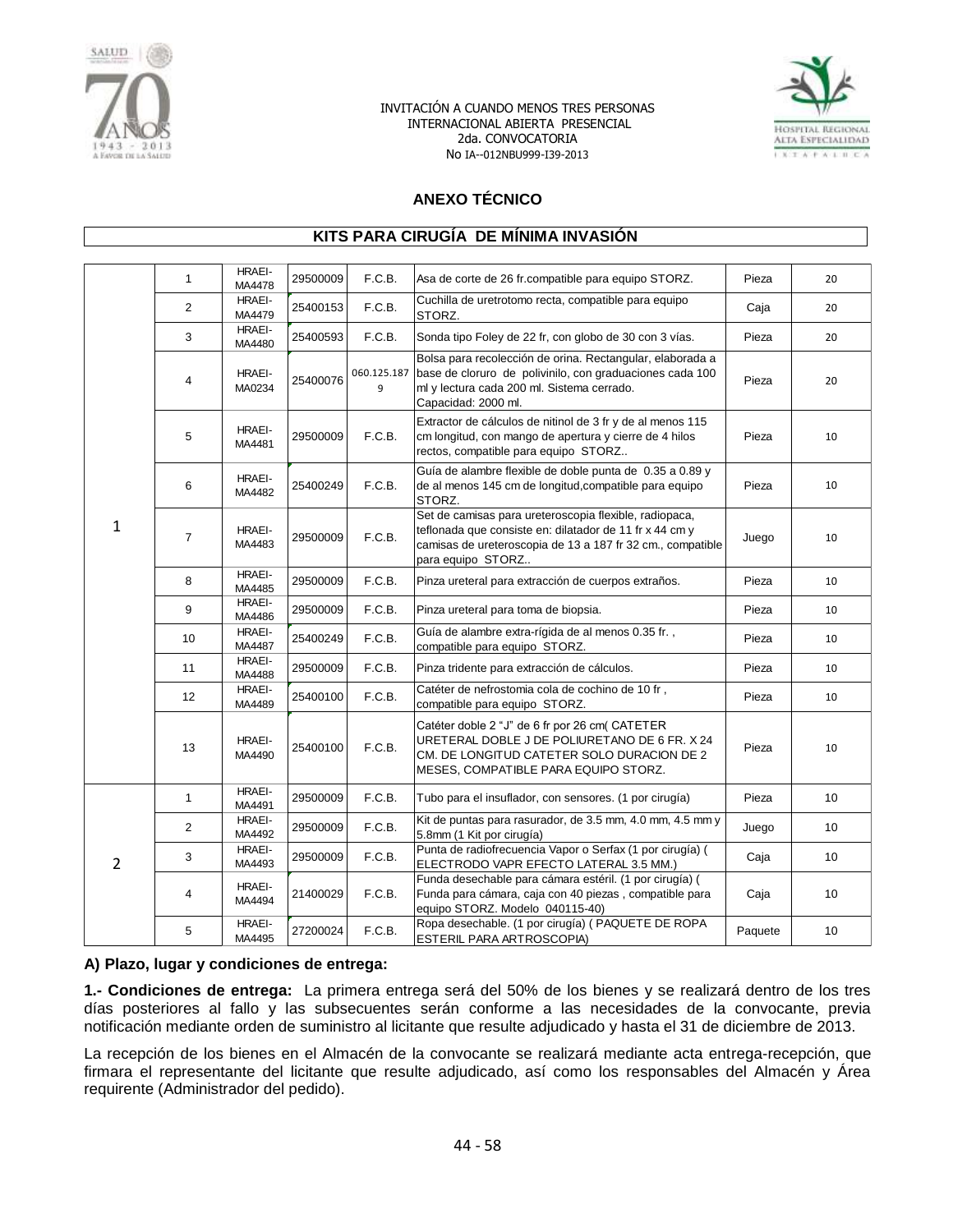



Las cajas deberán estar claramente identificadas por medio de etiquetas impresas o grabadas por plantilla, colocadas en la cara frontal y contra lateral del empaque o caja, los datos que deben contener son los siguientes:

•Clave del Hospital Regional de Alta Especialidad de Ixtapaluca.

•Nombre y descripción completa del producto.

•Total de unidades que contiene cada caja (las cantidades por caja deben ser uniformes).

•Lote.

•Fecha de fabricación y caducidad. Esta deberá ser con 18 meses a partir de su fecha de entrega/recepción en el almacén.

•Razón social del proveedor (fabricante y/o distribuidor).

•Número de Invitación y partida.

**2.- Lugar:** Las entregas deberán realizarse en el Almacén del Hospital Regional de Alta Especialidad de Ixtapaluca, ubicado en: Carretera Federal México-Puebla, Km 34.5, Colonia Zoquiapan, C.P. 56530, Ixtapaluca Estado de México; De lunes a viernes en un horario de las 09:00 a 15:00 hrs.

### **3.- Condiciones de transporte y entrega:**

•El transporte de los bienes será por cuenta, cargo y riesgo del proveedor y sin costo para la convocante, debiendo garantizar la entrega de los bienes en condiciones óptimas de envase y embalaje, tales que preserven la calidad y condiciones durante el transporte y el almacenaje, el cual deberá ser L.B.A.

•El aseguramiento de los bienes será hasta que éstos sean recibidos de manera oficial por el Almacén de la convocante, siendo éste responsabilidad del proveedor.

•Los bienes estarán sujetos a verificación y/o revisión en todo momento durante su entrega/recepción, con el objeto de validar las condiciones de entrega tanto para empaques, envases y cantidades, pudiendo ser devueltas si no cumplen con las mismas.

•El licitante que resulte adjudicado, otorgará mediante escrito garantía contra vicios ocultos y/o defectos de fabricación de los bienes que amparé el tiempo de su caducidad, debiendo ser esta de 18 meses, comprometiéndose a su canje en un término no mayor a 8 días naturales, notificándole con 30 días de anticipación a la fecha de caducidad.

•Presentar factura y/o remisión en original y dos copias.

### **B) El proveedor deberá cumplir con las siguientes normas: Licencias, Permisos o Autorizaciones que deben cumplir: Autoridad Emisora COFEPRIS**

Registro Sanitario vigente emitido por la Comisión Federal para la Protección contra Riesgos Sanitarios (COFEPRIS) o en su caso la solicitud de renovación del mismo.

#### **BIENES DE IMPORTACION NORMAS - CERTIFICADOS:**

Además del registro sanitario deberán presentar, las siguientes normas: producto extranjero: (FDA,ISO)

1.- LOS LICITANTES DEBERÁN CUMPLIR CON ALGUNA DE LAS SIGUIENTES ESPECIFICACIONES DE CALIDAD:

FDA- Food and Drug Administration

ISO- International Organization for Standardization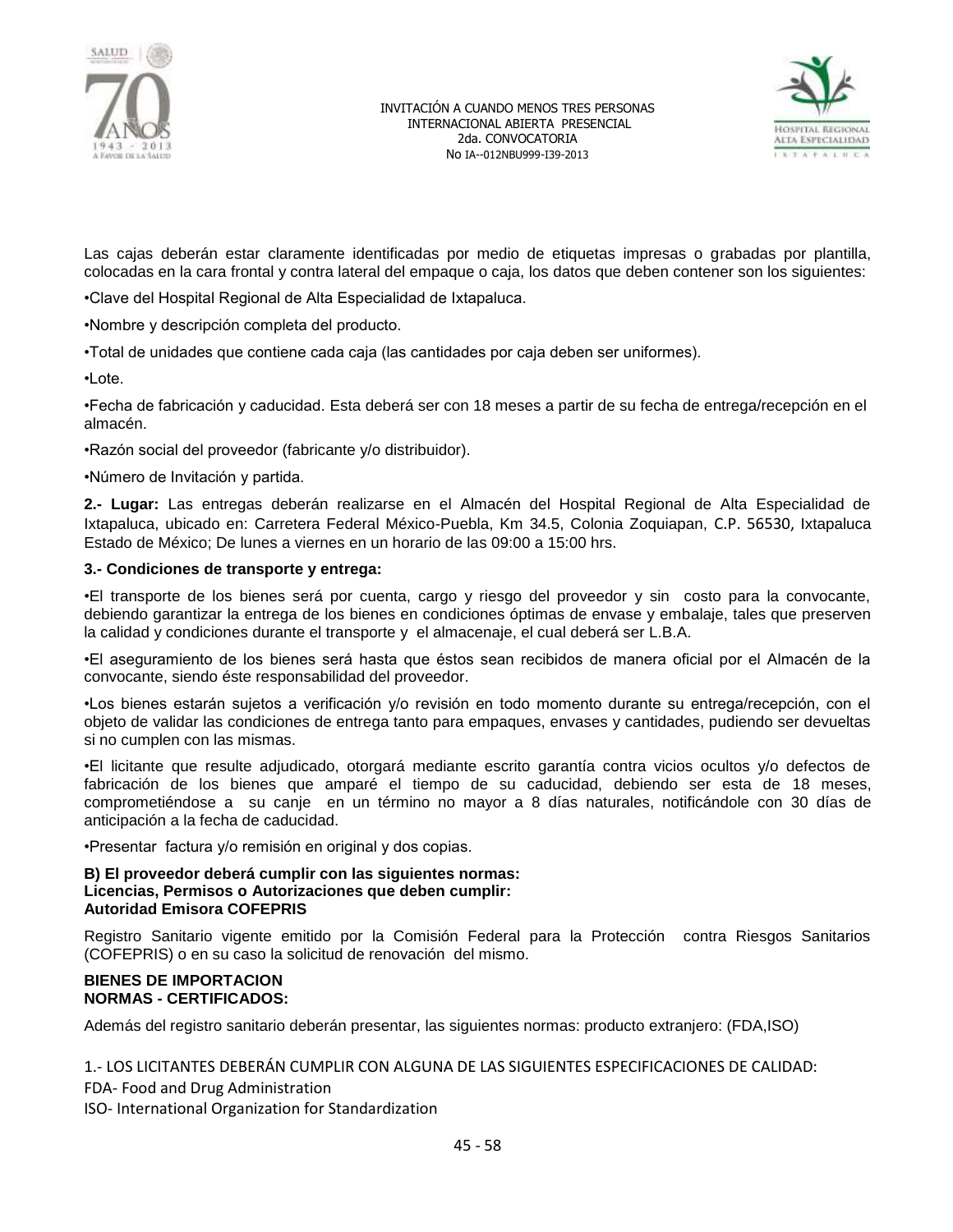



### **Normas aplicables:**

### **NOM-137-SSA1-1995**

Información reguladora, especificaciones generales de etiquetado que deberán ostentar los dispositivos médicos, tanto de manufactura nacional como de procedencia extranjera.

Aviso de funcionamiento expedido por la Secretaría de Salud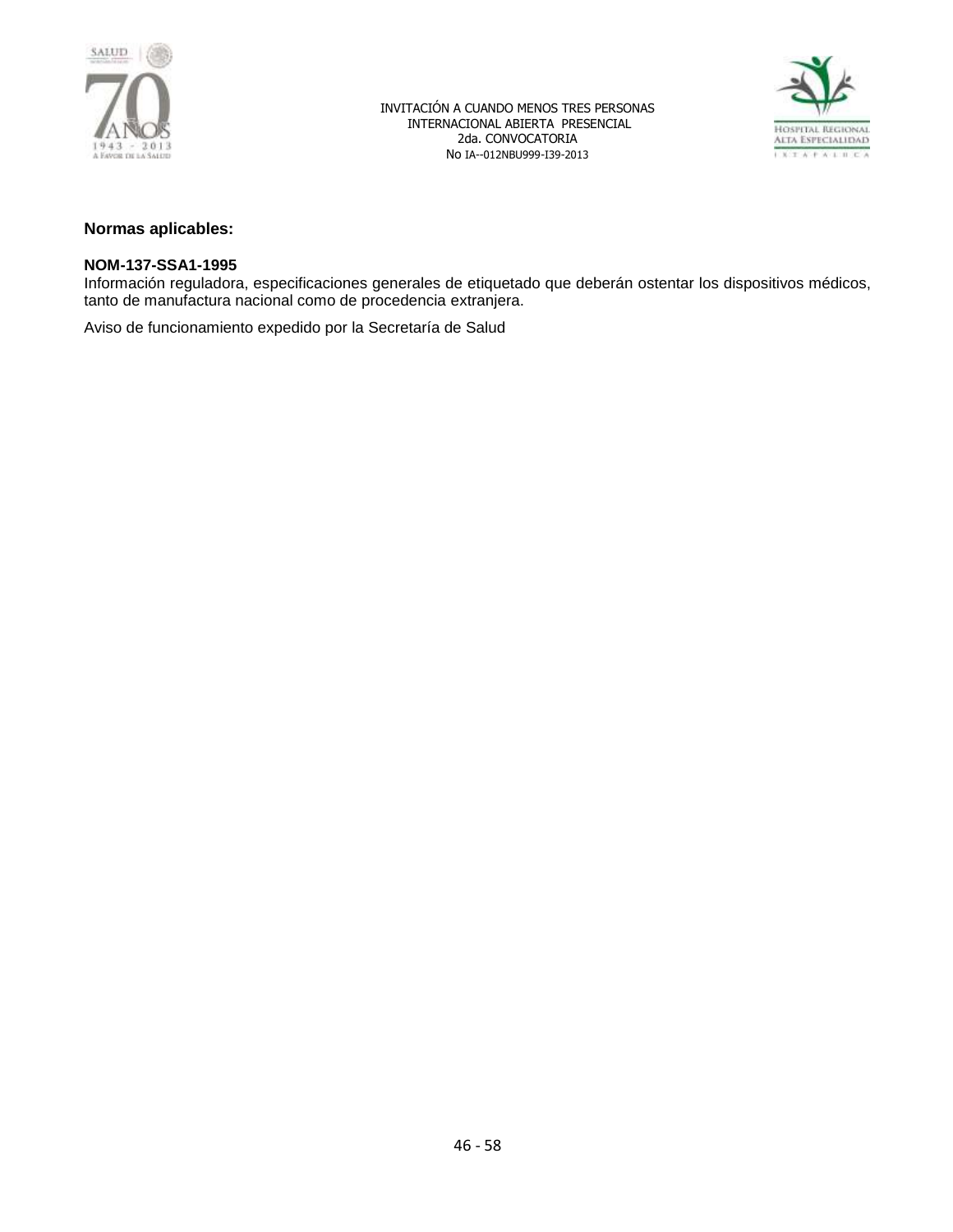



# **ANEXO No. 2**

#### **MODELO DE PEDIDO**

| HOSPITAL REGIONAL DE ALTA<br>ESPECIALIDAD DE INTARALIJOA<br>SALUD<br>DIRECCIÓN DE ADMINISTRACIÓN Y<br>FINANZAS<br>SUBDIRECCIÓN DE RECURSOS<br><b>RODGERIGE</b><br>MATERIALES Y SERVICIOS<br>$[31 - 31]$<br>GENERAL ES<br><b>CARD CARDS</b><br><b>PEDIDO</b>                                                                          |                                                                                                                                                                                                                                | NOMBRE DEL PROVEEDOR:<br>DOMICILIO DEL PROVEEDOR: NORTA<br>REGISTRO FEDERAL DE CONTRIBUYENTES:<br><b>TELÉFONO:</b>                                                                                                                            |                                                                                                                                                                                                                                      |  | FUNDAMENTO LEGAL DE ADJUDICACIÓN:<br>ARTÍCULOS <b>ARTÍCULOS</b><br>MODALIDAD DE LA ADJUDICACIÓN: |                           |              |
|--------------------------------------------------------------------------------------------------------------------------------------------------------------------------------------------------------------------------------------------------------------------------------------------------------------------------------------|--------------------------------------------------------------------------------------------------------------------------------------------------------------------------------------------------------------------------------|-----------------------------------------------------------------------------------------------------------------------------------------------------------------------------------------------------------------------------------------------|--------------------------------------------------------------------------------------------------------------------------------------------------------------------------------------------------------------------------------------|--|--------------------------------------------------------------------------------------------------|---------------------------|--------------|
| FECHA DE FIRMA:                                                                                                                                                                                                                                                                                                                      | LUGAR DE ENTREGA DE LOS BIENES:<br>HOJA:<br>1 DE 1<br>ALMACEN GENERAL DEL HOSPITAL REGIONAL DE ALTA ESPECIALIDAD DE IXTAPALUCA<br>CARRETERA FEDERAL MÉXICO-PUEBLA KM 34.5. ZOQUIAPAN, IXTAPALUCA, ESTADO DE MÉXICO, C.P. 56530 |                                                                                                                                                                                                                                               |                                                                                                                                                                                                                                      |  | PORCENTAJE DE PENA CONVENCIONAL:                                                                 |                           |              |
| NÚMERO DE PEDIDO:                                                                                                                                                                                                                                                                                                                    |                                                                                                                                                                                                                                | VIGENCIA DEL PEDIDO:                                                                                                                                                                                                                          |                                                                                                                                                                                                                                      |  | MONTO DE LA PÓLIZA DE GARANTIA DE<br><b>CUMPLIMIENTOL:</b>                                       |                           |              |
| <b>SUFICIENCIA</b><br>PRESUPUESTARIA:                                                                                                                                                                                                                                                                                                | REQUISICIÓN:                                                                                                                                                                                                                   | FUNDAMENTO LEGAL Y PLAZO PARA EFECTUAR EL PAGO:                                                                                                                                                                                               | EN TÉRMINOS DEL ARTÍCULO 51 DE LA LEY DE ADQUISICIONES, ARRENDAMIENTOS Y SERVICIOS DEL SECTOR                                                                                                                                        |  |                                                                                                  | PORCENTAJE DE DEDUCTIVAS: |              |
| PARTIDA PRESUPUESTARIA:                                                                                                                                                                                                                                                                                                              |                                                                                                                                                                                                                                | PÚBLICO, LOS PAGOS QUE SE GENEREN SE REALIZARAN DENTRO DE LOS 20 (VEINTE) DÍAS NATURALES CONTADOS<br>A PARTIR DE LA ENTREGA DE LAS FACTURAS RESPECTIVAS. UNA VEZ ENTREGÃOOS LOS BIENES A ENTERA<br>SATISFACCIÓN DEL ADMINISTRADOR DEL PEDIDO. |                                                                                                                                                                                                                                      |  | <b>ANTICIPO:</b><br>NO APLICA                                                                    |                           |              |
|                                                                                                                                                                                                                                                                                                                                      |                                                                                                                                                                                                                                | <b>DESCRIPCIÓN DE LOS BIENES</b>                                                                                                                                                                                                              |                                                                                                                                                                                                                                      |  |                                                                                                  |                           |              |
|                                                                                                                                                                                                                                                                                                                                      |                                                                                                                                                                                                                                |                                                                                                                                                                                                                                               | LA ADQUISICIÓN DE <b>Entre Establición de Santa Contra Contra Contra Contra Contra Contra Contra Contra Contra Contra Contra Contra Contra Contra Contra Contra Contra Contra Contra Contra Contra Contra Contra Contra Contra C</b> |  |                                                                                                  |                           | <b>MONTO</b> |
| CUAL FORMA PARTE INTEGRANTE DEL MISMO.                                                                                                                                                                                                                                                                                               |                                                                                                                                                                                                                                |                                                                                                                                                                                                                                               | UNITARIOS DE LOS BIENES. QUE SE ENCUENTRAN DESCRITOS EN EL ANEXO ÚNICO DEL PRESENTE PEDIDO. EL                                                                                                                                       |  |                                                                                                  | <b>MİNIMO</b>             | MÁXIMO       |
|                                                                                                                                                                                                                                                                                                                                      |                                                                                                                                                                                                                                |                                                                                                                                                                                                                                               | EL _________________EN SU CARÁCTER DE ______________________________DEL HOSPITAL REGIONAL DE ALTA                                                                                                                                    |  | SUBTOTAL                                                                                         |                           |              |
|                                                                                                                                                                                                                                                                                                                                      |                                                                                                                                                                                                                                |                                                                                                                                                                                                                                               | ESPECIALIDAD DE IXTAPALUCA. SERA EL SERVIDOR PÚBLICO ENCARGADO DE REALIZAR LA ADMINISTRACIÓN Y<br>VERIFICACIÓN DEL PRESENTE PEDIDO, LO ANTERIOR, SIN PERJUICIO DE QUE DURANTE LA VIGENCIA DE ESTE                                    |  | LV.A.                                                                                            |                           |              |
| TOTAL<br>INSTRUMENTO, LA TITULAR DEL ÁREA REQUIRENTE REALICE NUEVAS DESIGNACIONES PARA TALES EFECTOS, LAS<br>CUALES SERÁN DEBIDA Y OPORTUNAMENTE NOTIFICADAS AL PROVEEDOR.                                                                                                                                                           |                                                                                                                                                                                                                                |                                                                                                                                                                                                                                               |                                                                                                                                                                                                                                      |  |                                                                                                  |                           |              |
| LEIDO POR LAS PARTES Y ENTERADAS DE SU CONTENIDO Y ALCANCE LEGAL. SE FIRMA EL PRESENTE PEDIDO Y SU ANEXO ÚNICO POR QUINTUPLICADO POR LOS QUE EN ÉL INTERVINERON, COMO<br>CONSTANCIA DE SU ACEPTACIÓN, CON DOMICILIO UBICADO EN CARRETERA FEDERAL MÉXICO-PUEBLA KM, 34.5, ZOQUAPAN, IXTAPALUCA, CÓDIGO POSTAL 56530 ESTADO DE MÉXICO. |                                                                                                                                                                                                                                |                                                                                                                                                                                                                                               |                                                                                                                                                                                                                                      |  |                                                                                                  |                           |              |
| POR EL ÁREA REQUIRENTE Y<br>POR EL ÁREA QUE REALIZA EL<br>POR EL PROVEEDOR<br>POR EL ÁREA QUE AUTORIZA EL<br>POR EL HOSPITAL REGIONAL DE<br>ADMINISTRADOR DEL CONTRATO<br>PROCEDIMENTO<br>PROCEDMENTO<br>ALTA ESPECIALIDAD DE<br>DCTAPALUCA                                                                                          |                                                                                                                                                                                                                                |                                                                                                                                                                                                                                               |                                                                                                                                                                                                                                      |  |                                                                                                  |                           |              |

| POR EL PROVEEDOR | POR EL AREA REQUIRENTE Y<br>ADMINISTRADOR DEL CONTRATO | POR EL AREA QUE REALIZA EL<br>PROCEDIMENTO | POR EL AREA QUE AUTORIZA EL<br>PROCEDMENTO | POR EL HOSPITAL REGIONAL DE<br>ALTA ESPECIALIDAD DE<br><b>DITAPALUCA</b> |
|------------------|--------------------------------------------------------|--------------------------------------------|--------------------------------------------|--------------------------------------------------------------------------|
|                  |                                                        |                                            |                                            |                                                                          |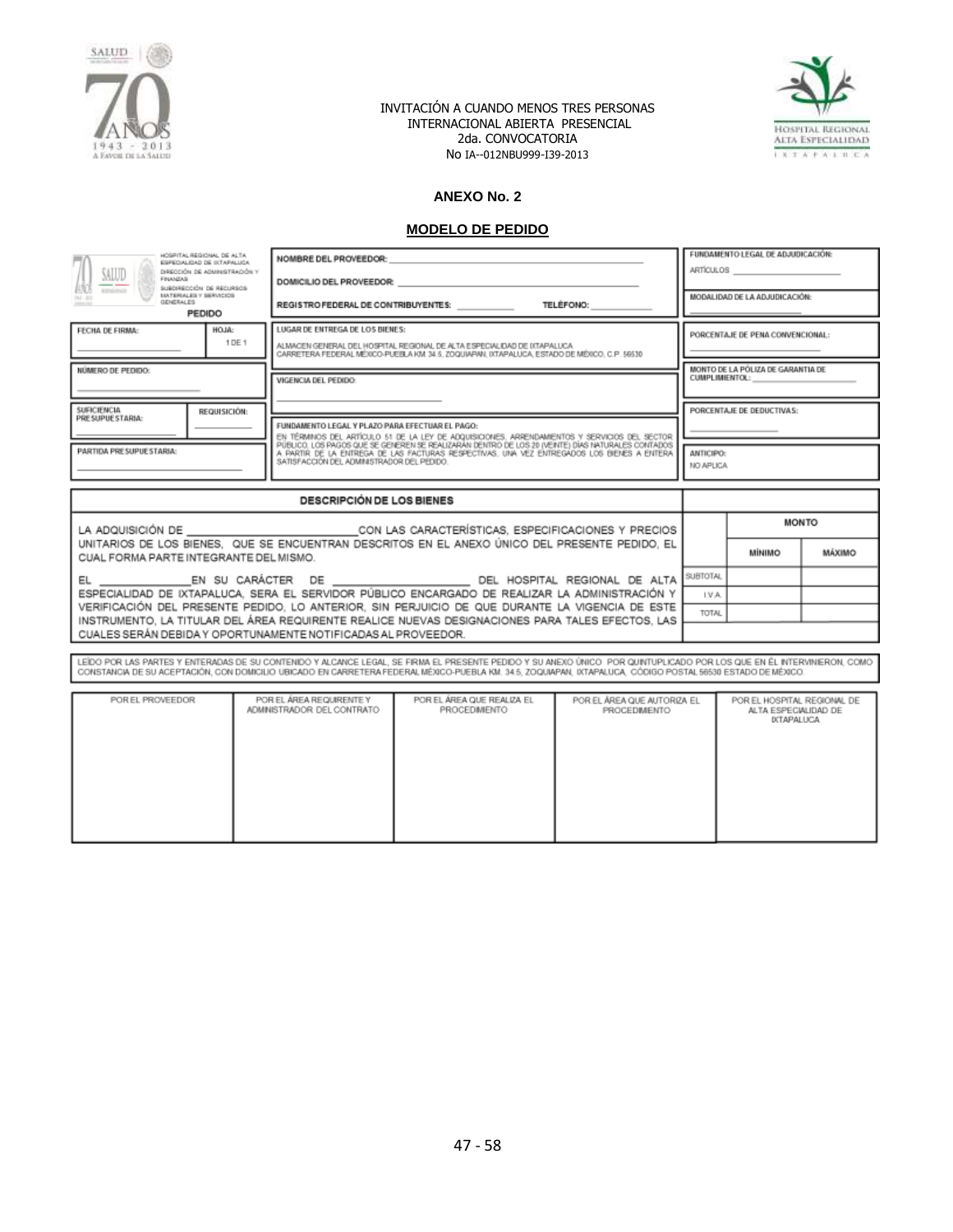



#### **FEDDO FAN LADOUSON'N ELOS BURS SEN ADOVERS EN ADELATE TOS BENEF QUE SELECTION FOR DUAL CONSIDERATION** DE PROTO CUADA debai ser inspectable in principi de que a Thán del -**AREA REQUEENTE**" que per recindi el a En dispectab ACTO POR LOS SERVIDORES PUBLICOS CON LOS CARGOS Y CARACTERES SENALADOS EN EL ANVERSO, Y POR LA OTRA, LA<br>PERSONA MORAL INDICADA AL RUBRO, EN LO SUCESIVO EL "PROVEEDOR", REPRESENTADA EN ESTE ACTO POR LA PERSONA<br>FÍSICA SEÑALA Lo establish on a procedure internation periods on a This of "AREA REQUENTE" on por recins of a Engeral procedure accuse international and the CEEOR", sink a last an exposure internation of the control of the control of th peddo.<br>CUARTA - WGENCIA - "LAS PARTES" acuerdan que la vigencia del presente pedido será la indicada en el "ANEXO ÚNICO". Por lo tanto, el<br>peddo: terminará precisamente el dia señalado, sin necesidad de comunicado alguno o

**CONJUNTAMENTE Y EN LO SUCESIVO SE LES DENOMINARÁ "LAS PARTES", MISMAS QUE MANIFIESTAN FORMALIZAR EL PRESENTE PEDIDO AL TENOR DE LAS SIGUIENTES: D E C L A R A C I O N E S I.- El "HRAEI" declara a través de sus representantes, que:** L1 Es un Organismo Descentralizado de la Administración Pública Federal tal como lo establecen los anticulos 90 de la Constitución Política de los<br>Estados Unidos Mexicanos, 1º, párrafo tercero y 45 de la Loy Orgánica de la Estados Unid<br>Entidades Pa 1.2 El Director General que firma el presente pedido tiene facultades en términos de lo dispuesto por l os anticulos 16, fracción IV del Estatuto<br>Orgánico del Hospital Regional de Alta Especialidad de totapaluca, en los pr 1.3 Para atender y cubrir sus necesidades, el "AREA REQUIRENTE" solicita la adquisición de "LOS BIENES" con las características,<br>especificaciones y términos, contenidos en el presente instrumento legal y efANEXO ÚNICO" que (4 la presenta containada se adjudo al "PROVERDOR en atención al soliciula formán por el Tale del "AREA REQUIRENTE" mediana.<br>ARCOURENTE" directa las mejoras condiciones de metrodo en cartedo política formán de 1. "Mark El" de su elaboración, así como de las características especificaciones, términos ycondiciones de "LOS BIENES" objeto del presente instrumento. El<br>referido "ANEXO ÚNICO" se encuentra firmado por "LAS PARTES". uts El "A**REA REQUIRENTE"** cuenta con los recursos suficientes para cubrir las deligaciones delvisos en el merios<br>anticulo 25 de la Ley de Adquisidones, Arrendamientos y Servicios del Sector Público, y del documento denom 1.7 Su clave de Registro Federal de Contribuyentes es: HRA120609DQ4 y su domicilio para efectos fiscales es el ubicado en Carretera Federal<br>México-Puebla Km. 34.5, Zoquiapan, Ixtapaluca,código postal 56530, Estado de Méxic **I.8** Para todos los efectos legales del presente pedido, así como para todas las notificaciones que **"LAS PARTES"** deban efectuarse al respecto, señala como su domicilio el precisado en la declaración anterior. **II.- Declara el "PROVEEDOR", bajo protesta de decirverdad, a través de su "REPRESENTANTE LEGAL", que:** II.1 Es una sociedad legalmente constituida conforme a las leyes mexicanas, lo cual acredita con el testimonio de la escritura púlica cuyos datos se<br>describen al rubro y de conformidad con su objeto soial, puede vender "LO II.2 Cuenta con facultades para suscribir el presente pedido, acreditando la personalidad con la que se ostenta con el testimonio — de la escritura<br>pública que se describe al rubor, que dichas facultades no le ham sido mod **II.3** Su clave de Registro Federal de Contribuyentes es el señalado en el anverso. II.4 Cuenta con la experiencia, capacidad técnica, humana, material y financiera — propia y suficiente, así como con una adecuada organización<br>administrativa, personal calificado, equipo e instataciones apropiadas para cum II.5 Para los efectos de lo previsto en el artículo 32D del Código Fiscal de la Federación, ha presentado al "HRAEI" la opinión favorable emitida por<br>el Servicio de Administración Tributaria respecto del cumplimiento de su Resolución Miscelánea Fiscal para 2012, publicada en el Diario Oficial de la Federación el 28 de diciembre de 2011. IL6 Formaliza este documento con la seguridad de que ninguno de los socios o directivos que la integran, ni su<br>encuentran en alguno de los supuestos previstos en los articulos 50 y 60 antepenúti — mo párrafo de la Ley de A IL7 Para todos los efectos legales del presente pedido, así como para todas las notificaciones que "LAS PARTES" deban efectuarse al respecto,<br>señala como su domicilio el precisado en el anverso. Cualquier cambio de domisió aviso, todas las comunicaciones se entenderán válidamente hechas en el domicilio señalado. **III.- "LAS PARTES"** manifiestan que: III. 16 seconos mutamente la pensatidad on que sederato, de sus particulas pode testos las visites e logociones que estima<br>III. 3 Seconos con mutamente de la Eurola Pública en el genócio de sus facultados, pode testos la c III.3 Los instrumentos derivados del procedimiento de contratación señalados en la Declaración L4, la solcitol de colización, la colización<br>presentada por "EL PROVEEDOR", el presente pedido y su "ANEXO ÚNICO", son los inst IIILA Todas las notificaiones que deban realizaxe con molto del presente pedioi, deberán haceras por escrito a<br>acuse de recibo, fax o correo electrónico o vía correo certificado con acuse de recibo y lo porte pagado a los<br> pentre pendiente de cum<br>i en tanto éste, dé cabal c **QUINTA.- OBLIGACIONES DEL "PROVEEDOR";** t. Gamnizar y hacese responsable de que "LO**S BENES"** objets del presente pedios seria entregados de forma pretesional, (gual que los presentations, el presentations, el presentations, el presentations, el presentations, e 2. Observar y cumplir en todo momento las Normas Oficiales, tanto nacionales como internacionales que resulten aplicables para la adquisición de<br>"LOS BIENES" así como contar con las licencias, autorizaciones y/o permisos q del Reglamento de la Ley de Adquisiciones, Arrendamientos y Servicios del Sector Público. 3. Responder de la totalidad de los daños yío perjuicios causados a los bienes o trabajadores del "HRAEI" o a los bienes y personal de terceros,<br>causados por él durante la entrega de "LOS BIENES" o por el personal que cont 4. Ausmit la responsibilisid stal en caso de que infrigiu la nomalividat relativa haben proposa inspeciendo in<br>y derechos de autor con motivo de la entrega de "LOS BIENES", por tal motivo el "HRADE" en ningún caso será res agun uere<br>urja al res 5. Que el personal a través del cual se realice la entrega de "LOS BIENES" no se presente a las instalaciones de el "HRAEI", o bien, en el lugar<br>en el que se deban entregar "LOS BIENES" en estado de ebriedad o con aliento **6.** Cumplir con la totalidad de las obligaciones que se establecen en el presente pedido y su **"ANEXO ÚNICO"**. 7. En su caso, el pesonal comisionado por el "PROVEEDOR" para realizar la entrega de "LOS BIENES" que asista a las instalaciones del<br>"HRAE", deberá portar invariablemente a la vista, identificación expedida por el "PROVEED **8.** Cubrir los impuestos y derechos que se generen con motivo de la adquisición de **"LOS BIENES"** objeto del presente pedido. 9. Otorgar fianza por el porcentaje señalado en el "ANEXO UNICO" respecto del importe total del presente pedido, sin incluir el Impuesto al Valor<br>Agregado, la cual deberá ser expedida por institución autorizada para ello a **10.** Garantizar la entrega de **"LOS BIENES"** objeto del presente pedido contra fallas y/o vicios ocultos, considerando la naturaleza de **"LOS BIENES"**, durante la vigencia del presente pedido. **11.** Entregar a favor de el **"HRAEI"** en los términos y fecha señalada en el **"ANEXO ÚNICO"**, una póliza de seguro de responsabilidad civil general que garantice los daños que puedan causarse a el **"HRAEI"** y/o a terceros en sus bienes o personas por una suma asegurada igual a la señalada en el **"ANEXO ÚNICO"**, por evento o por el total resarcimiento del daño a el **"HRAEI"**, su personal y/o terceros. Dicha póliza deberá ser expedida na compañía aseguradora estable<br>xo de que el "**PROVEEDOR**", vi En caso de que el "**PROVEEDOR**" ya cuente con un seguro de responsabilidad civil expedido por una compañía aseguradora establecida en<br>territorio nacional, antes de la fima del pedido, se tenda como beneliciano a el "HRAEI" **12.** Mantener la estricta confidencialidad de la información y/o documentación relacionada con el presente pedido, bajo la pena de incurrir en responsabilidad penal, civil o de otra índole, y por lo tanto, no podrá ser divulgada, transmitida, ni utilizada en beneficio propio o de tercero. 13. Asumir expresamente cualquier responsabilidad que se derive del incumplimiento por parte de sus empleados o consultores a las obligaciones<br>de cortidencialidad descritas en el presente pedido. Cuando la información conf 14. Notificar inmediatamente a el "HRAEI" en caso de descubrir el uso, revelación o divulgación no autorizados de la información confidencial y<br>cooperará en forma razonable para que aquélla retorne la posesión e impedirá u **15.** Realizar todas las erogaciones y gastos directos e indirectos que para el cumplimiento del objeto del presente pedido realice el **"PROVEEDOR"** por concepto de pagos a su personal, adquisición de equipo y utensilos de trabajo, amortizaciones, viáticos, mantenimientos, uniformes de trabajo<br>de su personal, orimas de seguros, impuestos y cualquier otro concepto, será 16. No transferir en forma parcial ni total a favor de cualquier otra persona, con excepción de los derechos de cobro, en cuyo caso se deberá contar<br>con el consentimiento por escrito del "HRAEI"" a través del Titular del " **17.** Afiliarse al "Programa de Cadenas Productivas". **SEXTA.- OBLIGACIONES DE EL "HRAEI";** 1. Pagar al "**PROVEEDOR**", en exhibiciones vencidas, a los 20 (veinte) días naturales posteriores a la presentación de la factura o recibos, a través<br>del Sistema Integral de Administración Financiera Federal (SIAFF) en los quedará condicionado, proporcionalmente, al pago que el **"PROVEEDOR"** deba efectuar por concepto de penas convencionales por atraso. **2.** Vigilar y supervisar en todo momento el cumplimiento del objeto del presente Pedido, conforme a las condiciones establecidas en el mismo y su **"ANEXO ÚNICO"**. 3. Proporcionar por escrito al "**PROVEEDOR**" las instrucciones que estime convenientes relacionadas con su ejecución, a fin de que se ajuste a los<br>datos y especificaciones, así como a las modificaciones que en su caso orde 4. A designar como Supervisor o Vigilante del cumplimiento de las obligaciones del presente Pedido al Arquitecto Francisco Reyes Alcántara,<br>Coordinador de Mantenimiento quien será el responsable de llevar a cabo la revisió La suspensión del presente pedido se sustentará mediante dictamen emitido por el Titular del **"AREA REQUIRENTE"**, en el que se precise las<br>razones o las causas justificadas que dan origen a la misma. A petición del Titular del **"ÁREA REQUIRENTE"** se podrá suspender temporalmente el pedido en todo o en parte, en cualquier momento, sin que ello signifique su terminación definitiva. El Titular del "**AREA REQUIRENTE**" y el "**PROVEEDOR**" padarán el plazo de suspersión, a cuyo término, el presente pedido podrá continuar<br>produciendo todos sus efectos legales, una vez que hayan desaparecido las causas que NOVENA - PRÓRROGAS - Un'«amento se otoganín prómasa por causas impúables a el "HRAEI" y en casos fonútos o de fueza mayo<br>debidamente acreditados por el Tiular del "AREA REQUIRENTE". El Tiular del "AREA REQUIRENTE" debatá e DÉCAMA. CASO FORTUITO O FUERZA MAYOR. Ninguna de "LAS PARTES" será responsávia de cualquier retraco o incumplimento de las<br>coligaciones derivadas del presente pedido que resulten directa o indirectamente de caso fortulto o De igual forma, procederá la terminación anticipada de este instrumento cuando se determine la nulidad parcial o total de los actos que dieron<br>origen al presente pedido, con motivo de la resolución de una inconformidad o i **DÉCIMA SEGUNDA.- CANCELACIÓN DE PARTIDAS Y SU SANCIÓN.- Para**<br>no sean entregados dentro de los plazos establecidos, la pena convencion En el supuesto de que sea rescindido el presente pedido, no procederá la contabilización de la sanción por cancelación a que hace referencia esta cláusula, toda vez que se deberá hacer efectiva la garantía de cumplimiento. **"LAS PARTES"** a<br>Atendiendo a lo d

**III.5** En caso de discrepancia entre la convocatoria a la licitación pública, la invitación a cuando menos tres personas o la solicitud de cotización y el<br>modelo del Pedido, prevalecerá lo establecido en la convocatoria,

**III.6** Se sujetan al tenor de las siguientes:

**C L Á U S U L A S**

PRIMERA.» OBJETO.» El "PROVEEDOR" se obliga a entregar a el "HRAEI", "LOS BIENES" descritos en el anverso, en los términos y<br>condiciones establecidos en el presente pedido y en su "ANEXO ÚNICO".

SEGUNDA. MONTO, FORMA Y LUGAR DE PAGO - "LAS PARTES" acustan que di procio de "LOS BIENES" será la candad seráxias en el<br>anverso, la cual se pagarà en mondia nacional y será liga e analización de la completa de la proposic

TEKCERA. ADMINISTRACIÓN Y VIGILARIA DEL PEDDO C. El seu eccapió de sónvictar, superior y vertex el curplemento<br>Sencio del Sacto Público, el cumo de superior en todo Cerpo, derin del ambio de su competensa, que "LOS BENES"<br>

El "PROVEEDOR" acepta que el "ADMINISTRADOR DEL PEDIDO" implemente las acciones que estime necesarias para la administración y<br>supervisión del mismo en los términos de su objeto y que en tanto éste no acepte por escrito "L aceptados komienos.<br>Si de la verificación a que se refere el primer párrafo de la presente Cláusula, o de la nota de la media de l<br>enrega de - LOS BIBNES -, a Pedió MEDOR He -eda (oronzelan kolles calhoratous del cláusula

**5.** Exigir el cumplimiento o el reintegro de las cantidades pagadas en demasía.

6. En caso de que la factura presentada para su pago contenga errores o deficiencias, el "HRAEI" dentro de los 3 (tres) días hábiles siguientes al<br>de su recepción, indicará por escrito al "PROVEEDOR" las deficiencias que d citado escrito, y hasta que se presenten las correcciones, no se computarán para efectos del plazo para realizar el pago.

**7.** Proceder a la liberación de la póliza de fianza de cumplimiento dentro de los 30 (treinta) días naturales después de haber dado por recibido **"LOS BIENES",** previa aceptación por parte del **"HRAEI"**. SEPTIMA-RESCISION ADMINISTRATIVA DEL PEDIDO- El "PROVEEDOR" acepta en forma expresa que el "HRAEI", a petición del Titular del<br>"ÁREA REQUIRENTE", quien aportará los elementos necesarios para encauzar los procedimientos, pu

**1.** Por incumplimiento de las obligaciones pactadas en este pedido y/o en su **"ANEXO ÚNICO"**;

2. Por no entregar "LOS BIENES" conforme a las especificaciones, características, términos y calidad que se requiere, en los lugares y fechas que<br>sean comunicadas al "PROVEEDOR", o bien, estén establecidas en el presente i

**5.** Cuando la autoridad competente declare el concurso mercantil, o cualquier situación análoga o equivalente, que afecte el patrimonio de **"PROVEEDOR"**;

**6.** Por subcontratar o transferir la totalidad o parte de **"LOS BIENES"**, derechos u obligaciones establecidos en este pedido, a excepción de los<br>derechos de cobro;

**7.** Si se comprueba la falsedad de alguna manifestación contenida en el apartado de declaraciones del **"PROVEEDOR"** o durante el procedimiento de adjudicación correspondiente;

DECIMA PRIMERA.» TERMINACION ANTICIPADA DEL PEDIDO.» El "HRAEI" a través de la Dirección de Administración y Finanzas y a petición<br>del Titular del "ÁREA REQUIRENTE", quien aportará los elementos necesarios para encauzar lo antipisola del pedido en cualquier memento sin que implaus penalización alla Federación, cuando concurran razones de interés general, o<br>bien cuando, por causas justificadas se extinga la necesidad de requerir "LOS BIENES"

Ambas partes convienen en que serán causas de terminación del presente pedido, sin responsabilidad para las mismas, cuando se suspenda la<br>entrega de los bienes por causas de fuerza mayor, debidamente acreditadas por más de

La teminación articipada del presento pedido se sustentar inediando empreso por el Tralar del "ARBA RECURENTE", que preste las<br>razonso sias causas justifactas que dan orgen a la misma. La anterior, de conformácio con lo se

no san entegado dento ab los plaza estabelado, la pera convertoral por almo que proportamiente la comeporta a la<br>Impúla cumplican la estapa del se pode la positiva de PROVEEDONT por alta campatalana, candalodo la partida d

DÉCADA TERCERA: "RENAS COMPARACIONALES" Y "OEDUCCONES". Anademio a la dispension el serior da la pay de la gr<br>"PROVECOO", por quasa impulsion si mim, V-100 el Data calgaria paggi po coronato de pena convención de parteng<br>"

La suma de todas las penas convencionales aplicadas al "PROVEEDOR" no deberá exceder del importe de la garantía de cumplimiento del<br>presente pedido que determine el "AREA REQUIRENTE", respecto del monto pactado en la CLÁUS

El pago de "**LOS BIENES**" objeto del presente pedido, quedará condicionado proporcionalmente, al pago que el "**PROVEEDOR**" deba efectuar<br>por concepto de penas convencionales, en términos de lo dispuesto por el artículo 95

Atendendo a lo dispuesto en el ariciot 53 Bris de Lloy de Adquisicions, Arendamientos y Sevelicio del Secreto R<br>complimiento parcial odefonens de cualquiera de las obligacions contractuales a cargo del "PROVEEDOR", el "RRA

Sin que cada concepto de deducciones exceda a la parte proporcional de la garantía de cumplimiento que le corresponda del monto total del<br>pedido, sin considerar el Impuesto al Valor Agregado, y serán pagadas mediante que p correspondente o mediante su entero a favor de la Tesorería de la Federación por el **"PROVEEDOR"**, sin perjuicio del derecho de que el "**HRAE!"**<br>pueda optar entre exigir el cumplimiento del pedido o cancelar total o parcia

El pago de **"LOS BIENES"** quedará condicionado proporcionalmente, al pago que el **"PROVEEDOR"** deba efectuar por concepto de deductivas. Será responsabilidad del "ADMINISTRADOR DEL PEDIDO" determinar el importe que se aplicará por concepto de deductivas y documentarlas,<br>así como notíficar por escrito a la Dirección de Administración y Finanzas del "HRAEI" q Será responsabilidad del "ADMINISTR<br>así como notíficar por escrito a la Dire<br>Subdirección de Recursos Financieros.

**DECIMA CUARTA.: MODIFICACIONES AL PEDIDO**.: Las modificaciones que por razones fundadas pudieran realizarse al presente pedido,<br>deberán invariablemente formalizarse por escrito, mediante la celebración del convenio cho co Arrendamientos y Servicios de Servicios de Sector Público deberán invariablemento. Incredizanse por escrito, mec<br>Administración y Finanzas de el "HRAEI", atendiend<br>Arrendamientos y Servicios del Sector Público y 91 de su

Cuando se convenga el incremento de "L**OS BIENES",** el "**PROVEEDOR"** deberá entregar la modificación respectiva de la garantía de<br>cumplimiento del pedido, conforme a lo señalado en el anticulo 91 del Reglamento de la Ley d

**DÉCIMA QUINTA- Titul.05 DE LAS CLÁUSULAS. L**os titulos de las dúsutas del pedios se ulitzan exukariamente para conveniencia de<br>H**.AS PARTES"** y no tienen ninguna significación legal o contractual, sólo tienen por cigien f

DECAN SEXTA-LEGISLACION Y JUNISDICCION-"LAS PARTES" se objeta a sujetare existamente à dejeta de rediscion en solar, superior de la production de la production de la production de la production de la production de la produ

Para la interpretación y cumplimiento del presente pedido, así como para la resolución de cualquier controversia que pudiera surgir con motivo del<br>mismo, "LAS PARTES" se someten a la jurisdicción y competencia de los Tribu **Las firmas de "LAS PARTES" del presente pedido calzan al anverso del mismo.**

**3.** Por contravención de los términos del pedido o de las disposiciones de la normatividad aplicable al caso; **4.** Cuando el "**PROVEEDOR**", no entregue la g pedido;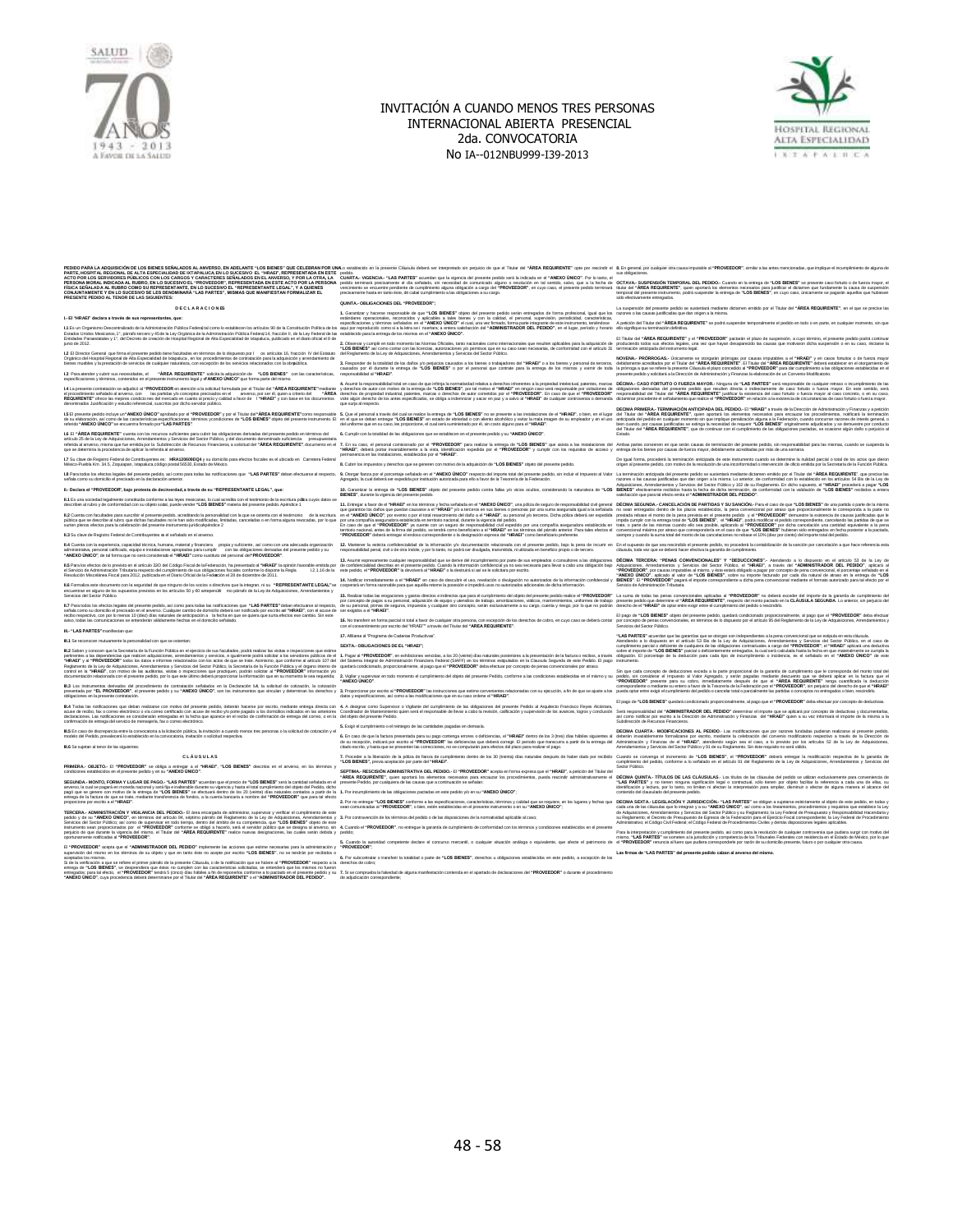



#### **ANEXO No. 3**

#### **PROGRAMA CADENAS PRODUCTIVAS**

#### **LA CONFIANZA DE RECIBIR TUS PAGOS A TIEMPO**

¡TUS PAGOS EN SÓLO 5 DÍAS! TU CAPITAL DISPONIBLE CUANDO LO NECESITES.

¡COBRA DE INMEDIATO! NO DESPERDICIES MÁS TIEMPO NI RECURSOS. EL PROGRAMA CADENAS PRODUCTIVAS DE NAFINSA TE BRINDA LA LIQUIDEZ QUE TODO EMPRESARIO NECESITA PARA CRECER PORQUE YA NO TENDRÁS QUE ESPERAR LARGOS PLAZOS PARA RECIBIR TUS PAGOS. EL PASO PARA TENER EL CONTROL TOTAL DE TU DINERO.

#### ¿QUÉ ES?

ES UN PROGRAMA INTEGRAL PARA EL DESARROLLO DE PROVEEDORES DE GRANDES EMPRESAS, DEPENDENCIAS O ENTIDADES DEL GOBIERNO FEDERAL, GOBIERNOS ESTATALES Y MUNICIPALES, A TRAVÉS DEL CUAL, OBTIENEN LIQUIDEZ SOBRE SUS CUENTAS POR COBRAR, AL CONTAR CON LA POSIBILIDAD DE OPERARLOS EN FACTORAJE SIN NECESIDAD DE ESPERAR LA FECHA DE VENCIMIENTO DE LOS MISMOS, PERMITIÉNDOLES OBTENER MAYOR LIQUIDEZ PARA LA OPERACIÓN DE SU NEGOCIO, ADEMÁS TIENEN ACCESO A HERRAMIENTAS QUE LES PERMITEN INCREMENTAR SU COMPETITIVIDAD A TRAVÉS DE CURSOS DE CAPACITACIÓN Y ASISTENCIA TÉCNICA.

#### ¿PARA QUIÉN ES?

PARA LOS PROVEEDORES DE GRANDES EMPRESAS DEL SECTOR PRIVADO, DEL GOBIERNO FEDERAL, ESTATAL Y MUNICIPAL QUE FORMEN UNA CADENA PRODUCTIVA.

#### NUESTRA OFERTA:

OFRECER UNA SOLUCIÓN A LOS PROBLEMAS DE LIQUIDEZ PARA LA MICRO, PEQUEÑA Y MEDIANA EMPRESA AL ANTICIPAR MEDIANTE LA OPERACIÓN DE FACTORAJE, SUS CUENTAS POR COBRAR DE MANERA ELECTRÓNICA, A TRAVÉS DE LA RED DE INTERMEDIARIOS FINANCIEROS INCORPORADOS.

BENEFICIOS PARA EL PROVEEDOR:

- **OTORGA LIQUIDEZ INMEDIATA.**
- **REDUCE GASTOS DE COBRANZA.**
- **BRINDA CERTEZA EN EL FLUJO DE EFECTIVO SOBRE SUS DOCUMENTOS POR COBRAR.**
- **PERMITE CREAR UN HISTORIAL CREDITICIO, BRINDÁNDOLE LA POSIBILIDAD DE ACCEDER A OTRO TIPO DE FINANCIAMIENTO.**
- **ACCESO A CAPACITACIÓN Y ASISTENCIA TÉCNICA.**
- **PARTICIPA EN EL PROGRAMA COMPRAS DEL GOBIERNO**

BENEFICIOS PARA LAS EMPRESAS DE PRIMER ORDEN:

- **DESARROLLO DE SU RED DE PROVEEDORES AL OTORGARLES LIQUIDEZ SOBRE SUS CUENTAS POR COBRAR.**
- **REDUCCIÓN DE COSTOS, RIESGOS Y TIEMPOS DE OPERACIÓN.**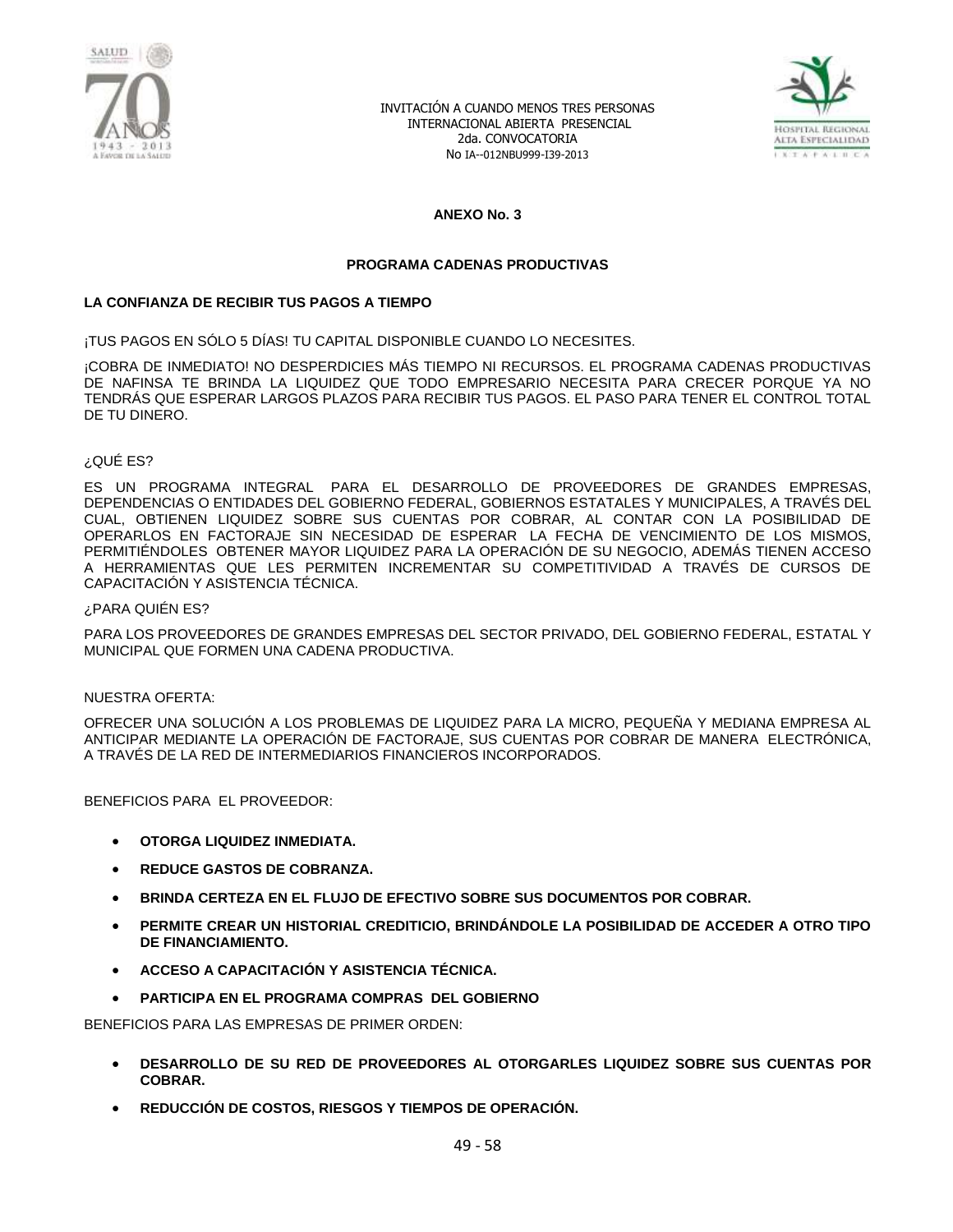



- **POSIBILIDAD DE DESARROLLAR SU RED DE DISTRIBUIDORES**
- **NEGOCIACIÓN DE MEJORES PLAZOS CON SUS PROVEEDORES.**
- **PERMITE UNA MEJOR ADMINISTRACIÓN DE PAGOS DE SU NEGOCIO.**
- **SIMPLIFICA SU OPERACIÓN BANCARIA AL CONTAR CON UN SOLO MECANISMO DE DISPERSIÓN DE FONDOS MULTIBANCO.**
- **TRABAJA CON EL INTERMEDIARIO FINANCIERO DE SU PREFERENCIA.**
- **OPTIMIZA RECURSOS EN SU FORMA DE OPERACIÓN.**

BENEFICIOS PARA LA DEPENDENCIA O ENTIDAD GUBERNAMENTAL:

- **EFICIENCIA EN LOS PROCESOS DE PAGO.**
- **DETONADOR DEL CRECIMIENTO ECONÓMICO SECTORIAL Y REGIONAL.**
- **FOMENTA EL GOBIERNO DIGITAL.**
- **PROPORCIONA MAYOR TRANSPARENCIA Y AGILIDAD EN LOS PAGOS PARA SUS PROVEEDORES.**
- **PERMITE EL DESARROLLO DE PROVEEDORES OTORGÁNDOLES LIQUIDEZ SOBRE SUS CUENTAS POR COBRAR.**
- **REDUCE COSTOS, RIESGOS Y TIEMPOS DE OPERACIÓN.**

CARACTERÍSTICAS DEL PROGRAMA:

- **OPERACIÓN DE FACTORAJE FINANCIERO SIN RECURSO.**
- **DESCUENTO HASTA POR EL 100% DEL IMPORTE DE LA CUENTA POR COBRAR.**
- **SIN COMISIONES.**
- **TASA DE INTERÉS FIJA**
- **EL PLAZO MÁXIMO DE LOS DOCUMENTOS QUE PODRÁ DESCONTAR PODRÁN SER DE HASTA 180 DÍAS TRATÁNDOSE DEL SECTOR PRIVADO Y PARA EL SECTOR PÚBLICO PODRÁ SER MENOR.**
- **EL FINANCIAMIENTO SE OTORGA A PARTIR DE LA OPERACIÓN EN FACTORAJE DE UN DOCUMENTO DADO DE ALTA EN LAS CADENAS PRODUCTIVAS.**
- **EL PAGO DE INTERESES ES POR ANTICIPADO LOS CUALES DESCUENTAN EL IMPORTE DE LA CUENTA POR COBRAR.**

REQUISITOS PARA LOS PROVEEDORES:

- **SER UNA EMPRESA O PERSONA FÍSICA CON ACTIVIDAD EMPRESARIAL LEGALMENTE CONSTITUIDA.**
- **SER PROVEEDOR DE UNA EMPRESA DE PRIMER ORDEN, DE UNA DEPENDENCIA O ENTIDAD GUBERNAMENTAL INCORPORADA AL PROGRAMA DE CADENAS PRODUCTIVAS ADEMÁS DEBERÁ SER REFERENCIADO POR SU COMPRADOR PARA SER INCORPORADO.**

REQUISITOS PARA LAS EMPRESAS DE PRIMER ORDEN Y LAS DEPENDENCIAS O ENTIDADES GUBERNAMENTALES:

PARA CONOCER LOS REQUISITOS DE INCORPORACIÓN SE DEBERÁ DE CANALIZAR AL PROSPECTO CON LA DIRECCIÓN DE CADENAS PRODUCTIVAS.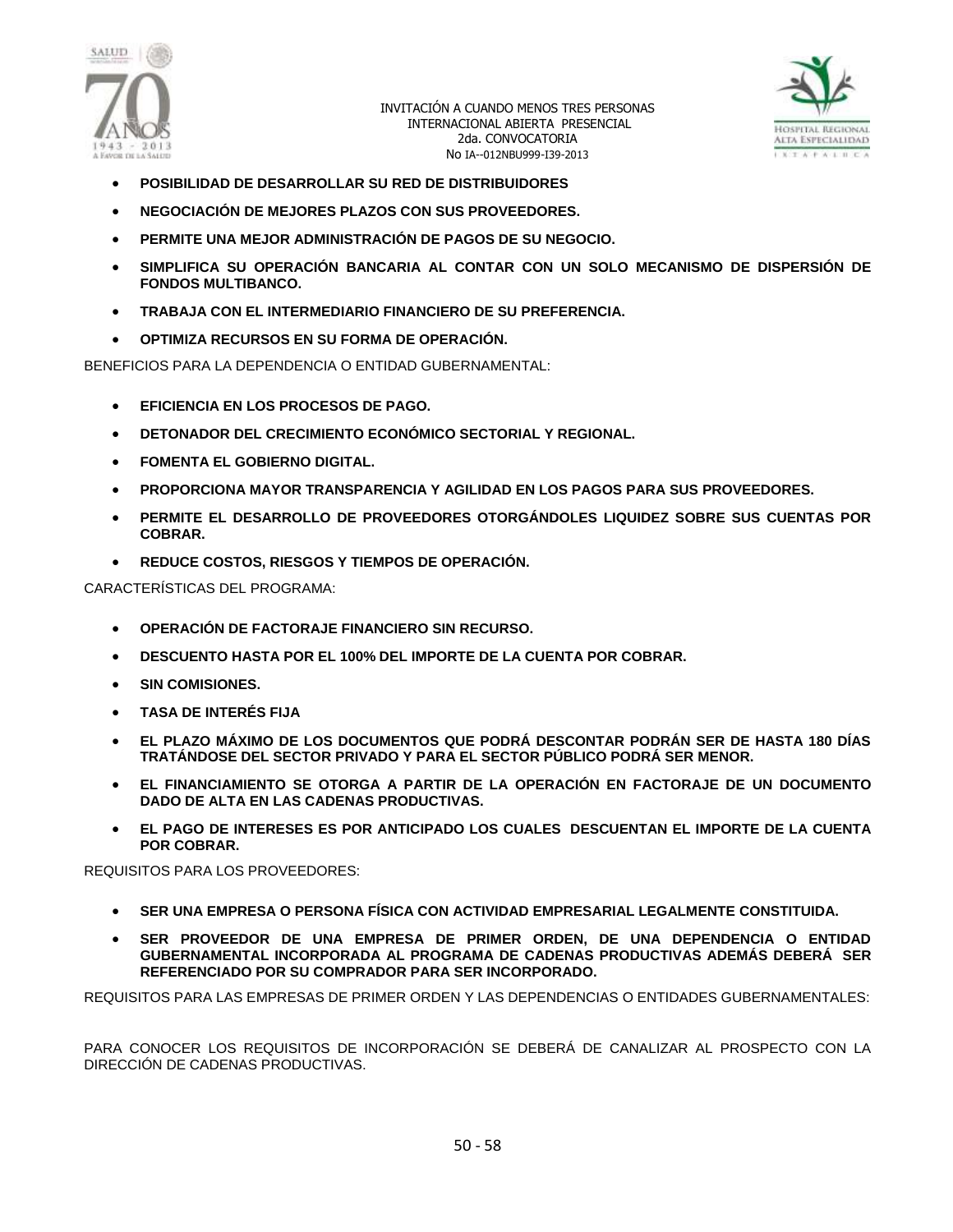



### **DOCUMENTACIÓN**

*PARA PROVEEDORES QUE SON PERSONAS FÍSICAS:*

- **COMPROBANTE DE DOMICILIO FISCAL.**
- **VIGENCIA NO MAYOR A 2 MESES.**
- **COMPROBANTE DE DOMICILIO OFICIAL (RECIBO DE AGUA, LUZ, TELÉFONO FIJO, PREDIO).**
- **DEBE ESTAR A NOMBRE DE LA EMPRESA, EN CASO DE NO SER ASÍ, ADJUNTAR CONTRATO DE ARRENDAMIENTO, COMODATO.**
- **IDENTIFICACIÓN OFICIAL VIGENTE DEL (LOS) REPRESENTANTE(ES) LEGAL(ES), CON ACTOS DE DOMINIO.**
- **CREDENCIAL DE ELECTOR; PASAPORTE VIGENTE Ó FM2 (PARA EXTRANJEROS).**
- **LA FIRMA DEBERÁ COINCIDIR CON LA DEL CONVENIO.**
- **ALTA EN HACIENDA Y SUS MODIFICACIONES.**
- **FORMATO R-1 Ó R-2 EN CASO DE HABER CAMBIOS DE SITUACIÓN FISCAL (RAZÓN SOCIAL O DOMICILIO FISCAL).**
- **EN CASO DE NO TENER LAS ACTUALIZACIONES, PONDRÁN OBTENERLAS DE LA PÁGINA DEL SAT.**
- **ALTA EN HACIENDA Y SUS MODIFICACIONES.**
- **FORMATO R-1 Ó R-2 EN CASO DE HABER CAMBIOS DE SITUACIÓN FISCAL (RAZÓN SOCIAL O DOMICILIO FISCAL).**
- **EN CASO DE NO TENER LAS ACTUALIZACIONES, PONDRÁN OBTENERLAS DE LA PÁGINA DEL SAT.**

*PARA PROVEEDORES QUE SON PERSONAS MORALES:*

- **COPIA SIMPLE DEL ACTA CONSTITUTIVA (ESCRITURA CON LA QUE SE CONSTITUYE O CREA LA EMPRESA).**
- **ESTA ESCRITURA DEBE ESTAR DEBIDAMENTE INSCRITA EN EL REGISTRO PÚBLICO DE LA PROPIEDAD Y DE COMERCIO.**
- **DEBE ANEXARSE COMPLETA Y LEGIBLE EN TODAS LAS HOJAS.**
- **COPIA SIMPLE DE LA ESCRITURA DE REFORMAS (MODIFICACIONES A LOS ESTATUTOS DE LA EMPRESA)**
- **CAMBIOS DE RAZÓN SOCIAL, FUSIONES, CAMBIOS DE ADMINISTRACIÓN, ETC.**
- **ESTAR DEBIDAMENTE INSCRITA EN EL REGISTRO PÚBLICO DE LA PROPIEDAD Y DEL COMERCIO.**
- **COMPLETA Y LEGIBLE EN TODAS LAS HOJAS.**
- **COPIA SIMPLE DE LA ESCRITURA PÚBLICA DE LOS PODERES Y FACULTADES DEL REPRESENTANTE LEGAL PARA ACTOS DE DOMINIO.**
- **LA ESCRITURA DEBE ESTAR INSCRITA EN EL REGISTRO PÚBLICO DE LA PROPIEDAD Y DE COMERCIO.**
- **DEBE ANEXARSE COMPLETA Y LEGIBLE EN TODAS LAS HOJAS.**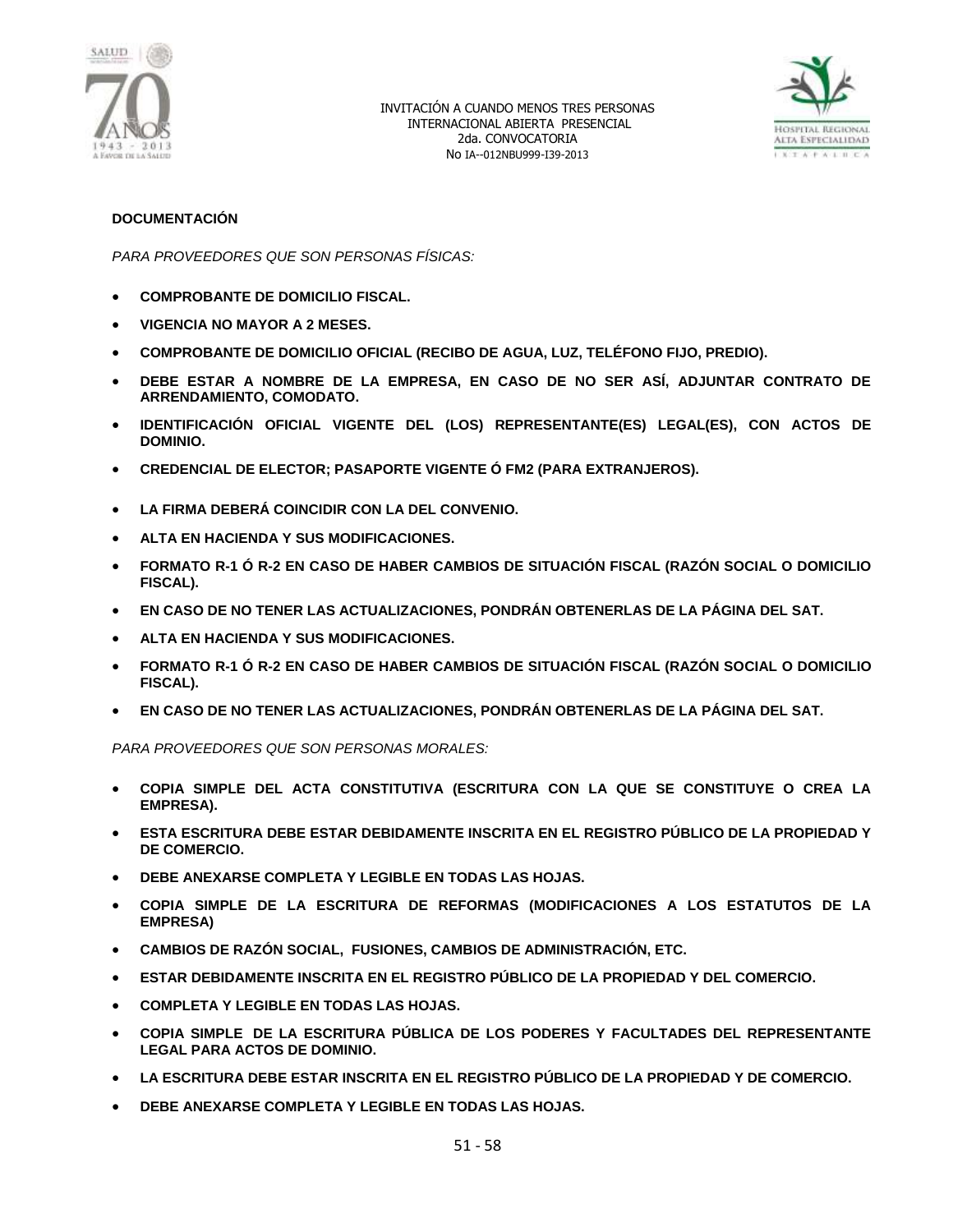



- **COMPROBANTE DE DOMICILIO FISCAL.**
- **VIGENCIA NO MAYOR A 2 MESES.**
- **COMPROBANTE DE DOMICILIO OFICIAL (RECIBO DE AGUA, LUZ, TELÉFONO FIJO, PREDIO)**
- **DEBE ESTAR A NOMBRE DE LA EMPRESA, EN CASO DE NO SER ASÍ, ADJUNTAR CONTRATO DE ARRENDAMIENTO, COMODATO.**
- **IDENTIFICACIÓN OFICIAL VIGENTE DEL (LOS) REPRESENTANTE(ES) LEGAL(ES), CON ACTOS DE DOMINIO.**
- **CREDENCIAL DE ELECTOR; PASAPORTE VIGENTE Ó FM2 (PARA EXTRANJEROS).**
- **LA FIRMA DEBERÁ COINCIDIR CON LA DEL CONVENIO.**
- **ALTA EN HACIENDA Y SUS MODIFICACIONES.**
- **FORMATO R-1 Ó R-2 EN CASO DE HABER CAMBIOS DE SITUACIÓN FISCAL (RAZÓN SOCIAL O DOMICILIO FISCAL).**
- **EN CASO DE NO TENER LAS ACTUALIZACIONES, PONDRÁN OBTENERLAS DE LA PÁGINA DEL SAT.**
- **CÉDULA DEL REGISTRO FEDERAL DE CONTRIBUYENTES (RFC, HOJA AZUL).**
- **ESTADO DE CUENTA BANCARIO DONDE SE DEPOSITARAN LOS RECURSOS.**
- **SUCURSAL, PLAZA, CLABE INTERBANCARIA.**
- **VIGENCIA NO MAYOR A 2 MESES.**
- **ESTADO DE CUENTA QUE EMITE LA INSTITUCIÓN FINANCIERA Y LLEGA SU DOMICILIO.**

### ¿CÓMO AFILIARTE A CADENAS PRODUCTIVAS SI ERES PROVEEDOR?

LA EMPRESA DE PRIMER ORDEN O DEPENDENCIA GUBERNAMENTAL PROPORCIONAN A NAFINSA SU BASE DE PROVEEDORES SUSCEPTIBLES DE DESCUENTO ELECTRÓNICO.

NAFINSA REGISTRA LA BASE DE PROVEEDORES RECIBIDA EN CADENAS PRODUCTIVAS E INICIA LA CAMPAÑA DE AFILIACIÓN.

EL PROVEEDOR FIRMA EL CONVENIO DE ADHESIÓN A CADENAS PRODUCTIVAS Y ENTREGA A NAFINSA INFORMACIÓN DE AFILIACIÓN PARA DESCUENTO ELECTRÓNICO.

NAFINSA AFILIA AL PROVEEDOR PARA OTORGARLE SU CLAVE DE ACCESO Y CONTRASEÑA PARA REALIZAR OPERACIONES DE DESCUENTO ELECTRÓNICO.

DOCUMENTACIÓN PARA LA EMPRESA DE PRIMER ORDEN O DEPENDENCIA GUBERNAMENTAL.

PARA CONOCER LOS DOCUMENTOS PARA LA INCORPORACIÓN A CADENAS PRODUCTIVAS SE DEBERÁ DE CANALIZAR AL PROSPECTO CON LA DIRECCIÓN DE CADENAS PRODUCTIVAS.

### CONTRATACIÓN:

PARA MÁS INFORMACIÓN Y FORMA DE CONTRATACIÓN DE ESTE PROGRAMA VISÍTANOS EN NAFINSA.COM O LLÁMANOS AL 5089 6107 EN EL D.F. O DEL INTERIOR, SIN COSTO, AL 01800 NAFINSA (623 4672). DE LUNES A VIERNES DE 08:00 A 19:00 HORAS.

*INFORMACIÓN SUJETA A CAMBIOS SIN PREVIO AVISO*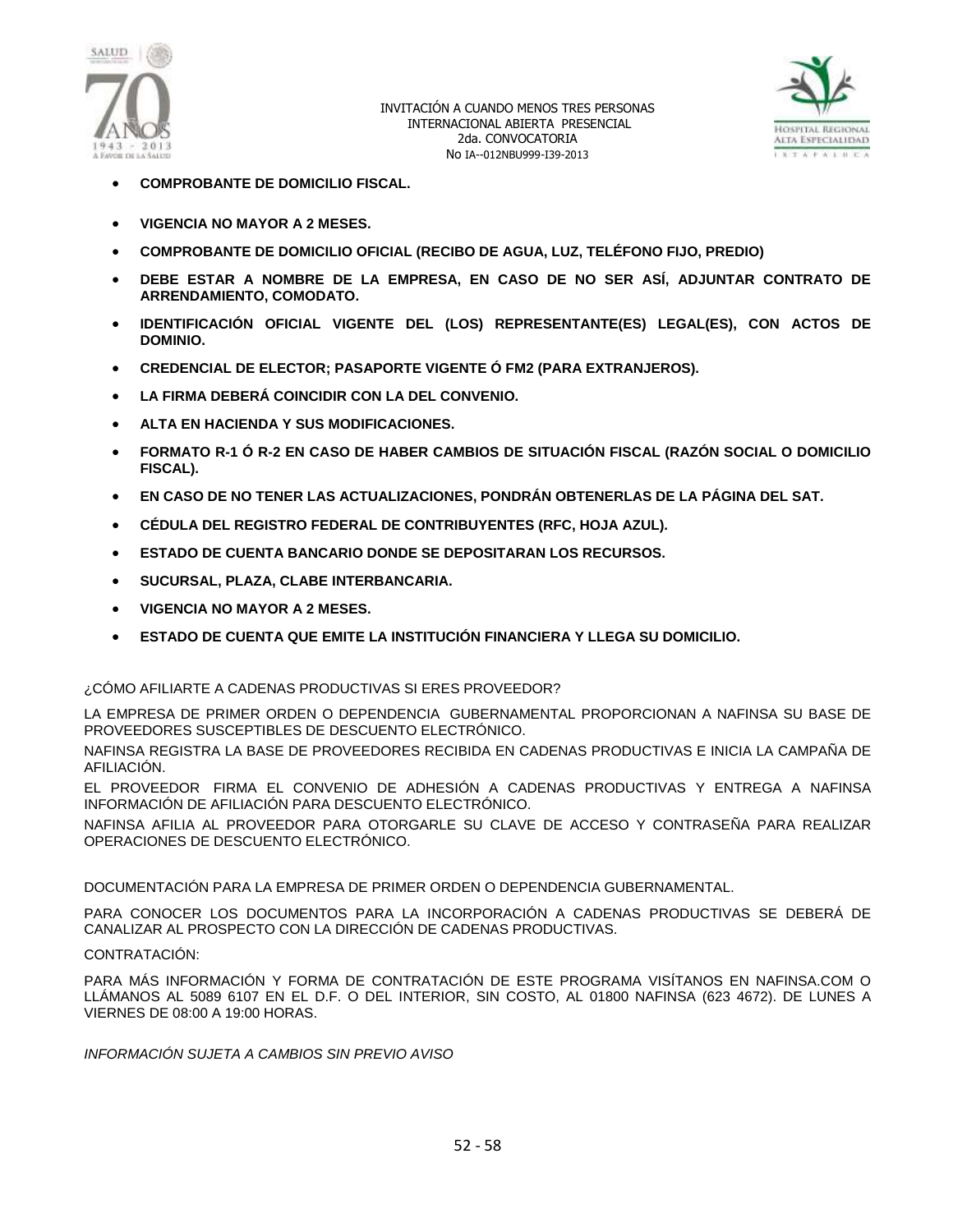



# **GUÍA PARA LLENADO DE SOLICITUD DE PROVEEDORES AL PROGRAMA CADENAS PRODUCTIVAS**

| CARÁCTER<br>NÚMERO DE<br>$\mathbf{1}$<br>25<br><b>OBLIGATORIO</b><br>Cada Dependencia y/o Entidad, definió en la<br>implementación de la Cadena Productiva el dato<br><b>PROVEEDOR</b><br>que se usaría como numero de proveedor, ya sea<br>un número asignado por la EPO o el RFC del<br>proveedor, por lo que es necesario enviar en el<br>archivo solo el dato que les corresponda a cada<br>registro.<br><b>RFC</b><br><b>OBLIGATORIO</b><br>Capturar sin guiones ni espacios.<br>$20\,$<br>$\overline{\mathbf{c}}$<br>3<br>Se captura el apellido paterno de proveedores<br><b>APELLIDO</b><br>25<br><b>OBLIGATORIO</b><br><b>PATERNO</b><br>que sean personas Físicas. No se captura los<br>datos de representantes de una persona Moral<br>cuyo caso el espacio se dejará vació.<br>Se captura el apellido materno de proveedores<br>4<br><b>APELLIDO</b><br>25<br><b>OBLIGATORIO</b><br><b>MATERNO</b><br>que sean Personas Físicas. No se captura los<br>datos de representantes de una persona Moral<br>en cuyo caso el espacio se dejará vació.<br>Se captura el nombre de proveedores que sean<br>5<br><b>NOMBRE</b><br><b>OBLIGATORIO</b><br>80<br>Personas Físicas. No se captura los datos de<br>representantes de una persona moral en cuyo<br>caso el espacio se dejará vació.<br>RAZÓN<br><b>OBLIGATORIO</b><br>Nombre de la Persona Moral seguido de la<br>6<br>50<br><b>SOCIAL</b><br>abreviación del tipo de entidad p. ej. (S.A., S.A.<br>de C.V., S.de R.L., S.C., A.C., etc.)<br>En una sola celda y completa.<br>$\overline{7}$<br><b>CALLE</b><br>NO.<br>80<br><b>OBLIGATORIO</b><br>EXT. Y<br>NO.<br>INT.<br><b>COLONIA</b><br>60<br><b>OBLIGATORIO</b><br>En una sola celda y completa.<br>8<br>$\overline{9}$<br><b>ESTADO</b><br>60<br><b>OBLIGATORIO</b><br>En una sola celda y completa.<br>En una sola celda y completa.<br><b>PAIS</b><br>60<br><b>OBLIGATORIO</b><br>10<br><b>DELEGACIÓN</b><br>60<br><b>OBLIGATORIO</b><br>En una sola celda y completa.<br>11<br>O MUNICIPIO<br><b>CODIGO</b><br>5<br>En una sola celda y completa.<br><b>OBLIGATORIO</b><br>12<br><b>POSTAL</b><br><b>TELEFONO</b><br><b>OBLIGATORIO</b><br>$\overline{20}$<br>En una sola celda y completa.<br>13<br><b>OPCIONAL</b><br>14<br><b>FAX</b><br>20<br>En una sola celda y completa.<br><b>CORREO</b><br>En una sola celda y completa.<br>30<br><b>OPCIONAL</b><br>15<br><b>ELECTRONIC</b><br>O<br><b>DATOS</b><br>25/25/80/20/<br><b>DEL</b><br><b>OBLIGATORIO</b><br>Bajo las mismas consideraciones que los datos<br>16<br>CONTACTO O<br>20/30<br>del proveedor.<br>/OPCIONAL<br><b>REPRESENT</b> | <b>NO</b> | <b>CAMPO</b> | <b>LONGITUD</b> | <b>TIPO</b> | <b>CONSIDERACIONES</b> |
|------------------------------------------------------------------------------------------------------------------------------------------------------------------------------------------------------------------------------------------------------------------------------------------------------------------------------------------------------------------------------------------------------------------------------------------------------------------------------------------------------------------------------------------------------------------------------------------------------------------------------------------------------------------------------------------------------------------------------------------------------------------------------------------------------------------------------------------------------------------------------------------------------------------------------------------------------------------------------------------------------------------------------------------------------------------------------------------------------------------------------------------------------------------------------------------------------------------------------------------------------------------------------------------------------------------------------------------------------------------------------------------------------------------------------------------------------------------------------------------------------------------------------------------------------------------------------------------------------------------------------------------------------------------------------------------------------------------------------------------------------------------------------------------------------------------------------------------------------------------------------------------------------------------------------------------------------------------------------------------------------------------------------------------------------------------------------------------------------------------------------------------------------------------------------------------------------------------------------------------------------------------------------------------------------------------------------------------------------------------------------------------------------------------------------------------------------------------------------------------------------------------------------------------------------------------------------------------------------------------------|-----------|--------------|-----------------|-------------|------------------------|
|                                                                                                                                                                                                                                                                                                                                                                                                                                                                                                                                                                                                                                                                                                                                                                                                                                                                                                                                                                                                                                                                                                                                                                                                                                                                                                                                                                                                                                                                                                                                                                                                                                                                                                                                                                                                                                                                                                                                                                                                                                                                                                                                                                                                                                                                                                                                                                                                                                                                                                                                                                                                                        |           |              | DE              |             |                        |
|                                                                                                                                                                                                                                                                                                                                                                                                                                                                                                                                                                                                                                                                                                                                                                                                                                                                                                                                                                                                                                                                                                                                                                                                                                                                                                                                                                                                                                                                                                                                                                                                                                                                                                                                                                                                                                                                                                                                                                                                                                                                                                                                                                                                                                                                                                                                                                                                                                                                                                                                                                                                                        |           |              |                 |             |                        |
|                                                                                                                                                                                                                                                                                                                                                                                                                                                                                                                                                                                                                                                                                                                                                                                                                                                                                                                                                                                                                                                                                                                                                                                                                                                                                                                                                                                                                                                                                                                                                                                                                                                                                                                                                                                                                                                                                                                                                                                                                                                                                                                                                                                                                                                                                                                                                                                                                                                                                                                                                                                                                        |           |              |                 |             |                        |
|                                                                                                                                                                                                                                                                                                                                                                                                                                                                                                                                                                                                                                                                                                                                                                                                                                                                                                                                                                                                                                                                                                                                                                                                                                                                                                                                                                                                                                                                                                                                                                                                                                                                                                                                                                                                                                                                                                                                                                                                                                                                                                                                                                                                                                                                                                                                                                                                                                                                                                                                                                                                                        |           |              |                 |             |                        |
|                                                                                                                                                                                                                                                                                                                                                                                                                                                                                                                                                                                                                                                                                                                                                                                                                                                                                                                                                                                                                                                                                                                                                                                                                                                                                                                                                                                                                                                                                                                                                                                                                                                                                                                                                                                                                                                                                                                                                                                                                                                                                                                                                                                                                                                                                                                                                                                                                                                                                                                                                                                                                        |           |              |                 |             |                        |
|                                                                                                                                                                                                                                                                                                                                                                                                                                                                                                                                                                                                                                                                                                                                                                                                                                                                                                                                                                                                                                                                                                                                                                                                                                                                                                                                                                                                                                                                                                                                                                                                                                                                                                                                                                                                                                                                                                                                                                                                                                                                                                                                                                                                                                                                                                                                                                                                                                                                                                                                                                                                                        |           |              |                 |             |                        |
|                                                                                                                                                                                                                                                                                                                                                                                                                                                                                                                                                                                                                                                                                                                                                                                                                                                                                                                                                                                                                                                                                                                                                                                                                                                                                                                                                                                                                                                                                                                                                                                                                                                                                                                                                                                                                                                                                                                                                                                                                                                                                                                                                                                                                                                                                                                                                                                                                                                                                                                                                                                                                        |           |              |                 |             |                        |
|                                                                                                                                                                                                                                                                                                                                                                                                                                                                                                                                                                                                                                                                                                                                                                                                                                                                                                                                                                                                                                                                                                                                                                                                                                                                                                                                                                                                                                                                                                                                                                                                                                                                                                                                                                                                                                                                                                                                                                                                                                                                                                                                                                                                                                                                                                                                                                                                                                                                                                                                                                                                                        |           |              |                 |             |                        |
|                                                                                                                                                                                                                                                                                                                                                                                                                                                                                                                                                                                                                                                                                                                                                                                                                                                                                                                                                                                                                                                                                                                                                                                                                                                                                                                                                                                                                                                                                                                                                                                                                                                                                                                                                                                                                                                                                                                                                                                                                                                                                                                                                                                                                                                                                                                                                                                                                                                                                                                                                                                                                        |           |              |                 |             |                        |
|                                                                                                                                                                                                                                                                                                                                                                                                                                                                                                                                                                                                                                                                                                                                                                                                                                                                                                                                                                                                                                                                                                                                                                                                                                                                                                                                                                                                                                                                                                                                                                                                                                                                                                                                                                                                                                                                                                                                                                                                                                                                                                                                                                                                                                                                                                                                                                                                                                                                                                                                                                                                                        |           |              |                 |             |                        |
|                                                                                                                                                                                                                                                                                                                                                                                                                                                                                                                                                                                                                                                                                                                                                                                                                                                                                                                                                                                                                                                                                                                                                                                                                                                                                                                                                                                                                                                                                                                                                                                                                                                                                                                                                                                                                                                                                                                                                                                                                                                                                                                                                                                                                                                                                                                                                                                                                                                                                                                                                                                                                        |           |              |                 |             |                        |
|                                                                                                                                                                                                                                                                                                                                                                                                                                                                                                                                                                                                                                                                                                                                                                                                                                                                                                                                                                                                                                                                                                                                                                                                                                                                                                                                                                                                                                                                                                                                                                                                                                                                                                                                                                                                                                                                                                                                                                                                                                                                                                                                                                                                                                                                                                                                                                                                                                                                                                                                                                                                                        |           |              |                 |             |                        |
|                                                                                                                                                                                                                                                                                                                                                                                                                                                                                                                                                                                                                                                                                                                                                                                                                                                                                                                                                                                                                                                                                                                                                                                                                                                                                                                                                                                                                                                                                                                                                                                                                                                                                                                                                                                                                                                                                                                                                                                                                                                                                                                                                                                                                                                                                                                                                                                                                                                                                                                                                                                                                        |           |              |                 |             |                        |
|                                                                                                                                                                                                                                                                                                                                                                                                                                                                                                                                                                                                                                                                                                                                                                                                                                                                                                                                                                                                                                                                                                                                                                                                                                                                                                                                                                                                                                                                                                                                                                                                                                                                                                                                                                                                                                                                                                                                                                                                                                                                                                                                                                                                                                                                                                                                                                                                                                                                                                                                                                                                                        |           |              |                 |             |                        |
|                                                                                                                                                                                                                                                                                                                                                                                                                                                                                                                                                                                                                                                                                                                                                                                                                                                                                                                                                                                                                                                                                                                                                                                                                                                                                                                                                                                                                                                                                                                                                                                                                                                                                                                                                                                                                                                                                                                                                                                                                                                                                                                                                                                                                                                                                                                                                                                                                                                                                                                                                                                                                        |           |              |                 |             |                        |
|                                                                                                                                                                                                                                                                                                                                                                                                                                                                                                                                                                                                                                                                                                                                                                                                                                                                                                                                                                                                                                                                                                                                                                                                                                                                                                                                                                                                                                                                                                                                                                                                                                                                                                                                                                                                                                                                                                                                                                                                                                                                                                                                                                                                                                                                                                                                                                                                                                                                                                                                                                                                                        |           |              |                 |             |                        |
|                                                                                                                                                                                                                                                                                                                                                                                                                                                                                                                                                                                                                                                                                                                                                                                                                                                                                                                                                                                                                                                                                                                                                                                                                                                                                                                                                                                                                                                                                                                                                                                                                                                                                                                                                                                                                                                                                                                                                                                                                                                                                                                                                                                                                                                                                                                                                                                                                                                                                                                                                                                                                        |           |              |                 |             |                        |
|                                                                                                                                                                                                                                                                                                                                                                                                                                                                                                                                                                                                                                                                                                                                                                                                                                                                                                                                                                                                                                                                                                                                                                                                                                                                                                                                                                                                                                                                                                                                                                                                                                                                                                                                                                                                                                                                                                                                                                                                                                                                                                                                                                                                                                                                                                                                                                                                                                                                                                                                                                                                                        |           |              |                 |             |                        |
|                                                                                                                                                                                                                                                                                                                                                                                                                                                                                                                                                                                                                                                                                                                                                                                                                                                                                                                                                                                                                                                                                                                                                                                                                                                                                                                                                                                                                                                                                                                                                                                                                                                                                                                                                                                                                                                                                                                                                                                                                                                                                                                                                                                                                                                                                                                                                                                                                                                                                                                                                                                                                        |           |              |                 |             |                        |
|                                                                                                                                                                                                                                                                                                                                                                                                                                                                                                                                                                                                                                                                                                                                                                                                                                                                                                                                                                                                                                                                                                                                                                                                                                                                                                                                                                                                                                                                                                                                                                                                                                                                                                                                                                                                                                                                                                                                                                                                                                                                                                                                                                                                                                                                                                                                                                                                                                                                                                                                                                                                                        |           |              |                 |             |                        |
|                                                                                                                                                                                                                                                                                                                                                                                                                                                                                                                                                                                                                                                                                                                                                                                                                                                                                                                                                                                                                                                                                                                                                                                                                                                                                                                                                                                                                                                                                                                                                                                                                                                                                                                                                                                                                                                                                                                                                                                                                                                                                                                                                                                                                                                                                                                                                                                                                                                                                                                                                                                                                        |           |              |                 |             |                        |
|                                                                                                                                                                                                                                                                                                                                                                                                                                                                                                                                                                                                                                                                                                                                                                                                                                                                                                                                                                                                                                                                                                                                                                                                                                                                                                                                                                                                                                                                                                                                                                                                                                                                                                                                                                                                                                                                                                                                                                                                                                                                                                                                                                                                                                                                                                                                                                                                                                                                                                                                                                                                                        |           |              |                 |             |                        |
|                                                                                                                                                                                                                                                                                                                                                                                                                                                                                                                                                                                                                                                                                                                                                                                                                                                                                                                                                                                                                                                                                                                                                                                                                                                                                                                                                                                                                                                                                                                                                                                                                                                                                                                                                                                                                                                                                                                                                                                                                                                                                                                                                                                                                                                                                                                                                                                                                                                                                                                                                                                                                        |           |              |                 |             |                        |
|                                                                                                                                                                                                                                                                                                                                                                                                                                                                                                                                                                                                                                                                                                                                                                                                                                                                                                                                                                                                                                                                                                                                                                                                                                                                                                                                                                                                                                                                                                                                                                                                                                                                                                                                                                                                                                                                                                                                                                                                                                                                                                                                                                                                                                                                                                                                                                                                                                                                                                                                                                                                                        |           |              |                 |             |                        |
|                                                                                                                                                                                                                                                                                                                                                                                                                                                                                                                                                                                                                                                                                                                                                                                                                                                                                                                                                                                                                                                                                                                                                                                                                                                                                                                                                                                                                                                                                                                                                                                                                                                                                                                                                                                                                                                                                                                                                                                                                                                                                                                                                                                                                                                                                                                                                                                                                                                                                                                                                                                                                        |           |              |                 |             |                        |
|                                                                                                                                                                                                                                                                                                                                                                                                                                                                                                                                                                                                                                                                                                                                                                                                                                                                                                                                                                                                                                                                                                                                                                                                                                                                                                                                                                                                                                                                                                                                                                                                                                                                                                                                                                                                                                                                                                                                                                                                                                                                                                                                                                                                                                                                                                                                                                                                                                                                                                                                                                                                                        |           |              |                 |             |                        |
|                                                                                                                                                                                                                                                                                                                                                                                                                                                                                                                                                                                                                                                                                                                                                                                                                                                                                                                                                                                                                                                                                                                                                                                                                                                                                                                                                                                                                                                                                                                                                                                                                                                                                                                                                                                                                                                                                                                                                                                                                                                                                                                                                                                                                                                                                                                                                                                                                                                                                                                                                                                                                        |           |              |                 |             |                        |
|                                                                                                                                                                                                                                                                                                                                                                                                                                                                                                                                                                                                                                                                                                                                                                                                                                                                                                                                                                                                                                                                                                                                                                                                                                                                                                                                                                                                                                                                                                                                                                                                                                                                                                                                                                                                                                                                                                                                                                                                                                                                                                                                                                                                                                                                                                                                                                                                                                                                                                                                                                                                                        |           |              |                 |             |                        |
|                                                                                                                                                                                                                                                                                                                                                                                                                                                                                                                                                                                                                                                                                                                                                                                                                                                                                                                                                                                                                                                                                                                                                                                                                                                                                                                                                                                                                                                                                                                                                                                                                                                                                                                                                                                                                                                                                                                                                                                                                                                                                                                                                                                                                                                                                                                                                                                                                                                                                                                                                                                                                        |           |              |                 |             |                        |
|                                                                                                                                                                                                                                                                                                                                                                                                                                                                                                                                                                                                                                                                                                                                                                                                                                                                                                                                                                                                                                                                                                                                                                                                                                                                                                                                                                                                                                                                                                                                                                                                                                                                                                                                                                                                                                                                                                                                                                                                                                                                                                                                                                                                                                                                                                                                                                                                                                                                                                                                                                                                                        |           |              |                 |             |                        |
|                                                                                                                                                                                                                                                                                                                                                                                                                                                                                                                                                                                                                                                                                                                                                                                                                                                                                                                                                                                                                                                                                                                                                                                                                                                                                                                                                                                                                                                                                                                                                                                                                                                                                                                                                                                                                                                                                                                                                                                                                                                                                                                                                                                                                                                                                                                                                                                                                                                                                                                                                                                                                        |           |              |                 |             |                        |
|                                                                                                                                                                                                                                                                                                                                                                                                                                                                                                                                                                                                                                                                                                                                                                                                                                                                                                                                                                                                                                                                                                                                                                                                                                                                                                                                                                                                                                                                                                                                                                                                                                                                                                                                                                                                                                                                                                                                                                                                                                                                                                                                                                                                                                                                                                                                                                                                                                                                                                                                                                                                                        |           |              |                 |             |                        |
|                                                                                                                                                                                                                                                                                                                                                                                                                                                                                                                                                                                                                                                                                                                                                                                                                                                                                                                                                                                                                                                                                                                                                                                                                                                                                                                                                                                                                                                                                                                                                                                                                                                                                                                                                                                                                                                                                                                                                                                                                                                                                                                                                                                                                                                                                                                                                                                                                                                                                                                                                                                                                        |           |              |                 |             |                        |
|                                                                                                                                                                                                                                                                                                                                                                                                                                                                                                                                                                                                                                                                                                                                                                                                                                                                                                                                                                                                                                                                                                                                                                                                                                                                                                                                                                                                                                                                                                                                                                                                                                                                                                                                                                                                                                                                                                                                                                                                                                                                                                                                                                                                                                                                                                                                                                                                                                                                                                                                                                                                                        |           |              |                 |             |                        |
|                                                                                                                                                                                                                                                                                                                                                                                                                                                                                                                                                                                                                                                                                                                                                                                                                                                                                                                                                                                                                                                                                                                                                                                                                                                                                                                                                                                                                                                                                                                                                                                                                                                                                                                                                                                                                                                                                                                                                                                                                                                                                                                                                                                                                                                                                                                                                                                                                                                                                                                                                                                                                        |           |              |                 |             |                        |
|                                                                                                                                                                                                                                                                                                                                                                                                                                                                                                                                                                                                                                                                                                                                                                                                                                                                                                                                                                                                                                                                                                                                                                                                                                                                                                                                                                                                                                                                                                                                                                                                                                                                                                                                                                                                                                                                                                                                                                                                                                                                                                                                                                                                                                                                                                                                                                                                                                                                                                                                                                                                                        |           |              |                 |             |                        |
|                                                                                                                                                                                                                                                                                                                                                                                                                                                                                                                                                                                                                                                                                                                                                                                                                                                                                                                                                                                                                                                                                                                                                                                                                                                                                                                                                                                                                                                                                                                                                                                                                                                                                                                                                                                                                                                                                                                                                                                                                                                                                                                                                                                                                                                                                                                                                                                                                                                                                                                                                                                                                        |           |              |                 |             |                        |
|                                                                                                                                                                                                                                                                                                                                                                                                                                                                                                                                                                                                                                                                                                                                                                                                                                                                                                                                                                                                                                                                                                                                                                                                                                                                                                                                                                                                                                                                                                                                                                                                                                                                                                                                                                                                                                                                                                                                                                                                                                                                                                                                                                                                                                                                                                                                                                                                                                                                                                                                                                                                                        |           |              |                 |             |                        |
|                                                                                                                                                                                                                                                                                                                                                                                                                                                                                                                                                                                                                                                                                                                                                                                                                                                                                                                                                                                                                                                                                                                                                                                                                                                                                                                                                                                                                                                                                                                                                                                                                                                                                                                                                                                                                                                                                                                                                                                                                                                                                                                                                                                                                                                                                                                                                                                                                                                                                                                                                                                                                        |           |              |                 |             |                        |
|                                                                                                                                                                                                                                                                                                                                                                                                                                                                                                                                                                                                                                                                                                                                                                                                                                                                                                                                                                                                                                                                                                                                                                                                                                                                                                                                                                                                                                                                                                                                                                                                                                                                                                                                                                                                                                                                                                                                                                                                                                                                                                                                                                                                                                                                                                                                                                                                                                                                                                                                                                                                                        |           |              |                 |             |                        |
|                                                                                                                                                                                                                                                                                                                                                                                                                                                                                                                                                                                                                                                                                                                                                                                                                                                                                                                                                                                                                                                                                                                                                                                                                                                                                                                                                                                                                                                                                                                                                                                                                                                                                                                                                                                                                                                                                                                                                                                                                                                                                                                                                                                                                                                                                                                                                                                                                                                                                                                                                                                                                        |           |              |                 |             |                        |
| <b>TIPO</b><br>N/A<br>N/A                                                                                                                                                                                                                                                                                                                                                                                                                                                                                                                                                                                                                                                                                                                                                                                                                                                                                                                                                                                                                                                                                                                                                                                                                                                                                                                                                                                                                                                                                                                                                                                                                                                                                                                                                                                                                                                                                                                                                                                                                                                                                                                                                                                                                                                                                                                                                                                                                                                                                                                                                                                              |           | <b>ANTE</b>  |                 |             |                        |
| Siempre será el número "1"<br>17<br>Siempre será la letra "S"<br><b>SUSCEPTIBL</b><br>N/A<br>N/A<br>18                                                                                                                                                                                                                                                                                                                                                                                                                                                                                                                                                                                                                                                                                                                                                                                                                                                                                                                                                                                                                                                                                                                                                                                                                                                                                                                                                                                                                                                                                                                                                                                                                                                                                                                                                                                                                                                                                                                                                                                                                                                                                                                                                                                                                                                                                                                                                                                                                                                                                                                 |           |              |                 |             |                        |
| Е                                                                                                                                                                                                                                                                                                                                                                                                                                                                                                                                                                                                                                                                                                                                                                                                                                                                                                                                                                                                                                                                                                                                                                                                                                                                                                                                                                                                                                                                                                                                                                                                                                                                                                                                                                                                                                                                                                                                                                                                                                                                                                                                                                                                                                                                                                                                                                                                                                                                                                                                                                                                                      |           |              |                 |             |                        |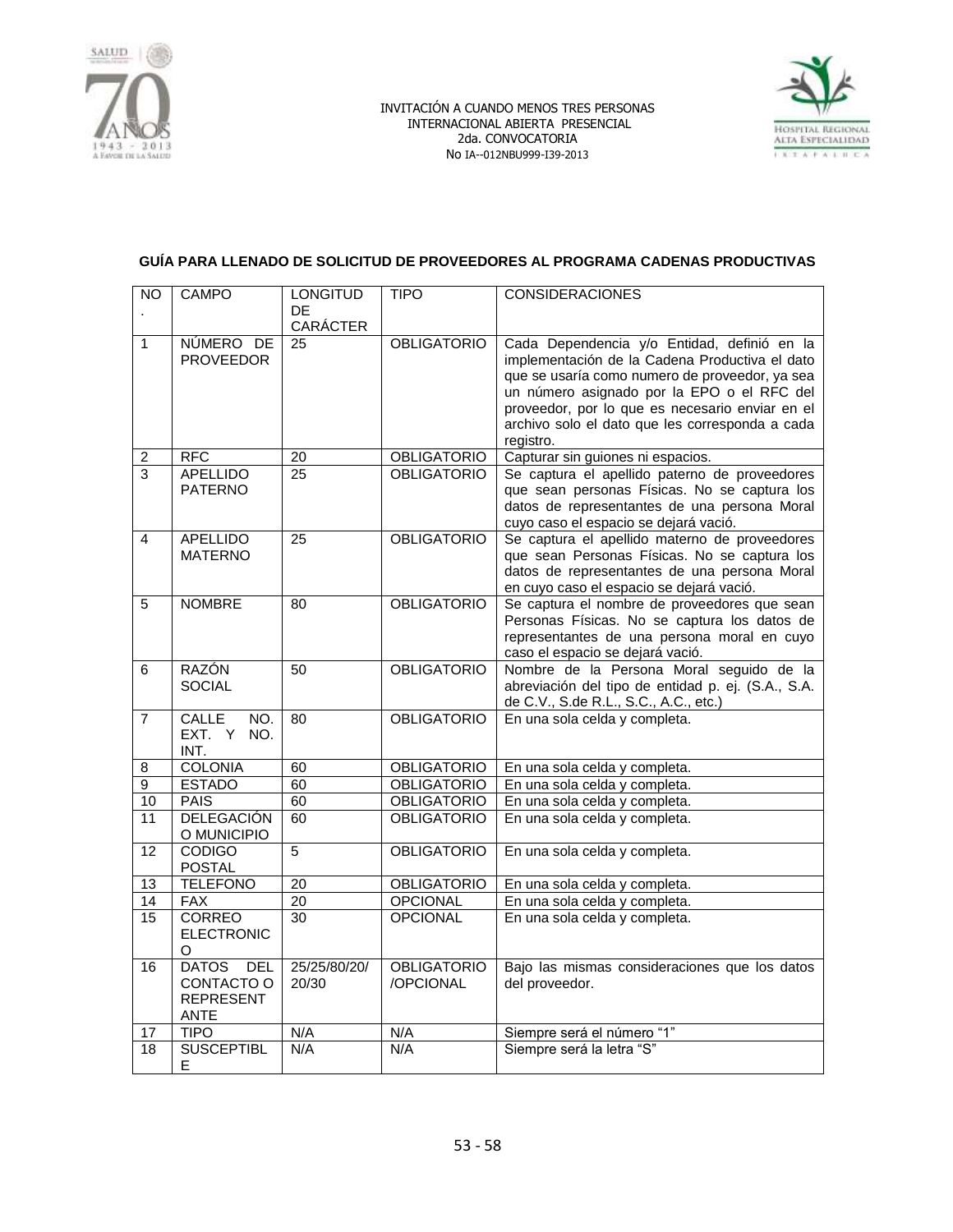



### **LISTA DE DOCUMENTOS PARA LA INTEGRACIÓN DEL EXPEDIENTE DE AFILIACIÓN AL PROGRAMA DE CADENAS PRODUCTIVAS**

- 1.- CARTA REQUERIMIENTO DE AFILIACIÓN.
- DEBIDAMENTE FIRMADA POR EL ÁREA USUARIA COMPRADORA
- 2.- \*\*COPIA SIMPLE DEL ACTA CONSTITUTIVA (ESCRITURA CON LA QUE SE CONSTITUYE O CREA LA EMPRESA).
- ESTA ESCRITURA DEBE ESTAR DEBIDAMENTE INSCRITA EN EL REGISTRO PÚBLICO DE LA PROPIEDAD Y DE COMERCIO.
- DEBE ANEXARSE COMPLETA Y LEGIBLE EN TODAS LAS HOJAS.
- 3.- \*\*COPIA SIMPLE DE LA ESCRITURA DE REFORMAS (MODIFICACIONES A LOS ESTATUTOS DE LA EMPRESA)
- CAMBIOS DE RAZÓN SOCIAL, FUSIONES, CAMBIOS DE ADMINISTRACIÓN, ETC.,
- ESTAR DEBIDAMENTE INSCRITA EN EL REGISTRO PÚBLICO DE LA PROPIEDAD Y DEL COMERCIO.
- COMPLETA Y LEGIBLE EN TODAS LAS HOJAS.
- 4.- \*\*COPIA SIMPLE DE LA ESCRITURA PÚBLICA MEDIANTE LA CUAL SE HAGA CONSTAR LOS PODERES Y FACULTADES DEL REPRESENTANTE LEGAL PARA ACTOS DE DOMINIO.
- ESTA ESCRITURA DEBE ESTAR DEBIDAMENTE INSCRITA EN EL REGISTRO PÚBLICO DE LA PROPIEDAD Y DE COMERCIO.
- DEBE ANEXARSE COMPLETA Y LEGIBLE EN TODAS LAS HOJAS.
- 5.- COMPROBANTE DE DOMICILIO FISCAL
- VIGENCIA NO MAYOR A 2 MESES
- COMPROBANTE DE DOMICILIO OFICIAL (RECIBO DE AGUA, LUZ, TELÉFONO FIJO, PREDIO)
- DEBE ESTAR A NOMBRE DE LA EMPRESA, EN CASO DE NO SER ASÍ, ADJUNTAR PEDIDO DE ARRENDAMIENTO, COMODATO.
- 6.- IDENTIFICACIÓN OFICIAL VIGENTE DEL (LOS) REPRESENTANTE(ES) LEGAL(ES), CON ACTOS DE DOMINIO
- CREDENCIAL DE ELECTOR; PASAPORTE VIGENTE Ó FM2 (PARA EXTRANJEROS)
- LA FIRMA DEBERÁ COINCIDIR CON LA DEL CONVENIO
- 7.- ALTA EN HACIENDA Y SUS MODIFICACIONES
- ANEXO R-1 Ó R-2 EN CASO DE HABER CAMBIOS DE SITUACIÓN FISCAL (RAZÓN SOCIAL O DOMICILIO FISCAL)
- EN CASO DE NO TENER LAS ACTUALIZACIONES, PONDRÁN OBTENERLAS DE LA PÁGINA DEL SAT.
- 8.- CÉDULA DEL REGISTRO FEDERAL DE CONTRIBUYENTES (RFC, HOJA AZUL)
- 9.- ESTADO DE CUENTA BANCARIO DONDE SE DEPOSITARAN LOS RECURSOS
- SUCURSAL, PLAZA, CLABE INTERBANCARIA
- VIGENCIA NO MAYOR A 2 MESES
- ESTADO DE CUENTA QUE EMITE LA INSTITUCIÓN FINANCIERA Y LLEGA SU DOMICILIO.
- LA DOCUMENTACIÓN ARRIBA DESCRITA, ES NECESARIA PARA QUE LA PROMOTORÍA GENERE LOS PEDIDOS QUE LE PERMITIRÁN TERMINAR EL PROCESO DE AFILIACIÓN UNA VEZ FIRMADOS, LOS CUALES CONSTITUYEN UNA PARTE FUNDAMENTAL DEL EXPEDIENTE: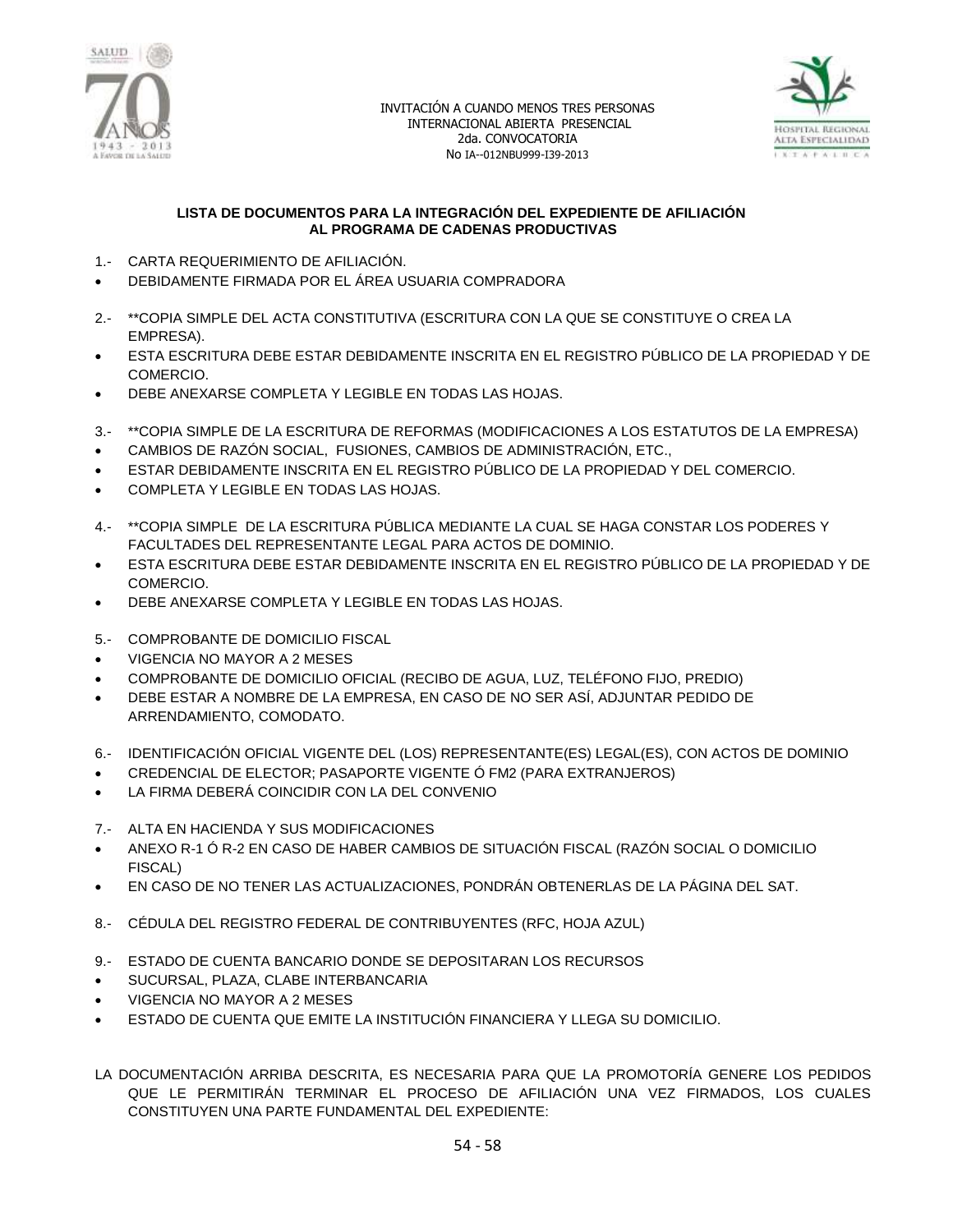



- A) PEDIDO DE DESCUENTO AUTOMÁTICO CADENAS PRODUCTIVAS
- FIRMADO POR EL REPRESENTANTE LEGAL CON PODERES DE DOMINIO.
- 2 CONVENIOS CON FIRMAS ORIGINALES
- B) PEDIDOS ORIGINALES DE CADA INTERMEDIARIO FINANCIERO.
- FIRMADO POR EL REPRESENTANTE LEGAL CON PODERES DE DOMINIO.

### (\*\* ÚNICAMENTE, PARA PERSONAS MORALES)

USTED PODRÁ CONTACTARSE CON LA PROMOTORIA QUE VA A AFILIARLO LLAMANDO AL 01-800- NAFINSA (01- 800-6234672) O AL 50-89-61-07; O ACUDIR A LAS OFICINAS DE NACIONAL FINANCIERA EN:

AV. INSURGENTES SUR NO. 1971, COLONIA GUADALUPE INN, C.P. 01020, DELEGACIÓN ÁLVARO OBREGÓN, EN EL EDIFICIO ANEXO, NIVEL JARDÍN, ÁREA DE ATENCIÓN A CLIENTES.

**(LA NO PRESENTACIÓN DE ESTE DOCUMENTO NO SERÁ CAUSA DE DESCALIFICACIÓN)**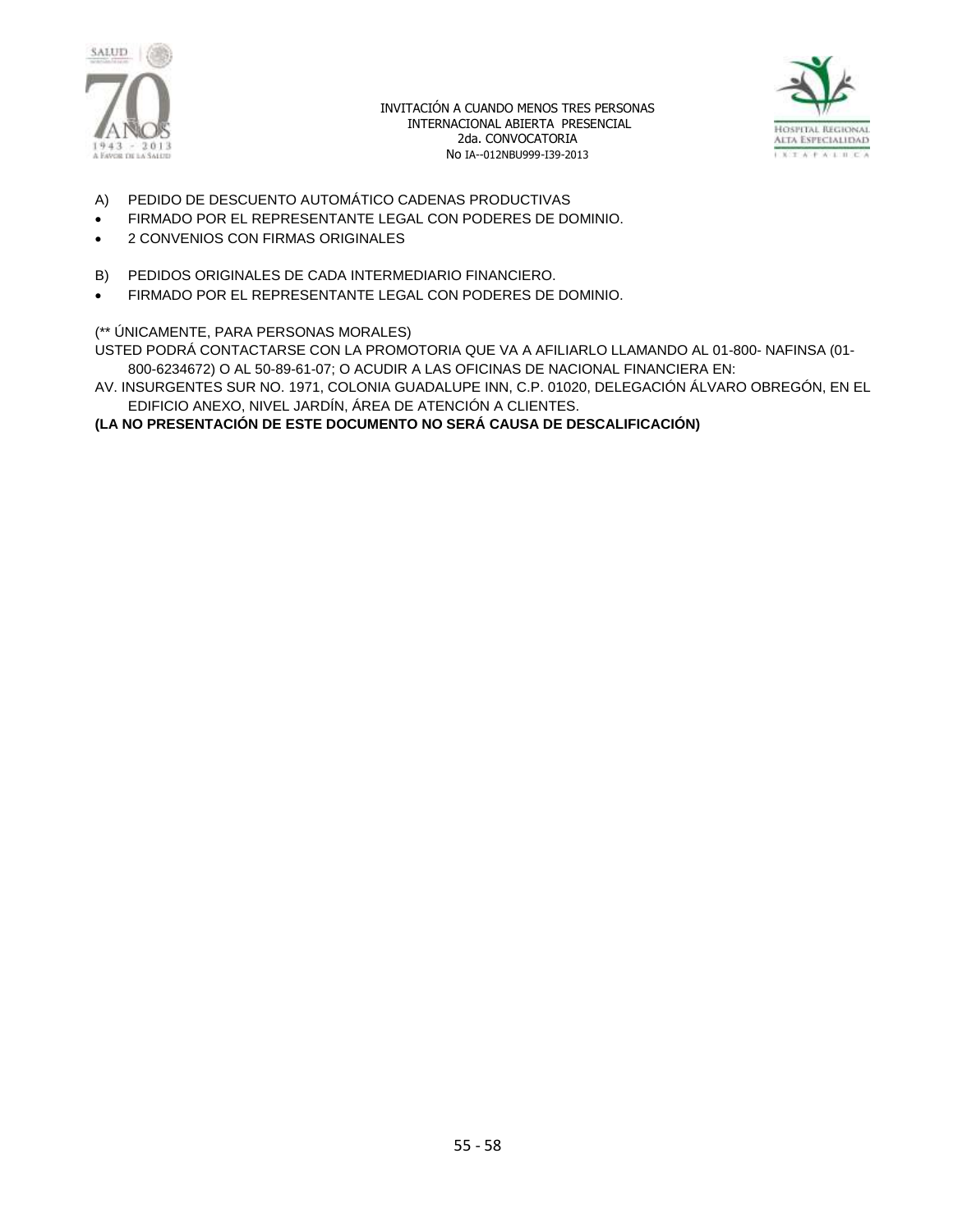



# **ANEXO No. 4**

#### **NOTA INFORMATIVA PARA PARTICIPANTES DE PAÍSES MIEMBROS DE LA ORGANIZACIÓN PARA LA COOPERACIÓN Y EL DESARROLLO ECONÓMICO (OCDE).**

EL COMPROMISO DE MÉXICO EN EL COMBATE A LA CORRUPCIÓN HA TRANSCENDIDO NUESTRAS FRONTERAS Y EL ÁMBITO DE ACCIÓN DEL GOBIERNO FEDERAL. EN EL PLANO NACIONAL Y COMO MIEMBRO DE LA ORGANIZACIÓN PARA LA COOPERACIÓN Y EL DESARROLLO ECONÓMICO (OCDE) Y FIRMANTE DE LA *CONVENCIÓN PARA COMBATIR EL COHECHO DE SERVIDORES PÚBLICOS EXTRANJEROS EN TRANSACCIONES COMERCIALES INTERNACIONALES***,** HEMOS ADQUIRIDO RESPONSABILIDADES QUE INVOLUCRAN A LOS SECTORES PÚBLICO Y PRIVADO.

ESTA CONVENCIÓN BUSCA ESTABLECER MEDIDAS PARA PREVENIR Y PENALIZAR A LAS PERSONAS Y A LAS EMPRESAS QUE PROMETAN O DEN GRATIFICACIONES A FUNCIONARIOS PÚBLICOS EXTRANJEROS QUE PARTICIPAN EN TRANSACCIONES COMERCIALES NACIONALES. SU OBJETIVO ES ELIMINAR LA COMPETENCIA DESLEAL Y CREAR IGUALDAD DE OPORTUNIDADES PARA LAS EMPRESAS QUE COMPITEN POR LAS CONTRATACIONES GUBERNAMENTALES.

LA OCDE HA ESTABLECIDO MECANISMOS MUY CLAROS PARA QUE LOS PAÍSES FIRMANTES DE LA CONVENCIÓN CUMPLAN CON LAS RECOMENDACIONES EMITIDAS POR ÉSTA Y EN EL CASO DE MÉXICO, INICIARÁ EN **NOVIEMBRE DE 2003** UNA SEGUNDA FASE DE **EVALUACIÓN** –LA PRIMERA YA FUE APROBADA- EN DONDE UN GRUPO DE EXPERTOS VERIFICARÁ, ENTRE OTROS:

- LA COMPATIBILIDAD DE NUESTRO MARCO JURÍDICO CON LAS DISPOSICIONES DE LA CONVENCIÓN.
- EL CONOCIMIENTO QUE TENGAN LOS SECTORES PÚBLICO Y PRIVADO DE LAS RECOMENDACIONES DE LA CONVENCIÓN.

EL RESULTADO DE ESTA EVALUACIÓN **IMPACTARÁ** EL GRADO DE INVERSIÓN OTORGADO A MÉXICO POR LAS AGENCIAS CALIFICADORAS Y LA ATRACCIÓN DE INVERSIÓN EXTRANJERA.

#### LAS **RESPONSABILIDADES** DEL **SECTOR PÚBLICO** SE CENTRAN EN:

- PROFUNDIZAR LAS REFORMAS LEGALES QUE INICIÓ EN 1999.
- DIFUNDIR LAS RECOMENDACIONES DE LA CONVENCIÓN Y LAS OBLIGACIONES DE CADA UNO DE LOS ACTORES COMPROMETIDOS EN SU CUMPLIMIENTO.
- PRESENTAR CASOS DE COHECHO EN PROCESO Y CONCLUIDOS (INCLUYENDO AQUELLOS RELACIONADOS CON LAVADO DE DINERO Y EXTRADICIÓN).

LAS RESPONSABILIDADES DEL SECTOR PRIVADO CONTEMPLAN:

- **LAS EMPRESAS:** ADOPTAR ESQUEMAS PREVENTIVOS COMO EL ESTABLECIMIENTO DE CÓDIGOS DE CONDUCTA, DE MEJORES PRÁCTICAS CORPORATIVAS (CONTROLES INTERNOS, MONITOREO, INFORMACIÓN FINANCIERA PÚBLICA, AUDITORIAS EXTERNAS) Y DE MECANISMOS QUE PREVENGAN EL OFRECIMIENTO Y OTORGAMIENTO DE RECURSOS O BIENES A SERVIDORES PÚBLICOS, PARA OBTENER BENEFICIOS PARTICULARES O PARA LA EMPRESA.
- **LOS CONTADORES PÚBLICOS:** REALIZAR AUDITORIAS; NO ENCUBRIR ACTIVIDADES ILÍCITAS (DOBLE CONTABILIDAD Y TRANSACCIONES INDEBIDAS, COMO ASIENTOS CONTABLES FALSIFICADOS, INFORMES FINANCIEROS FRAUDULENTOS, TRANSFERENCIAS SIN AUTORIZACIÓN, ACCESO A LOS ACTIVOS SIN CONSENTIMIENTO DE LA GERENCIA); UTILIZAR REGISTROS CONTABLES PRECISOS; INFORMAR A LOS DIRECTIVOS SOBRE CONDUCTAS ILEGALES.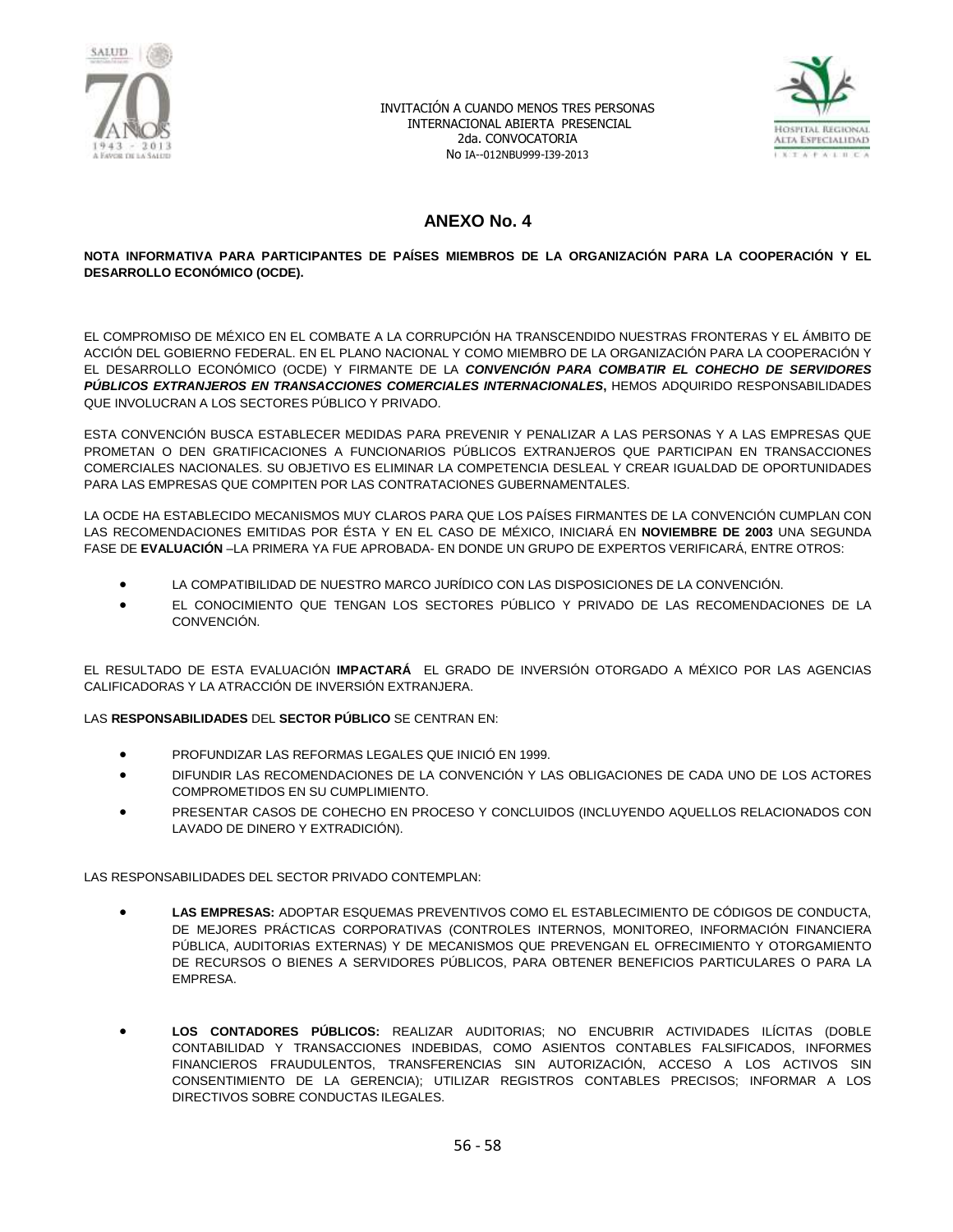



 **LOS ABOGADOS:** PROMOVER EL CUMPLIMIENTO Y REVISIÓN DE LA CONVENCIÓN (IMPRIMIR EL CARÁCTER VINCULATORIO ENTRE ÉSTA Y LA LEGISLACIÓN NACIONAL); IMPULSAR LOS ESQUEMAS PREVENTIVOS QUE DEBEN ADOPTAR LAS EMPRESAS.

LAS **SANCIONES** IMPUESTAS A LAS PERSONAS FÍSICAS O MORALES (PRIVADOS) Y A LOS SERVIDORES PÚBLICOS QUE INCUMPLAN LAS RECOMENDACIONES DE LA CONVENCIÓN, IMPLICAN ENTRE OTRAS, PRIVACIÓN DE LA LIBERTAD, EXTRADICIÓN, DECOMISO Y/O EMBARGO DE DINERO O BIENES.

ASIMISMO, ES IMPORTANTE CONOCER QUE EL PAGO REALIZADO A SERVIDORES PÚBLICOS EXTRANJEROS ES PERSEGUIDO Y CASTIGADO INDEPENDIENTEMENTE DE QUE EL FUNCIONARIO SEA ACUSADO O NO. LAS INVESTIGACIONES PUEDEN INICIARSE POR DENUNCIA, PERO TAMBIÉN POR OTROS MEDIOS, COMO LA REVISIÓN DE LA SITUACIÓN PATRIMONIAL DE LOS SERVIDORES PÚBLICOS O LA IDENTIFICACIÓN DE TRANSACCIONES ILÍCITAS, EN EL CASO DE LAS EMPRESAS.

EL CULPABLE PUEDE SER PERSEGUIDO EN CUALQUIER PAÍS FIRMANTE DE LA CONVENCIÓN, INDEPENDIENTEMENTE DEL LUGAR DONDE EL ACTO DE COHECHO HAYA SIDO COMETIDO.

EN LA MEDIDA QUE ESTOS LINEAMIENTOS SEAN CONOCIDOS POR LAS EMPRESAS Y LOS SERVIDORES PÚBLICOS DEL PAÍS, ESTAREMOS CONTRIBUYENDO A CONSTRUIR ESTRUCTURAS PREVENTIVAS QUE IMPIDAN EL INCUMPLIMIENTO DE LAS RECOMENDACIONES DE LA CONVENCIÓN Y POR TANTO LA COMISIÓN DE ACTOS DE CORRUPCIÓN.

POR OTRA PARTE, ES DE SEÑALAR QUE EL CÓDIGO PENAL FEDERAL SANCIONA EL COHECHO EN LOS SIGUIENTES TÉRMINOS:

#### "ARTÍCULO 222

COMETEN EL DELITO DE COHECHO:

- I. EL SERVIDOR PÚBLICO QUE POR SÍ, O POR INTERPÓSITA PERSONA SOLICITE O RECIBA INDEBIDAMENTE PARA SÍ O PARA OTRO, DINERO O CUALQUIERA OTRA DÁDIVA, O ACEPTE UNA PROMESA, PARA HACER O DEJAR DE HACER ALGO JUSTO O INJUSTO RELACIONADO CON SUS FUNCIONES, Y
- II. EL QUE DE MANERA ESPONTÁNEA DÉ U OFREZCA DINERO O CUALQUIER OTRA DÁDIVA A ALGUNA DE LAS PERSONAS QUE SE MENCIONAN EN LA FRACCIÓN ANTERIOR, PARA QUE CUALQUIER SERVIDOR PÚBLICO HAGA U OMITA UN ACTO JUSTO O INJUSTO RELACIONADO CON SUS FUNCIONES.

AL QUE COMETE EL DELITO DE COHECHO SE LE IMPONDRÁN LAS SIGUIENTES SANCIONES:

CUANDO LA CANTIDAD O EL VALOR DE LA DÁDIVA O PROMESA NO EXCEDA DEL EQUIVALENTE DE QUINIENTAS VECES EL SALARIO MÍNIMO DIARIO VIGENTE EN EL DISTRITO FEDERAL EN EL MOMENTO DE COMETERSE EL DELITO, O NO SEA VALUABLE, SE IMPONDRÁN DE TRES MESES A DOS AÑOS DE PRISIÓN, MULTA DE TREINTA A TRESCIENTAS VECES EL SALARIO MÍNIMO DIARIO VIGENTE EN EL DISTRITO FEDERAL EN EL MOMENTO DE COMETERSE EL DELITO Y DESTITUCIÓN E INHABILITACIÓN DE TRES MESES A DOS AÑOS PARA DESEMPEÑAR OTRO EMPLEO, CARGO O COMISIÓN PÚBLICOS.

CUANDO LA CANTIDAD O EL VALOR DE LA DÁDIVA, PROMESA O PRESTACIÓN EXCEDA DE QUINIENTAS VECES EL SALARIO MÍNIMO DIARIO VIGENTE EN EL DISTRITO FEDERAL EN EL MOMENTO DE COMETERSE EL DELITO, SE IMPONDRÁN DE DOS AÑOS A CATORCE AÑOS DE PRISIÓN, MULTA DE TRESCIENTAS A QUINIENTAS VECES EL SALARIO MÍNIMO DIARIO VIGENTE EN EL DISTRITO FEDERAL EN EL MOMENTO DE COMETERSE EL DELITO Y DESTITUCIÓN E INHABILITACIÓN DE DOS AÑOS A CATORCE AÑOS PARA DESEMPEÑAR OTRO EMPLEO, CARGO O COMISIÓN PÚBLICOS.

EN NINGÚN CASO SE DEVOLVERÁ A LOS RESPONSABLES DEL DELITO DE COHECHO, EL DINERO O DÁDIVAS ENTREGADAS, LAS MISMAS SE APLICARÁN EN BENEFICIO DEL ESTADO.